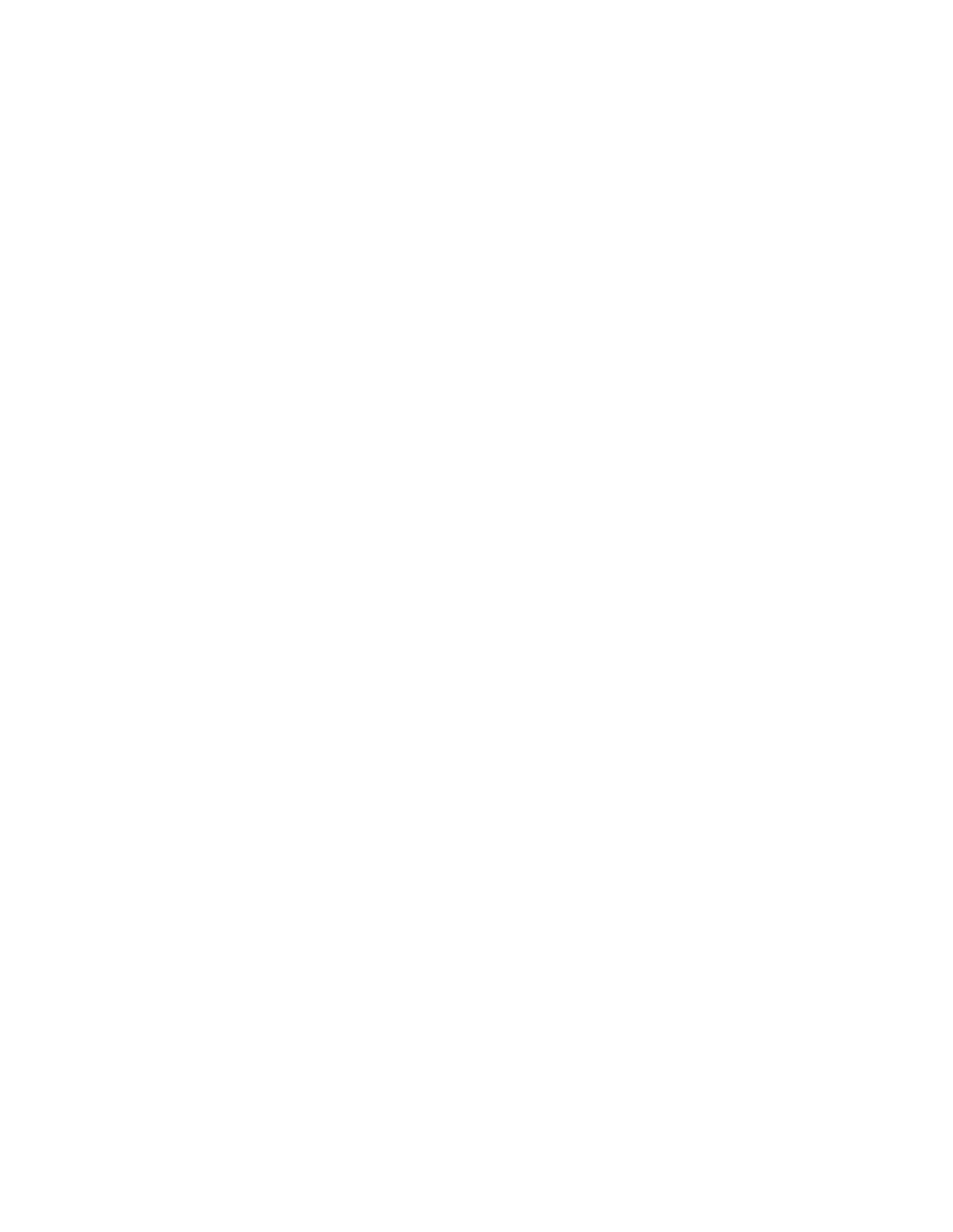# DELAWARE LAW REVIEW

| Volume 15                                                                                                | 2014                                                                                                                                    | Number 1     |
|----------------------------------------------------------------------------------------------------------|-----------------------------------------------------------------------------------------------------------------------------------------|--------------|
|                                                                                                          | <b>TABLE OF CONTENTS</b>                                                                                                                |              |
|                                                                                                          |                                                                                                                                         |              |
| R. Eric Hacker                                                                                           | Delaware's Self-Employment Rule And The Need For Legislative Intervention                                                               | $\mathbf{1}$ |
| Recent Developments In Delaware Trust Litigation:<br>William M. Kelleher and Phillip A. Giordano         | Notable Decisions Addressing Adult Adoptions, Migration, Modification,<br>Construction, Payment Of Counsel Fees, And Time-Barred Claims | 21           |
| Counsel, And Parties<br>Ryan P. Newell                                                                   | The E-Discovery Promised Land: The Use Of E-Neutrals To Aid The Court,                                                                  | 43           |
| Recent Developments Concerning Enforcement Of ADR Provisions<br>Suzanne H. Holly and Margaret E. Juliano |                                                                                                                                         | 55           |
| Ambiguity Of "Central Importance"<br>Timothy M. Holly                                                    | The Causation Standard For Retaliation Claims Under Employment Discrimination Statutes:                                                 | 71           |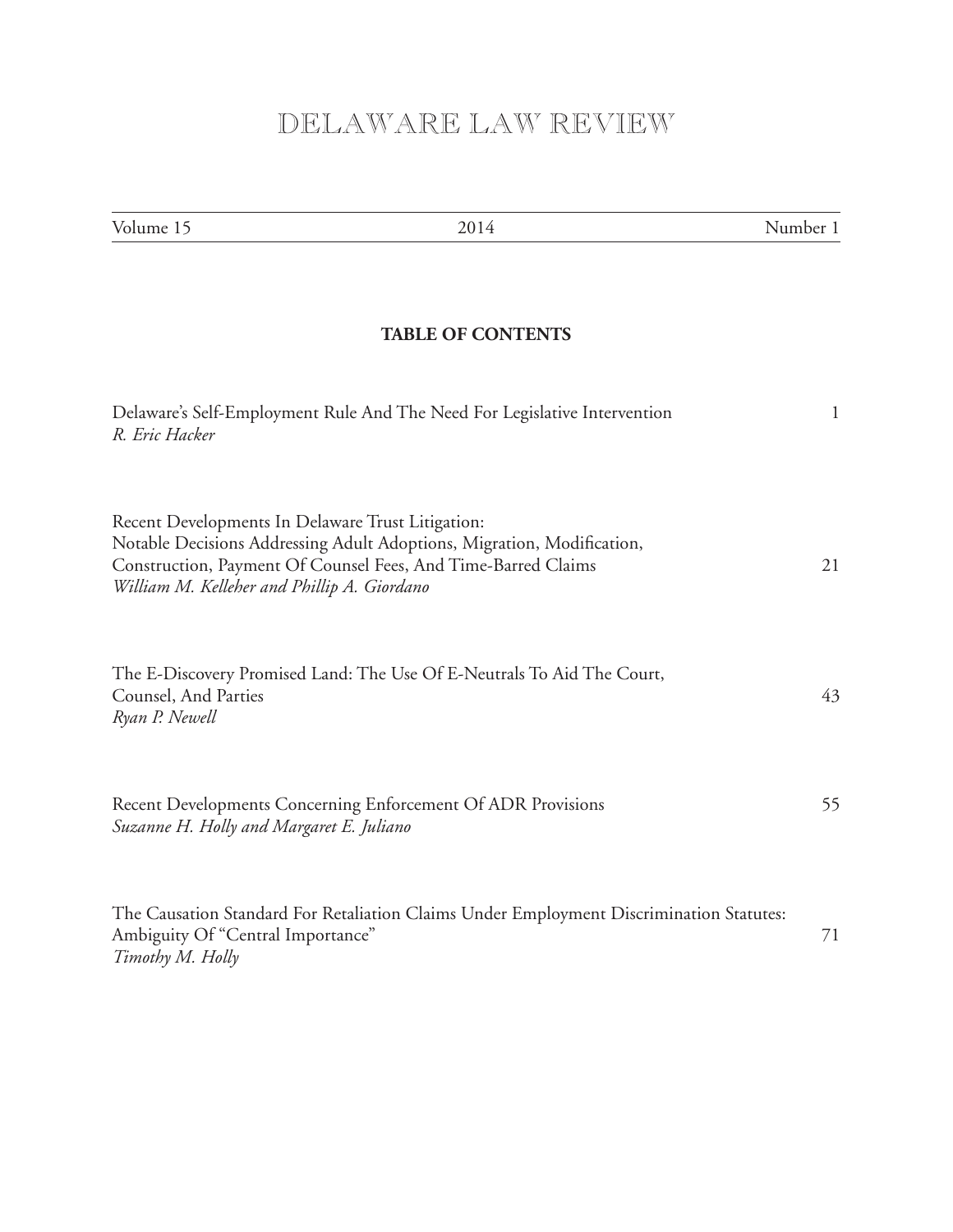This issue of the *Delaware Law Review i*s dedicated to the memory of Helen L. Winslow, a founding mother of the publication. A clear thinker, consummate writer and energetic dynamo, Helen's contributions have improved every edition of the *Delaware Law Review*, especially during her tenure as Editor in Chief. She is already sorely missed.

The *Delaware Law Review* (ISSN 1097-1874) is devoted to the publication of scholarly articles on legal subjects and issues, with a particular focus on Delaware law to provide an overview of recent developments in case law and legislature that impacts Delaware practitioners.

The views expressed in the articles in this issue are solely those of the authors and should not be attributed to the authors' firms, places of employment, or employers, including the State of Delaware, nor do they necessarily represent positions that the authors' law firms or employers might assert in litigation on behalf of clients unless an article specifically so states. While the articles are intended to accurately describe certain areas of the law, they are not intended to be and should not be construed as legal advice.

The *Delaware Law Review* is edited and published semi-annually by the Delaware State Bar Association, 405 North King Street, Suite 100, Wilmington, Delaware 19801. (Telephone 302-658-5279.) Manuscripts may be submitted to the Editorial Board by email or hard copy using Microsoft Word and with text and endnotes conforming to *A Uniform System of Citation* (18th ed. 2005). Please contact the Delaware State Bar Association at the foregoing number to request a copy of our Manuscript Guidelines.

Subscriptions are accepted on an annual one volume basis at a price of \$40, payable in advance; single issues are available at a price of \$21, payable in advance. Notice of discontinuance of a subscription must be received by August of the expiration year, or the subscription will be renewed automatically for the next year.

Printed in the United States.

POSTMASTER: Send address changes to the *Delaware Law Review*, Delaware State Bar Association, 405 North King Street, Suite 100, Wilmington, Delaware 19801.

© Delaware Law Review, 2014. All Rights Reserved.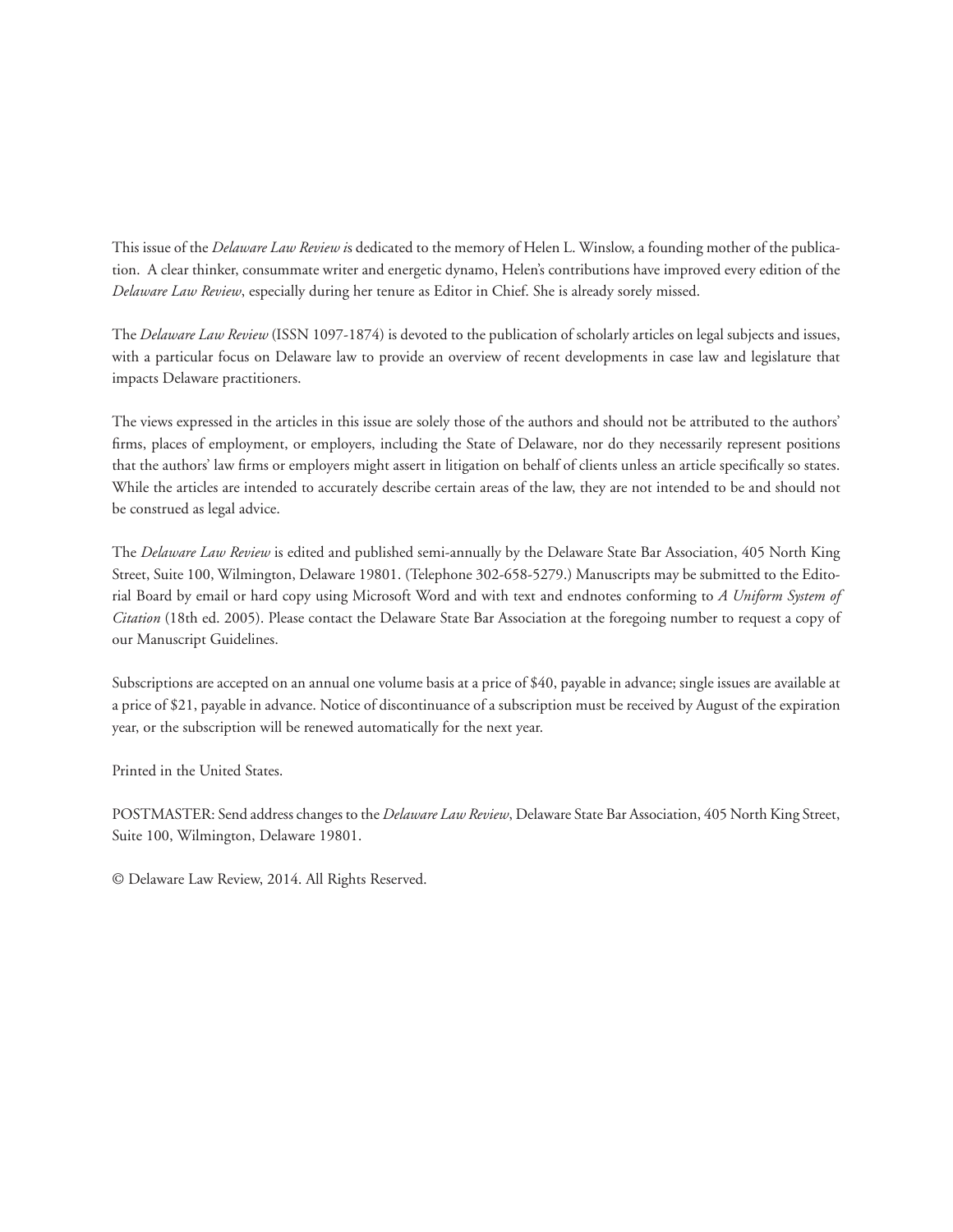# DELAWARE LAW REVIEW

### **Editorial Board**

Alisa E. Moen *Editor-in-Chief*

Honorable Christopher S. Sontchi *Executive Editor*

Karen E. Keller Louis Hering<br>Research Editor Louis Hering<br>Assistant Executive Editor *Research Editor Assistant Executive Editor*

**Editors**

Abby Lynn Adams Mark M. Billion Mark M. Billion Michele Sherretta Budicak Timothy R. Dudderar Matthew E. Fischer Danielle Gibbs Trisha W. Hall Patricia C. Hannigan Kurt M. Heyman Honorable J. Travis Laster Michael F. McTaggart Peter S. Murphy Bruce A. Rogers Lauren Moak Russell

> **Advisor** Honorable Thomas L. Ambro

#### **Delaware State Bar Association**

Yvonne Takvorian Saville *President*

> Rina Marks *Executive Director*

Rebecca Baird *Publications Editor*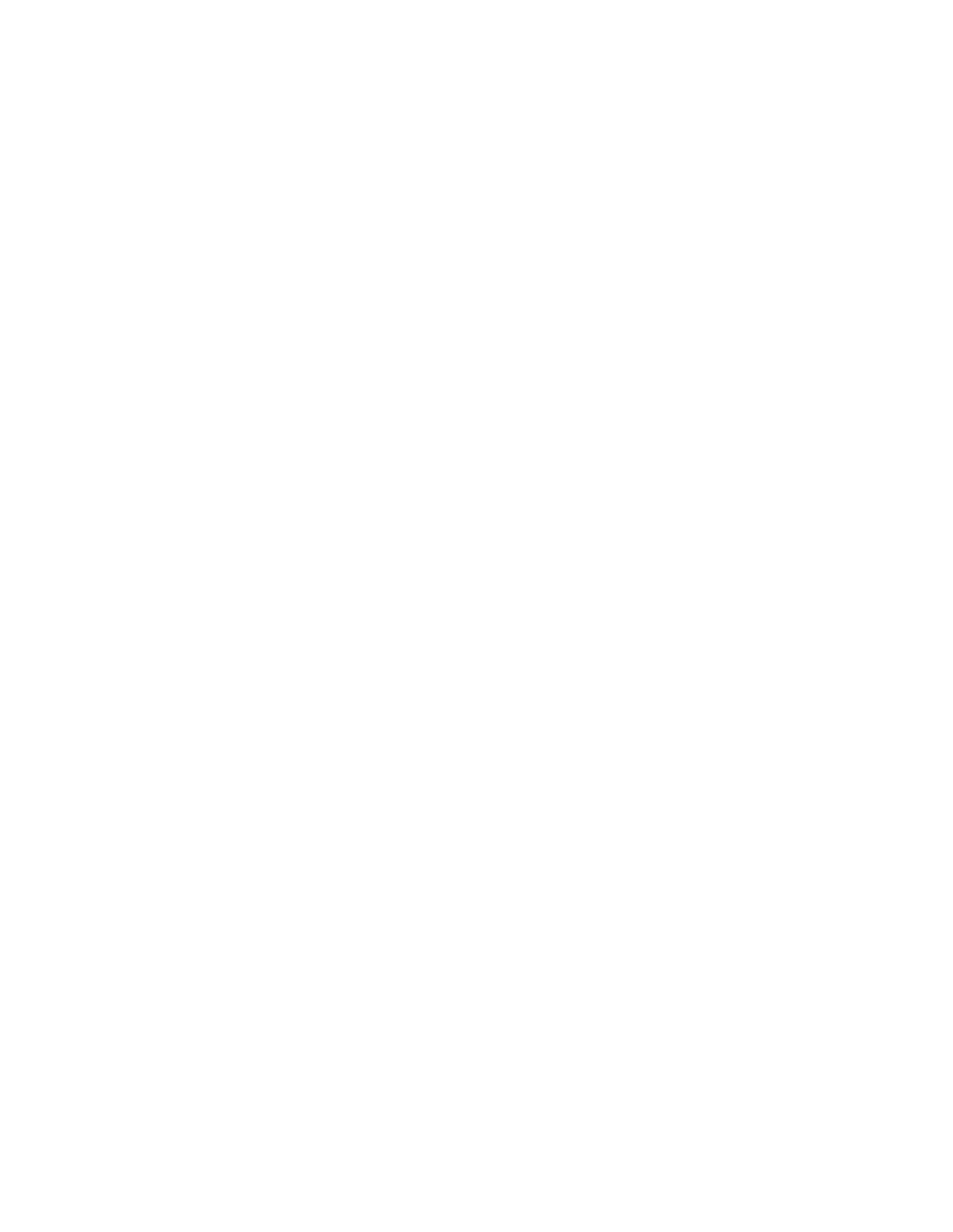## **DELAWARE'S SELF-EMPLOYMENT RULE AND THE NEED FOR LEGISLATIVE INTERVENTION**

#### R. Eric Hacker\*

Since *O'Brien v. Unemployment Insurance Appeal Board*<sup>1</sup> Delaware courts have enforced a general rule that selfemployed individuals are not entitled to unemployment benefits. While this principle is easy to state, it has been difficult to apply. The Superior Court continues to struggle with the self-employment rule, and neither the Delaware Supreme Court nor the General Assembly has yet addressed the issue.

In particular, three questions have confounded courts in the two decades since *O'Brien.* First, how does the concept of self-employment relate to the statutory scheme of unemployment benefits? Some courts have determined that self-employed individuals are unemployed but nonetheless ineligible for benefits; others have determined that self-employed individuals are not unemployed at all. Second, what are the relevant factors necessary to reach a conclusion that an individual is self-employed? For instance, courts have analyzed hours spent and wages earned by the individual. Courts have also reviewed the profitability and duration of the self-employment venture. In expanding the factors, the courts have failed to develop a consistent approach regarding how these factors interact and whether some are preferred over others. Third, are there exceptions to the general principle that would allow self-employed individuals to receive benefits? Stated very generally, this final issue is a question of whether the particulars of an individual's situation may warrant a grant of benefits even though the person is self-employed.

This article examines these questions more closely to illustrate the need for the General Assembly to intervene and codify the self-employment rule. As a matter of law, intervention would resolve outstanding discrepancies in the existing case law. As a matter of policy, intervention would foster the unemployment- system's goals while enhancing its viability. As a matter of practicality, intervention would simplify the self-employment analysis by providing a consistent legal framework for the issue.

#### **I. O'BRIEN AND THE SELF-EMPLOYMENT RULE**

Delaware, in response to federal legislation, has created an elaborate set of procedures and requirements to provide benefits for persons unemployed through no personal fault.<sup>2</sup> These procedures and requirements are codified as a statutory scheme in Chapters 31 through 35 of Title 19 of the Delaware Code.<sup>3</sup> Individuals who file for unemployment benefits are

Law Clerk, Family Court of the State of Delaware; Former Appeals Referee, Division of Unemployment Insurance, Delaware Department of Labor. I am grateful to my colleagues for their helpful comments and discussion.

1. No. 92A-11-005, 1993 WL 603363 (Del. Super. Ct. Oct. 20, 1993).

2. DEL. CODE ANN. tit. 19, § 3301 (West 2013) (the unemployment reserve fund is "for the benefit of persons unemployed through no fault of their own."); *id.* § 3305 ("This chapter is enacted as part of a national plan of social security in conformity to the federal Social Security Act."). Though originally enacted under the Social Security Act, unemployment benefits are currently governed by the Federal Unemployment Tax Act. *See* 26 U.S.C. §§ 3301-11 (2012). *See also* 42 U.S.C. § 503 (2012); 45 C.F.R. pts. 640, 650 (West 2013) (describing required state laws and procedures).

3. Unless otherwise specified, all further statutory citations are to Title 19 of the Delaware Code, available at http:// delcode.delaware.gov.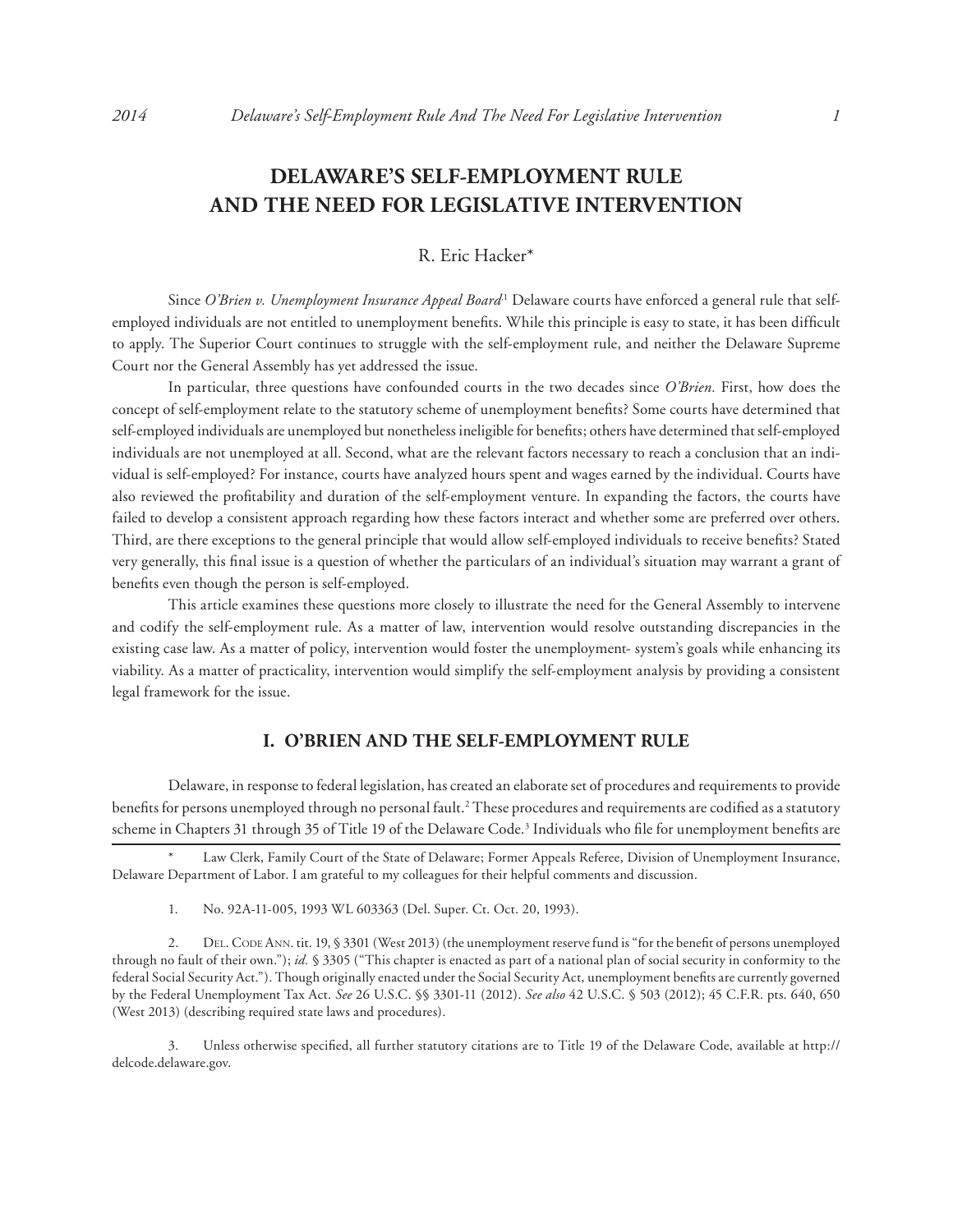known as claimants.4 When a claimant initially files for benefits, the Division of Unemployment Insurance ("Division") of the Delaware Department of Labor ("Department") must determine if the claimant is within the class of persons who may benefit under the statutory scheme.<sup>5</sup> This involves an initial determination of whether the claimant's situation is within the statute's definition of "unemployment." In order to receive benefits, unemployed individuals must then be eligible<sup>7</sup> and not disqualified.<sup>8</sup> Because these are continuing requirements, questions of eligibility and disqualification may be revisited over the course of an individual's claim based upon that individual's weekly claims for benefits.<sup>9</sup> Since 2004, the Division has evaluated each claimant first for disqualification and then for eligibility.<sup>10</sup>

Courts receive unemployment benefits cases as appeals from the Unemployment Insurance Appeal Board ("UIAB").11 The UIAB reviews appeals from decisions of a lower tribunal, which generally consists of a single Appeals Referee.12 Any interested party, including the Department, may appeal the Referee's decision.13 The Referee receives the case as an appeal or referral from a Claims Deputy; Referee appeals are mandatory upon request.<sup>14</sup> The UIAB has the discretion whether to accept appeals from the Referee—it may affirm the Referee based upon the record, or it may conduct a *de novo review.*15 The Delaware Superior Court has jurisdiction over appeals from decisions of the UIAB.16 In the absence of legal

- 4. The term is operationally defined by the code. *See* § 3302(2).
- 5. §§ 3312, 3317(b)-(c), 3318(a).
- 6. § 3202(17) currently provides that:

"Unemployment" exists and an individual is "unemployed" in any week during which the individual performs no services and with respect to which no wages are payable to the individual, or in any week of less than full-time work if the wages payable to the individual with respect to such week are less than the individual's weekly benefit amount plus whichever is the greater of \$10 or 50% of the individual's weekly benefit amount. The Department shall prescribe regulations applicable to unemployed individuals making such distinctions in the procedures as to total unemployment, part-total unemployment, partial unemployment of individuals attached to their regular jobs and other forms of short-time work as the Department deems necessary.

- 7. § 3315.
- 8. § 3314.

9. Individuals must file a weekly claim for benefits in accordance with the Department's regulations. § 3315(2). Those regulations require individuals to report information regarding their eligibility status, including work searches, earned wages, and medical disabilities. 19-1000-1202 DEL. CODE REGS. § 6.0 (LexisNexis 2014). After a certain amount, earned wages may reduce a claimant's benefits, § 3313(m), or even remove the claimant's unemployment status, § 3302(17).

10. In 2004, the General Assembly changed the designation of section 3315 to section 3314 and section 3314 to section 3315. 74 Del. Laws 306 §§ 1, 2 (2004). This change came in response to *Ingleside Homes, Inc. v. Gladden*, which faulted the UIAB for considering disqualification without first considering eligibility. No. 02A-12-009 PLA, 2003 WL 22048205 (Del. Super. Ct. Aug. 27, 2003).

- 11. § 3323(a).
- 12. §§ 3318(b)-(c), 3319.

13. §§ 3320(a), 3322(b) ("The Department shall be deemed to be a party to any judicial action involving any such decision…").

- 14. § 3318(b)-(c).
- 15. § 3320(a).
- 16. § 3323(a).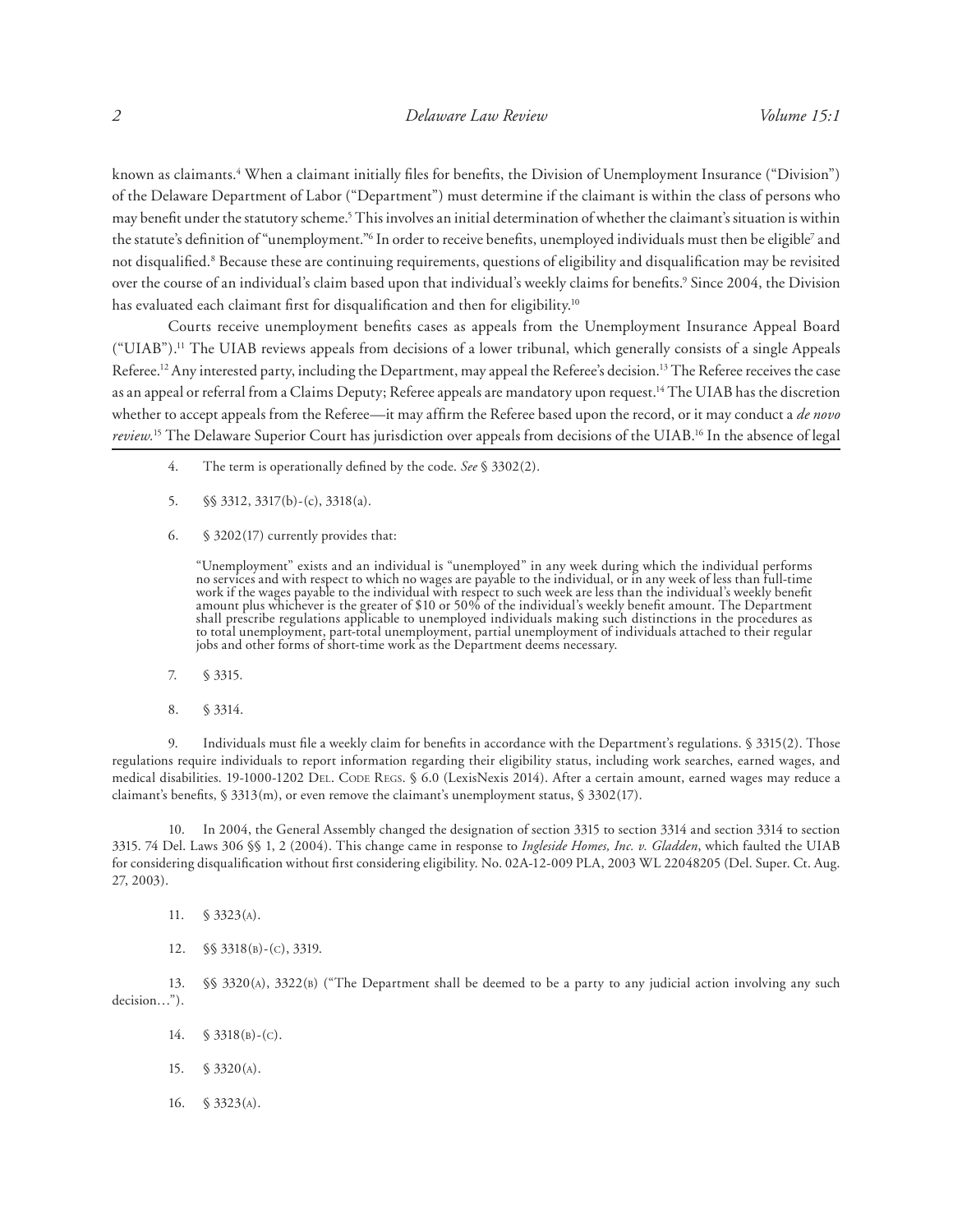error, the Superior Court must affirm any UIAB decision that is supported by substantial evidence.17 Evidence is reviewed in the light most favorable to the party prevailing at the UIAB,<sup>18</sup> and evidence is substantial if it is more than a scintilla.<sup>19</sup>

Prior to *O'Brien,* there is no indication that Delaware courts treated self-employment as a separate phenomenon within the unemployment benefits framework.20 With O'Brien, and a trio of related cases decided soon thereafter, the court moved from no precedent to an "established rule.*"*21 In the years since, courts have struggled with how to connect the self-employment rule to the statutory scheme and how to determine what circumstances trigger the rule.

#### **A.** *O'Brien, Weeraratne,* **and Statutory Confusion**

In *O'Brien,* the court considered the appeal of a laid-off attorney*.* 22 Between receiving the lay-off and filing for benefits, the attorney had initiated the process of starting his own firm. Both the Appeals Referee and the UIAB determined that the venture rendered him ineligible for benefits under section 3314(3) of Title 19 of the Delaware Code.<sup>23</sup> At that time, section 3314 addressed eligibility for benefits, and subsection (3) specified that an individual was eligible only if the individual "[i]s able to work and is available for work and is actively seeking work."<sup>24</sup>

The *O'Brien* court affirmed the UIAB's decision. The court noted that the issue was one of first impression for Delaware, and the court looked to laws of other states.25 The court determined that the majority rule among the states was that "self-employment is a bar to receiving unemployment compensation."26 The court reasoned that this principle matched the legislative intent behind Delaware's statutory scheme.27 The court also noted the similarity between Delaware's declaration of intent at section 3301 and the declarations of Pennsylvania and New Jersey. Under the laws of Pennsylvania

17*. Id*. *See* Histed v. E.I. DuPont de Nemours & Co., 621 A.2d 340, 342 (Del.1993).

18. Thompson v. Christiana Care Health Sys., 25 A.3d 778, 782 (Del. 2011) (citing Pochvatilla v. U.S. Postal Serv., No. 96A-06-19-RRC, 1997 WL 524062, at \*2 (Del. Super. Ct. June 9, 1997)).

19. Olney v. Cooch, 425 A.2d 610, 614 (Del. 1981).

20. The *O'Brien* court noted that the UIAB had considered the situation at least once before *O'Brien*. 1993 WL 603363, at \*3 (citing Appeal of Darrell Sanders, UIAB Appeal Docket No. 63044-13915-A (June 2, 1991)). In *Appeal of Darrell Sanders*, the UIAB cited to the Pennsylvania self-employment rule, and endorsed the sideline-business exception to the rule. UIAB Appeal Docket No. 63044-13915-A.

21. Weeraratne v. Unemployment Ins. Appeal Bd., No. 95A-05-011-NAB, 1995 WL 840722, at \*2 (Del. Super. Ct. Sept. 6, 1995). *See infra* text accompanying notes 53-55.

- 22. 1993 WL 603363.
- 23. Section 3314(3) is now section 3315(3). *See supra* note 10.
- 24. § 3314(3) (1999), *redesignated by* 74 Del. Laws 306 §§ 1, 2 (2004). *See supra* note 10.
- 25. *O'Brien*, 1993 WL 603363, at \*2.
- 26. *Id*. (citing sources).
- 27. *Id.* at \*2-3.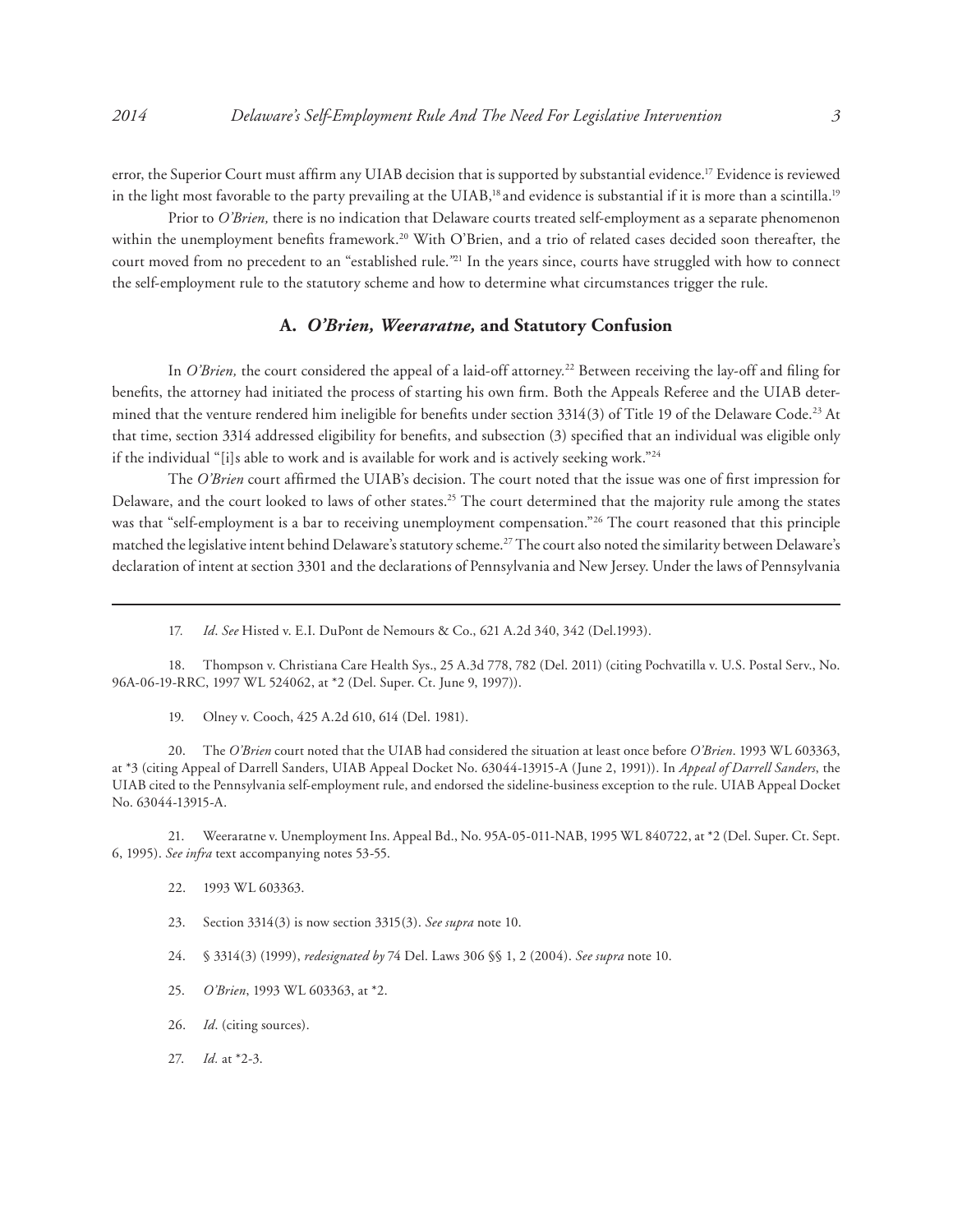and New Jersey, self-employed individuals were ineligible for benefits. Pennsylvania's self-employment rule was codified in its statutory framework.<sup>28</sup> New Jersey's was a matter of common law.<sup>29</sup>

The legal rationale of the *O'Brien* decision rested on the court's interpretation of section 3314(3)'s eligibility requirements. The court found that the claimant's sole focus was on the self-employment activity and that he had ceased seeking other work.<sup>30</sup> Because the O'Brien claimant had stopped actively seeking other work, he no longer met section 3314(3)'s eligibility requirements.

As it happened, the court's language in its holding implicated areas beyond mere eligibility: "[o]nce an individual engages in a self-employed business or practice on a full-time basis, the Court finds that the individual is no longer unemployed nor available for work, nor clearly, is that individual 'actively seeking work' other than the self-employment."31 The court's inclusion of the phrase "no longer unemployed" is enigmatic since it implicates unemployment status, an issue outside the scope of the eligibility analysis.32 On one hand, the phrase could be unintentional. On the other hand, the phrase could be an intentional reference to Delaware's own section 3302 which defines "unemployment."33 Because the *O'Brien* court did not further explain the phrase's inclusion, subsequent courts have wrestled with how to apply *O'Brien's*  legal rationale.

Along with its legal rationale, the *O'Brien* court also endorsed a variety of policy rationales. In what has become the hallmark of later cases, the court reasoned that the legislative intent behind the unemployment benefits scheme barred benefits to self-employed individuals because the benefits were not intended to "be utilized to support the early stages of a new business."34 Additionally, as previously explained, the phrasing of the *O'Brien* conclusion can be read as a determination that full-time self-employment activity negates an individual's status as unemployed.

In dicta, the *O'Brien* court addressed the sideline-business exception to the self-employment rule. When discussing Pennsylvania's self-employment statute, the court noted that Pennsylvania law exempted some self-employment ventures. These exempt ventures were those that had existed during previous full-time employment, had not changed following the end of that full-time employment, did not interfere with new full-time employment, and were not the claimant's primary source of livelihood. The court also noted the sideline-business exceptions from other jurisdictions.35 Because the *O'Brien* claimant began his venture after becoming unemployed, the court found that the sideline-business exception was not

28. *Id*. at \*2. *See* 43 Pa. Stat. Ann. § 802(h) (2002).

29. *O'Brien*, 1993 WL 603363, at \*3 (citing Pedalino v. Bd. of Review, 200 A.2d 351 (N.J. Super. Ct. App. Div. 1964), *cert. denied*, 202 A.2d 702 (N.J. 1964). *See generally* Caldwell v. Bd. of Review, No. A-0882-09T1, 2011 WL 2749680 (N.J. Super. Ct. App. Div. July 18, 2011); Ford v. Bd. of Review, 670 A.2d 1116 (N.J. Super. Ct. App. Div. 1996).

- 30. *O'Brien*, 1993 WL 603363, at \*3.
- 31. *Id*. (emphasis added).

32*. See* § 3315 ("An *unemployed* individual shall be eligible to receive benefits with respect to any week only if the Department finds that the individual [meets the numbered eligibility requirements]") (emphasis added). It is also outside of the Pennsylvania law that the court cites. *See* 43 Pa. Stat. Ann. § 802(h) (addressing eligibility).

33. *See* § 3302(17). Other courts have certainly read the phrase this way. *See infra* Part II(B).

- 34. *O'Brien*, 1993 WL 603363, at \*3.
- 35. *Id*. at n.2 (citing sources).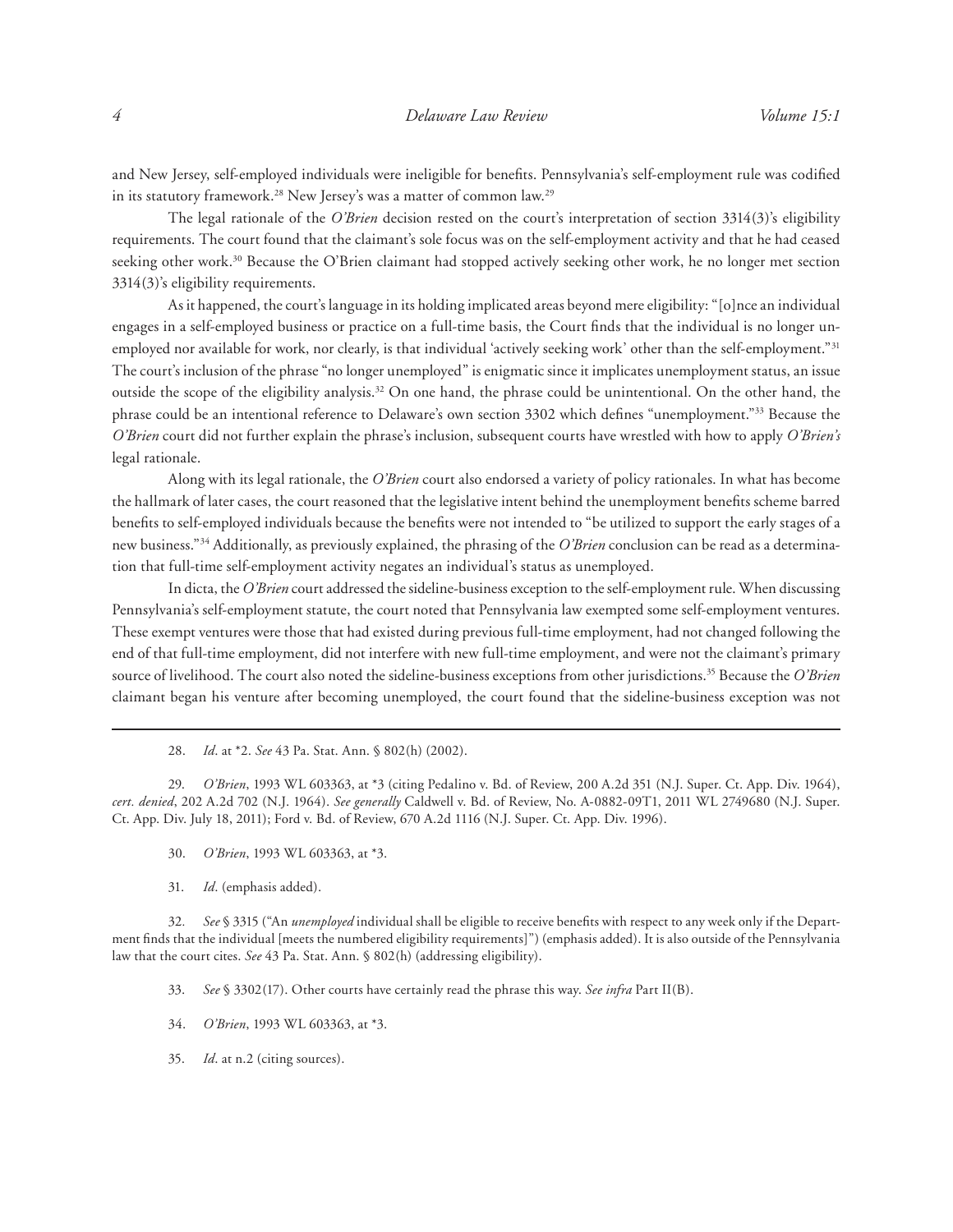applicable to the case. Thus, though the *O'Brien* court acknowledged the existence of the sideline-business exception, the court did not include the exception as part of its holding.

Since *O'Brien*, courts have cited it for the proposition that self-employed individuals are not entitled to unemployment benefits. However, courts have struggled with how to anchor this imported proposition to Delaware's statutory scheme. *The O'Brien* court framed the issue as a question of eligibility, yet it also implied that an individual who was selfemployed was not unemployed. O'Brien's creation of the self-employed/unemployed dichotomy has led to later confusion about how to connect the self-employment rule to the statutory text. This confusion was exacerbated by a series of related cases decided in *O'Brien's* aftermath.

Soon after *O'Brien,* the Superior Court decided three cases involving the same claimant's appeal of UIAB decisions denying his claim for benefits. In the first case *("Weeraratne I"),* the claimant appealed a determination that he was ineligible for benefits since he was unavailable for work because he was a full-time independent salesperson for an insurance company.36 The claimant had filed for benefits upon his separation from different employment at a marketing firm. During and after the marketing firm work, he had performed the insurance work. The UIAB adopted the decision of the Appeals Referee that the claimant was ineligible because of the insurance work.<sup>37</sup> On review, the court determined that the Referee's decision contained numerous factual inconsistencies that undercut the Referee's conclusion that the claimant was not unemployed. The court also expressed reservations about the UIAB's unsupported conclusion that an individual could be a full-time employee when the individual worked full-time hours but did not receive full-time pay.38 Because the claimant's insurance work was commission-based, there was no guarantee of pay for any hours worked. Without discussing, or even citing *O'Brien,* the court remanded the case.

The second case *("Weeraratne II")* involved the Division's motion to reargue *Weeraratne I.*39 The Division sought to reargue whether the claimant had full-time employment based upon hours alone. The Division also advanced a new argument that the claimant was self-employed, not unemployed, and that he was not actively seeking work.<sup>40</sup> The Division based its new argument upon *O'Brien* and the Pennsylvania law cited therein.<sup>41</sup>

The court rejected both arguments. As to the first argument, the court again rested its decision on the inconsistent factual record and the UIAB's dissociation of hours worked and wages earned.42 The court reasoned that the analysis should always include wages, especially as they related to hours worked, as a matter of practicality.43 As to the

- 37. *Id*. at \*2.
- 38. *Id*. at \*3.

39. Weeraratne v. Unemployment Ins. Appeal Bd., No. 93A-04-003, 1994 WL 164559 (Del. Super. Ct. Apr. 27, 1994) (hereinafter *Weeraratne II*).

40. *Id*. at \*1.

41. *Id*.

42. *Id*. at \*2.

43*. Id*. at \*2. However, this practicality is not always readily apparent. Other courts have held that the presence of either wages or services may negate a finding of unemployment. *See infra* at Part II(B).

<sup>36.</sup> Weeraratne v. Unemployment Ins. Appeal Bd., No. 93A-04-003, 1994 WL 164565 (Del. Super. Ct. Apr. 14, 1994) (hereinafter *Weeraratne I*).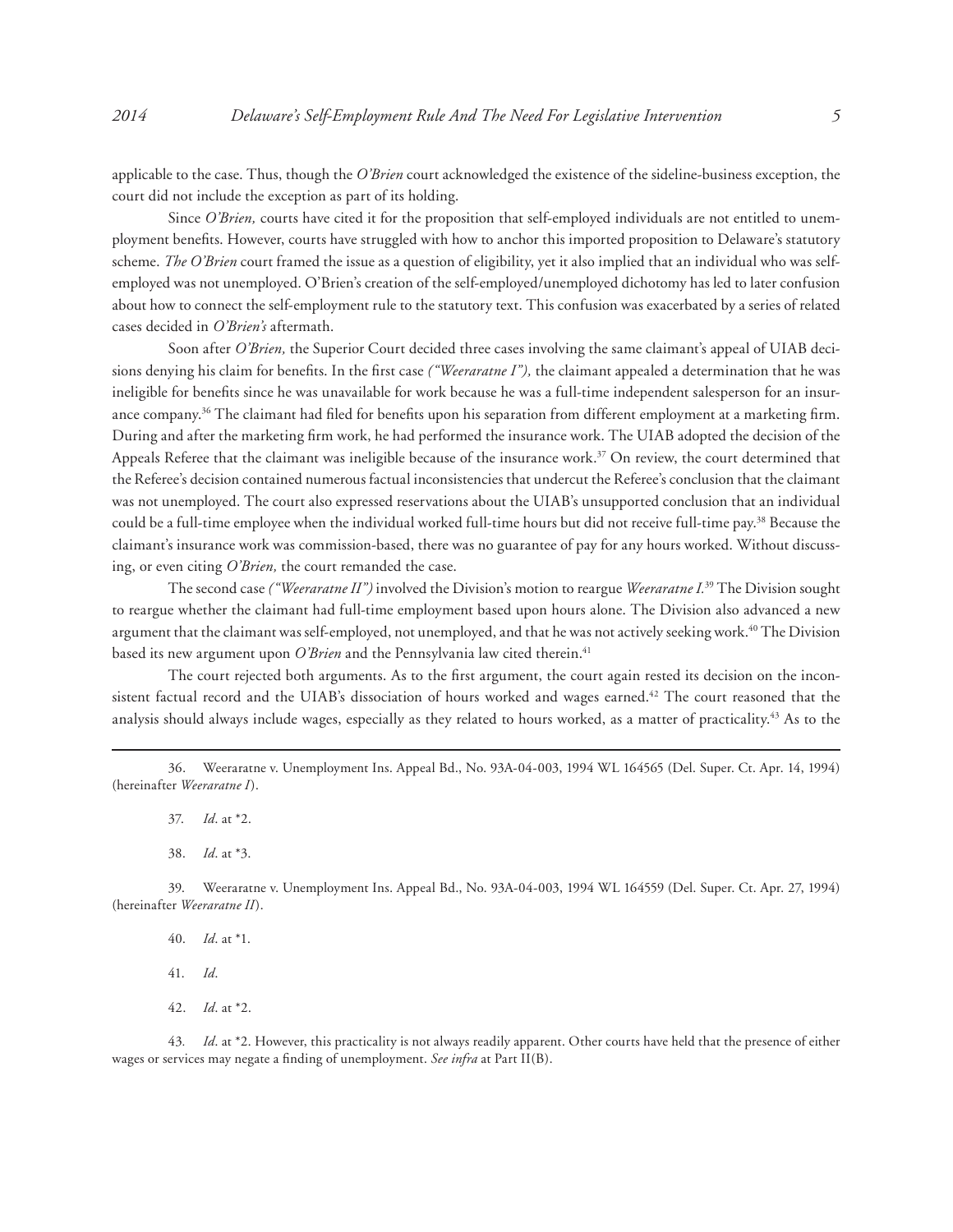second argument, the court questioned the Division's invocation of Pennsylvania law, even via *O'Brien.* The court noted the argument's impropriety since the self-employment argument (or the sideline-business exception) had not been raised during the Appeals Referee or UIAB hearings. Still, the court took pains to distinguish the situation in *O'Brien* from the claimant's situation. Ultimately, the court determined it did not need to reach the self-employment argument, and denied the Division's motion.

At the rehearing, the UIAB again denied benefits, and following that, the claimant again appealed the UIAB's decision.44 Matching the Division's argument from *Weeraratne II,* the UIAB determined that the claimant was not an unemployed individual under the statutory framework of section 3302.45 Additionally, the UIAB determined that the claimant's self-employment activities rendered him unavailable for work and therefore, ineligible for benefits under section 3314(3).46 This time, the court affirmed ("*Weeraratne III").*<sup>47</sup>

Regarding the UIAB's first determination, the court agreed that the claimant did not meet the statutory definition of an unemployed person. Under the statute at the time, individuals could be considered fully unemployed in weeks where they earned no wages and performed no work.<sup>48</sup> Additionally, individuals could be considered partially unemployed if they had had their full-time hours reduced.<sup>49</sup> The UIAB found that the claimant had been, and continued to be, a part-time employee of the marketing firm. The court agreed that a current part-time employee did not fall into either definition of unemployment. For unclear reasons, the court cited to section 3314, the eligibility section, as authority for its conclusion, even though it had previously noted that the UIAB reached its conclusion under section 3302.<sup>50</sup> Neither the UIAB nor the court cited *O'Brien* as a basis that the claimant was not unemployed.

Likewise, regarding the UIAB's second determination, the court agreed that the claimant "was unavailable for work because of the many hours spent on self-employment pursuits."<sup>51</sup> The court cited to section 3314(3) for its conclusion.52 Unlike *Weeraratne I* or *Weeraratne II,* the court made no mention of the role wages should play in the decision. There is no clear explanation for the absence. The court went on to discuss *O'Brien,* noting that it was an "established rule" that self-employment barred unemployment benefits.53 The court also endorsed one of *O'Brien's* policy rationales:

44. *Weeraratne*, 1995 WL 840722 (hereinafter *Weeraratne III*).

45. *Id*. at \*1. At the time, the definition of "unemployment" was found in section 3302(16). *See* 70 Del. Laws 43 §§ 2, 3 (1995) (redesignating § 3302(16) as § 3302(17)).

46. *Weeararatne III*, 1995 WL 840722, at \*1. Under the statute's current form, eligibility criteria are in section 3315. *See supra* note 10.

47. *Weeararatne III*, 1995 WL 840722, at \*3.

48. § 3302(16), *redesignated by* 70 Del. Laws 43 §§ 2, 3 (1995).

49. *Id*.

50. *Weeararatne III*, 1995 WL 840722, at \*1.

51. *Id*. at \*2. It is unclear why the court undertook the eligibility analysis since it had already determined the claimant was not an unemployed individual.

52. *Id.* at \*2.

53. *Id*.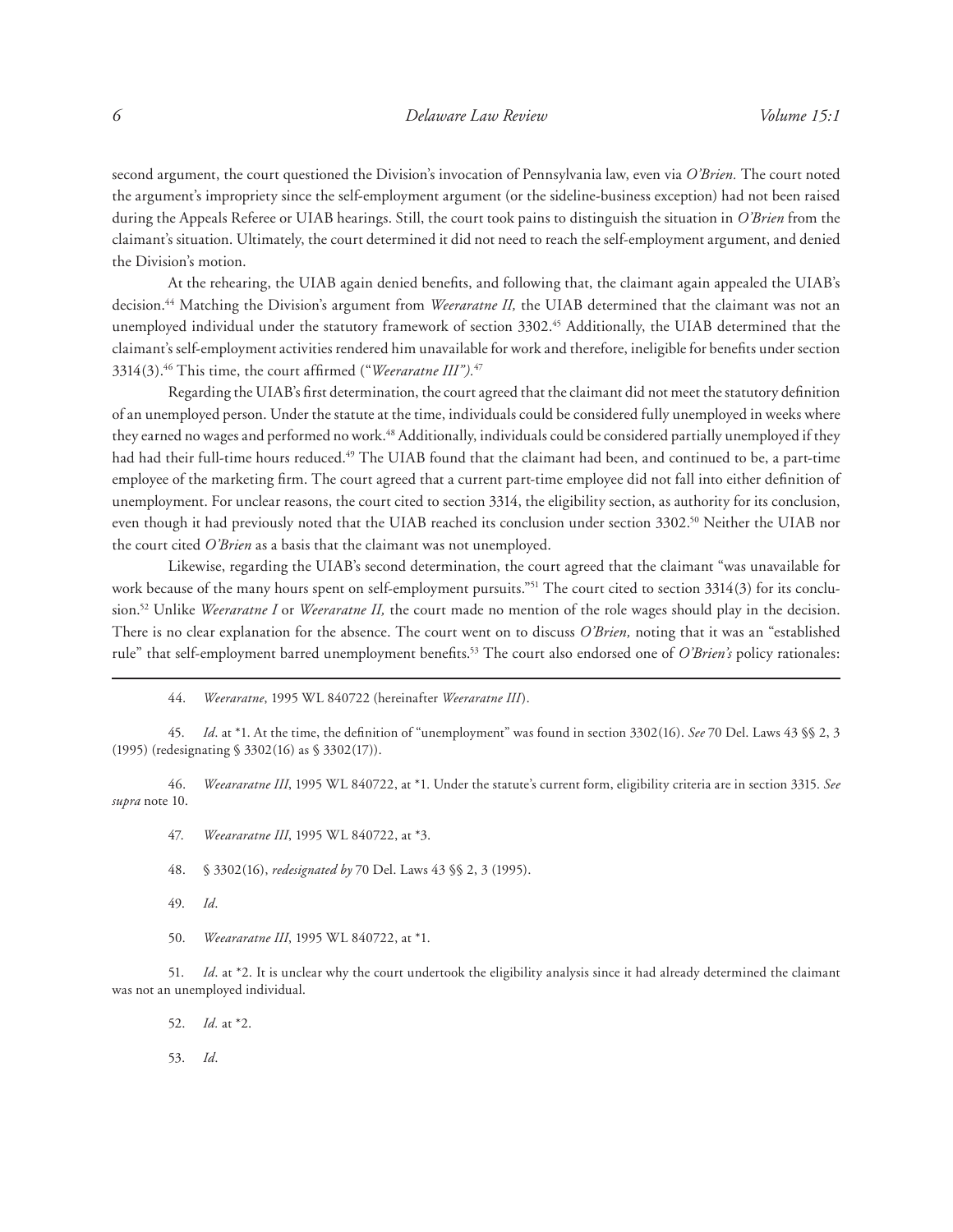that unemployment benefits were not meant to support the early stages of a new business. Again, the court offered no explanation for the apparent change between *Weeraratne II* and *Weeraratne III.* Finally, the court determined that there was sufficient evidence to support the UIAB's conclusion that the sideline-business exception did not apply to the claimant's case. On the claimant's further appeal, the Delaware Supreme Court affirmed the court's "well-reasoned Order."54

Read together, the *Weeraratne* cases offer no clear picture of how to analyze self-employment or apply *O'Brien.*  In addressing the same facts, *Weeraratne I* did not mention *O'Brien, Weeraratne II* distinguished *O'Brien,* and *Weeraratne III* endorsed O'Brien. Even the expansion of the record between *Weeraratne II* and *Weeraratne III* does not explain how the court moved from treating *O'Brien's* analysis with disdain to regarding it as an "established rule." Additionally, the *Weeraratne* cases mixed the analysis of whether the claimant was unemployed with the analysis of whether the claimant was eligible. *Weeraratne III* attempted to confine its application of *O'Brien* to the eligibility analysis. This should not have been a difficult task since the question of whether the claimant was unemployed involved his marketing work while the question of whether the claimant was ineligible involved his insurance work. Yet, the *Weeraratne III* court cited to the eligibility section as the basis for its conclusion that the claimant was unemployed, and the court included *O'Brien's* "no longer unemployed" language in its discussion regarding eligibility. It is no wonder that subsequent courts have also conflated the two analyses and have struggled to link *O'Brien* to Delaware's statutory framework.

Part of the confusion may also stem from the lack of specificity of language in decisions by the Referees, the UIAB, and the courts.55 Under the statutory scheme, an unemployed individual is "eligible" when he or she meets all of the requirements of eligibility and "ineligible" when he or she does not.<sup>56</sup> Thus, as a statutory matter, the question of eligibility does not arise for persons who are not unemployed under section 3302.<sup>57</sup> Still, decisions at all levels frequently determine that individuals who are not unemployed are "ineligible" for benefits.58 By using the term "ineligible" to describe both a failure of one of the specific eligibility criteria and also a general disentitlement to benefits, the decisions unintentionally equivocate two legally distinct situations: where individuals are unemployed but ineligible for benefits under the eligibility requirements, and where individuals are not unemployed and thus not covered by the statutory scheme at all.

As decisions following *O'Brien* and the *Weeraratne* cases have illustrated, courts continue to struggle not only with how to connect the self-employment rule to the statutory scheme but also when to invoke the rule at all.

#### **B.** *Jones, Workman,* **and Multiplying Factors**

Courts did not return to the self-employment rule until 2001's *Jones v. Unemployment Insurance Appeals Board.*<sup>59</sup> The *Jones* decision was the first of several to begin to parse what factors were important in the analysis of whether an

55. At least part of this confusion might be explained by the renumbering of certain sections of the code. *See supra* notes 10, 45.

57. *Id.*

58. *See, e.g*., *Weeraratne III*, 1995 WL 840722, at \*1; *O'Brien*, 1993 WL 603363, at \*2-3. *See infra* Parts II(B)-(C). Even the Delaware Supreme Court is not immune. *See* Unemployment Ins. Appeal Bd. v. Div. of Unemployment Ins., 803 A.2d 931 (Del. 2002).

59. No. 00A-08-001, 2001 WL 755379 (Del. Super. Ct. June 11, 2001).

<sup>54.</sup> Weeraratne v. Unemployment Ins. Appeal Bd., 676 A.2d 909 (Del. 1996) (table). The opinion reflects the Supreme Court's standard language for a summary affirmance.

<sup>56.</sup> *See* § 3315; *see also supra* note 32.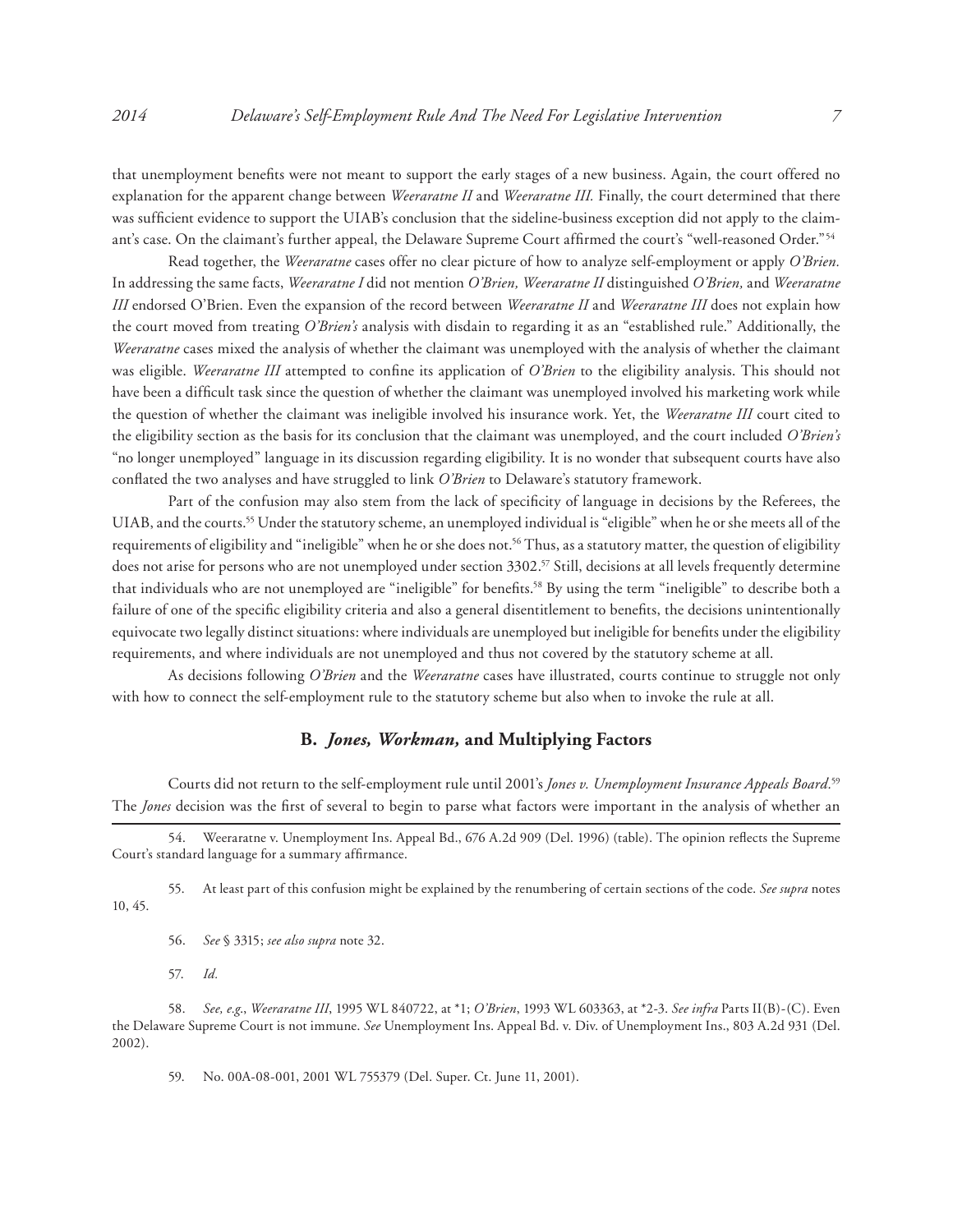individual was self-employed. Because courts reached no consensus on the relevant factors, the uncertainty present in *O'Brien* and the *Weeraratne cases* has also permeated later cases.

In *Jones,* the court considered the appeal of a claimant who had started a new business venture within two weeks of filing for unemployment benefits.<sup>60</sup> The Claims Deputy determined that the claimant was not unemployed because his situation did not meet the definition of "unemployment" found in section 3302(17). At the hearing with the Appeals Referee, the claimant testified that he worked thirty to fifty hours per week on the business, but he spent an equal amount of time searching for work. The claimant also testified that the business was operating at a loss (even though it had received some payments for services) and that he had not received any wages. The Appeals Referee affirmed, and the UIAB adopted the Referee's decision without further hearing.

The court affirmed the UIAB, agreeing that the claimant did not meet the statutory definition of an unemployed person. The court determined that payments to the claimant's business met the definition of "wages" under the statute.<sup>61</sup> After reaching that conclusion, the court found that the claimant's admission of full-time, self-employment work excluded him from benefits under section 3302(17)'s definition of "unemployment."62 Citing to *O'Brien,* the court found that unemployment benefits were not meant to subsidize a new business. The court also cited *O'Brien's* conclusion that the legislative intent behind Delaware's statute aligned with the intent of other jurisdictions that had held that selfemployment was a bar to unemployment benefits. Citing to *Weeraratne III,* the court agreed that the bar of benefits to the self-employed was an established rule.

Two principles from *Jones* would become central in later self-employment cases. First, full-time self-employment is a bar to benefits because individuals who perform such work are not "unemployed" under section 3302(17).<sup>63</sup> Though the decision used the term "ineligible" in its broader sense, the *Jones* decision was applying section 3302(17) and deciding whether the claimant was an unemployed individual. Second, under *Jones,* the self-employment bar applies even to selfemployment ventures that are not profitable. The *Jones* court ignored *Weeraratne I* and *II's* discussions of parity of hours and wages.64 Rather, the *Jones* court endorsed the rationale expressed by *O'Brien* and *Weeraratne III* that unemployment benefits were not meant to support the early stages of a new business.65 Like *O'Brien,* the *Jones* court determined that the unemployment statute was for the benefit of workers separated from an employer*.* 66

In *Miller v. Herschmann, Inc.,* the court addressed the situation where the claimant's self-employment was less than full-time.<sup>67</sup> The claimant operated an on-line computer consulting and sales business, and while he worked full time

60. *Id*. at \*1.

61. *Id*. at \*2. *See also §* 3302(18) ("'Wages' means all remuneration for personal services, including commissions, bonuses, dismissal payments, holiday pay, back pay awards and the cash value of all remuneration in any medium other than cash…").

62. *Jones*, 2001 WL 755379, at \*2-3.

63. *Id*.

64. Other courts have found *Weeraratne I*'s wage argument more persuasive in other contexts. *See* Schneider v. Unemployment Ins. Appeal Bd., No. 03A-09-004 WLW, 2004 WL 2827915, at \*2 (Del. Super. Ct. Apr. 30, 2004).

65. *Jones*, 2001 WL 755379, at \*2. One cannot help but wonder if the *Jones* court would have reached this same conclusion if neither the claimant nor the business had received any payments. *See infra* text accompanying notes 81-82.

66. *Jones*, 2001 WL 755379, at \*2.

67. No. 06A-10-013-JEB, 2007 WL 4577373 (Del. Super. Ct. Dec. 12, 2007).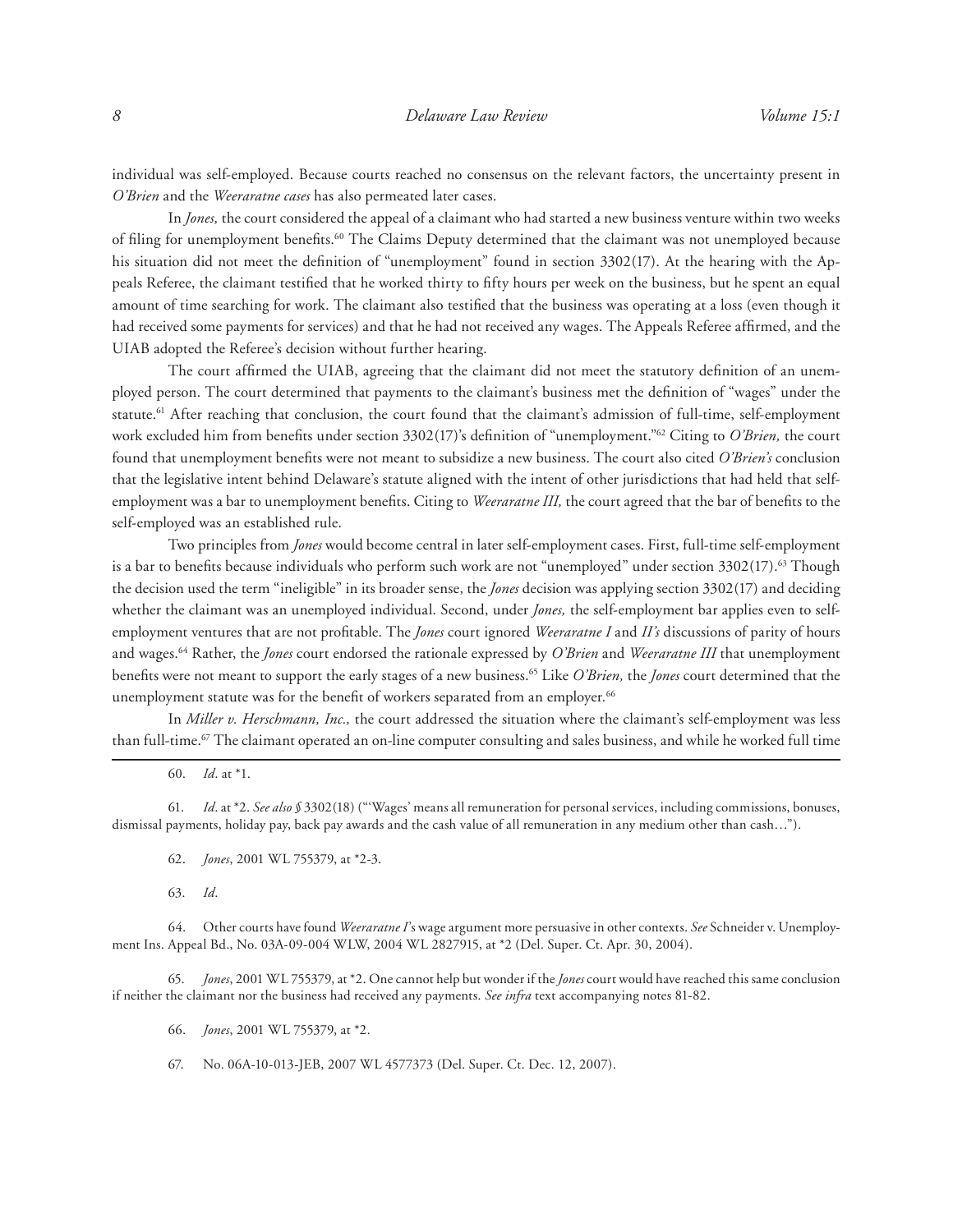in some weeks, his hours varied widely. He had received no wages from the business, but it was unclear whether the business received income. The *Herschmann* court concluded that the claimant's situation fell into section 3302(17)'s second definition of unemployment, because he worked less than full-time and earned less than his weekly benefit amount.<sup>68</sup> Nevertheless, the court concluded that the claimant was not entitled to benefits. Again, the court used the term "ineligible" to describe the claimant's status.<sup>69</sup>

The court opined that, "unemployment is different from self-employment."<sup>70</sup> The court noted that case law had established that self-employed individuals could not receive unemployment benefits. The court, citing *Weeraratne III*, found this bar to be absolute under the principle that benefits were not meant to support new businesses. Thus, the court concluded that the claimant's efforts on behalf of his business barred him from benefits. The primary significance of the *Herschmann* decision was its determination that a part-time, unpaid, self-employment venture barred a claimant from benefits.<sup>71</sup>

*Bachman v. Bachman & Associates, Inc.,*72 also involved part-time, unpaid activities. Technically, *Bachman* was not a self-employment case, yet parts of its analysis have been employed in subsequent self-employment cases. At the outset, the court noted that it was "undisputed that [the claimant] was an employee and is not self-employed." <sup>73</sup> *Bachman* involved a claimant who had been a corporate officer and a 50% owner of a defunct corporation. By that time, section 3302 had been amended to include services performed by corporate officers within the definition of "employment."74 At the time he filed for benefits, the claimant continued to spend two unpaid hours per week wrapping up the business. The UIAB had determined that the claimant was not unemployed, and additionally, that he was ineligible for benefits because he was unavailable for work.75 Thus, the case indirectly implicated both unemployment status and benefits eligibility.

The *Bachman* court's discussion of unemployment status under section 3302 did not involve any extensive analysis of the claimant's self-employment. Despite concluding that the claimant was not self-employed, the court went on to note the differences between wrapping up a closed business and starting a new business venture.76 Thus, the *Bachman* court

68. *Id*. at \*2.

69. *Id*.

70. *Id*.

71. The court could have analogized the case to the situation in *Jones* and avoided such a broad conclusion. In *Herschmann*, the claimant offered inconsistent testimony, and he admitted to working up to eighty hours in some weeks. 2007 WL 4577373, at \*1. Thus, the *Herschmann* court could have determined his venture was full-time self-employment, and under the standard of review, perhaps it should have done so. *See Thompson*, 25 A.3d at 782 (noting that factual inferences should be viewed in the light favorable to the party that prevailed at the UIAB level).

72. No. 09A-08-005 DCS, 2010 WL 5551332 (Del. Super. Ct. May 26, 2010).

73. *Id*. at \*1.

74. *See* 70 Del. Laws 229 § 1 (1995) (adding the service of "[a]ny officer of a corporation after December 31, 1995" to the definition of "employment" under § 3302(9)); 70 Del. Laws 43 §§ 2, 3 (1995) (redesignating § 3302(9) as § 3302(10)).

75. *Bachman*, 2010 WL 5551332, at \*1. The case also involved an issue of disqualification since the claimant's business had closed. Individuals who close a business permanently or temporarily may be disqualified for benefits unless there is an objectively reasonable basis for doing so. *See* § 3314(1); *Unemployment Ins. Appeal Bd*., 803 A.2d 931. This situation is outside the scope of this article since the situation addresses the consequences of past self-employment, not current self-employment.

76. *Bachman*, 2010 WL 5551332, at \*2-3.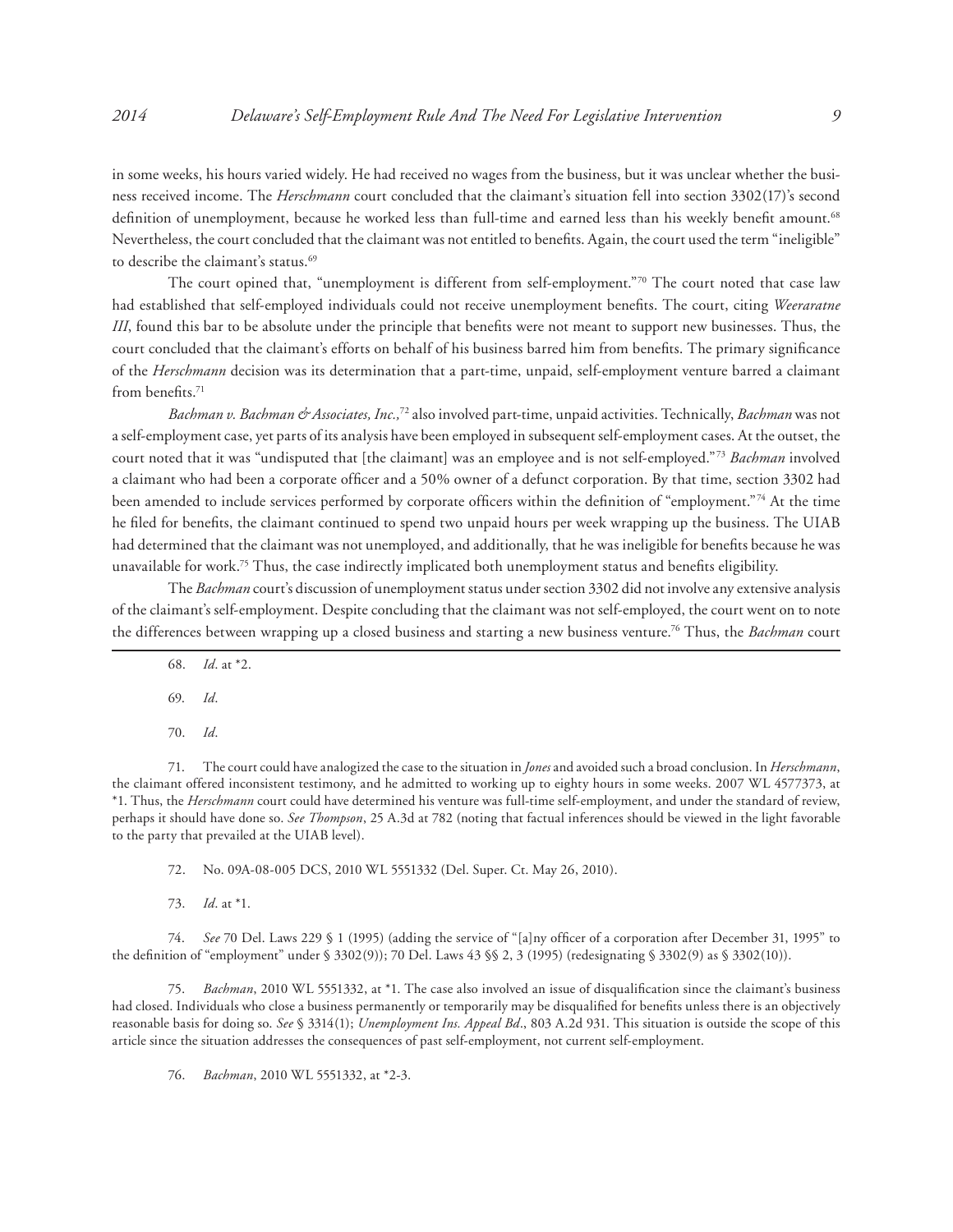created a distinction between operational and non-operational self-employment ventures. Further portions of the court's analysis also implicated other self-employment cases. Specifically, the court determined that services and wages are "interdependent" under section 3302's definition of unemployment: "[t]he phrase 'with respect to which' (no wages are payable) modifies the services being considered."77 In doing so, the court rejected the UIAB's assertion that the two requirements were disjunctive, such that either the performance of services or the earning of wages could place an individual outside the definition of unemployment.78 Ultimately, the court determined that the claimant's two hours of unpaid work did not cancel his unemployment status.

The court also addressed self-employment in its discussion of the claimant's eligibility. The UIAB had concluded that the two hours the claimant spent wrapping up a business meant that the claimant was self-employed and unavailable for work. Citing to *Weeraratne III* and *O'Brien,* the court recognized that self-employment was a bar to unemployment benefits because benefits were not meant to support new businesses and because full-time self-employment rendered the individual unavailable for other work. The court also discussed the factual scenarios from *Herschmann, O'Brien,* and *Jones.* The court determined that the minimal time the claimant spent on the business was not enough to make him unavailable for work and thus, ineligible for benefits.

*Bachman* is a curious addition to the self-employment analysis, particularly since it was not a true self-employment case. Without citing to *Weeraratne I* or *II*, the court's discussion of section 3302 returned the specter of wages to the selfemployment analysis. Likewise, the *Bachman dicta* indicated a new facet to the self-employment analysis: whether the self-employment venture is operational. Under *Bachman*, individuals who perform work for a non-operational business may not be self-employed. The *Bachman* court also created an implicit exception to the self-employment rule such that minimal self-employment activity is not a bar to benefits if an individual remains available for other work.79

In *Annand v. Unemployment Insurance Appeal Board,*80 the court addressed substantially the same situation as *Herschmann* yet reached an opposite conclusion. In *Annand*, the claimant worked part time for a surveying company and part time for his own company. The claimant filed for benefits only for those weeks in which he performed little or no work for the surveying company and none for his own company. The UIAB determined that the claimant was not unemployed under section 3302(17) because the claimant was still providing some services to both companies. The court reversed and remanded.

The court reasoned that the claimant was entitled to benefits under the second definition of unemployment partial unemployment.<sup>81</sup> In contrast to *Herschmann*, the court determined that part-time self-employment was not an absolute bar to benefits. The court based part of its reasoning on its conclusion that the claimant was available for, and performing, work outside of his self-employment. In doing so, the court created a question of whether availability is a factor in partial-unemployment cases or whether the court simply mixed the questions of unemployment status and benefits

77. *Id*. at \*2-3.

78. *Id*. at \*4-5.

79. Viewed at a high level of abstraction, this exception can be seen as a less forceful version of the sideline-business exception since both address situations where individuals perform self-employment work but remain available for other, full-time work. *See infra* Part III(C).

80. No. S10A-05-003-ESB, 2011 WL 2698620 (Del. Super. Ct. July 1, 2011).

81. *Id*. at \*2. Partial unemployment is addressed by the second half of the definition of "unemployment" within section 3302(17), which provides that partial unemployment is subject to regulation by the Department.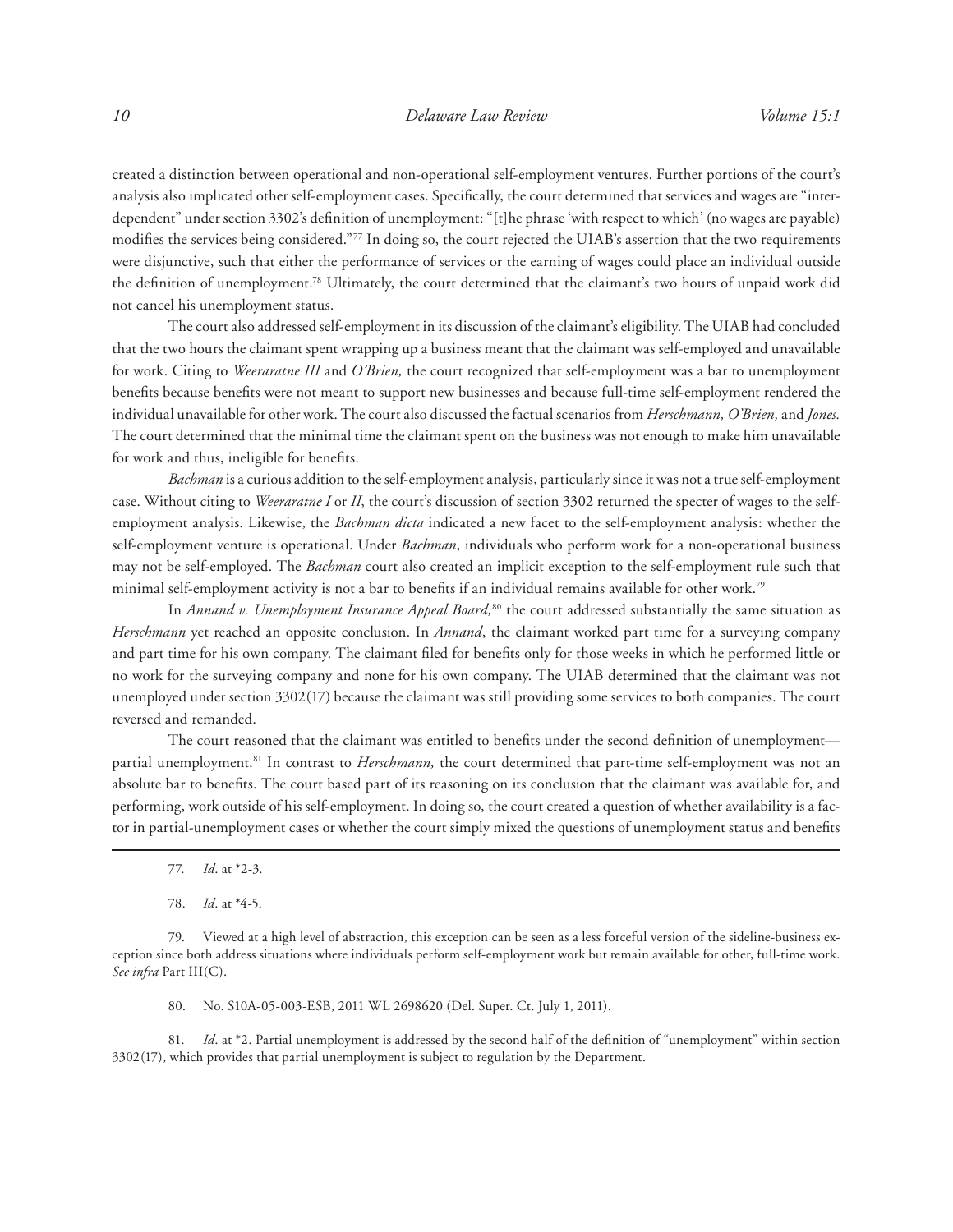eligibility. Additionally, the court determined that it was error for the UIAB to deny the claimant benefits "merely because he owned his own company."82 While the *Annand* court's reasoning is clear in isolation, its decision is vexing in the context of the other self-employment cases. In particular, the *Annand* court's refusal to address *Herschmann,* is indicative of the lack of consensus regarding the factors in the self-employment analysis.

Perhaps nowhere was this lack of consensus more evident than in *Workman v. Delaware Department of Labor.*83 As a matter of outcome, *Workman* was relatively straightforward. As a matter of analysis, however, *Workman* remains Delphic.

Like *O'Brien, Workman* involved the self-employment ventures of an out-of-work attorney.84 In April 2008, the claimant had started an internet-based retail business for income. In April 2009, the claimant had started his own law practice to increase his marketability to other firms. Neither venture yielded a net profit. The claimant collected unemployment benefits from December 2008 until May 2009, when he reported income from the law firm. Upon review, the Claims Deputy, the Appeals Referee, and the UIAB all concluded that the claimant was not unemployed under section 3302(17). The claimant appealed, arguing that his lack of wages rendered him unemployed under the first definition of unemployment, and alternatively, that his lack of full-time work and wages rendered him unemployed under the second definition of unemployment.<sup>85</sup> The claimant also characterized his business as a "side-line" business.<sup>86</sup>

The *Workman* court began its discussion by citing to *O'Brien* and *Weeraratne III* for the general principle that self-employment acts as a bar to unemployment benefits. The court acknowledged that neither the legislature nor the courts had clearly defined "self-employment."<sup>87</sup> For its own purposes, the court determined that, "self-employment exists where an individual has made more than *de minimis* efforts on behalf of an operating business that he or she owns, regardless of whether the business is profitable or the individual remains available for other work."88 The court cited *Herschmann, Jones,* and *Bachman* as the basis for its definition. The Workman court did not discuss, or mention, Annand, which had been decided approximately two months earlier.<sup>89</sup>

Applying the definition to the claimant's case, the *Workman* court determined that the claimant was not unemployed.90 The court distinguished *Bachman* since the business in *Bachman* was not operational whereas the *Workman*

82. *Id*.

83. No. N10A-03-002 WCC, 2011 WL 3903793 (Del. Super. Ct. Sept. 1, 2011).

84. *See id*. at \*1. The plight of the unemployed attorney has led to much of the development of the self-employment rule, both in Delaware and in Pennsylvania. For a concise discussion of this phenomenon in Pennsylvania, see James Bradley & Daniel Schuckers, *Eligibility of Attorneys for Unemployment Compensation*, 74 Pa. B. Ass'n. Q. 71, 73, 75-76 (2003).

85. *Id*. at \*3.

86. *Id*. at \*4.

- 87. *Id*. at \*3.
- 88. *Id*.

89. *Annand* was submitted on April 11, 2011 and decided on July 11, 2011. 2011 WL 2698620, at \*1. *Workman* was submitted on May 19, 2011 and decided on September 1, 2011. 2011 WL 3903793, at \*1. While *Annand* may not have been included in third-party legal databases within that short a time frame, *Annand* almost certainly was available through Superior Court's own database at http://courts.delaware.gov/opinions/. *See, e.g.*, Hitchens v. Unemployment Insurance Appeal Board, No. 11A-01-008 MMJ, 2011 WL 5345222, at \*4-5 (Del. Super. Ct. Nov. 4, 2011) (citing to *Workman*, which had been decided approximately 60 days prior).

90. 2011 WL 3903793, at \*4.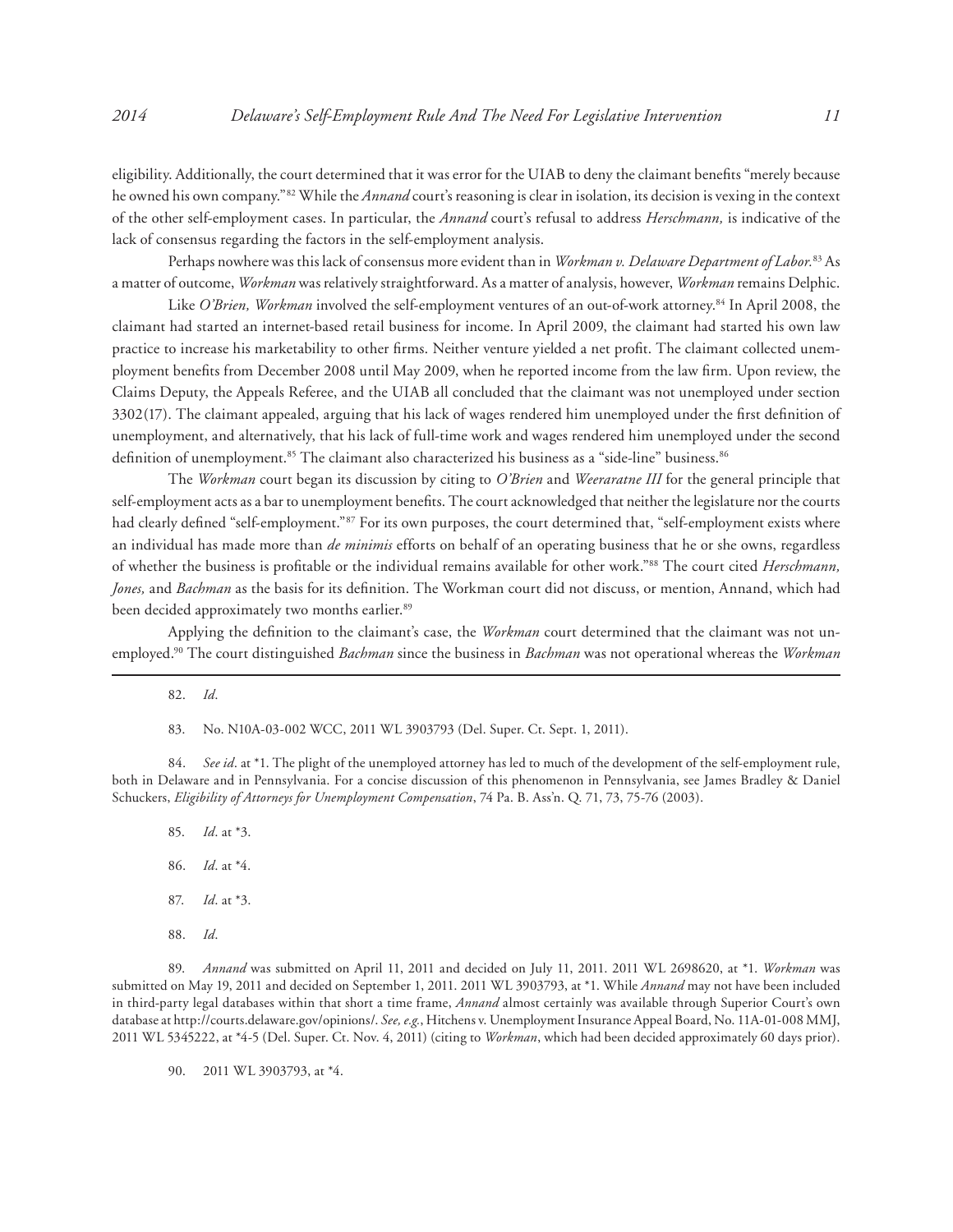claimant's business was operational. The court also noted that the claimant had started the two businesses, worked to make them successful, and accepted payments on behalf of both businesses.<sup>91</sup> The court found these conditions rendered the claimant self-employed.

The court rejected the claimant's assertion that his businesses were sideline businesses. The court noted that Delaware courts had not recognized a sideline exception.92 For purposes of argument, the court also noted the claimant's businesses would not be sideline businesses since he started them after becoming unemployed and used them as a means of primary support.<sup>93</sup> The court determined that the claimant was barred from benefits.

*Workman,* at its heart, represents a missed opportunity. Through the case's facts, the court had the chance to clarify many aspects of the self-employment rule, yet did not. The resulting *Workman* analysis is challenging for several reasons. While *Workman's* distillation of the self-employment cases into a single definition is appealing, it is also incomplete. *Workman's* definition of self-employment fails to include several existing factors in the self-employment analysis. The definition does not address Annand or a full reading of the second definition of unemployment. Though the *Herschmann* decision might explain the latter, there is no explanation for the former. Moreover, *Workman* cites to *Bachman* for its proposition that a business must be operational, yet *Workman* fails to address *Bachman's* discussion of wages. *Workman's*  only nod to the issue of wages is the suggestion that the self-employment venture's profitability is not a factor to analyze.

*Workman's* definition is laudable for at least one reason: it excludes availability for work (an eligibility criterion) from the analysis of unemployment status. Thus, the definition does help to resolve the persistent confusion between unemployment status and benefits eligibility.

Outside of the definition, the *Workman* court also missed an opportunity to connect the self-employment rule to the statute. Furthermore, the *Workman* court ironically suggested that any perceived unfairness in the self-employment rule was for the legislature, not the court, to correct—even though the self-employment rule was entirely judicially created.<sup>94</sup> The court's assertion appears even more perplexing given that *Workman* itself cited to some of the Pennsylvania case law that the *O'Brien* court used to establish the self-employment rule in Delaware.<sup>95</sup>

#### **C.** *Workman***'s Aftermath and Continued Uncertainty**

Since *Workman,* the self-employment cases have been more uniform, at least from an outcome perspective. Additionally, virtually all of the cases from *Workman* forward have involved the UIAB's denial of benefits based solely on section 3302. None of the cases has involved eligibility as a primary issue. Still, courts have continued to disagree about the relevant factors and the viability of the sideline exception.

Shortly after *Workman,* the court decided *Hitchens v. Unemployment Insurance Appeal Board*96 which involved the appeal of a claimant who admitted self-employment. The UIAB had determined that the claimant was not unemployed

91. *Id*. Though it did not directly state so, the *Workman* court appeared to be applying the standards from *Jones* and *Herschmann* to the claimant's facts.

Id. This assertion is questionable. See infra Part III(C); note 140 and accompanying text.

93. 2011 WL 3903793, at \*4. *See infra* Part III (C).

94. 2011 WL 3903793, at \*4. ("While this result may be unfair, it is up to the legislature to correct, not the Court.") *See O'Brien*, 1993 WL 603363, at \*2-3.

- 95. *See Workman*, 2011 WL 3903793, at \*3, n. 36.
- 96. 2011 WL 5345222.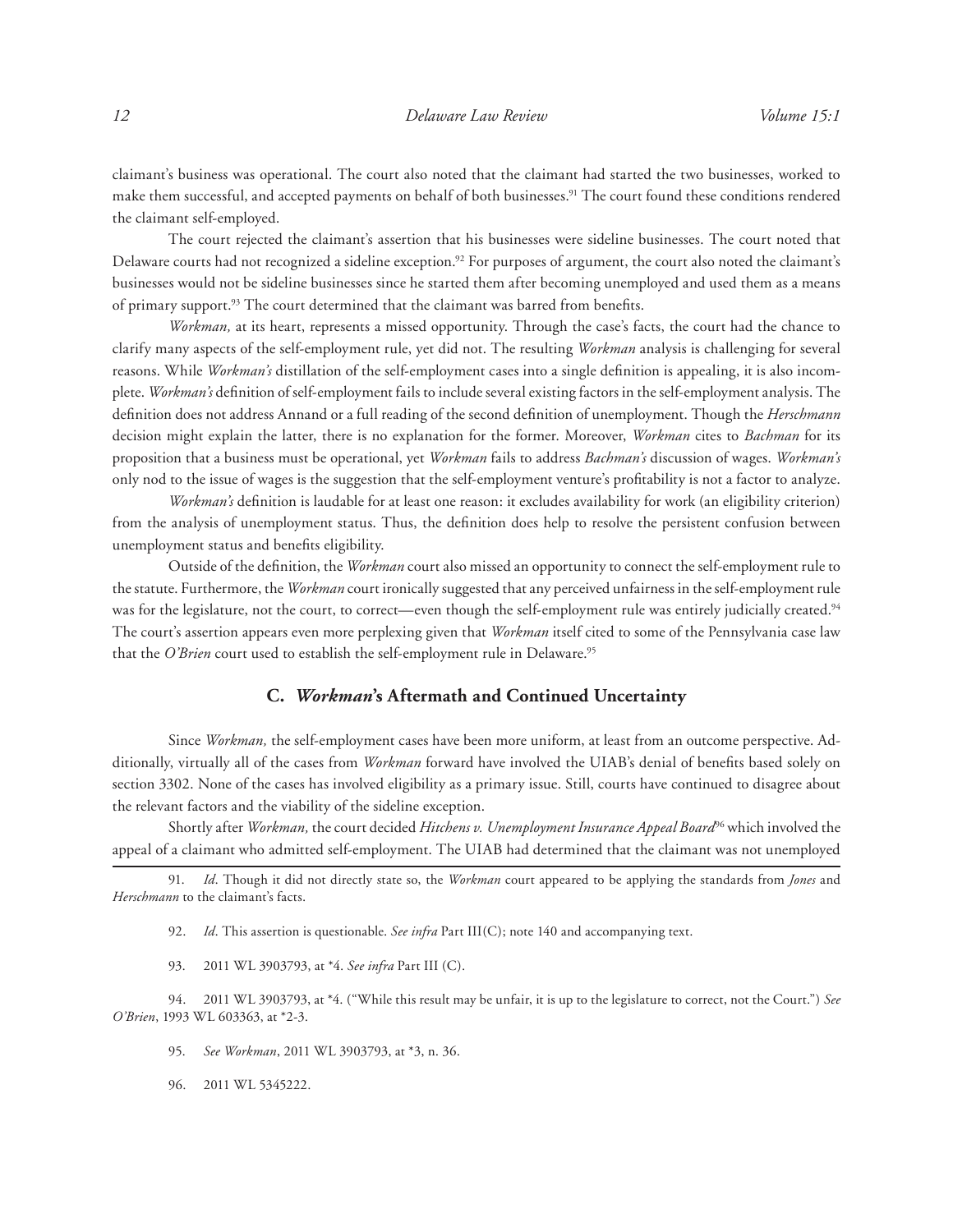since her self-employment ventures were her primary means of support. On appeal, the claimant's argument appeared to be one for a sideline exception: she asserted that she remained available for other work, and she disputed whether selfemployment was her primary source of livelihood.97 Nevertheless, relying on the *Workman* definition, the court determined that the claimant was unemployed. The *Hitchens* court did not specifically address the sideline exception.

In *Miller v. Unemployment Insurance Appeal Board,*98 the court again endorsed *Workman.* The case involved a claimant who had started a business during the period he received unemployment benefits. Factually, the case mirrored *Jones*: the claimant argued that his business receipts were minimal and that he remained available for other work.99 The *Miller* court used *Workman's* self-employment definition and *Workman's* analysis of *Herschmann* and *Jones.*100 The court affirmed the UIAB's decision that the claimant was self-employed, not unemployed.

In *Husband v. Environmental Design, LLC,*101 the claimant appealed a UIAB determination that she was not unemployed. After a layoff and after filing for benefits, the claimant resurrected her previously-closed landscaping business. The claimant worked near full-time hours at the business, and she reported her self-employment status to the Division. Still, the claimant argued that she deserved benefits because of the venture's minimal receipts.102 The claimant rested her argument on *Annand,* suggesting that the reduced hours in *Annand* were analogous to her reduced wages.103 The court disagreed. The court distinguished *Annand* on the grounds that the claimant in *Annand* had reduced hours whereas the current claimant did not.104 The court also rejected the claimant's arguments about wages.105 Citing *Jones*, the court noted that the claimant performed work for her business, and as a result, her business received payments for her work. The court determined that the claimant was not unemployed.

The court partially limited the bounds of self-employment in *Delaware Division of Unemployment Insurance v. Scott.*106 In *Scott,* the claimant filed for benefits after being laid off from a corporation in which he owned a 49% interest. The Appeals Referee found that his ownership stake rendered him self-employed and therefore, barred from benefits. The UIAB reversed, and the Division appealed. In its appeal, the Division suggested that the court should endorse substance over corporate form, and if necessary, pierce the corporate veil.<sup>107</sup> The court noted that the Division's position had merit

97. *Id*. at \*1-2.

98. No. S11A-06-005, 2012 WL 1414014 (Del. Super. Ct. Jan. 17, 2012).

99. *See id*. at \*2; *Jones*, 2001 WL 755379, at \*2-3.

100. *Jones*, 2001 WL 755379, at \*3. In fact, the decision quotes almost a page of *Workman*.

101. No. N11A-03-004-JRJ, 2012 WL 14113595 (Del. Super. Ct. Feb. 3, 2012).

102. *Id.* at \*2. In describing the claimant's situation, the court interchangeably described the claimant's status in terms of eligibility and qualification even though neither was technically an issue in the case.

103. *Id.* at \*3.

104. *Id*. Without explicitly saying so, the court seemed to be differentiating between full and partial unemployment. *Annand* was a partial unemployment case. *See infra* text accompanying notes 81-82.

105. *Husband*, 2012 WL 14113595, at \*3.

106. No. N11A-09-003 MMJ, 2012 WL 2580820 (Del. Super. Ct. June 21, 2012).

107. *Id*. at \*2.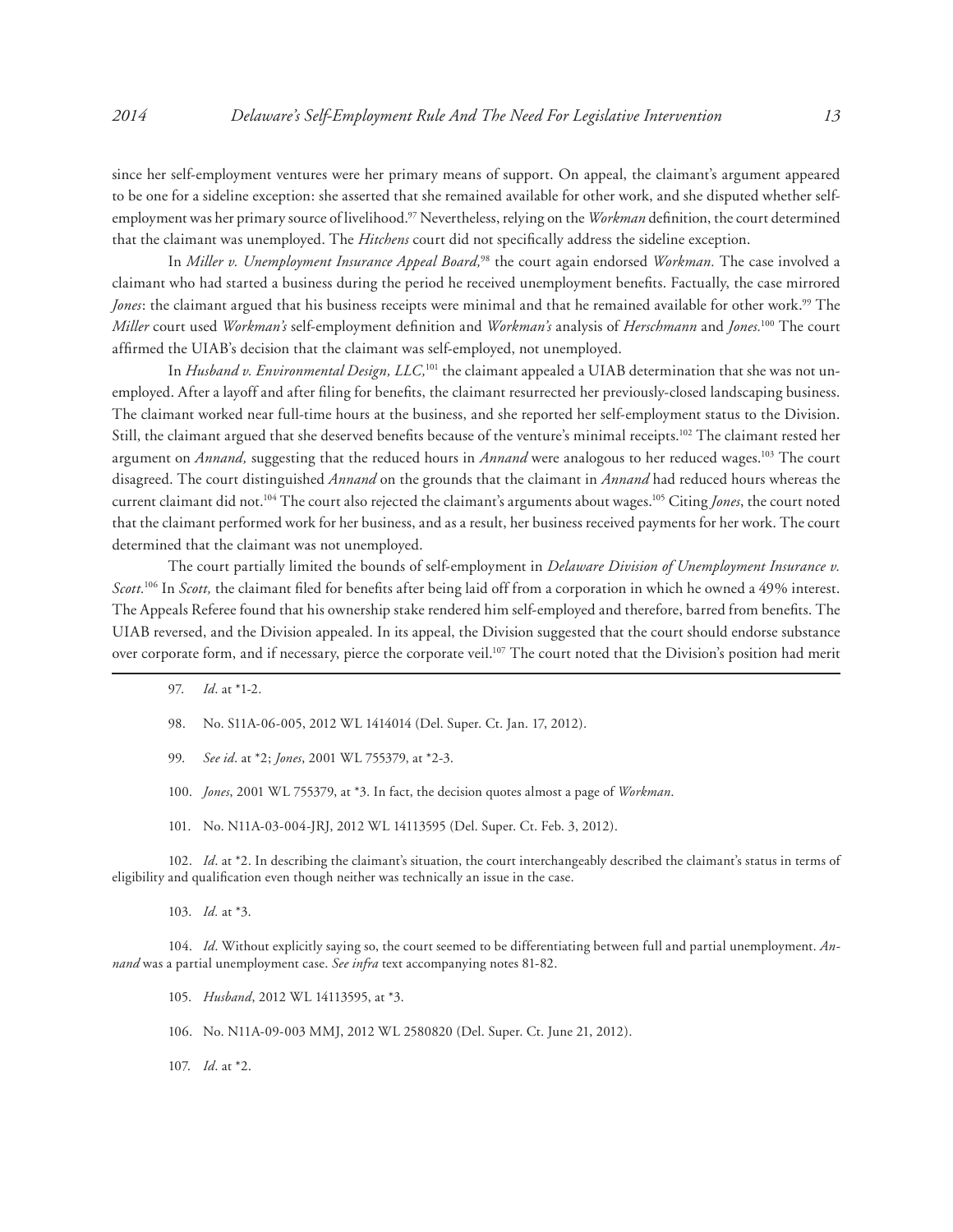as a matter of policy since there is little functional difference between a sole proprietor and a sole corporate owner.<sup>108</sup> However, the court decided that "a corporation is a creation of statute [with] independent legal significance" and that the Superior Court lacked jurisdiction to pierce the corporate veil.<sup>109</sup> Ultimately, the court agreed that the claimant was an employee of the corporation, not self-employed. Thus, *Scott* appears to stand for the proposition that a formal corporate structure may shield an individual from the self-employment rule.

In *Brown v. Unemployment Insurance Appeal Board,*110 the court considered the appeal of a claimant who had started a consulting business. The claimant worked ten hours per week for one client for approximately one month. The *Brown* court decided the case under the first definition of unemployment. The court stated, "[t]he law is clear that a claimant is not an 'unemployed individual' unless the claimant performs no services and collects no wages …*"*111 Thus, the *Brown* court again divorced services and wages. The court also considered that the claimant had left her previous employment to start her consulting business and that the claimant had restricted her work searches to certain business types.112 Neither fact was relevant to the question of whether the claimant was unemployed: separation issues are matters of qualification,113 and work searches are matters of eligibility.114 The *Brown* court represented the self-employment rule as an absolute bar, and under that representation, denied benefits.<sup>115</sup>

These recent decisions highlight the continued confusion surrounding the self-employment rule. The decision in *Brown* indicates that, almost twenty years after *O'Brien*, courts continue to grapple with how the self-employment rule interacts with the statutory scheme. This confusion leads to the insertion of irrelevant factors into the analysis, such as the discussion of availability in *Annand* or the discussion of separation issues in *Brown*. Additionally, there is continued disagreement about how, and if, to factor wages into the analysis. The decisions in *Herschmann* and *Brown* indicated that wages do not matter. By contrast, *Bachman* indicated that wages matter greatly. Beyond wages, recent decisions suggest that the self-employment rule is triggered by virtually all self-employment ventures whereas other decisions suggest the rule is trigged by only full-time self-employment.<sup>116</sup>

As these recent cases demonstrate, the Superior Court decisions have created an inconsistent view of the selfemployment rule and an unpredictable outcome for the individual claimants. The next section of this article argues that Delaware's General Assembly should take steps to resolve the lingering questions and to simplify matters for courts, claimants, and the Division.

108. *Id*. at \*3.

109. *Id*. at \*3 (citing sources). As the court noted, under Delaware law, only the Court of Chancery may pierce the corporate veil. *Id.* at \*7.

110. N12A-02-005 RRC, 2012 WL 3090834 (Del. Super. Ct. July 23, 2012).

- 111. *Id*. at \*2 (emphasis in original).
- 112. *Id*. at \*1, 3.

113. *See* § 3314(1). Like the court in *Husband*, the court in *Brown* alternated discussions of the claimant's status, eligibility, and qualification. *See supra* note 102.

114. *See* § 3315(3).

115. 2012 WL 3090834, at \*3.

116. This dichotomy hints at a more nuanced question: is self-employment actually a bar to, or merely a presumption against, unemployment benefits? While the language the courts have used suggests the former, the analytical methods that courts have employed suggest the latter.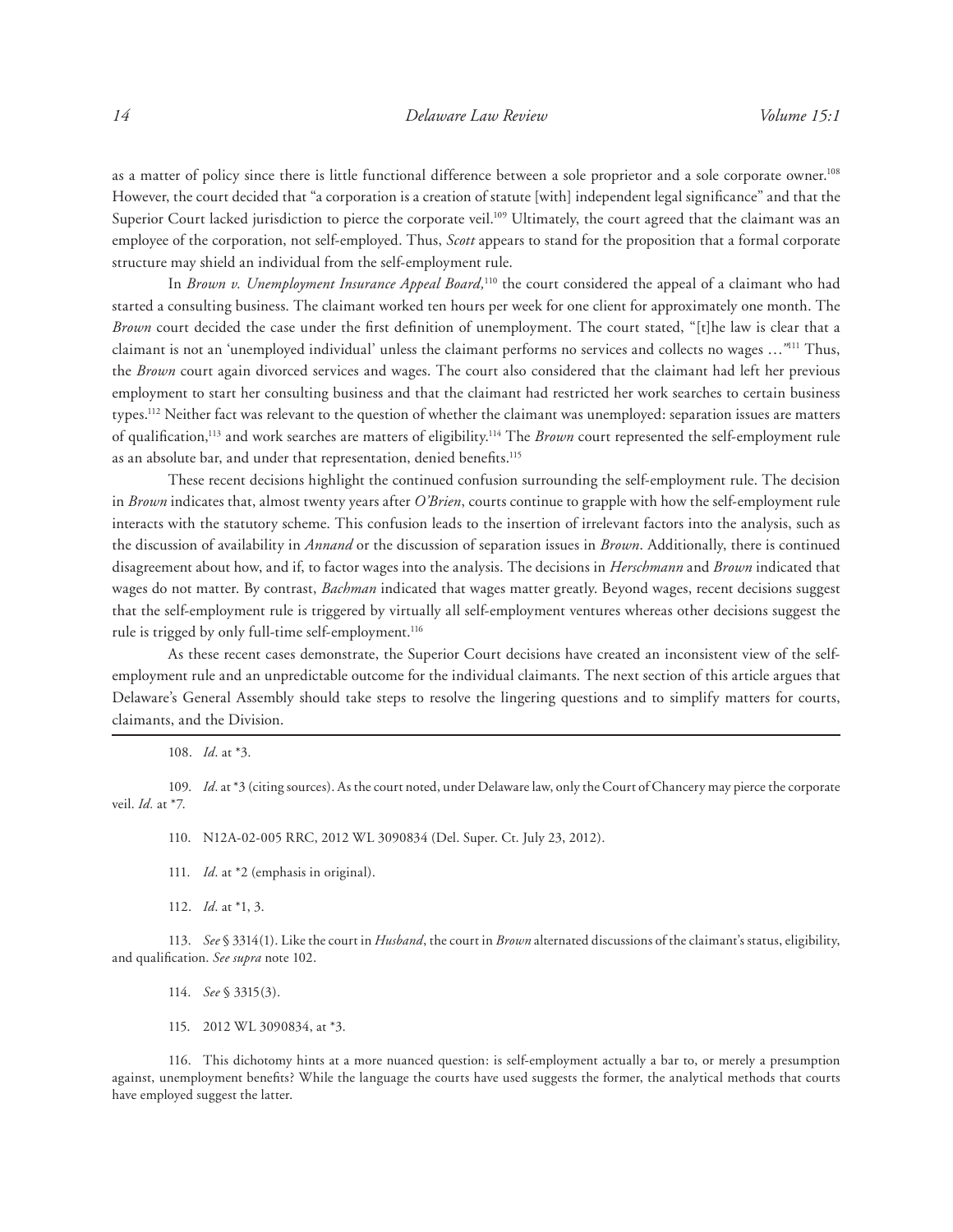#### **II. THE NEED FOR LEGISLATIVE INTERVENTION**

Given that the Superior Court's decisions have endorsed differing statutory and policy justifications for the self-employment rule, it is apparent that this conflict of authority needs a resolution. Legislative intervention is the most direct and efficient way of addressing the self-employment rule because intervention would afford the General Assembly the opportunity to address all of the outstanding statutory, analytical, and policy concerns.

#### **A. The Deficiency of Other Options**

This ability to take a wide-ranging approach to the self-employment rule is one reason why legislative intervention is more workable than waiting on the Delaware Supreme Court to resolve the lower court confusion. The problems of waiting on a court decision are myriad. If the Superior Court cases are any indication, it would likely take multiple Supreme Court cases to flesh out the self-employment rule's grounding, factors, and exceptions. Moreover, confusion alone does not mandate swift resolution; confusion must be coupled with a case. This would require both the resolve of the claimants to bring the cases<sup>117</sup> and willingness of the Division and the UIAB to defend their respective interpretations of the self-employment rule.118 Even then, the process can be a long one. It was decades before the Supreme Court defined "good cause," the central issue in voluntary separation cases (*i.e., resignations and quits).*119 Thus, logistical difficulties and practical realities reduce the likelihood of the Supreme Court resolving the entire self-employment issue quickly.

Department rule-making is also infeasible without legislative intervention.120 Long-standing case law states that the Department cannot exclude an individual from benefits unless there is clear legislative intent to do so.121 Given that the Superior Court had to reach to Pennsylvania law to create the self-employment rule, it is hard to see where Delaware's statute includes the requisite intent for the Department to accomplish its goals through rule-making. However, rule-making may be part of the tools that the legislature could use. For instance, the General Assembly has created a mixed system of statutes and regulations to address partial unemployment.122 The statute specifies that partially-unemployed individuals are unemployed but then directs the Department to establish regulations to differentiate between unemployment and partial unemployment.123 Until August 2013, the Department defined and limited partial unemployment through its

- 117. The claimants' resolve would have to be paired with financial ability. After all, these are unemployed individuals.
- 118. So far, both have been keen to do so. *See infra* Part II.

119. *See Thompson*, 25 A.3d 778. It is also worth noting that the Delaware Supreme Court has already passed on the selfemployment issue once. *See Weeraratne*, 676 A.2d 909; *see also infra* text accompanying note 74.

120. The Department possesses the statutory authority to promulgate administrative rules and regulations. *See* § 3122; Del. Code Ann, tit. 29, § 10115 (West 2013).

121. Harper v. Unemployment Ins. Appeal Bd., 293 A.2d 813, 816 (Del. Super. Ct. 1972).

122. § 3302(17). *See supra* note 81.

123. § 3302(17) ("The Department shall prescribe regulations applicable to unemployed individuals making such distinctions in the procedures as to total unemployment, part-total unemployment, partial unemployment of individuals attached to their regular jobs and other forms of short-time work as the Department deems necessary.").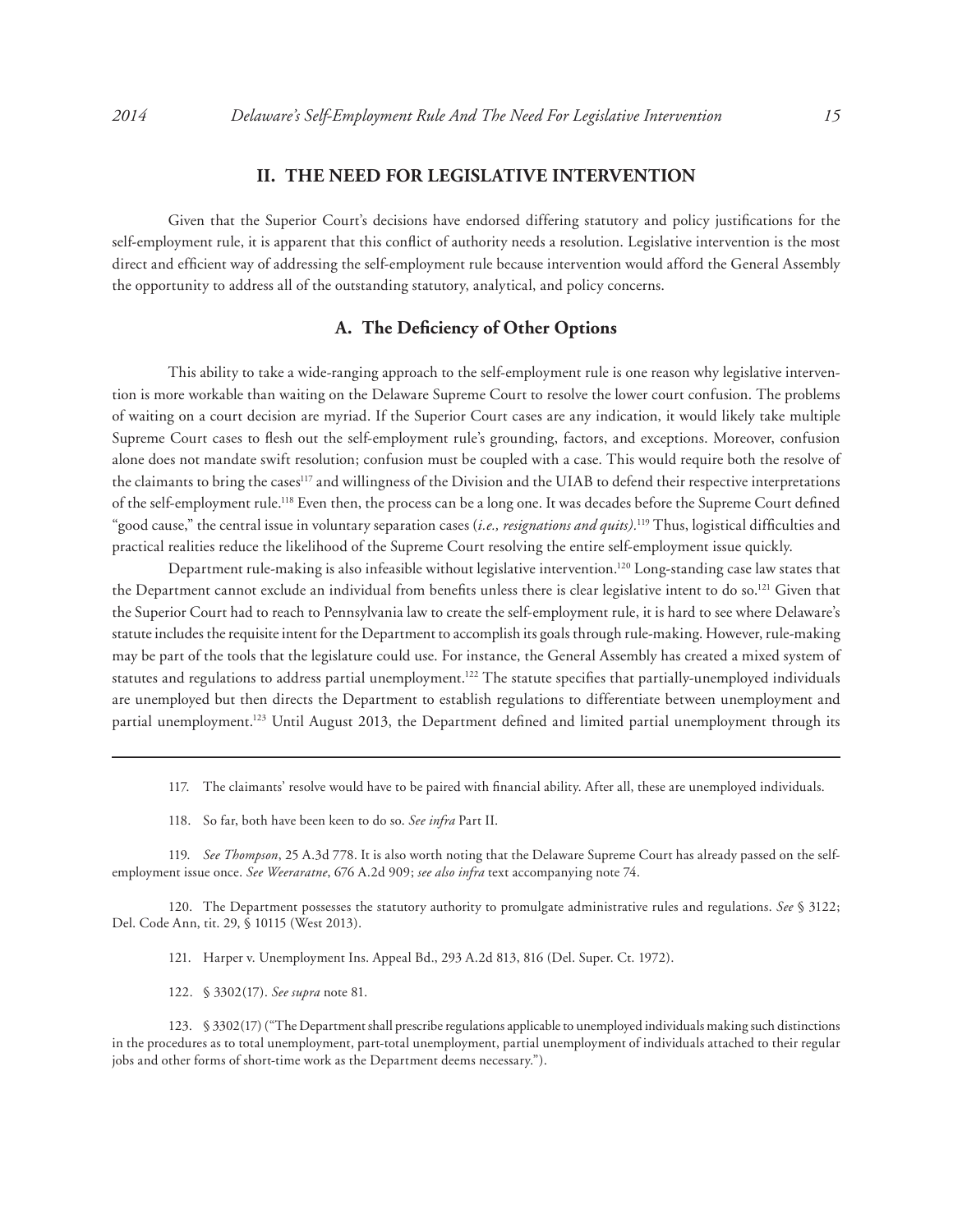formal regulations, but currently, the Department has no regulations in place to address partial unemployment.124 As the partial unemployment example illustrates, rule-making may be a tool for the General Assembly to use in its intervention, but rule-making is not sufficient on its own.

#### **B. The Possible Legislative Paths**

As an initial matter, intervention provides the General Assembly with the opportunity to decide whether Delaware should endorse a self-employment rule. In theory, the legislature could reject the self-employment rule. In reality, this is unlikely. The legislature's three most recent amendments to the statutory scheme have all addressed the need to stabilize the unemployment benefits fund.125 An atmosphere of economic apprehension would be conducive to the legislature's adoption of the rule. This economic reality coincides with *O'Brien's* prudent policy point: unemployment benefits are a safety net for individuals, not a launch pad for new businesses. On the whole, then, economic and policy concerns indicate that the General Assembly would likely adopt the self-employment rule if it addressed the issue.

By amending the unemployment benefits scheme to include the self-employment rule, the General Assembly could clarify the most confounding issue: how the self-employment rule connects to the statutory scheme. As previously explained, the case law progression of the self-employment rule has led to an intertwining of the concepts of unemployment status and benefits eligibility. The legislature could solve this problem simply and efficiently by codifying the rule, and thus, deciding whether self-employed individuals are not unemployed or are unemployed but ineligible for benefits.

The legislative solution should be comprehensive but not limitless or overly complicated. Current case law shows that unlimited review of a case's factual posture, including the use of a multiplicity of factors, will only complicate later analyses. Additionally, the case law approach has led to an analysis with unpredictable outcomes.126 To avoid these faults, the legislature should limit the factors of the self-employment analysis, as the Department previously did through rulemaking for partial unemployment<sup>127</sup> or as the legislature currently does statutorily for independent contractors.<sup>128</sup> For

124. 19-1000-1202 Del. Code Regs. § 15, *amended by* 17 Del. Reg. Regs. 325 (Sept. 1, 2013).

125. *See* 79 Del. Laws 82 (2013) (confirming charges to employers who fail to respond to Department inquiries); 79 Del. Laws 117 (2013) (instituting a one week waiting period for new claims); 79 Del. Laws 173 (2013) (imposing an additional penalty for fraud). *See also* H. Comm. Rep. 147-168, Reg. Sess. (Del. 2013) (House Bill 168, 79 Del. Laws 117, is "necessary to maintain the solvency of the unemployment insurance program in a fair manner.")

126. This has also been the case in Pennsylvania where the statutory scheme includes the self-employment rule but does not define self-employment. *See* Kotanchik v. Unemployment Comp. Bd. of Review, No. 2347 C.D. 2011, 2013 WL 3156581 (Pa. Cmmw. Ct. June 10, 2013) (noting that courts derive the definition of self-employment from different sections of the statutory scheme since the term is not specifically defined). *See also* Jia v. Unemployment Comp. Bd. of Review, 55 A .3d 545 (Pa. Cmmw. Ct. 2012); Buchanan v. Unemployment Comp. Bd. of Review, 581 A.2d 1005 (Pa. Cmmw. Ct. 1990).

- 127. *See infra* text accompanying notes 122-124.
- 128. § 3302(10) provides that:

<sup>&</sup>quot;Employment" means: …(K) services performed by an individual for wages, unless and until it is shown to the satisfaction of the Department that: (i) Such individual has been and will continue to be free from control and direction in connection with the performance of such service, both under the individual's contract for the per-<br>formance of services and in fact; and (ii) Such service is performed either outside the usual course of the bu for which the service is performed or is performed outside of all the places of business of the enterprise for which the service is performed; and (iii) Such individual is customarily engaged in an independently established trade, occupation, profession or business of the same nature as that involved in the service performed.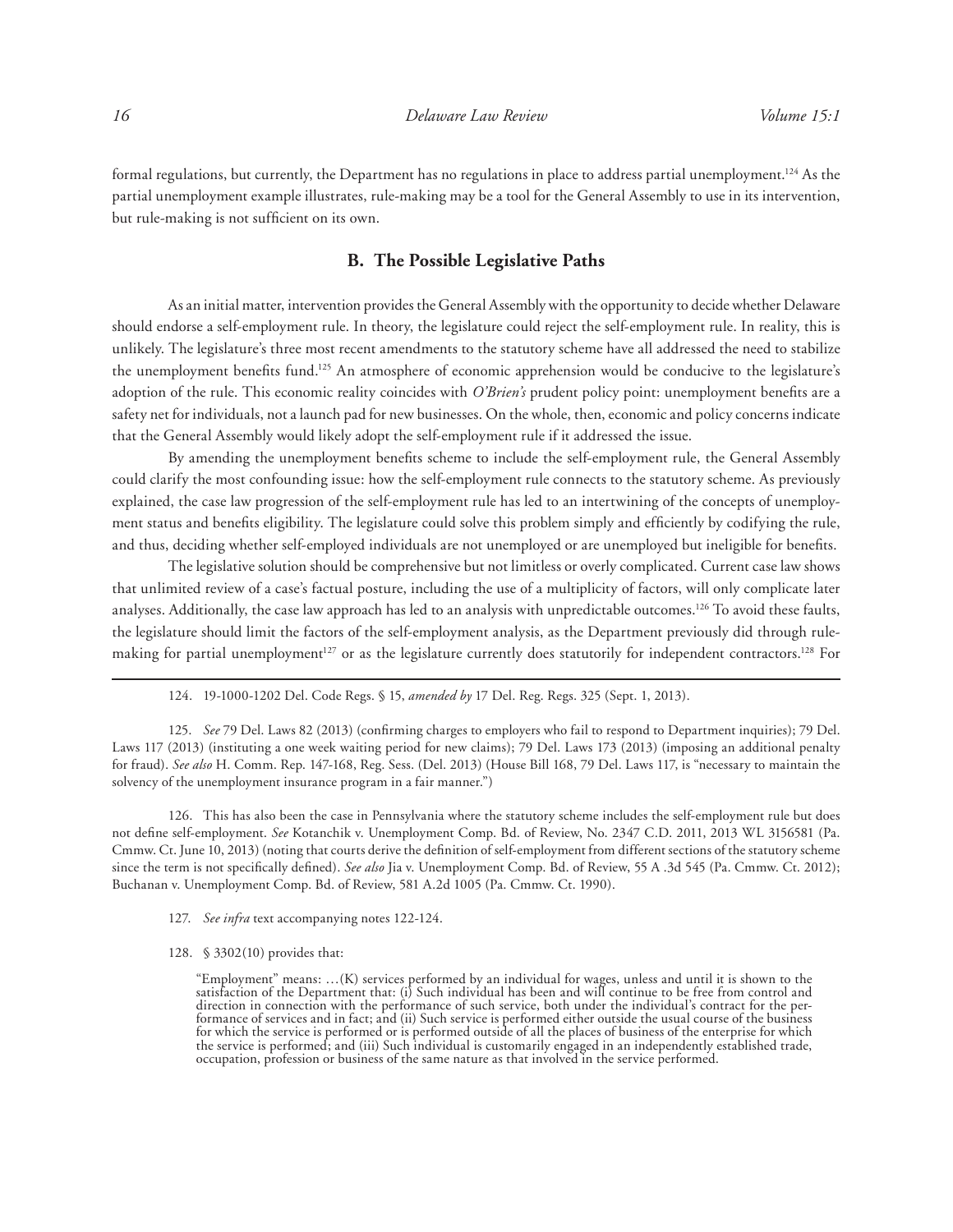independent contractors, the General Assembly has specified a three-part, conjunctive test that determines whether an individual is an employee or an independent contractor.<sup>129</sup> There is a presumption of employment, and the employer must establish all three factors to overcome the presumption.<sup>130</sup> Thus, the independent contractor analysis boils a complex issue down to a three-part test.

With the self-employment rule, the legislature could take a similar approach. As an example, the legislature could limit the analysis to a review of the venture's duration; the amount of time the individual has spent to build or perform services; and whether the individual or the venture has received payments for services. Though not exhaustive, these three factors incorporate the bulk of the analysis from the self-employment cases while weeding out the factors that lead to statutory confusion. Duration would address not only when the venture began but also whether it continues to operate. The time-spent requirement addresses concerns about whether the venture is the individual's primary focus while avoiding the slippery slope of adding availability for work (and thus, eligibility) to the analysis. Both the time-spent and the payment factors address the statutory requirements of "unemployment" from section 3302(17), while incorporating some of the case law concerns about individuals who perform work but receive no wages. Evaluation of the factors could be as simple as a rebuttable presumption that the presence of two or more factors means a finding of self-employment and a disentitlement to benefits.<sup>131</sup>

In going this route, the legislature could also correct the linguistic confusion surrounding the self-employment rule.132 If the legislature linked the self-employment rule to the definition of unemployment, the legislature could further specify that individuals who are not "unemployed" should be referred to as "not entitled to benefits" rather than "ineligible for benefits." The legislature has taken this approach in other sections. For instance, section 3314(6) specifies that a disqualification under that section is known as a "disqualification due to fraud."133

Alternatively, the legislature could determine that self-employment is a matter of eligibility rather than unemployment status. This second approach would likely focus on whether the individual remained available for other work. To incorporate the current case law, the Department could set out a regulatory presumption that self-employed individuals are not eligible for benefits. It would then be up to the claimant to prove his or her availability for work. This is already the approach the Division uses for individuals who were, or are, medically disabled.134

129. *Id*. *See* Spar Mktg. Servs., Inc. v. Unemployment Ins. Appeal Bd., No. K11A-03-003 WLW, 2013 WL 3788874 (Del. Super. Ct. July 9, 2013), *aff 'd* 74 A.3d 655 (Del. 2013) (table).

130. *Spar Mktg. Services, Inc.*, 2013 WL 3788874, at \*3 (citing State Dep't of Labor v. Med. Placement Servs., Inc., 457 A.2d 382 (Del. Super. Ct. 1982), *aff'd* 467 A.2d 454 (Del. 1983) (table)).

131. For instance, an individual with an operational business who had performed substantial work on behalf of that business could be self-employed, regardless of whether he or she had received payments for the work. By contrast, an individual with an operational business who had taken no steps other than obtaining a business license and who had not received any payments for services might not be self-employed.

- 132. *See supra* p. 11.
- 133. § 3314(6).

134. *See* § 3315(3). *See also* § 3314(1) ("[I]f an individual has left work involuntarily because of illness, no disqualification shall prevail after the individual becomes able to work and available for work … but the Department shall require a doctor's certificate to establish such availability …"). This is also the approach that the Division takes toward students, though that presumption is derived from a long-standing case-law interpretation of "availability for work" under the eligibility requirements. *See* Passwaters v. Unemployment Ins. Appeal Bd., No. S12A-10-007 RFS, 2013 WL 3338680 (Del. Super. Ct. June 17, 2013); Morgan v. Unemployment Ins. Appeal Bd., 416 A.2d 1227, 1230 (Del. Super. Ct. 1980). Interestingly, this concept was also imported from Pennsylvania, albeit from case law. *See Morgan*, 416 A.2d at 1230 (adopting a test based upon Reardon v. Unemployment Comp. Bd. of Review, 373 A.2d 146, 148 (Pa. Cmmw. Ct. 1977)).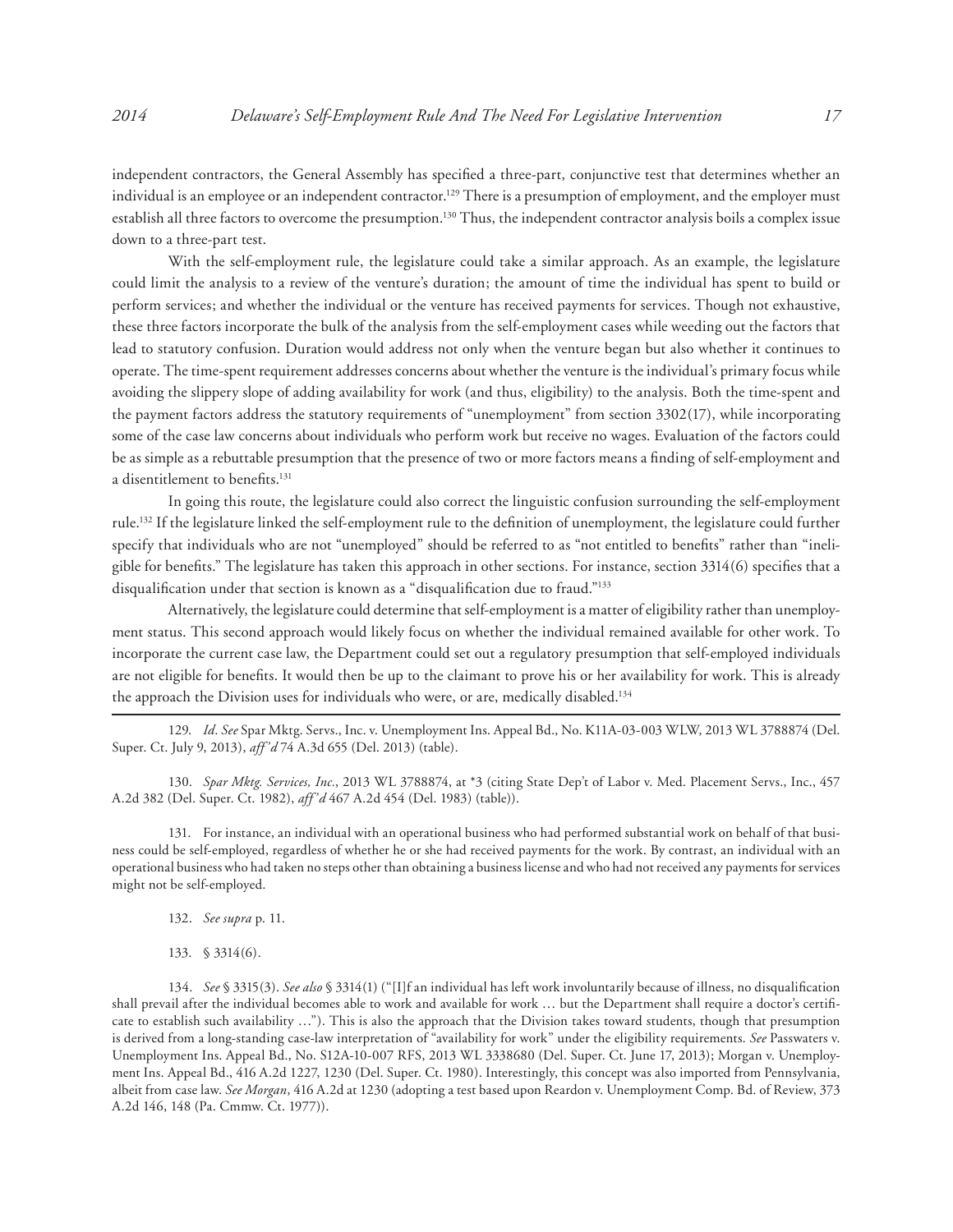Certain factors, such as wages, need not be an issue under the eligibility approach. The Division already has mechanisms for reducing or eliminating benefits for individuals who receive wages, pensions, or other monetary benefits while filing for unemployment benefits. Each week that a claimant claims benefits, the claimant must report any wages earned or monetary benefits received, and the Division reviews those self-reports.<sup>135</sup> Most pensions and worker's compensation benefits are subtracted dollar-for-dollar from a claimant's benefits.136 Individuals who receive benefits for partial unemployment may earn wages up to 50% of their benefit amount.<sup>137</sup> Past that, wages are subtracted dollar-for-dollar.<sup>138</sup> Individuals who earn or receive wages more than certain amounts may not be entitled to any benefits at all.139 Since the Division's current procedures already track and limit claimant wages, it would be duplicative to conduct a separate inquiry into wages as part of an eligibility-based self-employment analysis.

#### **C. The Sideline-Business Exception**

Regardless of which statutory approach the legislature took, it would be prudent to add a sideline-business exception to the self-employment rule. When the *O'Brien* court adopted Pennsylvania's statutory self-employment rule, the court cited to, but neglected to adopt, Pennsylvania's sideline-business exception, which is part of Pennsylvania's self-employment rule. Presumably, the *O'Brien* court did not adopt the exception because it was inapplicable to that particular claimant. As previously explained, some subsequent courts have applied principles from the sideline-business exception, but none has adopted it.140 The absence of the sideline-business exception has left a glaring gap in Delaware's self-employment cases.

Properly understood, the sideline-business exception is a limited defense to the application of the self-employment rule.141 Under Pennsylvania law, the sideline-business exception applies to claimants whose self-employment (1) began prior to termination from full-time employment; (2) continued without substantial change after the full-time employment was terminated; (3) does not affect the individual's availability for new full-time employment; and (4) was not the primary source of the claimant's livelihood.142 From its plain language, the sideline-business exception is of restricted application. It would not apply to individuals who started the venture after becoming unemployed or who increased their self-employment activity upon becoming unemployed. Thus, the factors that create the sideline-business exception also limit its application.

- 136. § 3313(p).
- 137. § 3313(m).
- 138. *Id*.
- 139. *Id*.

140. This may be because the Division is already utilizing the sideline-business exception when evaluating individual claims. Individual cases are not public record; thus, there is no way to know if the sideline-business exception is a manner of practice. Superior Court discussions of UIAB decisions suggest that the UIAB is using the sideline-business exception in some cases. *See Weeraratne III*, 1995 WL 840722, at \*2; *O'Brien*, 1993 WL 603363, at \*3. *But see Workman*, 2011 WL 3903793, at \*3 (noting, perhaps erroneously, that "Delaware courts have never recognized a side-line exception …"); *Weeraratne II*, 1994 WL 164559, at \*1 (noting that neither the UIAB nor the Appeals Referee had considered "side-line" activities).

141. In this way, it is similar to the independent contractor rule. *See infra* text accompanying notes 129-131.

142. 43 Pa. Stat. Ann. § 802(h).

<sup>135.</sup> *See supra* note 9.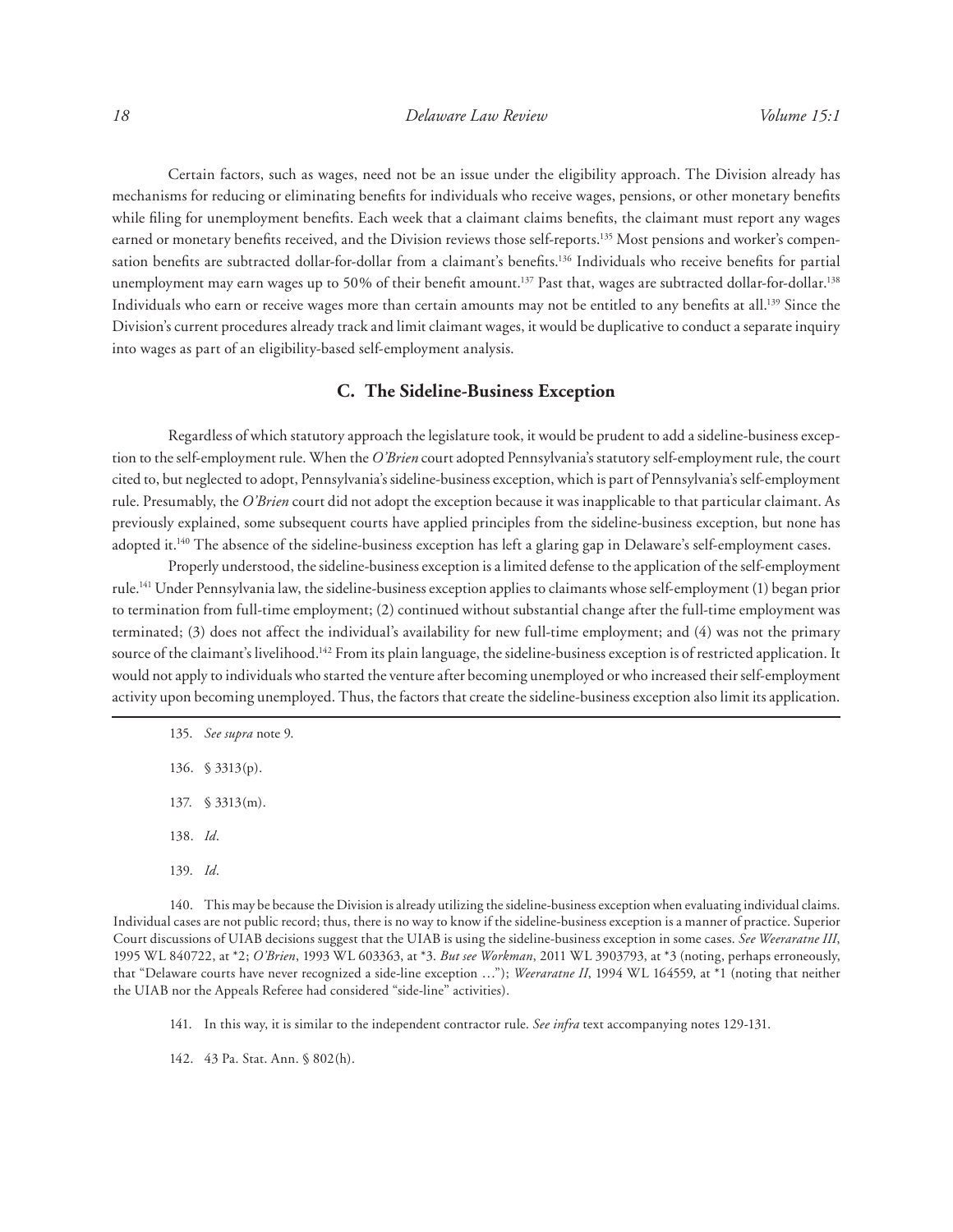All of these factors are in keeping with Delaware's existing rules since regular employment that met these criteria would not necessarily exclude an individual from the definition of "unemployment" or render an individual ineligible for benefits. As a matter of practicality, the sideline-business exception could even simplify the entire self-employment analysis—if an individual met the four factors, it might obviate the need for the more complicated standard self-employment analysis.

Moreover, the sideline-business exception would provide a reasonable protection against the self-employment rule's blunt application. Delaware's statutory scheme already includes measures to foster empowerment and promote selfemployment as an alternative to long-term unemployment.<sup>143</sup> The sideline-business exception would continue to foster those goals. In all fairness, it seems contrary to the purpose of the unemployment statute to deny a laid-off individual benefits just because that individual sells items on eBay or markets products from Avon.144 Likewise, it seems artificial to cite to Pennsylvania's rule and policy rationale while adopting only half of its statutory scheme. Given the strictures of the exception's application, and the wage limits previously discussed,<sup>145</sup> there is no indication that the sideline-business exception would undermine the viability of the benefits scheme. Rather, it would merely complete the legislative framework.

#### **III. CONCLUSION**

In *O'Brien,* the Superior Court created Delaware's self-employment rule by importing a Pennsylvania statutory concept based upon the similarity between Delaware and Pennsylvania's policy statements. Since then, courts have struggled to define the rule's statutory connection and bounds. After 20 years, the rule's connection to the statutory text is still unclear, and its application is still unpredictable. The General Assembly should settle these issues by codifying the self-employment rule. Not only would legislative intervention resolve the outstanding legal and policy issues, but also it would solidify the scheme that O'Brien introduced*.*

143. *See* § 3328 (describing the "Self-Employment Assistance Program").

144. Courts have already recognized the rule's potentially unfair applications. *See Scott*, 2012 WL 2580820, at \*3; *Workman*, 2011 WL 3903793, at \*4.

145. *See supra* note 9.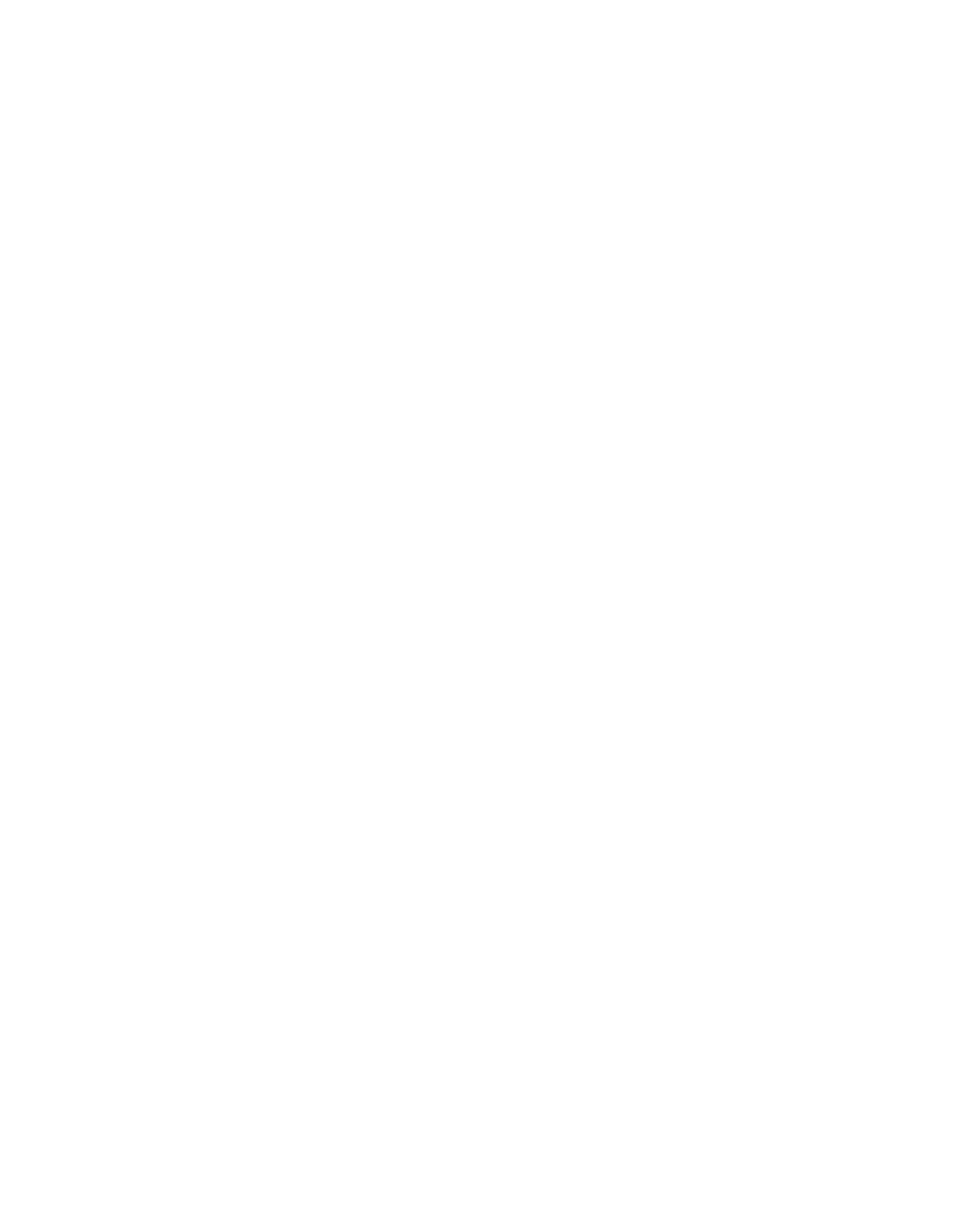## **RECENT DEVELOPMENTS IN DELAWARE TRUST LITIGATION: NOTABLE DECISIONS ADDRESSING ADULT ADOPTIONS, MIGRATION, MODIFICATION, CONSTRUCTION, PAYMENT OF COUNSEL FEES, AND TIME-BARRED CLAIMS**

William M. Kelleher and Phillip A. Giordano\*

#### **I. ABSTRACT**

Over the last eighteen months or so, Delaware courts have issued several noteworthy trust law decisions. Most significant among them is the trio of Delaware Supreme Court decisions involving the Peierls trusts. A key takeaway from those decisions is that Delaware law will govern the administration of a trust moved to Delaware unless the trust instrument expressly provides otherwise. But the Peierls decisions weren't the only ones of interest. Other notable opinions involved adult adoptions and several others clarified key provisions of the trust code. What follows are summaries and analysis of the most significant recent decisions in Delaware trust law.

#### **II. CASE SUMMARIES**

#### **A. Migration and Modifications**

#### **1.** *In re Peierls Family Inter Vivos Trusts***, 77 A.3d 249 (Del. 2013);**  *In re Peierls Family Testamentary Trusts***, 77 A.3d 223 (Del. 2013);**  *In re Peierls Charitable Lead Unitrust***, 77 A.3d 232 (Del. 2013)**

Historically, parties attempting to move trusts to Delaware often filed petitions with the Court of Chancery. Those petitioners typically sought the confirmation of the appointment of a Delaware corporate trustee, acceptance of jurisdiction over the trust, and the modification or reformation of the trust at issue. Under that practice, the Delaware corporate trustee's acceptance of appointment was often contingent upon the order from the court.

In 2012, the Peierls family sought to move several trusts to Delaware and appoint one corporate trustee for all the trusts in an effort to administer the trusts in an efficient manner.' The various trusts had broad dispositive and administrative provisions, were sitused in different jurisdictions, and were not served by the same corporate trustee.<sup>2</sup> Moreover, most of the trusts had two individual trustees and a corporate trustee.<sup>3</sup>

2. *See id.*

3. *See id.*

<sup>\*</sup>William M. Kelleher is a director at the law firm of Gordon, Fournaris and Mammarella, P.A.; Phillip A. Giordano is an associate at the law firm of Gordon, Fournaris and Mammarella, P.A.

<sup>1.</sup> *See* In re Peierls Family Inter Vivos Trusts, 77 A.3d 249, 254 (Del. 2013).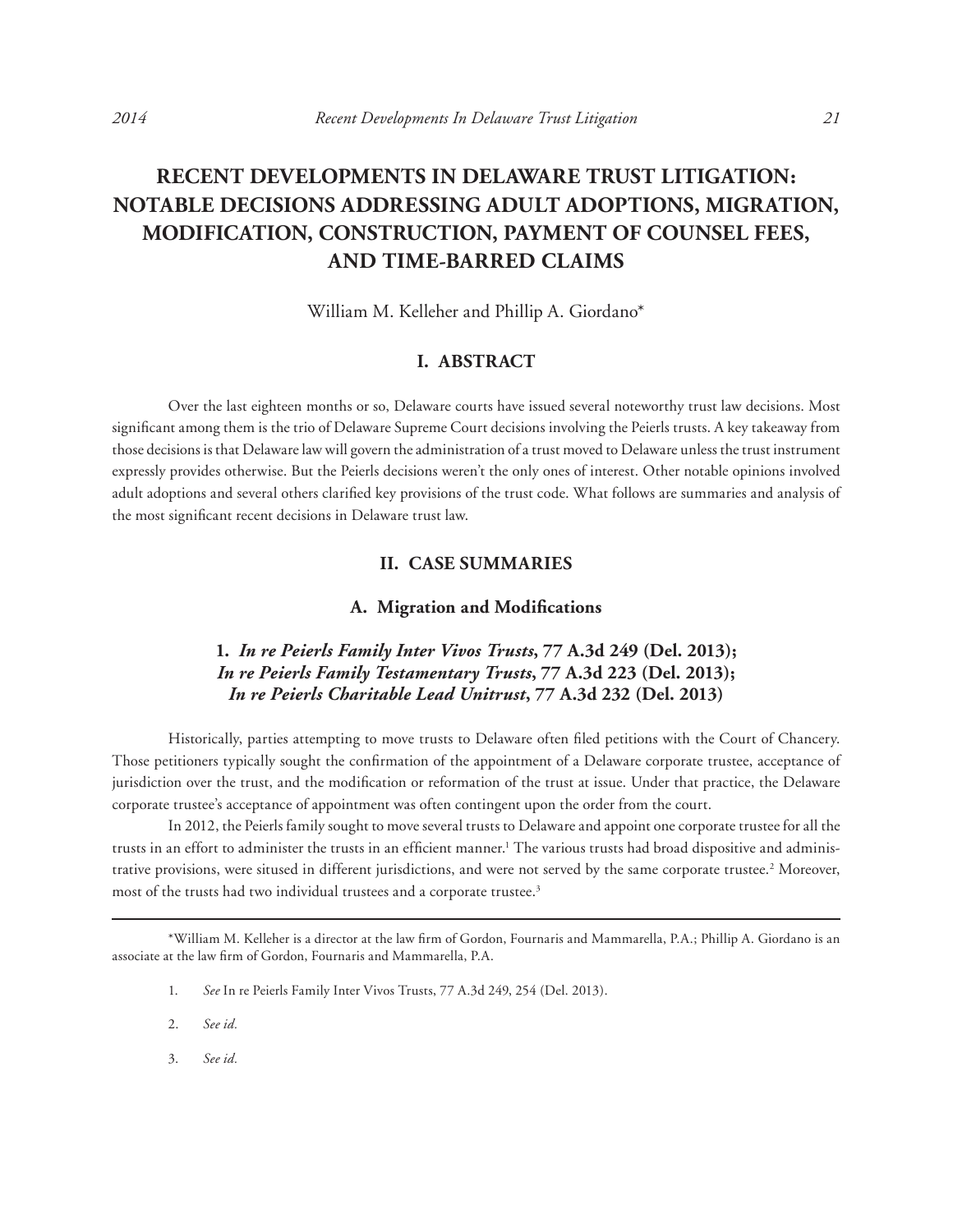The petitioners in Peierls filed several petitions with the Delaware Court of Chancery relating to five inter vivos trusts, seven testamentary trusts, and one charitable lead unitrust.4 Each petition requested that the Court: (i) approve the resignation of individual trustees; (ii) confirm the appointment of the Delaware corporate trustee; (iii) accept jurisdiction over the trusts so that Delaware would be the situs of the trusts and Delaware law would govern the administration of the trusts; and (iv) reform/modify certain administrative provisions of the trusts, including the addition of the positions of Investment Direction Adviser and Trust Protector, as well as the modernization of other administrative provisions.5

The Court of Chancery denied the petitions on several grounds. First, the Court denied the five inter vivos trusts petitions on the grounds that Delaware law did not govern the trusts and would not govern the trusts even if the Delaware corporate trustee accepted its appointment as successor corporate trustee.6 The Court reasoned that because Delaware law did not govern the trusts, it could not consider the proposed modifications.7 The Court of Chancery also denied the seven testamentary trust petitions because other states retained jurisdiction over those trusts.<sup>8</sup> The Court of Chancery held that to consider those petitions would violate interstate comity principles.9 Finally, the Court of Chancery denied the charitable lead unitrust petition because, according to the Court of Chancery, the petitioners could change the situs and the law governing administration of the trust without court action, that Washington law still governed the administration of the trust, and that the ability to reform or modify the trust was, therefore, a matter of Washington law.<sup>10</sup>

Additionally, the Court of Chancery held that because the resignation and appointment of trustees was provided for in the trust instruments, it could not rule upon the resignation and appointment of trustees because doing so would constitute as an impermissible advisory opinion.<sup>11</sup> The petitioners appealed.

The Delaware Supreme Court analyzed three key issues in its opinions: (i) when does Delaware law govern the administration of a trust,<sup>12</sup> (ii) when can/should a court exercise jurisdiction over a trust,<sup>13</sup> and (iii) whether the relief requested constituted an impermissible advisory opinion.<sup>14</sup>

The Supreme Court concluded that where a trust contains a choice of law provision, even one that references "administration," the law governing the administration of a trust will change when the location of administration of the

- 5. *See* In re Peierls Charitable Lead Unitrust, 77 A.3d 232, 234 (Del. 2013).
- 6. *See Peierls Inter Vivos Trusts*, 77 A.3d at 260.
- 7. *See id.*at 255.
- 8. *See id.* at229-30.
- 9. *See id.*at 227.
- 10. *See id.*at 237-38.
- 11. *See id.*at 237.
- 12. *See id.*at 256.
- 13. *See id.*at 228.
- 14. *See id.*at 237.

<sup>4.</sup> *See id.*at 252.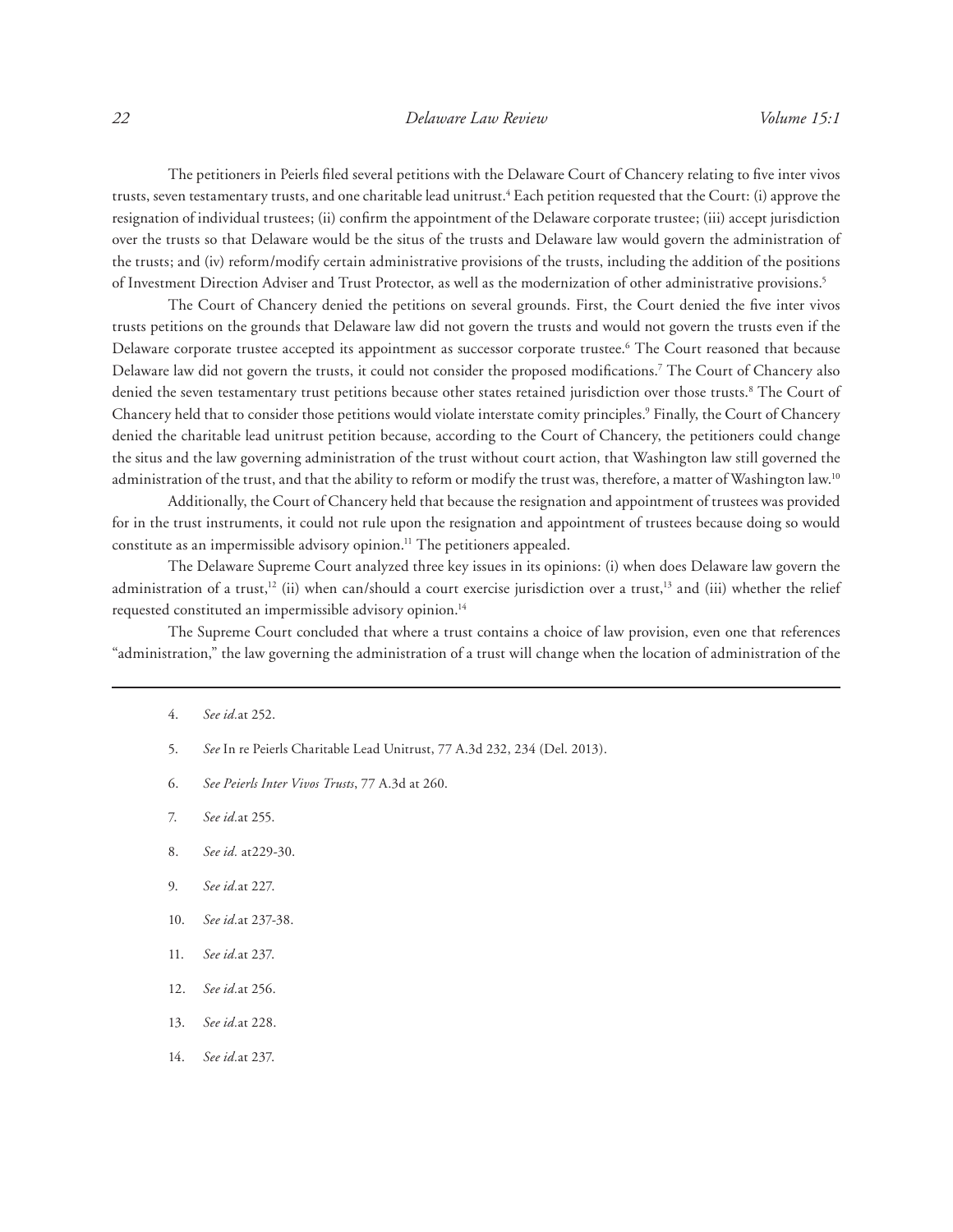trust changes via a proper appointment of a successor trustee, unless the settlor specifically states her intent that a state's law shall *always* govern the administration of that trust.<sup>15</sup>

In analyzing what trust matters properly constitute "administration" such that they would be governed by the administrative law that applies to a trust, the Supreme Court ruled that all of the items of relief requested in the petitions - the change of existing trustees, the acceptance of jurisdiction over the trusts, the change of trust situs and administrative law, and the modifications of the trusts, including the creation of the positions of Investment Direction Adviser and Trust Protector - were "administrative matters."<sup>16</sup> The Supreme Court suggested that the analysis of the effect of a change in the place of administration of a trust on the law governing the administration of a trust may be different when "the trustee has become subject to the continuing jurisdiction of a particular court to which the trustee is thereafter accountable."<sup>17</sup>

The Supreme Court, relying heavily on the *Restatement (Second) Conflict of Laws*, also analyzed the issue of when a Court can properly exercise jurisdiction over a trust.<sup>18</sup> The Court noted that for a typical inter vivos trust that has never been the subject of court action, a court acquires jurisdiction "[o]nly when a beneficiary or trustee brings a suit over the trust," and that this situation is distinguishable from the situation where the trustee has become subject to the continuing jurisdiction of a court to which the trustee is thereafter accountable.<sup>19</sup> The Supreme Court determined that the Court of Chancery did have jurisdiction to adjudicate issues of administration of the testamentary trusts because all parties, including the trustee, had consented to the jurisdiction of the Court of Chancery, which satisfied the Due Process Clause.<sup>20</sup>

The Supreme Court further concluded that, although the out-of-state order accepted jurisdiction over the trusts, there was no evidence that the Texas court exercised active control over the trusts and, therefore, it did not have exclusive jurisdiction or primary supervision over the trusts.<sup>21</sup> Thus, the fact that a court at some point exercised jurisdiction over a trust does not mean a subsequent court order is needed for the court to relinquish jurisdiction; the key issue is whether the court specifically retained jurisdiction or is exercising ongoing control over the trust.<sup>22</sup>

The Supreme Court upheld the Court of Chancery's holding that because no case or controversy existed with respect to the resignation or appointment of trustees of the unitrust, to rule upon such matters would constitute an impermissible advisory opinion.23 Further, the Court instructed parties to play "pitch and catch" in situations where a foreign court has jurisdiction.24 In other words, parties are advised to ask permission from the court to which the trust is accountable for the trust to leave the state and to ask the court which will assume jurisdiction to accept it.

- 18. *See Peierls Inter Vivos Trusts*, 77 A.3d at 258.
- 19. *See id.*
- 20. *See id.*at 231.
- 21. *See id.*at 231.
- 22. *See id.*
- 23. *See id.*at 235.
- 24. *See id.*at 231.

<sup>15.</sup> *See id.*at 258-59.

<sup>16.</sup> *Id.* at 256.

<sup>17.</sup> *Id.* at 258 (quoting RESTATEMENT (SECOND) OF CONFLICT OF LAWS § 272 cmt. e. (1971)).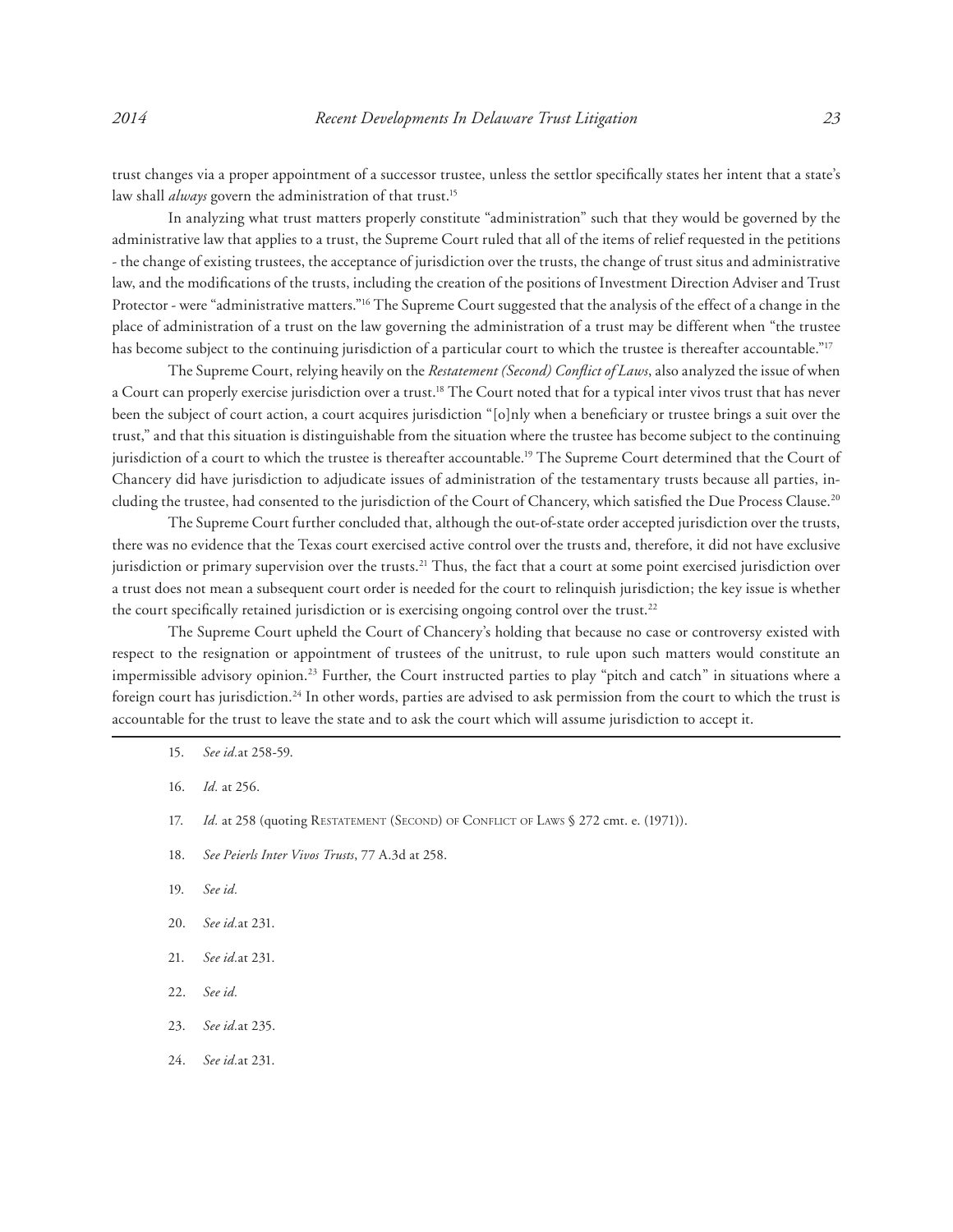#### **2.** *In re Latimer Trust***, 78 A.3d 875 (Del. Ch. 2013)**

In this case, the Court of Chancery denied a petition that sought to modify a trust under the *cy pres* doctrine.<sup>25</sup> The trustee and a cemetery filed joint petitions to modify a trust established for the maintenance of two burial lots.<sup>26</sup> The settlor had established the trust at issue in 1924 for the benefit of two burial plots and their immediate surroundings in the cemetery.<sup>27</sup> Specifically, the trust "instructs that excess net income ... be used (i) 'for the renewal and replacement ... of the vaults, monuments, [and] iron fence railing,' (ii) 'for the defence [sic], if needful, against any attempt to condemn the property for any purpose whatsoever,' and (iii) if that defense is unsuccessful, 'to remove the bodies' from the Burial Lots 'to another location."<sup>28</sup>

The petitioners brought this action because the cemetery was in jeopardy of draining its endowment, and as a result, needed more money to maintain the property.<sup>29</sup> The trust had principal well in excess of what was needed to maintain the two burial plots.30 The petitioners argued that the trust's application of income and/or principal provisions could be read broadly to include surrounding areas of the cemetery and asked the Court to modify the trust to permit the trustee to distribute a unitrust amount to the cemetery annually.<sup>31</sup> In support of their request for modification, the petitioners argued that the doctrine of *cy pres*, as reflected in the common law and as reflected in the *cy pres* statute, warranted the use of the trust's funds to support the needed maintenance of a broader area of the cemetery which would in turn benefit the lots.32

The Court of Chancery held that the trust was not a charitable trust because "[i]t provides for the preservation and maintenance of two specific burial lots and their immediate surroundings."33 Because the trust is a private trust, the Court of Chancery held that the common law doctrine of *cy pres* was not available.<sup>34</sup>

The Court of Chancery then decided whether 12 *Del. C.* §3541 (the codification of the *cy pres* doctrine) allowed it to modify a trust.35

In its current form, Section 3541 states:

(a) Subject to subsection (b) of this section, if a particular charitable purpose or noncharitable purpose becomes unlawful under the Constitution of this State or the United States or the trust would otherwise no longer serve any religious, charitable, scientific, literary, educational, or noncharitable purpose:

- 25. *See* In re Latimer Trust, 78 A.3d 875, 877 (Del. Ch. 2013).
- 26. *See id.*
- 27. *See id.*at 877-78.
- 28. *Id.* at 878.
- 29. *See id.*
- 30. *See id..*
- 31. *See id.*at 878-79.
- 32. *See id..* at 879.
- 33. *Id.* at 882.
- 34. *Id.*
- 35. *See id.* at 882-83.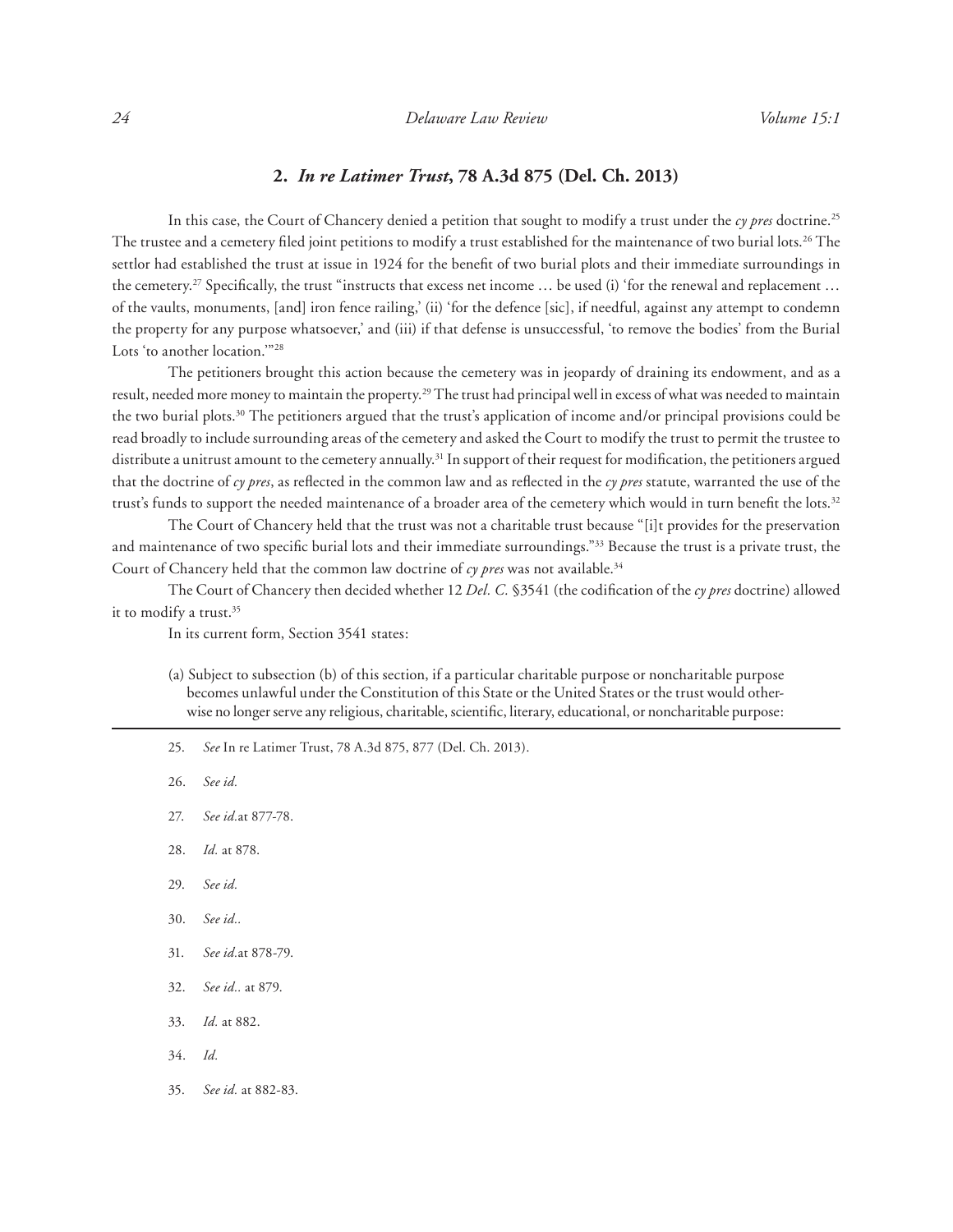- (1) The trust does not fail in whole or in part;
- (2) The trust property does not revert to the trustor or the trustor's successors in interest; and
- (3) The Court of Chancery shall modify or terminate the trust and direct that the trust property be applied or distributed, in whole or in part, in a manner consistent with the trustor's charitable or noncharitable purposes, whether or not such purposes be specific or general.
- (b) The power of the Court of Chancery to modify or terminate a charitable or noncharitable purpose trust, as provided in subsection (a) of this section, is in all cases subject to a contrary provision in the terms of the trust instrument, whether such contrary provision directs that the trust property be distributed to a charitable or noncharitable beneficiary.
- (c) For purposes of this section, a "noncharitable purpose" is a purpose within the meaning of §3555 or §3556 of this title.36

The Court of Chancery determined that Section 3541 set up a two-step inquiry before it could modify the trust.<sup>37</sup> The first inquiry is whether "the trust's purpose has become unlawful" or "whether the trust does not otherwise serve 'any ... noncharitable purpose'."<sup>38</sup> The second inquiry is "whether the settlor contemplated the particular contingency and provided for it."39, The Court of Chancery held that "[b]y its terms, Section 3541 does not authorize judicial modification of burial lot trusts", and that if Section 3541 did apply the petitioners would not have gotten past the first step (i.e., they did not "allege that the trust's purpose became unlawful or that the trust no longer served "ny ... noncharitable purpose").<sup>40</sup> In essence, the Court of Chancery said, " the petitioner's real beef is that the Trust does not serve the purpose they prefer."41

The Court also rebutted the petitioner's argument that by failing to modify the trust to accommodate the needs of the cemetery, the cemetery will fall into despair, thereby damaging the burial plots by pointing out that the trust provided for the excess net income to "remove the bodies" from the burial lots "to another location."<sup>42</sup>

Important in the Court's ruling was the acknowledgment that under Delaware's codification of the *cy pres* doctrine, even though expanded to include noncharitable trusts, a court's power to modify a trust requires a first inquiry into whether the trust is unlawful or no longer serves any charitable or noncharitable purpose, and not whether it is excessively funded or wasteful.43 The Court of Chancery also held that the statutory *cy pres* doctrine is not available to trusts for the

- 36. *Id.* at 883 (quoting DEL. CODE ANN. tit. 12, § 3541 (West 2008)).
- 37. *Latimer Trust*, 78 A.3d at 883.
- 38. *Id.* (quoting DEL. CODE ANN. tit. 12, § 3541(a) (West 2008)).
- 39. *Latimer Trust*, 78 A.3d at 883.
- 40. *Id.* at 883-84 (quoting DEL. CODE ANN. tit. 12, § 3541(a) (West 2008)).
- 41. *Latimer Trust*, 78 A.3d at 884.
- 42. *Id.*
- 43. See *Id.*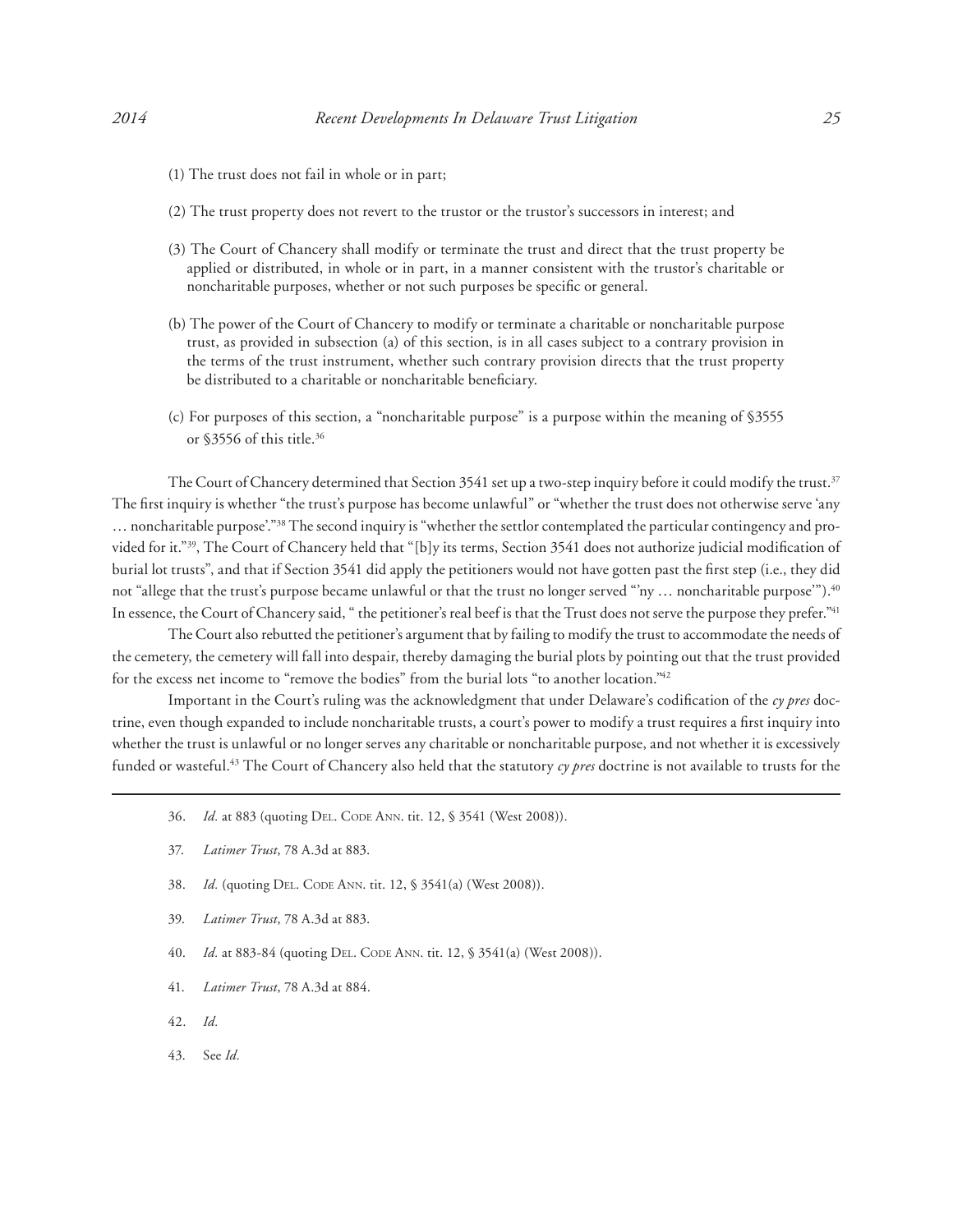maintenance of cemetery plots, by its terms.44 One way to look at this ruling is to view it as a window into the Court of Chancery's opinion on when it is appropriate to modify trusts and that this court is reluctant to modify a trust even when there are no human beneficiaries and all other interested parties have consented to the modification. The other way to look at this ruling is to view it as a sign that the Court of Chancery is committed to ensuring that the settlor's intent is upheld unless the modification expressly meets the criteria under either common law or statutes that allow for modification.

#### **B. Formation**

#### **1.** *Otto v. Gore***, 45 A.3d 120 (Del. 2012)**

Wilbert ("Bill") and Genevieve ("Vieve") Gore, founders of W. L. Gore and Associates, Inc., decided to form a trust for their grandchildren.45 The Gores placed most of their company stock into a holding company and the holding company issued preferred stock, reducing the value of the common stock to almost nothing.46 From there, the holding company transferred the common stock to a family trust for the Gore's grandchildren.47 The Gores did this to "avoid incurring significant gift taxes at the time of transfer" by shifting any future appreciation on the value of the stock out of their estates and into the trusts which would then realize any gain.<sup>48</sup>

The Gores formed the holding company in January, 1972.<sup>49</sup> In May of 1972, the Gores signed a trust (the "May Trust") before two witnesses and a notary.<sup>50</sup> The May Trust provided a formula for distributing the shares per stirpes.<sup>51</sup> Attached to the May Trust was a Schedule A that listed 1,000 shares of the holding company as the property of the May Trust,<sup>52</sup> but it was not signed or initialed. <sup>53</sup> Bill wrote a contemporaneous letter describing the May Trust and a plan of distribution for the stock that was different than that contained in the May Trust.<sup>54</sup> After Bill sent the letter, the letter and the May Trust disappeared into a file and were not discovered until they were produced during the discovery process of the litigation.<sup>55</sup>

Meanwhile, the Gores subsequently signed another Trust in October, 1972 (the "October Trust").<sup>56</sup> Like the May Trust, the Gores attached a Schedule A to the October Trust listing 1,000 shares of the holding company as the

- 45. *See* Otto v. Gore, 45 A.3d 120, 124-125 (Del. 2012).
- 46. *See id.*at 125.
- 47. *See id.*
- 48. *Id.*
- 49. *See id.*
- 50. *See id.*
- 51. *See id.* at 126.
- 52. *See id.* at 125-26.
- 53. *See id.* at 126.
- 54. *See id..*
- 55. *See id.*
- 56. *See id.*

<sup>44.</sup> *See id.*at 884.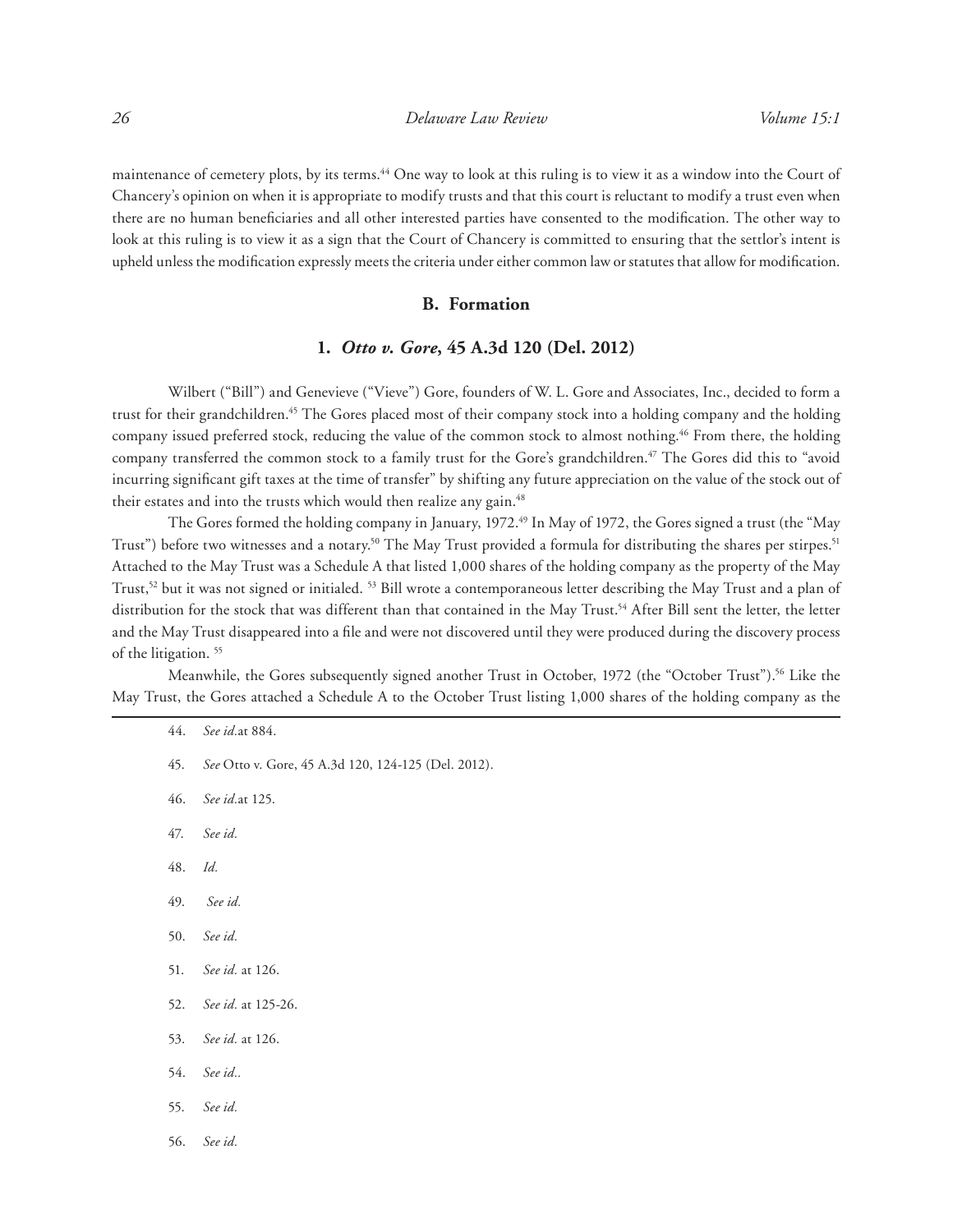trust's property.57 Unlike the May Trust, the Gores initialed this Schedule A and incorporated a new formula—the Pokeberry formula—into the October Trust.58 Furthermore, instead of merely signing the October Trust as they did with the May Trust, the Gores placed "blue backers" on the trust to signify it as an original, delivered a copy to their lawyer, and requested a taxpayer identification number from the IRS.59 It was this trust, the October Trust, that the parties initially believed governed the distribution of the shares, and it was the application of the October Trust's Pokeberry formula that ultimately spurred the underlying litigation.<sup>60</sup>

Susan Gore, Bill and Vieve's daughter, married Jan C. Otto ("Jan C."), and had three children (the "Otto Grandchildren").<sup>61</sup> Susan later divorced Jan C. during the 1990s.<sup>62</sup>

In the early 2000s, Nathan Otto, one of Susan's children, discovered that upon Vieve's death, each of the grandchildren would receive 420 Gore shares, except for the Otto Grandchildren, who would receive only 95 shares pursuant to the Pokeberry formula.63 The Otto Grandchildren received a lesser number of shares than the other grandchildren under the formula because four out of five of Bill and Vieve's childrenhad four children of their own, whereas Susan had only three.64 If Susan had had another child before Vieve passed, there would have been 20 grandchildren and each grandchild would have received 350 shares.<sup>65</sup> This would equalize the total number of shares to be owned by the grandchildren after inheriting shares owned directly by their parents.<sup>66</sup>

Nathan wrote a letter to his extended family to discuss the Pokeberry formula.<sup>67</sup> Then, in March, 2013, while celebrating Vieve's birthday, Nathan asked Vieve to change the Pokeberry formula so that every grandchild received the same amount of shares.<sup>68</sup> Vieve declined to do so.<sup>69</sup>

- 57. *See id.* at 126.
- 58. *See id.*
- 59. *See id.* at 127.
- 60. *See id.*
- 61. *See id.*
- 62. *See id.*
- 63. *See id.* at 128.
- 64. *See id.*
- 65. *See id.*
- 66. *See id.*
- 67. *See id.* at 127.
- 68. *See id.* at 128.
- 69. *See id.*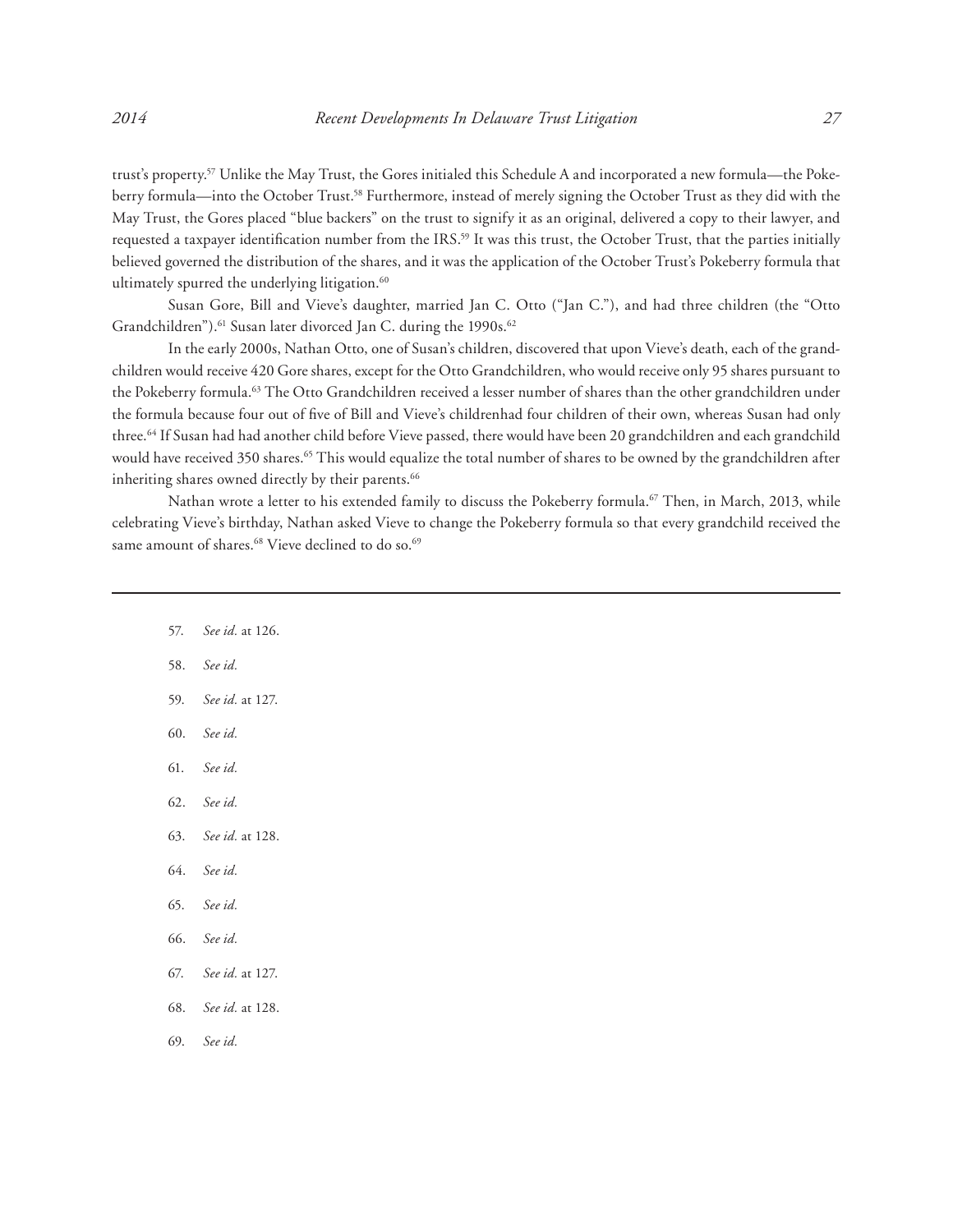Thereafter, Susan considered adopting a child to equalize the Pokeberry formula allocation.70 Jan C., her exhusband, suggested that Susan adopt him<sup>71</sup> which she later did.<sup>72</sup> Jan C. agreed to give his shares back to the corpus of the October Trust and take only a nominal fee for serving as an adoptee.73 Soon after the adoption, Jan C. began to reconsider this agreement.74 After discovering Jan C.'s change of heart, Susan and the Otto Grandchildren discussed whether or not to un-adopt him; however, before a decision could be made, Vieve died, triggering the distribution of shares.75

Susan eventually filed a petition for construction of the Pokeberry formula in the Delaware Court of Chancery, spawning the ensuing litigation and discovery that uncovered the May Trust.76 Upon discovering the May Trust, and its alternate formula for distributing the shares, the Otto Grandchildren argued that the May Trust should control the distribution of shares instead of the October Trust because it was a validly executed irrevocable trust.77 The Otto Grandchildren further argued that, with the May Trust in place and funded, the Gores could not have funded the October Trust with the shares.78

The Court of Chancery held that, despite the Gores having signed the May Trust in the presence of two witnesses and a notary, and that the May Trust explicitly stated that it was an "Irrevocable Trust," the Gores actually intended to create a revocable place holder until the Gores completed their estate planning with the October Trust.79

On appeal, the Delaware Supreme Court had to accept this lower court finding because it was one of fact.<sup>80</sup> As such, the Supreme Court reframed the legal issue before it to be whether the Gores intended to create a final legal document at all when they signed the May Trust.<sup>81</sup>

The Supreme Court relied on Delaware case law and treatises such as *Bogert on Trusts* and the *Restatement (Third) of Trusts* to decide this question.82 According to *Bogert's*, a settlor must form the intent to create a trust in order for that trust to be enforceable, and under the *Restatement*, the intent must be evidence by writing or by conduct.83 The Supreme

70. *See id.* at 128. 71. *See id.* 72. *See id.* at 129. 73. *See id.* 74. *See id.* 75. *See id.* 76. *See id.* at 129. 77. *See id.* 78. *See id.* 79. *See id.* 80. *See id.* at 129. 81. *See id.* at 132*.* 82. *See id.* at 130. 83. *See id.*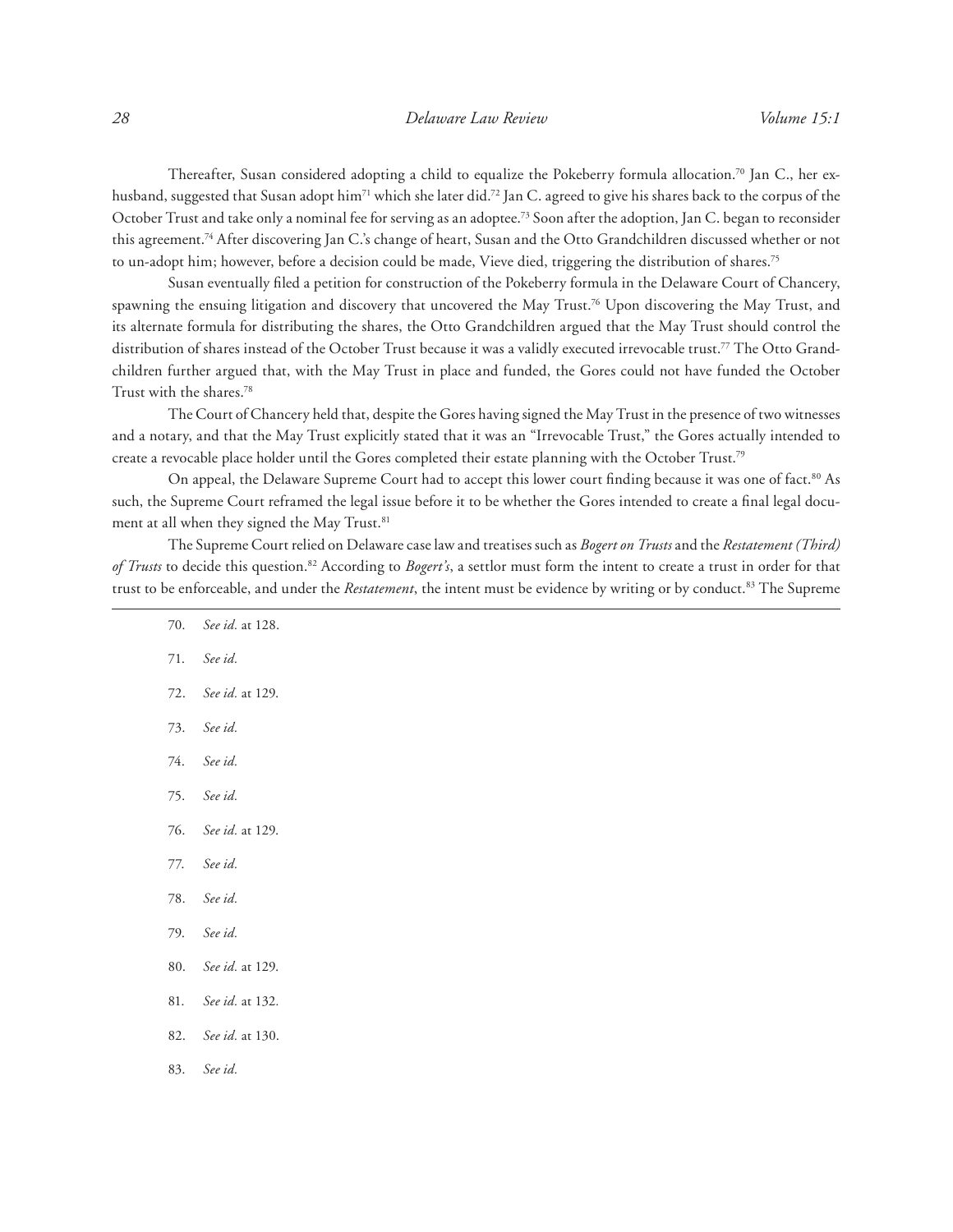Court noted that in this atypical case, it was presented with "extrinsic evidence" that "contradict[ed] the written manifestation of intent."84 The Court ultimately held that the Gores had not formed the requisite intent to create an enforceable trust when they signed the May Trust.85

The Supreme Court defined intrinsic evidence as "evidence existing within the writing", and extrinsic evidence as evidence relating to the writing but not appearing on the face of it.<sup>86</sup> Here the extrinsic evidence consisted of "the circumstances surrounding the creation of the trust[s] and the conduct" of the Gores.87 The Supreme Court clarified that under the parol evidence doctrine they could not consider extrinsic evidence relating to the meaning of specific terms of the May Trust, but could use it to determine the Gores' intent in creating the May Trust.<sup>88</sup>

The Supreme Court concluded that there was clear intrinsic evidence that the Gores intended to create the May Trust, as evidenced by their signatures and the terms of the trust itself.89 However, the Court found that the extrinsic evidence outweighed that of the intrinsic evidence, thereby demonstrating the Gores intent not to create a binding legal document when they signed the May Trust.<sup>90</sup>

The Supreme Court applied the factual findings made by the Court of Chancery,<sup>91</sup> to the legal issue of whether or not the Gores intended for the May Trust to be a "final and legally binding trust at all." In doing so, the Court rejected the lower court's holding that the May Trust was a legally binding, but revocable trust.<sup>92</sup> First, the Supreme Court concluded that under "well-settled law," the decision not to communicate the existence of a trust to anyone, while not conclusive, is persuasive evidence that the Gores had not intended for the May Trust to be enforceable.<sup>93</sup> The Court found other evidence, such as the Gores' failure to use the same "formal procedure they used when signing other irrevocable trusts both before and after" the May Trust to be more convincing.94 For example, for the other twenty-seven trusts the Gores executed, "they (i) signed two originals not just one, (ii) placed a color backer on the signed originals to indicate that it was a final trust instrument, (iii) initialed Schedule A of the originals, (iv) sent a conformed copy to their lawyer, and (v) requested a taxpayer identification number from the IRS."95 The Supreme Court noted that the Gores did none of these procedures for the May Trust.<sup>96</sup>

| 84. | Id.                    |
|-----|------------------------|
|     | 85. See id. at 134.    |
| 86. | See id. 130-31.        |
| 87. | See id. at 131.        |
| 88. | See id.                |
| 89. | See id.                |
|     | 90. See id. at 132-34. |
| 91. | See id. at 130.        |
| 92. | <i>Id.</i> at 132.     |
| 93. | See id. at 132.        |
| 94. | Id. at 133.            |
| 95. | See id.                |
| 96. | Id.                    |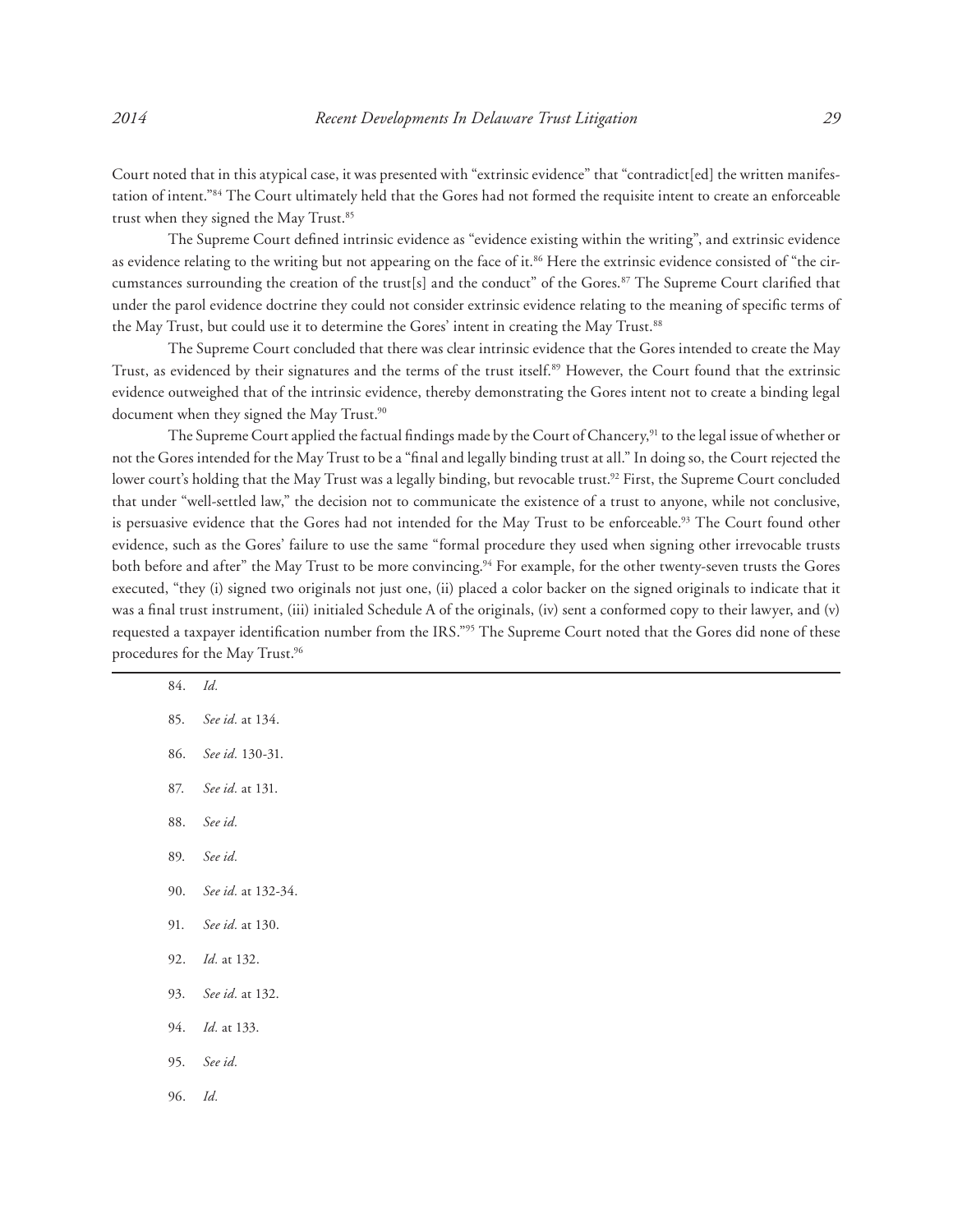Although the Supreme Court adopted the Vice-Chancellor's finding that the Gores intended to create a "placeholder" with the May Trust, it determined that the May Trust was not even a revocable trust because, by definition, a placeholder "cannot establish a settlor's intent to create a finalized, enforceable trust."97

The other extrinsic evidence that the Supreme Court found "particularly persuasive" was that in May, 1972, Bill sent a letter to his lawyer requesting that the trust "equalize as nearly as possible to the expectations of Gore stock," a request that, according to the Supreme Court, was contrary to the distribution method in the May Trust.<sup>98</sup> After balancing all the evidence, the Supreme Court concluded that, despite the intrinsic evidence of the Gores intent for the May Trust to be irrevocable, the extrinsic evidence to the contrary (i.e., the Gores' conduct before and after the execution of the documents) was too strong and proved otherwise.<sup>99</sup>

This ruling makes clear that the Delaware courts may look to evidence outside of the document when determining the settlor's intent when the intent is not clear. This ruling also raises some new questions: What if the Gores had executed the May Trust with the same procedural steps they had taken with the other twenty-seven trusts, but told no one of its existence, or vice-versa? In other words, how much extrinsic evidence is needed to overcome the clear intrinsic evidence?

#### **C. Adult Adoptions**

#### **1.** *Otto v. Gore***, 45 A.3d 120 (Del. 2012)**

As mentioned in the previous section, Susan Gore adopted her ex-husband, in the words of the Court of Chancery, "for the sole, and improper, purpose of thwarting or circumventing the Gores' intentions regarding the [October] Trust."100 Shortly after Nathan failed to convince his grandmother Vieve Gore to change the Pokeberry formula, Jan C. Otto, Nathan's father and Susan's ex-husband, suggested that Susan adopt him to "equalize" the application of the formula.101 Within four months Susan formally adopted him.102

The Court of Chancery held that although the adoption was legal under Wyoming law, it would not recognize Jan C. as a grandchild and, therefore, as a beneficiary, for purposes of the October Trust.<sup>103</sup> The Delaware Supreme Court adopted the Court of Chancery's factual findings and affirmed the ruling.<sup>104</sup>

The Delaware Supreme court again looked to both extrinsic and intrinsic evidence to determine whether or not the Gores intended to include adopted adults as beneficiaries of the October Trust.105 On its face, the October Trust defines

- 97. *Id.*
- 98. *See id.* at 134. 99. *See id.* 100. *Id.* at 136. 101. *See id.* at 128. 102. *See id.* at 129. 103. *See id.* at 137.
- 104. *See id.* at 137.
- 105. *See id.* at 136.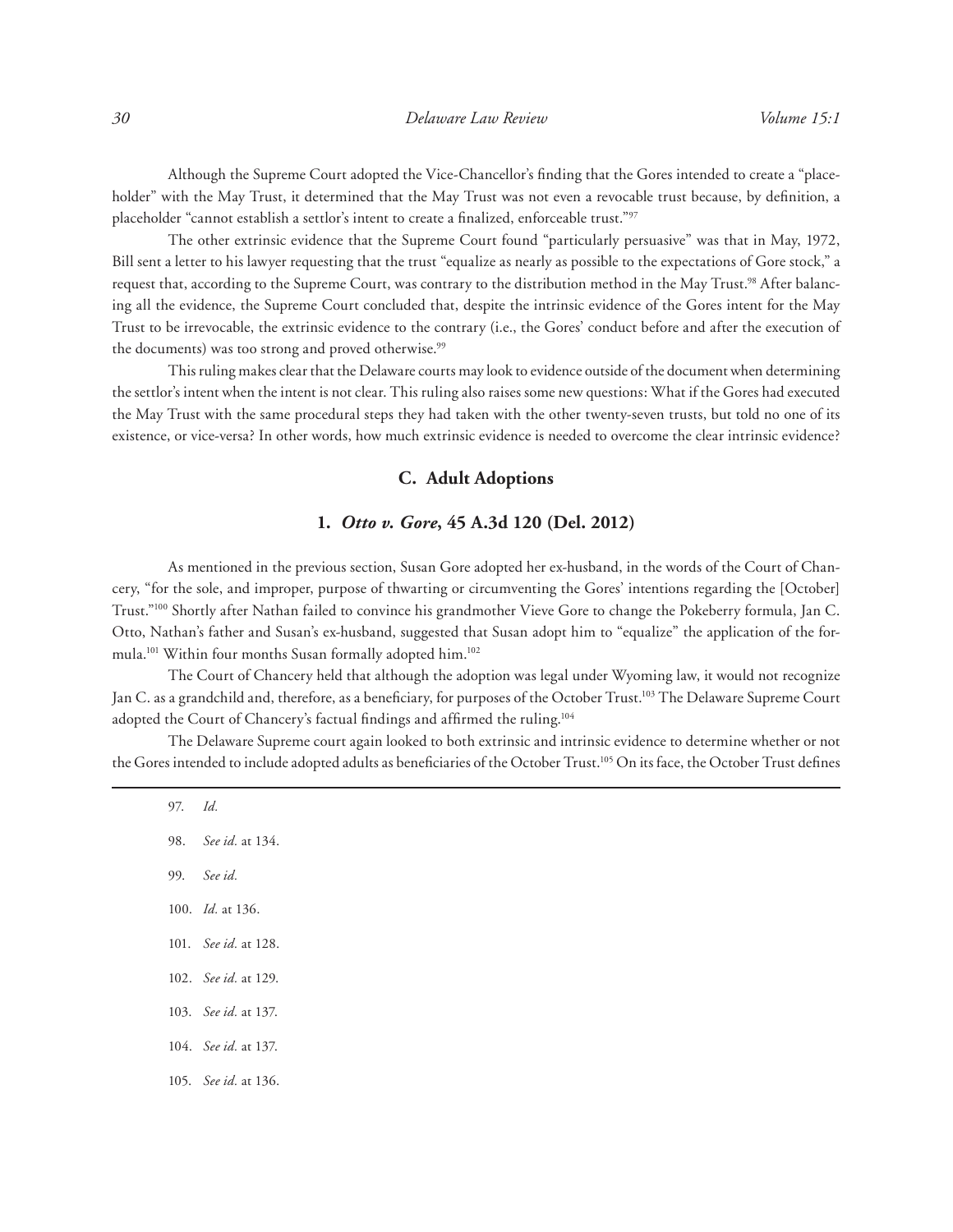child as "child, children, or issue of that person by adoption as well as by blood."106 The October Trust did not define "grandchild."107 The Supreme Court then upheld the Vice-Chancellor's ruling that there was an ambiguity as to "whether a person adopted as an adult for purely strategic reasons, and not for the purpose of creating a parent-child relationship with its attendant emotional ties is a 'grandchild'" under the October Trust.<sup>108</sup>

The Supreme Court then adopted the Vice-Chancellor's factual finding that the Gores "'did not intend to provide for adult adoptees with whom their children had no parent-child relationship.'"109 The Court of Chancery found evidence for this in a letter that the Gores sent to their lawyer stating that the class of beneficiaries would close "at the time of the death of the last of G.W.G. or W.L.G. or at the time our daughter Betty reaches 45 years of age (or May 2, 1992) whichever occurs last—note: *so that all our Grandkids are born*."110, It was this language that the Court emphasized demonstrated that "the Gores considered grandchildren as minors and who were part of and integral to the parent-child relationship."111 Since Jan C. was 65 years old at the time of the adoption, the Supreme Court found that the Gores did not intend for him to be a beneficiary.<sup>112</sup>

The Supreme Court also held that under existing Delaware law it may consider the purpose of the adoption to determine the "collateral economic consequences of an adult adoption for a trust"113 and noted that there are "common sense limitations on any adult adoption."<sup>114</sup> Because this adoption was purely for the strategic purpose of circumventing the Pokeberry formula, the Supreme Court upheld the Court of Chancery's decision not to include Jan C. as a beneficiary of the October Trust.115

# **2.** *H.M.A. v. C.A.H.W.***, C.A. No. 95-05-03-A, 2013 WL 1748618 (Del. Fam. Ct. Mar. 28, 2013)**

In 1995, "for the purposes of financial and estate planning and to formalize the close emotional relationship existing between them," the petitioner legally adopted the respondent.116 At the time of that adoption and for fifteen years thereafter, Delaware did not recognize civil unions.117 In 2011, however, Delaware passed a bill allowing same-sex couples to

107. *See id.* 108. *Id.* 109. *Id.* 110. *See id.* at 136. 111. *Id.*

106. *Id.*

- 112. *See id.* at 137.
- 113. *Id.* at 137.
- 114. *Id.*
- 115. *See id.*

117. *See id.* at \*2.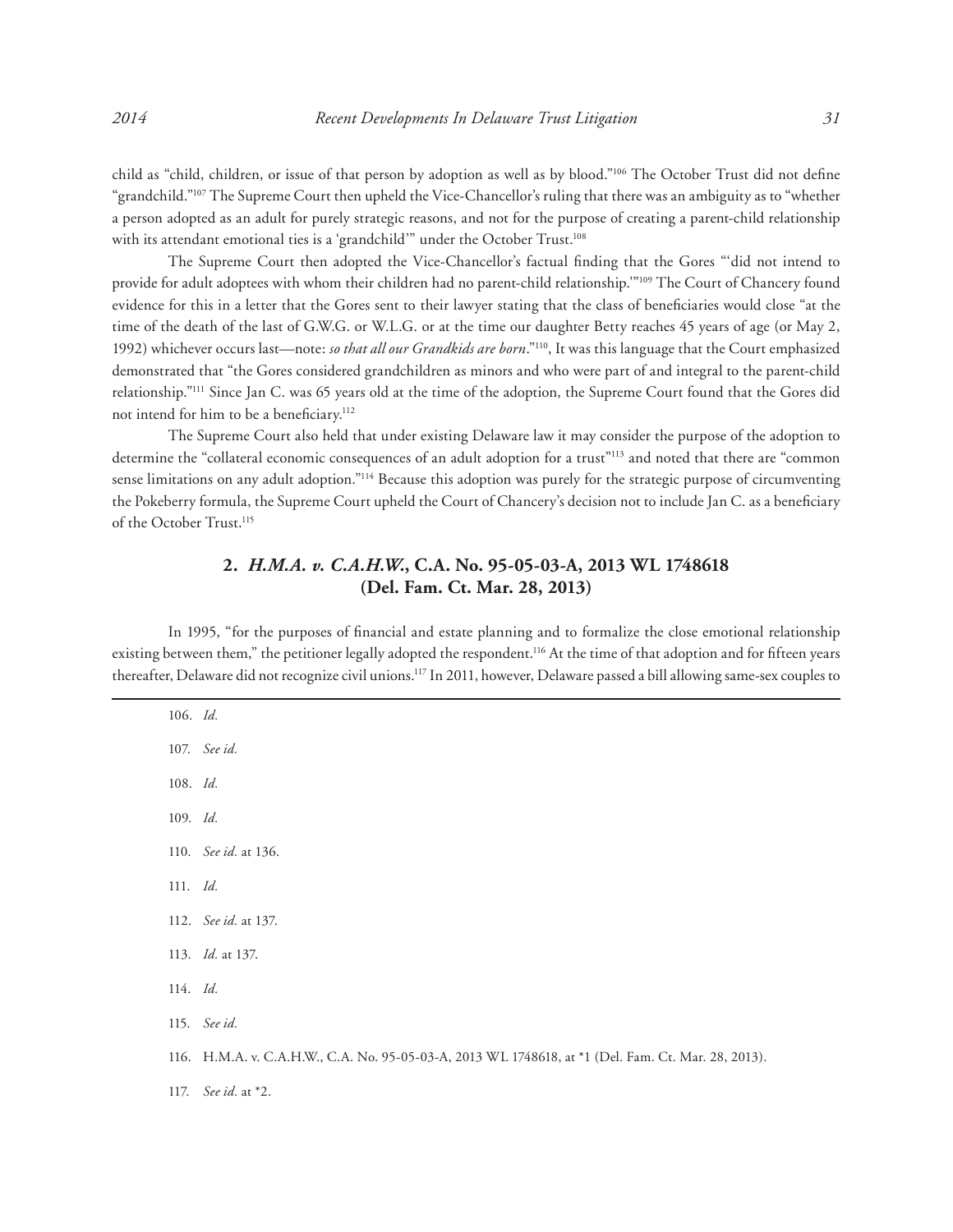enter into civil unions with all the rights and responsibilities of marriage under Delaware Law.118 Delaware's governor signed that bill into law on May 11, 2011, and same-sex couples have been able to enter into civil unions since January 1, 2012.119,

The petitioner and respondent desired to enter into a civil union.<sup>120</sup> Delaware law prohibits civil unions between a person and his "ancestor" or "descendant," among others.<sup>121</sup> Thus, the parties sought relief pursuant to Family Court Civil Rule  $60(b)(5)$  and  $60(b)(6)$ , arguing that it is no longer equitable for the decree of adoption to apply prospectively.<sup>122</sup>

Noting that the court can reopen and vacate adoptions in limited circumstances, the Family Court of Delaware for Sussex County did so on equitable grounds—upon a finding of "extraordinary circumstances"—so that the parties could enter into a civil union.<sup>123</sup> While court orders are rarely vacated, the circumstances here were such that equity dictated it be done.<sup>124</sup>

#### **D. ADMINISTRATION**

# **1.** *In re the Trust of Vale ex rel. Asche,* **C.A. No. 7662-ML, 2013 WL 3804584 (Del. Ch. July 19, 2013)**

Mrs. Vale died testate in 1961, leaving in her will a trust for the benefit of her daughter, Mrs. Asche.<sup>125</sup> "Mrs. Vale's will provided that, upon Mrs. Asche's death, the principal of the trust would be divided into equal shares" among Mrs. Vale's grandchildren.126 Mrs. Asche died in 2001.127 One of the shares set up a trust for Frederic B. Asche, Jr., a.k.a Tex ("Tex").<sup>128</sup> Mrs. Vale's will gave Tex a power of appointment.<sup>129</sup> If he failed to exercise his power of appointment, the trust would distribute the remaining principal to Tex's issue, per stirpes.<sup>130</sup>

118. *See id.* 119. *See id.* at \*1. 120 *See id.* 121. *See id.* 122. *See id.* at \*1. 123. *See id.* at \*2. 124. *See id.* 125. *See* In re the Trust of Vale ex rel. Asche, C.A. No. 7662-ML, 2013 WL 3804584, at \*1 (Del. Ch. July 19, 2013). 126. See *Id.* 127. *See id.* 128. *See id.* 129. *See id.* at \*2. 130. *See id.*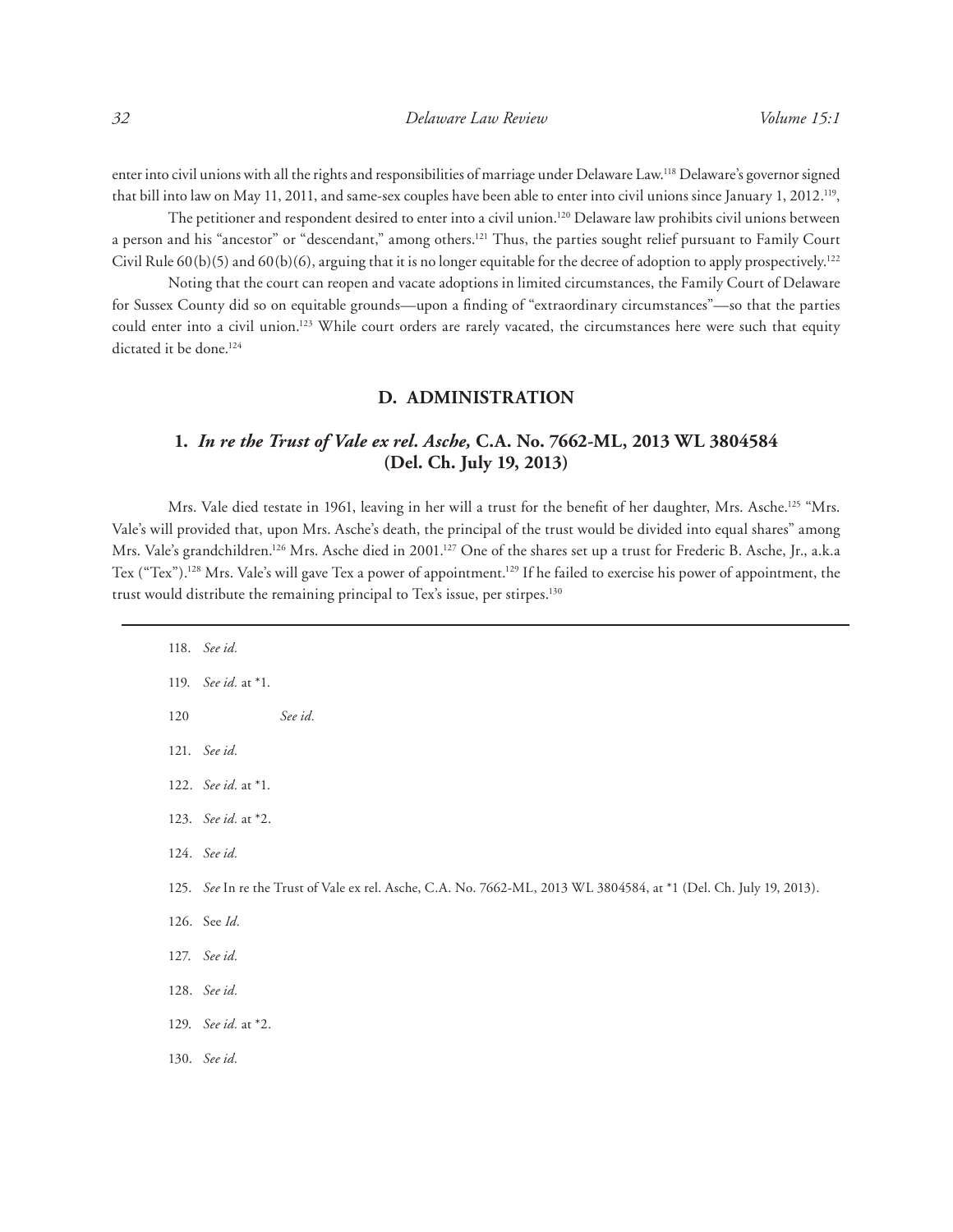When Tex died, he left behind five children and his wife, Sallie.131 During Tex's life, Tex executed several wills and codicils.132 On September 29, 2011, Tex purportedly exercised his power of appointment, leaving everything in the trust to Sallie.133 After Tex's death, Sallie filed an application to admit Tex's will to probate on October 18, 2011.134

Shortly after applying Tex's will to probate, Sallie died, leaving her estate to a trust, the beneficiary of which was Baylor University Medical Center of Dallas ("Baylor").135 If Tex's power of appointment was valid, the assets of Tex's trust would go to Baylor.<sup>136</sup> If it was invalid, the assets would go to his children.<sup>137</sup>

Tex's children filed a will contest in the Texas probate court on August 1, 2012, alleging that their father lacked capacity to make a will and was under undue influence.138 The executrix of Sallie's estate meanwhile demanded that PNC Delaware Trust Company ("PNC"), the trustee of Tex's trust, distribute the trust's assets to Sallie's estate so that Sallie's executrix could then transfer those assets to Baylor.139

PNC filed a petition in the Delaware Court of Chancery seeking, among other things, instructions on whether it should distribute Tex's trust's assets to Sallie's estate.140 Sallie's estate and Tex's children each filed briefs in support of their respective positions.141 Sallie's estate argued that, because the Texas Probate Court granted an "order" admitting the will to probate, and that that order stated that the testator was of sound mind and body, PNC had to distribute the trust assets to Sallie's estate.142 Tex's children, on the other hand, argued that PNC should hold the assets pending resolution of the will contest.143

In her final report, Master LeGrow pointed out that the granting of the probate order was a quasi-administrative proceeding that was uncontested and convened without notice to Tex's children.<sup>144</sup> She further held that, because Tex's children had challenged the validity of the will itself and not the ability of the executor to gather assets pursuant to the

- 131. *See id.* at \*2. 132. *See id.* 133. *See id.* 134. *See id.* 135. *See id.* at \*3. 136. *See id.* 137. *See id.* at \*4. 138. *See id.* at \*3. 139. *See id.* at \*4. 140. *See id.* 141. *See id.* 142. *See id.*at \*5.
- 143. *See id.*at \*5.
- 144. *See id.*at \*3.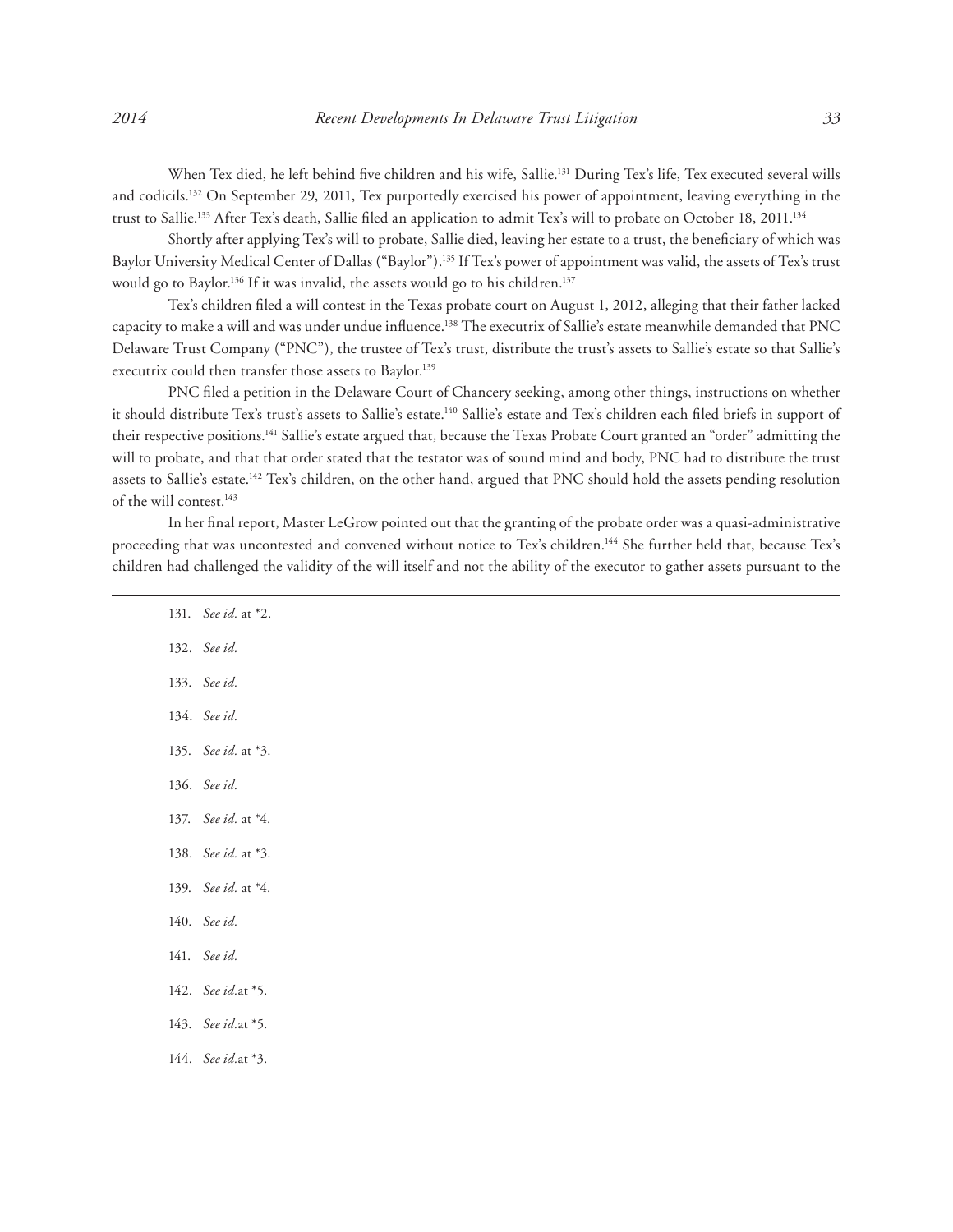probate order, objecting to an immediate distribution in this matter was not a direct challenge to the Texas probate order, and therefore not a collateral attack on the Texas order.145 In Master LeGrow's words, to view it otherwise would "mean that if an independent executor attempts to gather an asset, the ownership of which is disputed, no court in the land can enter an order respecting that asset, other than the court that appointed the executor."<sup>146</sup>

Likewise, Master LeGrow determined that, although the Texas probate order was final for the purpose of taking an appeal, entry of an order instructing PNC to hold and manage the trust assets through the pendency of the Texas will contest would not be in violation of the Full Faith and Credit Act because the issue of the decedent's testamentary capacity had not been made final by the Texas Probate Court.<sup>147</sup>

The take-away from this case is that a trustee should not proceed with the distribution of a trust's assets when there is an action in another jurisdiction challenging the ultimate beneficiaries of the trust. Here, the will—whose power of appointment would have the assets go to Sallie—was being challenged by the default trust beneficiaries. The life beneficiary's death necessitated PNC to distribute the trust's assets, but the will contest cast doubt on who should receive those assets. The Court of Chancery did not need to consider the merits of the will contest, to order PNC to hold the assets pending final resolution of the Texas case. This case shows that the court will use its equitable powers to weigh the hardships parties to a will contest might ultimately suffer, similar to how a court balances the equities in a preliminary injunction case.

#### **E. Litigation and Attorneys' Fees**

# **1***. Mennen v. Wilmington Trust***, C.A. No. 8432-ML, 2013 WL 5288900 (Del. Ch. September 18, 2013);**  *Mennen v. Wilmington Trust***, C.A. No. 8432-ML, 2013 WL 4083852 (Del. Ch. July 25, 2013)**

The Plaintiffs in this still-ongoing case, Kathryn Mennen, Sarah Mennen, John Mennen, Shawn Mennen, and Alexandra Mennen (collectively, the "Beneficiaries") are beneficiaries of a trust created in 1970 by George S. Mennen for the benefit of John H. Mennen (the "Trust").<sup>148</sup> The defendants are Wilmington Trust Company ("Wilmington Trust"), the corporate trustee of the Trust, and George Jeff Mennen ("Jeff" together with Wilmington Trust, the "Co-Trustees"), who is the individual trustee.<sup>149</sup> Plaintiffs seek damages in excess of \$100 million as a result of alleged breaches of the Co–Trustees' fiduciary duties.150

This action was preceded by a petition for instructions filed by Wilmington Trust to remove Jeff as the individual co-trustee of the Trust (the "Petition Action").151 In the Petition Action, Wilmington Trust alleged that Jeff had caused

148. *See* Mennen v. Wilmington Trust, C.A. No. 8432-ML, 2013 WL 4083852, at \*1 (Del. Ch. July 25, 2013).

149. *See id.*

150. *See id.*

151. *See id.*

<sup>145.</sup> *See id.* at \*7.

<sup>146.</sup> *Id.* at \*8.

<sup>147.</sup> *See id.*at \*9.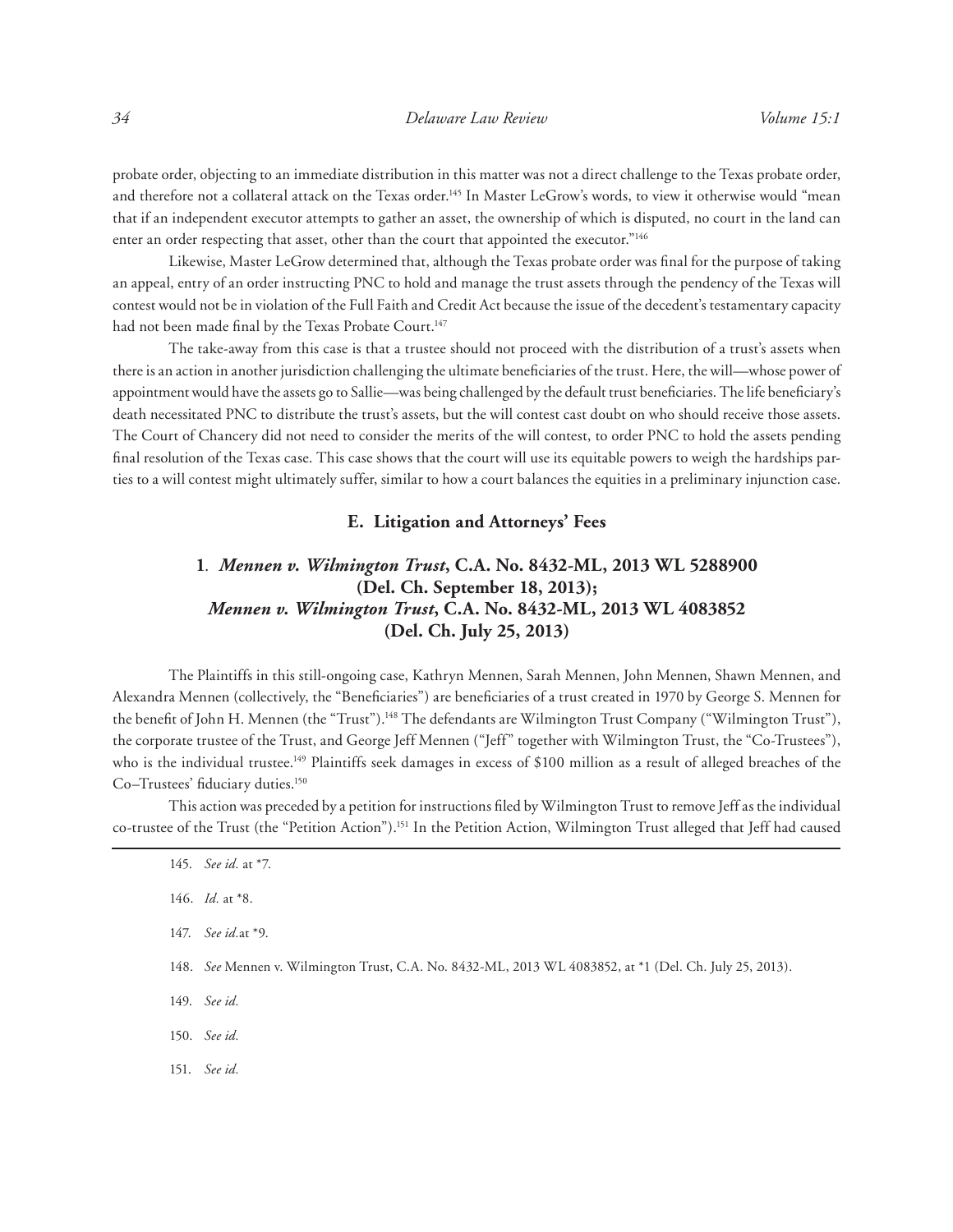the Trust to lose a substantial portion of its value.<sup>152</sup> Wilmington Trust argued that the Trust was a directed trust, requiring Wilmington Trust to follow Jeff's instructions.<sup>153</sup> "Wilmington Trust sought (1) removal of Jeff as individual trustee, (2) an order authorizing the adult beneficiaries of the Trust to appoint a successor individual co-trustee, and (3) access to certain investment information Jeff allegedly was withholding."154 The Beneficiaries did not participate in that case, but in March 2013, the Beneficiaries filed this case and the Court of Chancery stayed the Petition Action.<sup>155</sup>

On June 12, 2013, the Beneficiaries filed a motion to compel (the "First Motion to Compel") production of the Co-Trustees' internal and external communications with counsel related to the Petition Action which they had continued to refuse to do.156 Wilmington Trust also refused to create a privilege log for the documents it withheld relating to the Petition Action.<sup>157</sup> In addition, while Wilmington Trust raised the "advice of counsel defense," it refused to produce documents related to that defense.<sup>158</sup>

The Motion to Compel sought from Wilmington Trust "all privileged documents related to the Trust through March 22, 2013," the date they filed their Verified Complaint, as well as "all privileged documents related to the Trust" and created thereafter if "not created in connection with [the] defense" of this action.<sup>159</sup> The Plaintiffs asserted that, under *Riggs National Bank of Washington D.C. v. Zimmer*, 355 A.2d 709 (Del. Ch. 1976), "Wilmington Trust must turn over all documents related to the Petition Action because that action … was brought on behalf of the Beneficiaries, who were, in effect, the ultimate clients of the attorneys … representing Wilmington Trust."160 Wilmington Trust argued that because litigation with the Beneficiaries was reasonably anticipated when it retained counsel, and because it paid for that legal advice itself rather than using trust assets to pay those fees, the *Riggs* factors did not support the application of a fiduciary exception to attorney-client privilege.<sup>161</sup>

The Motion to Compel raised three issues: (1) whether Wilmington Trust could withhold documents that related to the Petition Action under *Riggs National Bank of Washington, D.C. v. Zimmer*; (2) whether communications regarding Wilmington Trust's powers and duties under the Trust Agreement were privileged under *Riggs*; and (3) whether Wilmington Trust's decision to plead the affirmative defense of advice of counsel in its answer to the complaint waived the privilege.<sup>162</sup> On July 25, 2013, Master LeGrow issued a final report recommending that the Court find that (1) Wilmington Trust was entitled to withhold the Petition Action documents, but was required to produce a privilege log of the

- 152. *See id.*
- 153. *See id.*
- 154. *See id.*at \*1.
- 155. *See id.*
- 156. *See id.*at \*2.
- 157. *See id.*
- 158. *See id.*
- 159. *Id.* at \*8 -10.
- 160. *See id.*at \*2.
- 161. *See id.*
- 162. *See id.*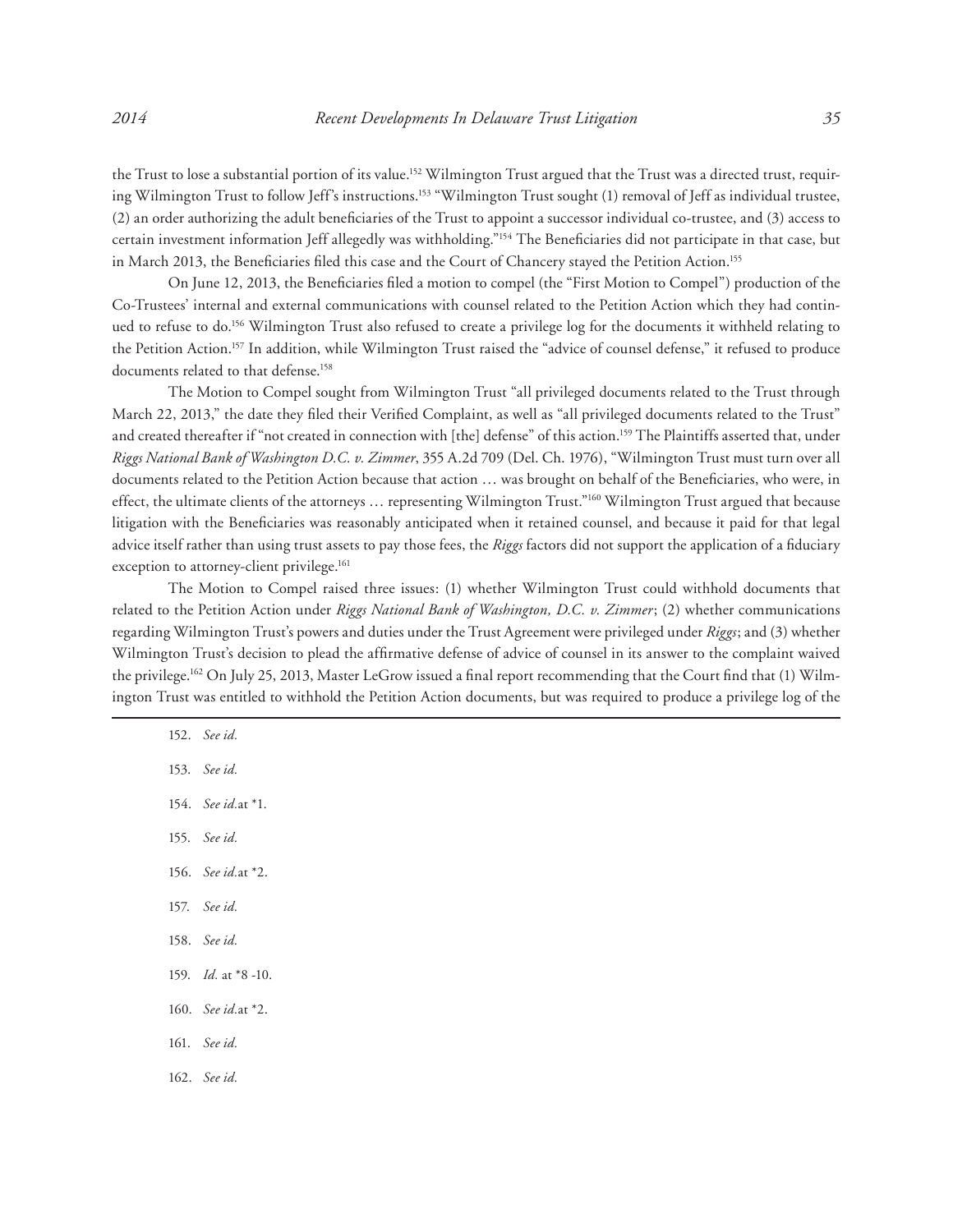withheld documents; (2) the powers and responsibilities documents that were not related to the Petition Action or the Beneficiary Action were not privileged under *Riggs*; 163 and (3) Wilmington Trust should determine, if it had not already done so, whether to pursue its advice of counsel defense.<sup>164</sup>

While the Master acknowledged that *Riggs* continues to be the law in Delaware, she found that the plaintiffsbeneficiaries bear the burden of showing that *Riggs* applies to each of the categories of documents that they sought to compel.165 As the Master explained, in *Riggs*, "the application of the fiduciary exception to the attorney-client privilege primarily turned on a determination of who the 'real' or 'ultimate' client was, meaning the person for whose benefit the legal advice was procured."166 To make this determination, Delaware courts apply *Riggs* and examine: "(i) the purpose of the legal advice; (ii) whether litigation was pending or threatened between the trustee and the beneficiaries at the time the advice was obtained; and (iii) the source from which the legal fees associated with the advice were paid."<sup>167</sup> Here, the Court found that Wilmington Trust decided to obtain the legal advice because it was reasonably worried about its liability exposure.168 Moreover, the Court also found that there was a real threat of litigation between Wilmington Trust and the beneficiaries<sup>169</sup> because the trust's largest holding had gone bankrupt which resulted in a significant decline in the trust's value. Regarding the last prong of the *Riggs* test, the Court explained that "Delaware law confirms that a trustee's retention of counsel, and its payment of counsel's fees out of trust funds, does not operate as a waiver of the attorneyclient privilege."170 As a result of those findings, the Master upheld the privilege as to the documents at issue, but required Wilmington Trust to create a privilege log.<sup>171</sup>

Two days before the Master issued her final report on the First Motion to Compel, Wilmington Trust "alerted the parties that it intended to pursue its advice of counsel defense and therefore would withdraw its claim of privilege with regard to 'advice and documents related to the Co–Trustees['] duties and powers'."<sup>172</sup> However, "Wilmington Trust stated that its withdrawal of its privilege claim '[did] not affect Wilmington Trust's assertion of privilege with regard to any advice or documents created in early 2012, following the bankruptcy filing of Wave2Wave Communications, Inc., and thereafter.'"173

163 *See id.*at \*10.

165. *See id.*at \*4.

166. *Id.* (citing Riggs Nat'l Bank v. Zimmer, 355 A.2d 709 (Del. Ch. 1976)).

- 167. *Mennen*, 2013 WL 4083852, at \*4.
- 168. *See id.*at \*5.
- 169. *See id.*
- 170. *Id.*
- 171. *See id.*at \*6.

172. Mennen v. Wilmington Trust, C.A. No. 8432-ML, 2013 WL 5288900, at \*3 (Del. Ch. Sept. 18, 2013) (quoting Shindel Aff. Ex. 6, at 1).

173. Mennen v. Wilm. Trust, 2013 WL 5288900, at \*3 (quoting Shindel Aff. Ex. 6, at 2).

<sup>164.</sup> *See id.*at \*8.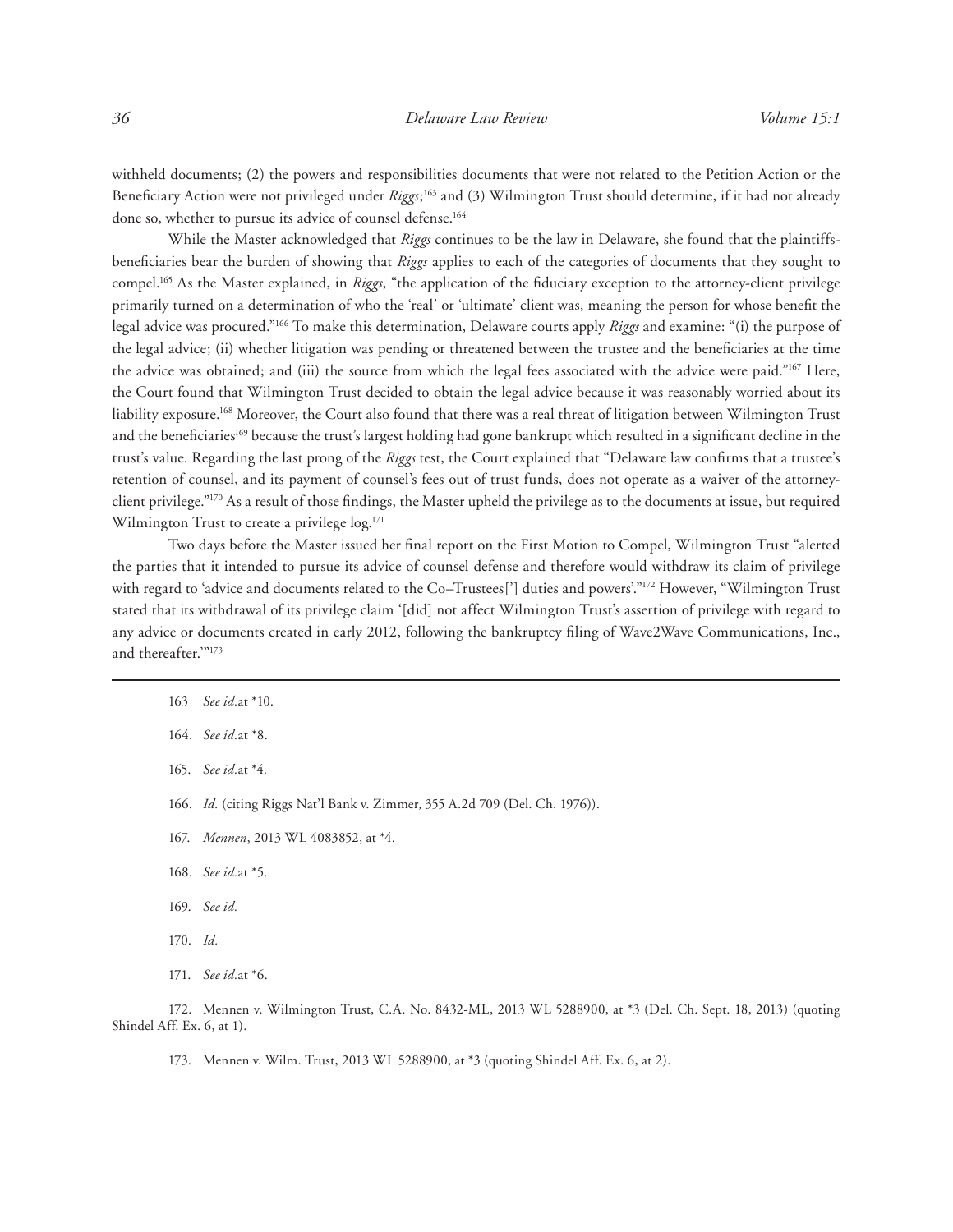The Beneficiaries then sought clarification (the "Second Motion to Compel") of what the First Motion to Compel order required Wilmington Trust to produce in light of its decision to pursue the advice of counsel defense.<sup>174</sup> "[T] he Beneficiaries argued that Wilmington Trust's advice of counsel defense had placed all the Powers and Responsibilities Documents at issue, even those after the Wave2Wave bankruptcy", and as such, Wilmington Trust needed to produce those documents.175

At the conclusion of the hearing on the Second Motion to Compel, Master LeGrow issued a draft report from the bench that recommended the Court enter an order finding that, "by invoking an advice of counsel defense regarding the directed nature of the Trust, Wilmington Trust had waived attorney-client privilege as to all Powers and Responsibilities Documents, regardless of when those documents were created."176 She also held that the "'at issue' waiver of privilege did not equate to a waiver of work-product protection, and that [she] would not address whether Wilmington Trust was required to produce work-product until a privilege log had been produced and the Beneficiaries explained why production of specific work-product documents was appropriate under Rule 26(b)(3)."177

In her final Report, Master LeGrow held that Wilmington Trust "waived attorney-client privilege for all communications with counsel regarding its powers and duties under the trust agreement", other than communications in which counsel directly evaluated the trustee's potential exposure or its litigation strategy.178 Wilmington Trust maintained that the trust is directed.<sup>179</sup> Given that stance, the Master found that the trustee placed at issue the advice of counsel regarding to what extent the trust agreement required the corporate trustee to follow investment directions from Jeff.<sup>180</sup> Wilmington Trust agreed that it was waiving privilege as to all powers and responsibilities documents, but it sought to limit that waiver to communications relating to challenged decisions.<sup>181</sup> The Master concluded, however, that allowing the requested limitation "would unfairly limit or eliminate the Beneficiaries' ability to assess the reliability of the advice and the factual information on which it was based."182 Wilmington Trust cited patent infringement cases and argued that the waiver should only extend to the information base of the legal advice from which the reliance allegedly arose.183 Nevertheless, the Master found that the patent infringement case law was not convincingly analogous.<sup>184</sup>

- 174. *See* Mennen v. Wilm. Trust, 2013 WL 5288900, at \*3.
- 175. *Id.*
- 176. *Id.* at \*4.
- 177. *Id.*
- 178. *Id.* at \*1.
- 179. *See id.*at \*2.
- 180. *See id.*at \*6.
- 181. *See id.*
- 182. *Id.*
- 183. See *Id.* at \*7.
- 184. *See id.*at \*8.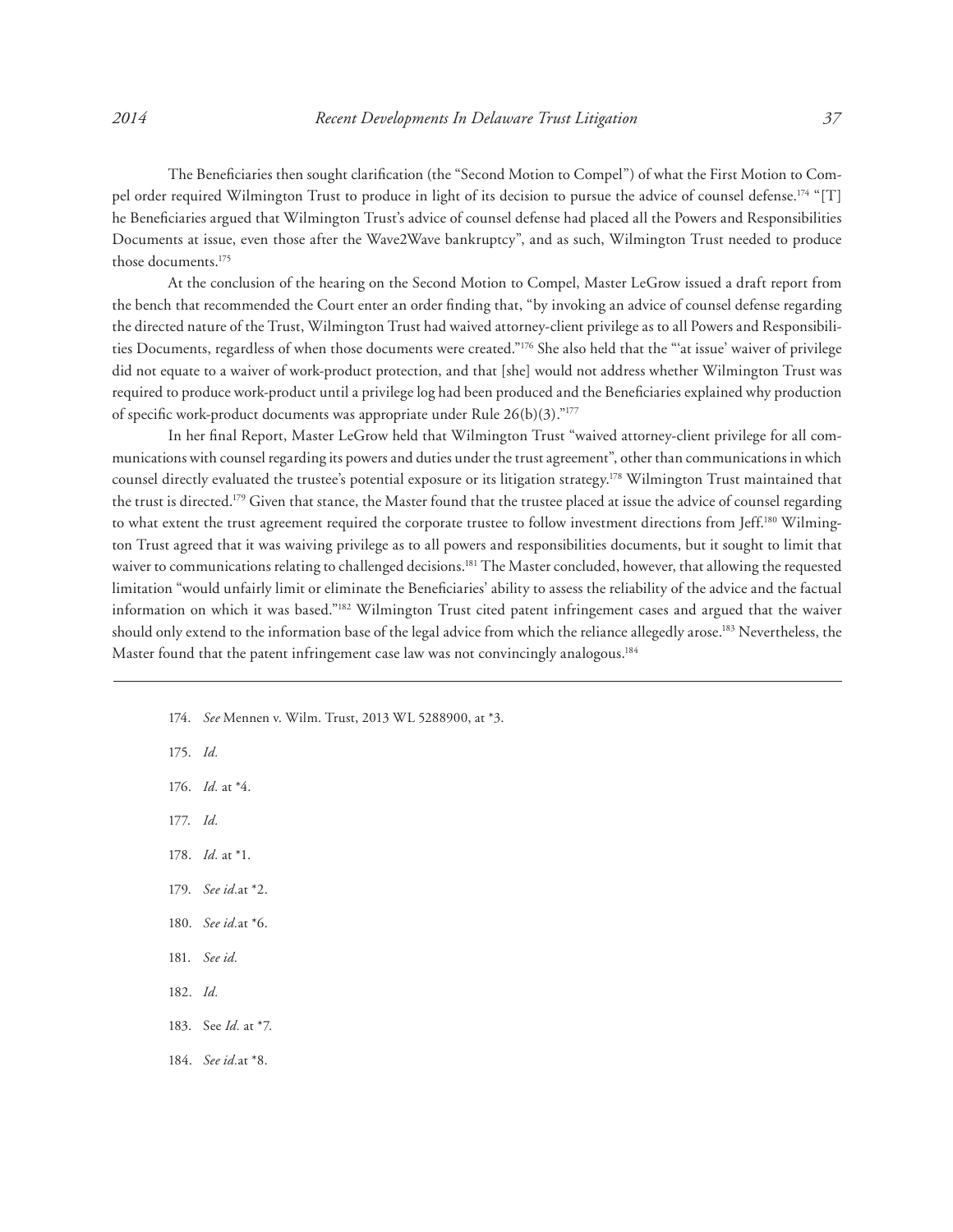#### **F. Non-Prevailing Parties Fees to be Paid Out of Trust**

## **1***. IMO Trust for Grandchildren of Gore***, C.A. No. 1165-VCN, 2013 WL 771900, at \*5 (Del. Ch. Feb. 27, 2013)**

At the conclusion of the litigation regarding the Gore Trusts (previously discussed herein), the court ordered that all parties' fees be paid by the trust.185 The discovery taken by the non-prevailing parties in the course of the litigation uncovered a possible alternative trust instrument that may have controlled the distribution of shares of stock.<sup>186</sup> This trust instrument appeared to be "irrevocable" and predated the other previously known trust instrument.<sup>187</sup> Had the Court held that this alternate instrument held the shares of stock and controlled its distribution, the respondents would have been entitled to the greater number of stock shares they were seeking.<sup>188</sup> The Court of Chancery concluded that without the judicial resolution resulting from the discovery of the second instrument, proper administration of the trust would have been impossible.<sup>189</sup> Therefore, the Court reasoned, the litigation -regardless of its original intent- benefitted the trust.<sup>190</sup>

This case also involved a strategic adoption which was not disclosed until after the death of the surviving cosettlor.191 The prevailing parties in the underlying litigation had argued that the failure to disclose the adoption was in bad faith because it deprived the surviving co-settlor of the opportunity to clarify the intention of the trust and as such should serve to shift the payment of fees related to the litigation to the non-prevailing parties instead of the trust<sup>192</sup> In declining to shift fees, the Court of Chancery concluded that there were other plausible reasons for the failure to disclose the adoption in the final days of the elderly co-settlor's life and that it was unlikely the disclosure would have prevented litigation.193

One additional point of interest was the Court's decision to reimburse out of the trust the co-trustees for tax counsel fees and expenses related to this litigation.194 The Court of Chancery, while admittedly unfamiliar with the intricacies and scope of the tax work involved (because the specific nature of the work was not disclosed), found that the tax analysis provided relevant, beneficial information regarding a potential settlement.<sup>195</sup> And while the tax counsel fees were "large," the court found that they "were reasonable in amount and will be approved."<sup>196</sup>

- 185. *See* IMO Trust for Grandchildren of Gore, C.A. No. 1165-VCN, 2013 WL 771900, at \*5 (Del. Ch. Feb. 27, 2013).
- 186. *See id.*at \*4.
- 187. *See id.*at \*3.
- 188. *See id..*
- 189. *See id.*
- 190. *See id.*
- 191. *See id.* at \*2.
- 192. *See id.*
- 193. *See id.*at \*3.
- 194. *See id.*at \*1.
- 195. *See id.*
- 196. *Id.*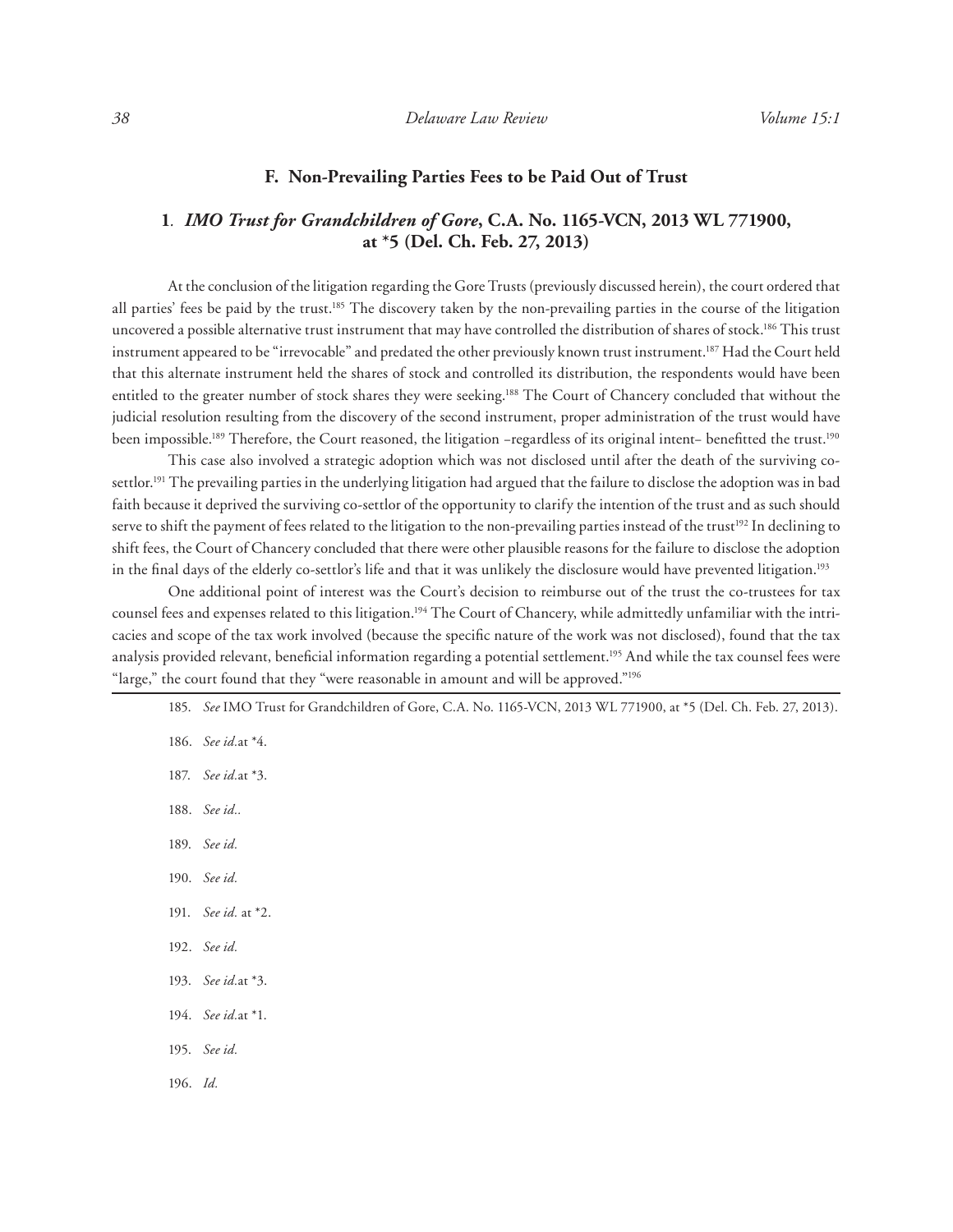In a subsequent opinion, the Court of Chancery decided that the amount of attorneys' fees it previously awarded in a lengthy trust dispute should be in the public domain,<sup>197</sup> unless the parties could demonstrate a "principled basis" for keeping it under seal.198 The Court explained that "the Public is entitled to know what the Court does" and that the fees awarded provided an example to the Public of just how expensive litigation can be.<sup>199</sup>

Before releasing an un-redacted order, the Court invited the parties to offer any further arguments as to why those fee awards should remain under seal.<sup>200</sup> The parties opted not to do so, and on April 5, 2013, the Court publicly released its Order Awarding Attorneys' Fees without any redactions.201

## **G. Time-barring Statutes**

#### **1***. Cummings v. Lewis***, C.A. No. 6948-VCP, 2013 WL 2987903, at \*2 (Del. Ch. June 17, 2013)**

Plaintiff sought an award against the estate of her daughter's father under Delaware's after-born child statute, 12 *Del. C.* §301.202 Plaintiff maintained that the decedent, well-known boxing promoter and businessman, Ronald E. "Butch" Lewis, fathered her child shortly before his death.203 Thirteen months after Mr. Lewis died, Plaintiff filed a statement of claim with the Register of Wills for future child support.204 The Court of Chancery had previously stayed much of the case pending resolution of the child support claims in Family Court on the grounds that those claims were not ripe or, alternatively, sought advisory opinions.<sup>205</sup>

The only request that the Court of Chancery allowed to go forward was the estate's request for a declaratory judgment that the Plaintiff's child support claims are time-barred by 12 *Del. C.* §2102(a).<sup>206</sup> Section 2102(a) states that "all claims before the death of a decedent must be made against the decedent's estate within eight months after his death."207

197. *See* Letter to Counsel at 2, IMO Trust for Grandchildren of Gore, C.A. No. 1165-VCN, ID 51412389 (Del. Ch. Feb. 27, 2013).

198. Letter to Counsel, *supra* at 2.

- 199. *See* Letter to Counsel, *supra* at 2.
- 200. *See* Letter to Counsel, *supra* at 2.

201. *See* IMO Trust for Grandchildren of Gore, C.A. No. 1165-VCN, 2013 WL 1402219 (Del. Ch.) (Del. Ch. Apr. 5, 2013) (TRIAL ORDER).

202. *See* Cummings v. Lewis, C.A. No. 6948-VCP, 2013 WL 2987903, at \*2 (Del. Ch. June 17, 2013).

203. *See id.*

204. *See id.*at \*1.

205. *See id.*

206. *See id.*

207. *Id.* (citing DEL. CODE ANN. tit. 12, § 2102(a) (West 1995)).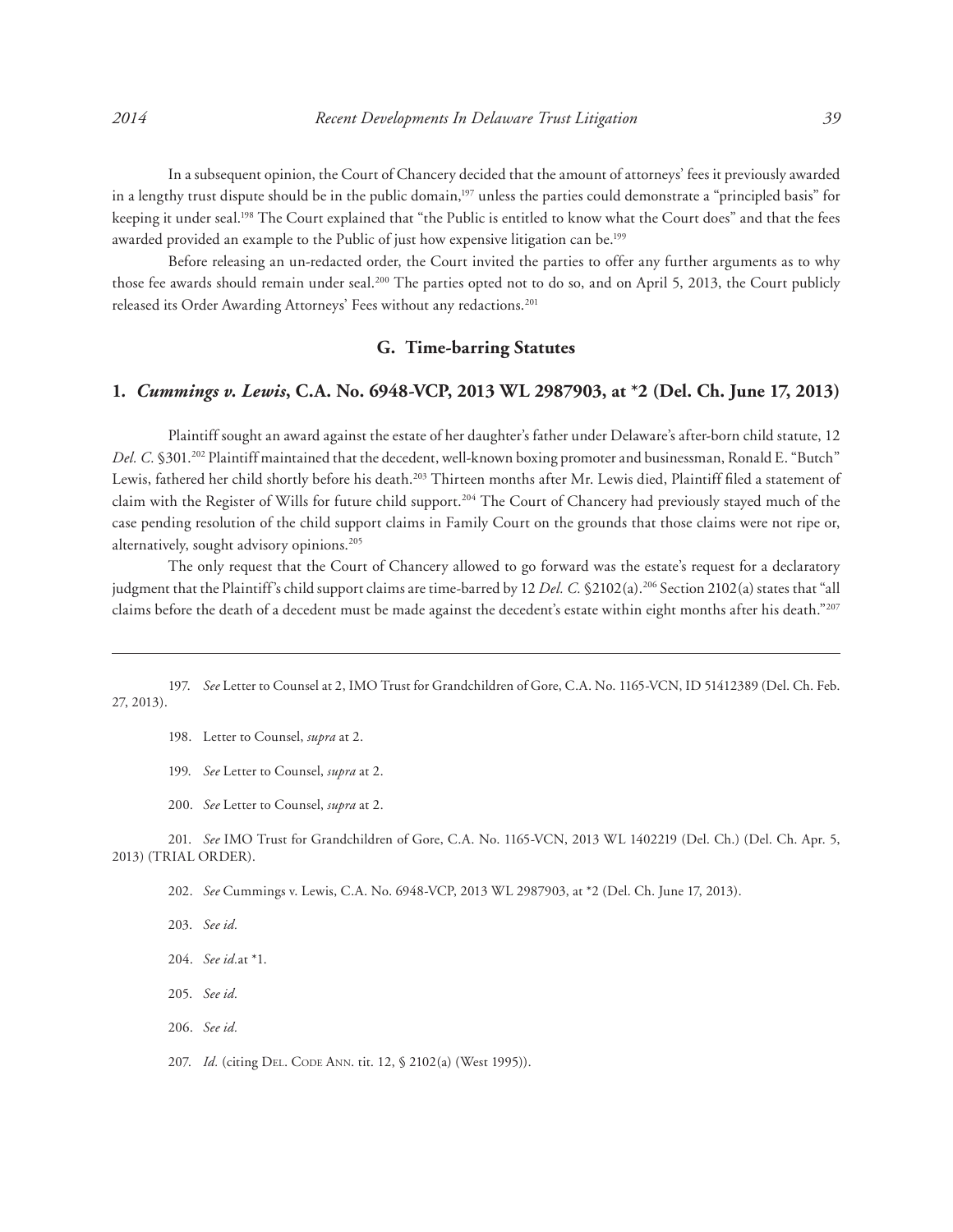Plaintiff contended that her claim was timely because it was asserted within six months of the birth of her daughter.208 For support, Plaintiff cited to Section 2012(b)'s language that "[a]ll claims against a decedent's estate which arise at or after the death of the decedent" are barred against the estate "within 6 months after [the claim] arises."209

The Court, however, relied on the language of Section 2102(a) and found that the Plaintiff's child support claim was time-barred.210 The Court held that the clock started running from conception and not birth based on Section 2012(a)'s application to all claims whether "due or to become due, absolute or contingent."211 The Court concluded that because the Plaintiff knew of the conception before Mr. Lewis' death, she had a claim for child support that was contingent on a live birth, and therefore it came within the statute.<sup>212</sup>

Notably, the Court explained that this result was not unduly harsh because Plaintiff could have fairly easily made a claim against the estate while she was pregnant.<sup>213</sup>

# *2 In re IMO the Revocable Trust of Conlin***, C.A. No. 8052-ML, 2014 WL 242655, at \*5 (Del. Ch. Jan. 21, 2014)**

In entering summary judgment in favor of the trustee in this case of alleged breach of fiduciary duties, Master in Chancery LeGrow found that the undisputed facts showed that the beneficiary was on inquiry notice of any alleged wrongdoing by the trustee no later than January 2008.<sup>214</sup> It was at this time the beneficiary began receiving monthly statements for the trust andat which point the Master found that the beneficiary was aware of what assets the trustee held in the trust.<sup>215</sup> Further, the beneficiary had started "asking questions about the trust and the assets that comprised the trust corpus no later than 2007."216 The Master noted that "although the beneficiary retained counsel and requested documents from [the trustee] during that time period and apparently believed the documents the trustee provided did not fully satisfy her requests, [the beneficiary] took no further steps to assuage her concerns until 2012, when she finally hired a forensic accountant."<sup>217</sup> The beneficiary didn't file this case until November 21, 2012.<sup>218</sup> The Master found that the beneficiary's "receipt of the monthly statements and [the beneficiary's] own conduct in raising questions about assets

- 209. *Id.* at \*4 (quoting DEL. CODE ANN. tit. 12, § 2102(b) (West 1995)).
- 210. *See Cummings*, 2013 WL 2987903, at \*8 (citing DEL. CODE ANN. tit. 12, § 2102(a) (West 1995)).
- 211. *Cummings*, 2013 WL 2987903, at \*5 (quoting Del. Code Ann. tit. 12, § 2102(a) (West 1995)).
- 212. *See Cummings*, 2013 WL 2987903, at \*5.
- 213. *See id.*
- 214. *See* In re IMO the Revocable Trust of Conlin, C.A. No. 8052-ML, 2014 WL 242655, at \*5 (Del. Ch. Jan. 21, 2014).
- 215. *See id.*
- 216. *Id.*
- 217. *Id.*
- 218. *Id.* at \*2.

<sup>208.</sup> *See Cummings*, 2013 WL 2987903, at \*1.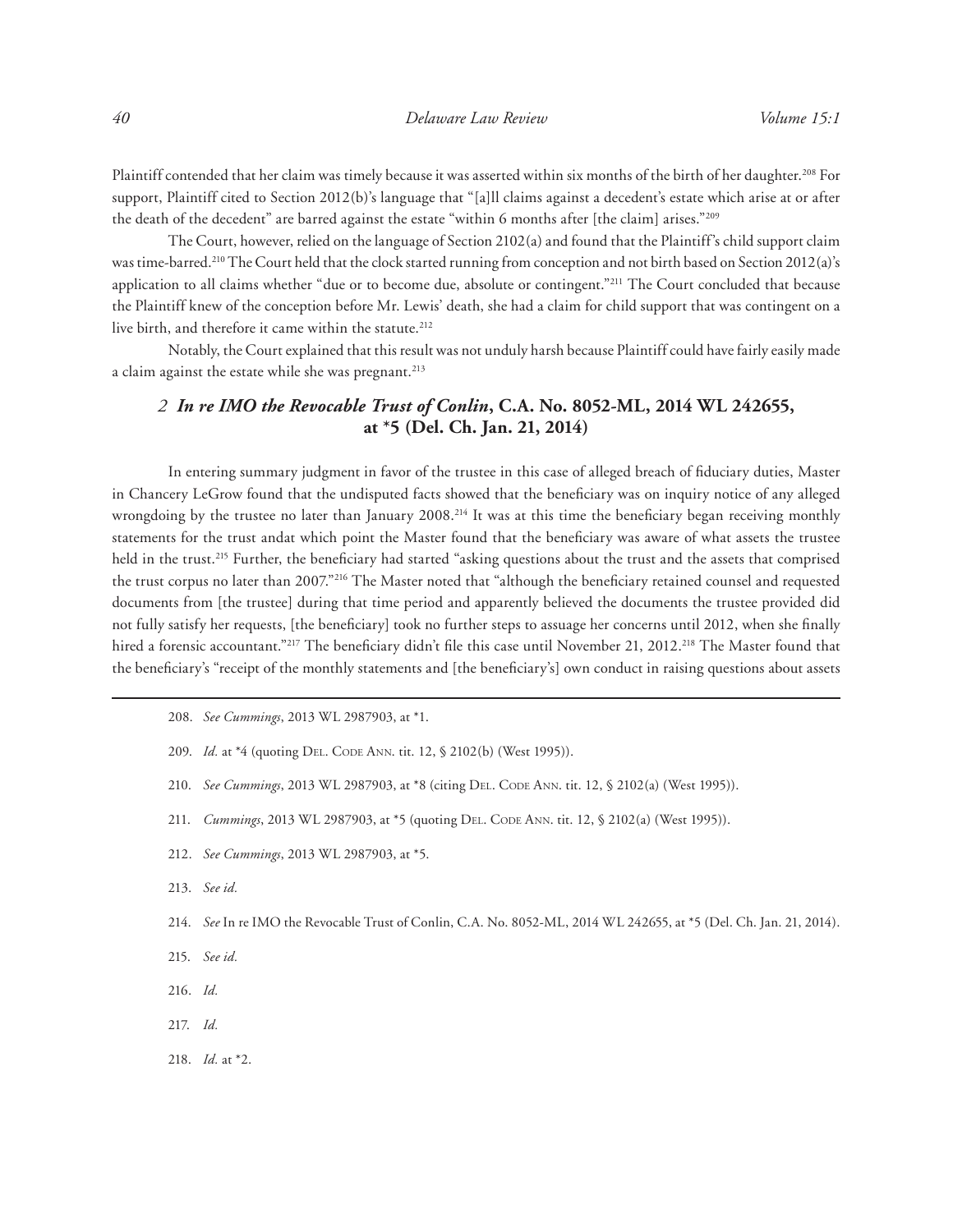she believed were missing from the trust demonstrates she was aware or should have been aware of the conduct she alleges constituted a breach of [the trustee's] fiduciary duties."219

The Master applied the three year statute of limitations under 10 *Del. C.* §8106 (a point conceded by the beneficiary), and noted that the three years "begins to run at the time of the alleged wrongful act, even if a party is ignorant of the cause of action or harm suffered."<sup>220</sup> The Master also found that there was no basis to toll the statute of limitations.<sup>221</sup> As a result, the Master recommended dismissal of the beneficiary's claims.<sup>222</sup>

# **H. Spendthrift Trusts**

## **1.** *Mennen v. Wilmington Trust Company***, C.A. No. 8432-ML, at 1 (Court? January 17, 2014)**

The Plaintiffs in this on-going case, the beneficiaries of a trust, are seeking the removal of the co-trustees and damages in excess of \$100 million as a result of alleged breaches of the co-trustees' fiduciary duties.<sup>223</sup> The trust is one of four created by the grantor for each of his children and their issue.<sup>224</sup> The defendant trustees include an individual who is the beneficiary of one of the other four trusts.225 "If the Plaintiffs succeed in their claims against the individual trustee of the trust, they may be entitled to tens of millions of dollars in damages that the individual trustee likely will not be able to pay."226 Hence, if they are awarded damages, Plaintiffs seek to pierce the individual trustee's separate trust, despite it being subject to a spendthrift clause.<sup>227</sup>

In addition to arguing that summary judgment on this issue was not ripe because there remained disputed issues of fact, Plaintiffs disputed the enforceability of the spendthrift provision against them. In support of this, Plaintiffs argued that they are not creditors contemplated by the trust's terms or 12 Del. C. \$3536 (Delaware's spendthrift statute).<sup>228</sup> Plaintiffs also argued that, "even if they are creditors, they may pierce the spendthrift trust because (1) public policy precludes

- 221. *See id.*at \*4-5.
- 222. *See id..* at \*6.
- 223. Mennen v. Wilmington Trust, C.A. No. 8432-ML, 2013 WL 4083852, at \*1 (Del. Ch. July 25, 2013).
- 224. *Id*. at 2.
- 225. *See* Mennen v. Wilmington Trust Company*,* C.A. No. 8432-ML, at \*1 (Del. Ch. January 17, 2014).
- 226 *Id.*
- 227. *See id.*
- 228. *See id.*at 5.

<sup>219.</sup> *Id.* at \*5.

<sup>220.</sup> *See id.* at \*3-4.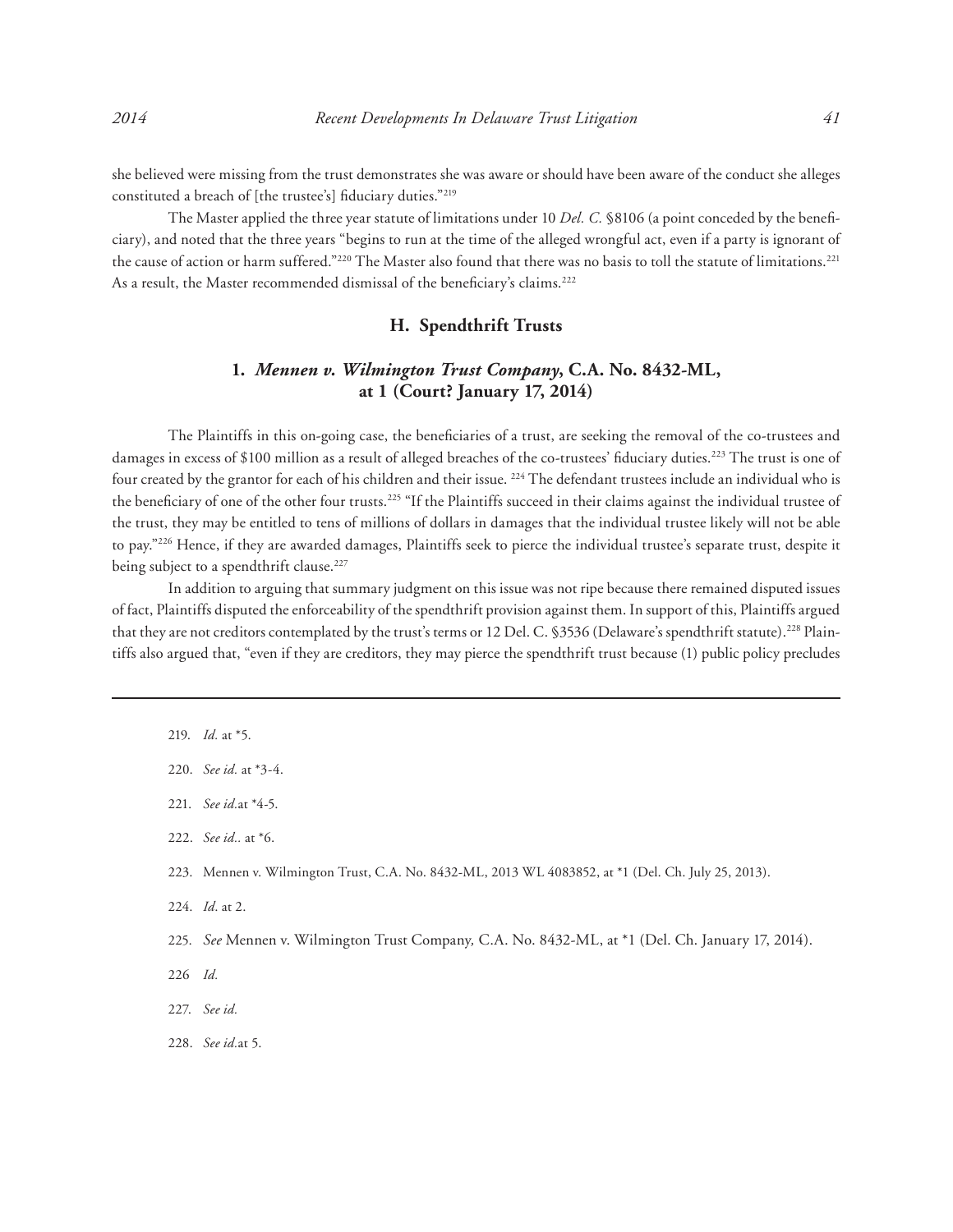enforcing a spendthrift trust against tort claimants of the [Plaintiffs'] variety, or (2) the [trusts at issue] are essentially sub-trusts, and the [Plaintiffs] are entitled to impound" the individual trustee's interest in his separate trust.<sup>229</sup>

The Master rejected all of Plaintiffs' arguments. In so doing, she explained that, "[a]lthough the policy arguments against enforcement of spendthrift clauses are interesting and compelling, the passage of Section 3536 made clear that this Court must enforce such clauses, subject only to the limits contained or permitted in the statute."230 She went on to note that, while spendthrift clauses are not "entirely unassailable," Plaintiffs' arguments for an exception under these facts are unavailing.<sup>231</sup> Specifically, the Master concluded that if Plaintiffs were successful at trial, they would merely become creditors of the individual trustee within the meaning of Section 3536.232 The Plaintiffs argued that as tort claimants and family members they should be entitled to pierce the trust, ,but the Master explained that there is ample precedent that tort claimants are creditors within the meaning of Section 3536.233 And, the fact that Plaintiffs were family members of the alleged tortfeasor did not entitle them to an exception to spendthrift law in the way "support obligations" may.<sup>234</sup>

The Master further explained that Delaware law also does not recognize an exception to spendthrift clauses for repeated acts of wrongdoing.235

As to Plaintiffs' argument that they were entitled to impound the individual trustee's interest in his trust, the Master found that even if impoundment is available as a remedy in Delaware, which did not need to be decided, it would not be applicable because the trusts at issue are separate trusts, not shared interests under a single trust, and its application would violate Section 3536. (In any event, it would be "legally impossible" because the individual trustee had no identifiable share in his separate trust).<sup>236</sup> For all those reasons, the Master recommended granting the individual trustee's motion for summary judgment.<sup>237</sup>

229. *See id.* 230. *See id.*at 9. 231. *Id*. 232. *See id.*at 13. 233. *See id.*at 11, 13-14. 234. *See id.*at 12. 235. *See id.*at 16. 236. *See id.*at 17-20. 237. *See id.*at 21.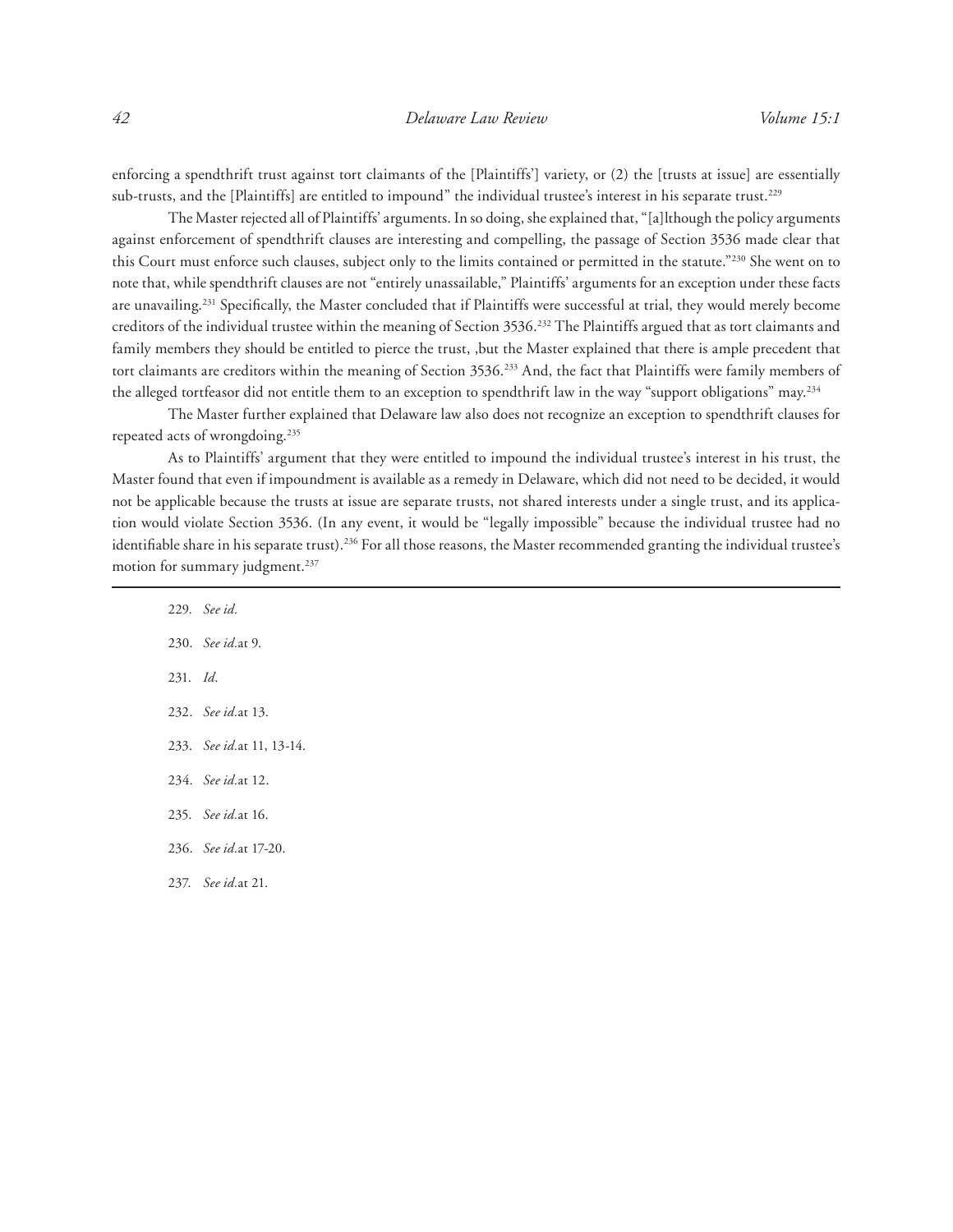# **THE E-DISCOVERY PROMISED LAND: THE USE OF E-NEUTRALS TO AID THE COURT, COUNSEL, AND PARTIES**

Ryan P. Newell\*

*I've done my best to live the right way I get up every morning and go to work each day But your eyes go blind and your blood runs cold Sometimes I feel so weak I just want to explode*<sup>1</sup>

Just across the New Jersey state line in 1978, Bruce Springsteen first sang the lyrics above. Both the song, "The Promised Land," and the album it is on, *Darkness on the Edge of Town*, epitomize the young Springsteen's angst. Even if it eluded him at the time, Springsteen believed there had to be a better way of living — a promised land.

In 2014, the same lyrics could very well represent the feelings among the judiciary, the bar, and parties when it comes to electronic discovery ("e-discovery"). Changes in recent years to both Federal and Delaware rules, along with default standards and helpful guidelines from the courts, have laid the groundwork for a better way to deal with electronically stored information ("ESI") in litigation. Still, discovery disputes and increasing volumes of ESI are enough to make our collective eyes go blind and blood run cold.

Before we explode and give up hope, the use of "e-neutrals" may be the path to the e-discovery promised land. Whether appointed by court order as special discovery masters, or by agreement of the parties as mediators, e-neutrals can aid in the just, speedy, and inexpensive determination of e-discovery issues in litigation. After describing the burdens that e-discovery imposes on judges, lawyers, and parties, this article addresses how e-neutrals can be utilized and the potential benefits of such use.

### **I. E-DISCOVERY IMPOSES BURDENS ON THE COURT, COUNSEL, AND PARTIES**

#### **A. Busy Dockets Of The Courts**

It is no secret that the judiciary is dealing with bloated case loads. While well known, the actual numbers are staggering.

Ryan P. Newell is a partner at Connolly Gallagher LLP. He is a member of the firm's Commercial and Corporate Litigation, Intellectual Property Litigation, Corporate Counseling, and Government Law groups. Certified as a mediator by the Delaware Superior Court, he is also a member of the firm's Arbitration & Mediation group.

The Delaware Supreme Court appointed Mr. Newell to the Commission on Law and Technology. He is the chair of the Commission's e-discovery working group. He is also on the executive committee of the Richard K. Herrmann Technology Inn of Court. In addition, he regularly speaks on issues concerning e-discovery, in particular at the Delaware Supreme Court's Pre-Admission Conference.

<sup>1.</sup> Bruce Springsteen, *The Promised Land*, *on* Darkness on the Edge of Town (Columbia 1978).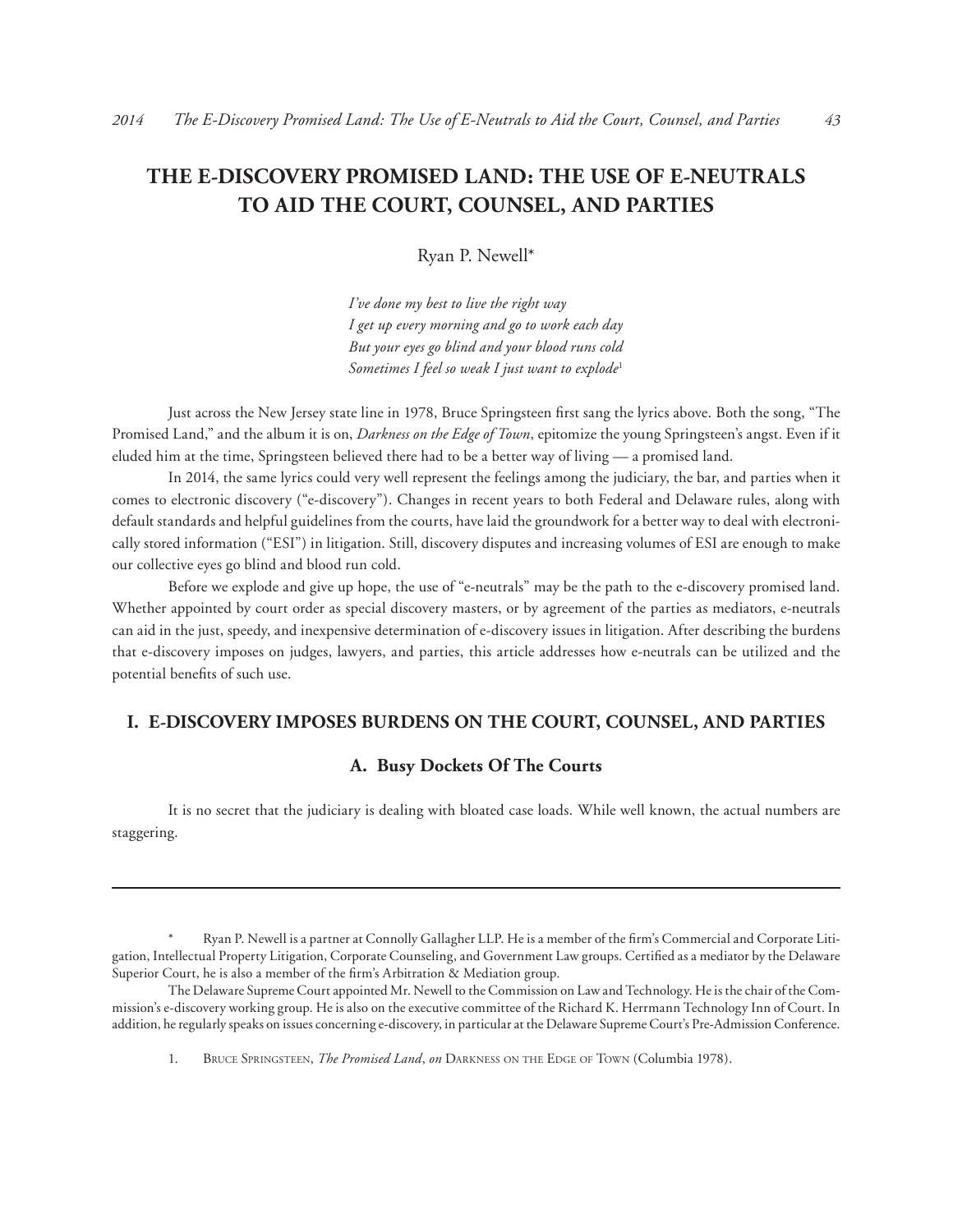### **1. The U.S. District Court For The District Of Delaware**

In 2013, the U.S. District Court for the District of Delaware had 2,374 filings — an increase of 16 percent from the prior year.<sup>2</sup> During that year, the District Court had 2,823 pending matters, up 10.9 percent from the year before.<sup>3</sup> On average, each District Court judge handled 706 pending cases, 19 trials, 549 civil filings, 38 criminal felony filings, and 7 supervised release hearings in 2013.<sup>4</sup> With a per judge average of 594 filings, each judge's already busy docket was further weighed down with nearly 100 more filings than had been handled on average by each judge in 2012.<sup>5</sup>

### **2. The Delaware State Trial Courts**

Like their Federal Court counterparts, the Delaware state trial court judges are faced with a daunting case load. According to statistical information collected for the 2013 annual report for the Delaware judiciary: (1) the Delaware Court of Chancery had 1,064 civil case filings, 2,476 estates filings, and 615 miscellaneous matters filings; (2) the Delaware Superior Court had 11,726 civil case filings and 8,671 criminal case filings; (3) the Delaware Family Court had 40,511 civil case filings, 4,331 adult criminal case filings, and 5,522 juvenile delinquency case filings; and (4) the Delaware Court of Common Pleas had 9,748 civil case filings and 112,004 criminal case filings.<sup>6</sup> Aggregate filings per each court were down slightly in 2013 from 2012, except for the Delaware Court of Common Pleas, which had 11,916 more filings representing a 10.8 percent increase.7 With the boost in filings in the Delaware Court of Common Pleas, the combined filings in the foregoing four Delaware state courts saw a 5.6 percent increase year-over-year.

Even a slight decrease in filings in 2013 in three of these courts hardly alleviated the burden on Delaware state court judges. Based on 2013's data and broken down by judge (not including masters or commissioners), the approximate annual workload consists of: (1) 831 case filings per member of the Delaware Court of Chancery; (2) 971 case filings per Delaware Superior Court judge; (3) 2,963 case filings per Delaware Family Court judge; and (4) 13,528 case filings per Delaware Court of Common Pleas judge.

# **3. ESI Issues In Every Type Of Case**

While e-discovery was once associated only with large complex civil cases, the current reality is that ESI is implicated in nearly every case in every court. For proof, we need to look no further than the Delaware Supreme Court's

2. Federal Court Management Statistics, http://www.uscourts.gov/viewer.aspx?doc=/uscourts/Statistics/FederalCourt-ManagementStatistics/2013/district-fcms-profiles-december-2013.pdf&page=14 (last visited May 28, 2014).

- 3. *Id*.
- 4. *Id.*
- 5. *Id.*

6. *2013 Annual Report and Statistical Information For the Delaware Judiciary*, http://courts.delaware.gov/AOC/Annual-Reports/fy13/2013-Statistical-Report.pdf (last visited May 28, 2014).

7. *Id.* Chief Judge Alex J. Smalls in his annual report on the Delaware Court of Common Pleas noted that "the complexity of the case load and the number of cases proceeding forward to trial continue to increase, placing an ever growing demand on Court and Judicial Resources." *Id.*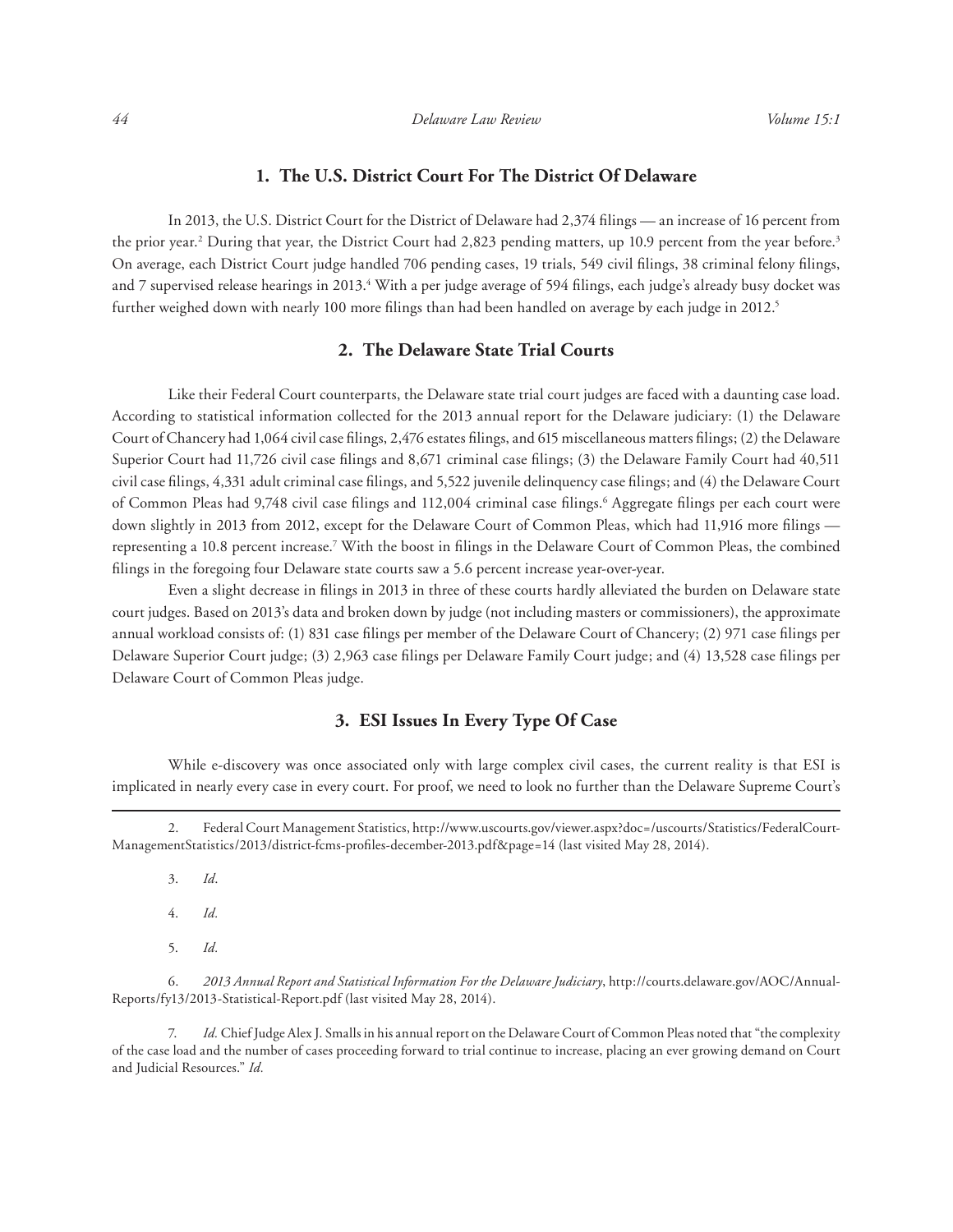decision to form the Commission on Law and Technology ("the Commission"), the first of its kind in the country.<sup>8</sup> Among the issues the Commission will consider are best practices in e-discovery. The range of experience of the persons whom the Delaware Supreme Court chose to serve on the Commission suggests that the Court recognizes that ESI is an issue in every court and practice. The Commission is comprised of a judicial representative from the Delaware Supreme Court, the Delaware Court of Chancery, the Delaware Superior Court, the Delaware Family Court, and the Delaware Court of Common Pleas.<sup>9</sup> In addition, the Commission includes attorneys from large law firms (fifty or more attorneys), medium-sized law firms (twenty-five to forty-nine attorneys), small law firms (ten to twenty-four attorneys), very small law firms (one to nine attorneys), the Delaware Department of Justice, an in-house attorney from a Delaware corporation, and chief information officers from various law firms.<sup>10</sup> This diverse group will bring to bear its varied experiences as the Commission considers e-discovery best practices.

Other Delaware courts have also been leaders in recognizing the impact of e-discovery on litigation. The District Court has default standards for e-discovery and access to source code.11 The Delaware Court of Chancery has issued comprehensive guidelines, which provide, among other things, guidance on preservation and collection of documents.12 The Delaware Superior Court's Complex Commercial Litigation Division has sample e-Discovery Plan Guidelines for litigants.13 And with portable electronic devices and home computers resulting in a proliferation of ESI in personal disputes, it is no surprise that the Delaware Family Court recently completed its third training session on ESI-related issues.<sup>14</sup>

With busy dockets and the expansion of e-discovery in all courts, the Honorable Shira A. Scheindlin of the United States District Court for the Southern District of New York has identified several factors for judges to consider when deciding to appoint an e-neutral.<sup>15</sup>

8. *Delaware Supreme Court Creates New Arm of Court — Commission on Law and Technology*, http://courts.delaware. gov/forms/download.aspx?id=69618 (last visited May 28, 2014).

9. *Id.*

10. *Id.*

11. *Default Standard for Discovery, Including Discovery of Electronically Stored Information ("ESI")*, http://www.ded. uscourts.gov/sites/default/files/Chambers/SLR/Misc/EDiscov.pdf (last visited May 28, 2014); *Default Standard for Access to Source Code*, http://www.ded.uscourts.gov/sites/default/files/Chambers/SLR/Misc/DefStdAccess.pdf (last visited May 28, 2014).

12. *Guidelines for Persons Litigating in the Court of Chancery*, http://courts.delaware.gov/Chancery/guidelines.stm (last visited May 28, 2014).

13. *E-Discovery Plan Guidelines*, http://courts.delaware.gov/Superior/pdf/ccld\_appendix\_b.pdf (last visited May 28, 2014).

14. *Family Court Hosts Prominent Faculty for Technology Training*, Delaware Docket, http://courts.delaware.gov/AOC/ Docket/Fall2013/technology.stm (last visited May 28, 2014).

15. The Honorable Shira A. Scheindlin, *We Need Help: The Increasing Use of Special Masters in Federal Court*, 58 DePaul L. Rev. 479, 481-86 (2009). This article is an edited transcript of Judge Scheindlin's remarks at the DePaul University College of Law's Fourteenth Annual Clifford Symposium on Tort Law and Social Policy titled "The Challenge of 2020: Preparing a Civil Justice Reform Agenda for the Coming Decade." Judge Scheindlin is well-known for her e-discovery opinions, including the quintet of decisions in *Zubulake v. UBS Warburg* (S.D.N.Y.) and The Pension Committee of the University of Montreal Pension Plan, et al. v. Banc of America Securities LLC, *et al.*, No. 05 Civ. 9016 (SAS), 2010 WL 184312 (S.D.N.Y. Jan. 15, 2010). *See also Zubulake I*, 217 F.R.D. 309 (S.D.N.Y. 2003); *Zubulake II*, 230 F.R.D. 290 (S.D.N.Y. 2003); *Zubulake III*, 216 F.R.D. 280 (S.D.N.Y. 2003); *Zubulake IV,*  220 F.R.D. 212 (S.D.N.Y. 2003); *Zubulake V,* 229 F.R.D. 422 (S.D.N.Y. 2004).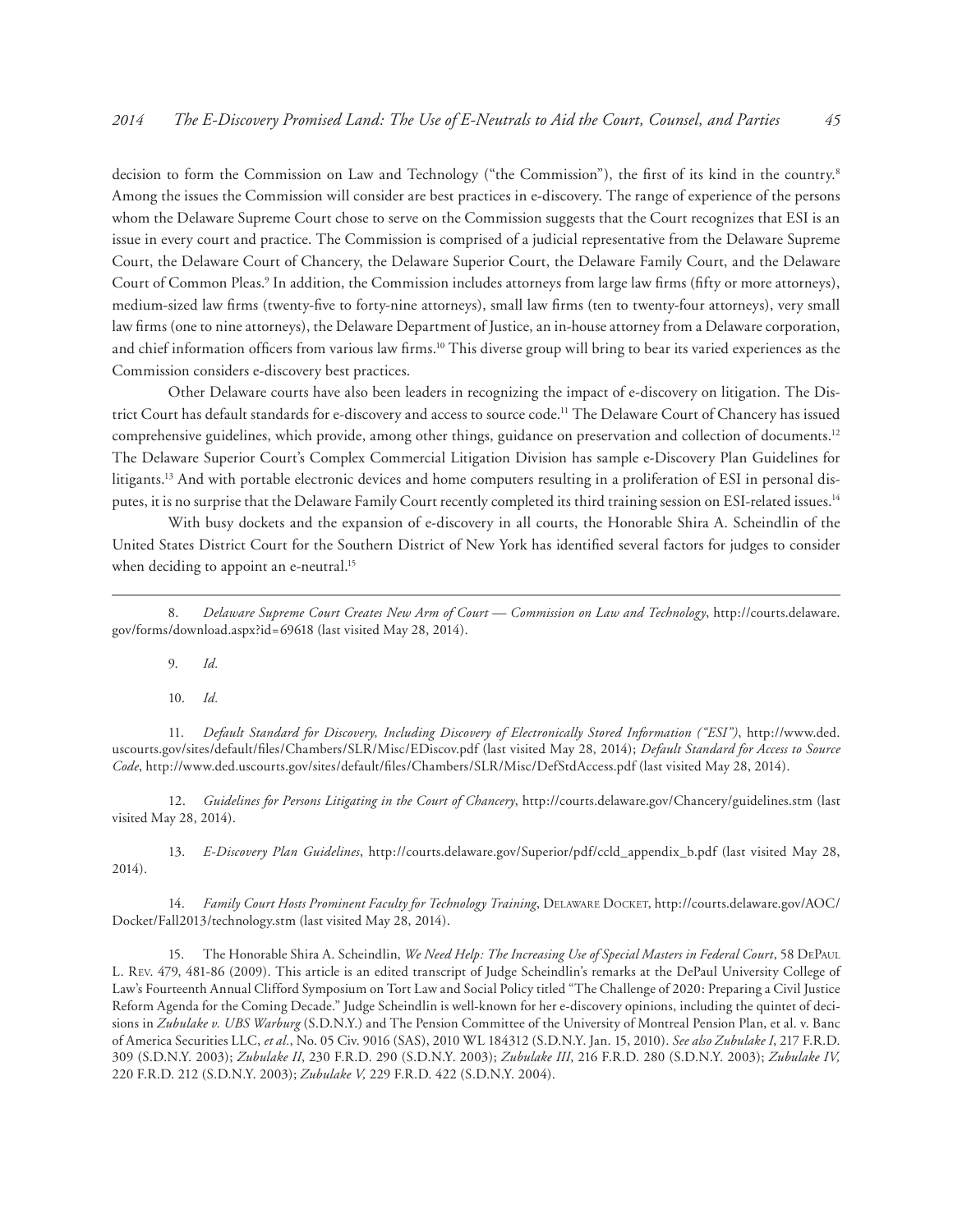One consideration is time commitment. <sup>16</sup> Even with support staff such as law clerks and interns, regularly occurring tasks such as the *in camera* review of large amounts of documents for privilege analysis can consume precious amounts of judicial resources. 17

Another consideration is whether the e-discovery dispute requires specialized knowledge or expertise.<sup>18</sup> For example, issues concerning data storage — either in large multinational companies or in the deep recesses of the cell phone that rests in the palm of your hand — are often highly technical yet not legally complex. 19 An e-discovery neutral may have such expertise and, if not, may have ready access to the talent needed to sift through such issues.

Finally, a court may consider what resources it has at its disposal and where they are best utilized. <sup>20</sup> Some ediscovery matters are layered with issues concerning computer science, in general, and the specific implications concerning the subject matter or industry at hand. For example, discovery concerning financial institutions may entail both the complicated manner in which specific banks store documents and the regulations affecting preservation, collection, and disclosure of the same. Judge Scheindlin suggests an e-neutral can serve as a "general contractor" to marshal a "panoply of professionals … working together, or at least in a coordinated manner, to gather information in the hope of formulating the best possible outcome. On such occasions, the court's appointment of [an e-neutral] that can act as a general contractor and pull together the talents and resources of these various disciplines makes a lot of sense."<sup>21</sup>

### **B. Problems Facing Counsel And Parties**

Like the judiciary, litigants and their counsel must grapple with various issues related to ESI. In addition to time constraints, four other issues pose challenges to attorneys and parties.

#### **1. The Abundance Of ESI**

The first issue is the sheer abundance of ESI — it is estimated that 95 percent of records are created or stored electronically, making e-discovery the primary form of discovery.<sup>22</sup> With every key stroke on a computer, every text message sent, every photocopy made, and with nearly every interaction involving an electronic device, the digital footprint each person creates every day is probably best described as a digital stampede.<sup>23</sup>

- 16. Scheindlin, *supra* note 15, at 481.
- 17. *Id.* at 481-82.
- 18. *Id.* at 482.
- 19. *See id.* at 482-85.
- 20. *Id.* at 485.

21. *Id.* Judge Scheindlin also suggests neutrality as a fourth consideration. Because it is not the author's place to comment on the neutrality of the judiciary, readers are pointed to Judge Scheindlin's article for her thoughts on the issue.

22. The Honorable Shira A. Scheindlin and Jonathan M. Redgrave, *Special Masters and E-Discovery: The Intersection of*  Two Recent Revisions to the Federal Rules of Civil Procedure, 30 CARDOZO L. REV. 347, 355 (2008).

23. It is not uncommon to hear practitioners speak of e-discovery as if it is distinct from "regular discovery." Once a novel development, given the proliferation of ESI, e-discovery is in reality a subset of "regular discovery" – a subset that dwarfs other forms of discovery in quantity.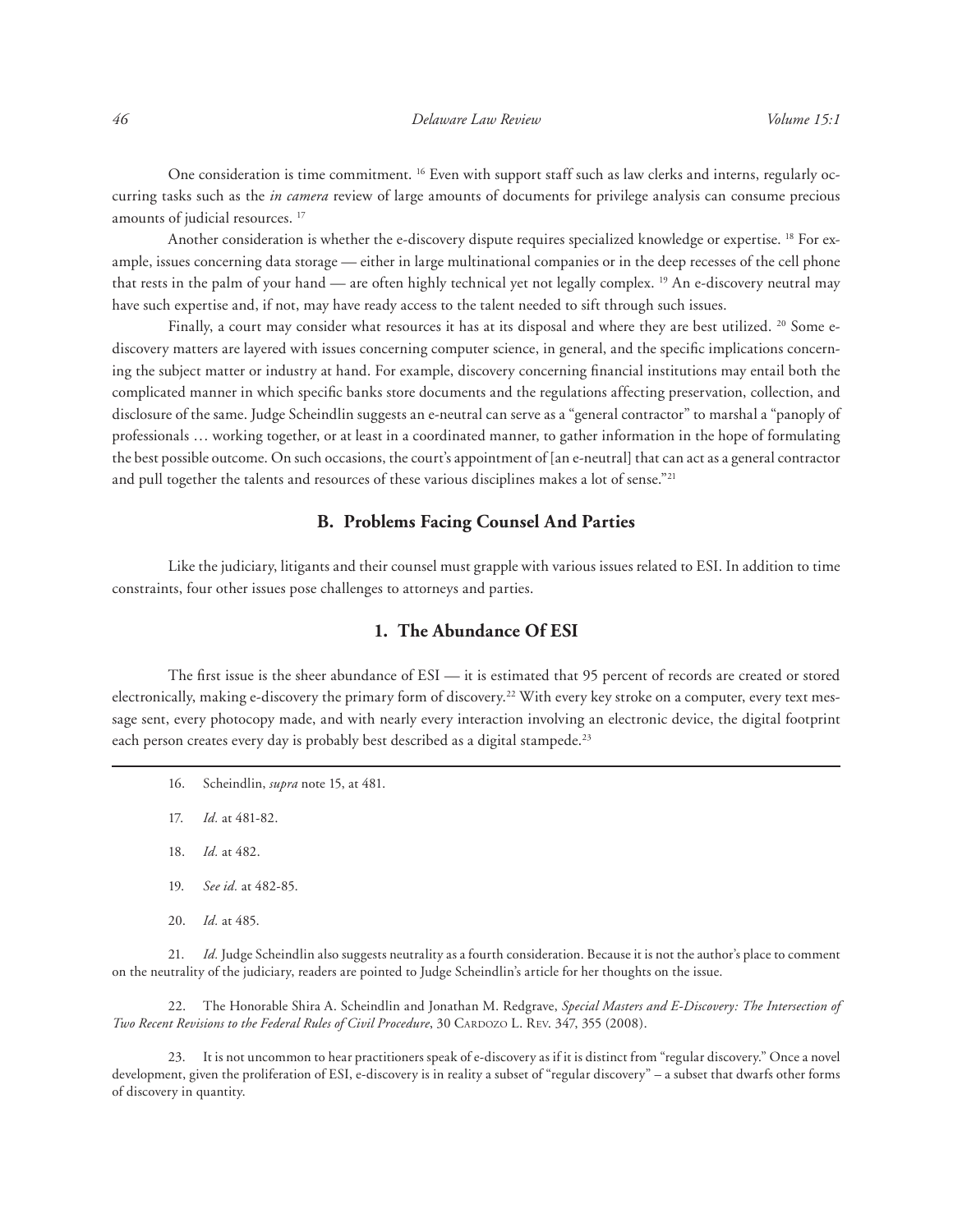#### **2. Ineffectiveness Of Meet And Confers**

Second, while parties are expected to meet and confer to resolve discovery disputes and craft a discovery plan, such conferences are frequently ineffective. The Honorable Nora Barry Fischer of the United States District Court for the Western District of Pennsylvania and Richard N. Lettieri, Esquire, point to three reasons why.<sup>24</sup> First, the sad reality is that litigation, in general, and discovery disputes, specifically, are "too contentious for the parties to exert the minimal cooperation required to share the information necessary to reach resolution of key ESI issues."25 Second, due to strategy or leverage, a party may choose not to resolve ESI issues at the meet and confer stage.26 Finally, due to lack of skill or knowledge,<sup>27</sup> counsel may be unable to address and resolve an ESI dispute.<sup>28</sup>

## **3. Cost Of E-Discovery Disputes**

Third, discovery without dispute is already expensive — discovery disputes only add to the client's bill. As an initial matter, there are the costs spent getting a court up to speed in briefing on the nitty-gritty e-discovery disputes that

In establishing the use of Electronic Discovery Special Masters, the Court stated, "[t]he mission of the United States District Court for the Western District of Pennsylvania is to preserve and enhance the rule of law while providing an impartial and accessible forum for the just, timely and economical resolution of legal proceedings within the court's jurisdiction, so as to protect individual rights and liberties, promote public trust and confidence in the judicial system, and to maintain judicial independence. One critical challenge to achieving this mission is posed by the need to effectively address issues presented by the preservation, collection and production of relevant Electronically Stored Information ('ESI') during the litigation process.

"In 2006, the discovery rules in the Federal Rules of Civil Procedure were revised. Although the revised Rules provide guidance, issues and disputes related to the preservation, collection and production of ESI have continued to confront litigants and the Court, sometimes threatening to overshadow the substantive issues in dispute. Based on this experience, this Court determined that litigants in this District may benefit from the appointment of Electronic Discovery Special Masters ('EDSMs') in appropriate cases, in order to assist in addressing ESI issues that may arise during the litigation. Accordingly, on November 16, 2010, the Board of Judges approved the establishment of a list of qualified attorneys to serve as EDSMs." *Electronic Discovery Special Masters*, http://www.pawd. uscourts.gov/Pages/ediscovorey.htm (last visited May 28, 2014).

25. Fischer and Lettieri, *supra* note 24, at 36.

26. *Id.*

27. *See, e.g.*, In re A&M Florida Props. II, Bankruptcy No. 09–15173 (AJG), 2010 WL 1418861, at \*6-7 (Bankr. S.D.N.Y. Apr. 7, 2010) (awarding monetary sanctions for production deficiencies where counsel "simply did not understand the technical depths to which electronic discovery can sometimes go.").

28. Fischer and Lettieri, *supra* note 24, at 36.

<sup>24.</sup> The Honorable Nora Barry Fischer and Richard N. Lettieri, *Creating the Criteria and the Process for Selection of E-Discovery Special Masters in Federal Court*, The Federal Lawyer, Feb. 2011 at 36. Judge Fischer, a member of the United States District Court for the Western District of Pennsylvania, was instrumental in the Court's 2010 decision to approve the establishment of a list of attorneys to serve as "Electronic Discovery Special Masters." *In re: Establishment of a Panel of Special Masters for Electronic Discovery*, http://www.pawd.uscourts.gov/Applications/pawd\_edsm/Documents/special\_master\_order.pdf (last visited May 28, 2014).

To be listed as an Electronic Discovery Special Master in the Western District of Pennsylvania, an attorney must have: (1) an active bar admission; (2) litigation experience; (3) experience with e-discovery; and (4) experience or training in mediation or other dispute resolution. *Id.* In 2011, the Court authorized the use of Electronic Discovery Special Masters in its bankruptcy court, which otherwise lacked authority to appoint special masters. *In re: Use of Special Masters for Electronic Discovery by United States Bankruptcy Judges*, http://www.pawd.uscourts.gov/Applications/pawd\_edsm/Documents/UseOfSpecialMastersForElectronicDiscovery.pdf (last visited May 28, 2014).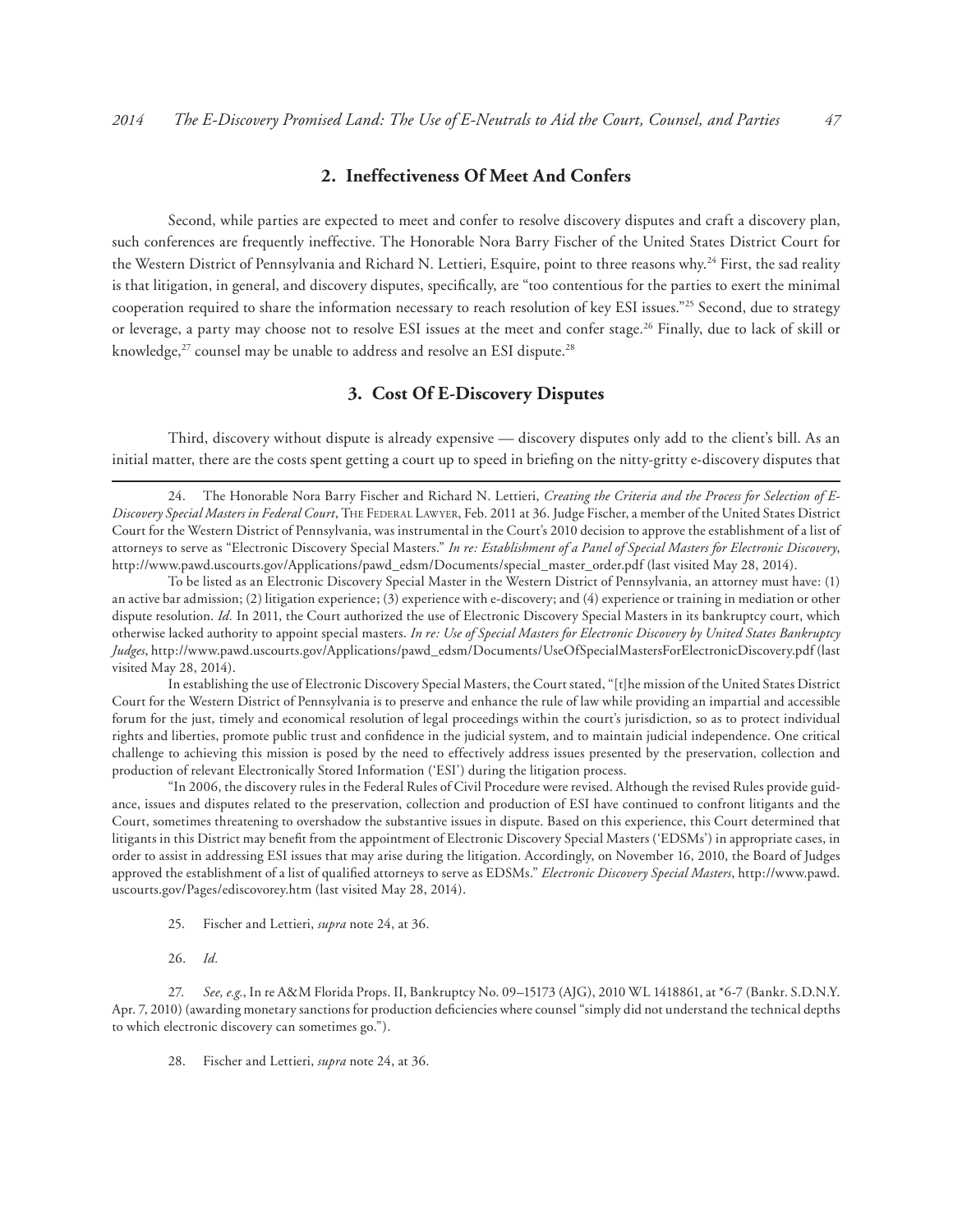have played out off the docket and beyond the court's radar. But, there is also the potential cost of an adverse discovery ruling.29 According to an article in *Inside Counsel*, "[t]he risk that a misguided ruling on a discovery motion may impose undue burden, expense and business disruption on your company is an ever-present concern for most general counsel, and yet too many litigants make the 'penny-wise, pound foolish' decision to forego the relatively modest investment in a special master."<sup>30</sup> The risk, albeit perhaps on a smaller scale, is just as applicable to individual litigants as it is to corporate parties.

## **4. Fear Or Disinterest In ESI**

Finally, it comes as no surprise that many lawyers and parties have an aversion to e-discovery. For some, it arises out of a lack of familiarity with technology — a problem compounded by the rate at which technology advances. For others, it arises out of disinterest. E-discovery is the parsley that cannot be discarded quickly enough before getting to the entrée. Regardless of the practice area, not many attorneys aspired as law students or currently aspire to litigate ESI issues. Instead, they want to get to the merits that are the cornerstone of their practice. As a result, ESI is often delegated to a younger or more technologically savvy colleague, or otherwise given a quick back of the hand — until the inevitable discovery dispute arises that throws a wrench into the litigation.

# **II. THE PATH TO THE E-DISCOVERY PROMISED LAND: THE E-NEUTRAL AS A REMEDY**

#### **A. Authority To Appoint E-Neutrals Exists In Court Rules, Statutes, And By Agreement**

As a preliminary matter, the mechanism to appoint an e-neutral already exists. Under Rule 53 of the Federal Rules of Civil Procedure, District Courts may appoint an e-neutral when: (1) there is agreement by the parties; (2) when an exceptional condition or need warrants a special master to hold trial proceedings and make or recommend findings of fact on issues to be decided in the absence of a jury; or (3) to "address pretrial and posttrial matters that cannot be effectively and timely addressed by an available district judge or magistrate judge of the district."31

Delaware state courts have similar flexibility. Pursuant to Delaware Court of Chancery Rule 135 and 10 *Del. C.* §372*,* the Delaware Court of Chancery may appoint and remove in any matter a master to serve at the pleasure of the Court*.* 32 Likewise, Delaware Superior Court Civil Rule 113 and 10 *Del. C.* §567 afford the Delaware Superior Court the

30. Matthew Prewitt, *E-discovery: Consider retaining a special master*, INSIDE COUNSEL, June 26, 2012, available at http:// www.insidecounsel.com/2012/06/26/e-discovery-consider-retaining-a-special-master.

- 31. Fed. R. Civ. P. 53(a).
- 32. DEL. CT. CH. R. 135; DEL. CODE ANN. TIT. 10 §372 (1999).

<sup>29.</sup> *See, e.g.*, Logtale Ltd.v. IKOR, Inc., No. C-11-05452 CW (DMR), 2013 WL 3967750, at \*3-4 (N.D. Cal. July 31, 2013) (awarding monetary sanctions for failing to timely respond to discovery and putting defendants on notice "that if there are continuing problems with their document productions, the court will order them to retain the services of an e-discovery vendor and order the parties to submit sworn, detailed declarations regarding their document preservation and collection efforts."); Peerless Indus., Inc. v. Crimson AV*,* LLC, No. 1:11–cv–1768, 2013 WL 85378, at \*3-4 (N.D. Ill. Jan. 8, 2013) (awarding monetary sanctions due to "hands-off approach" to document collection and production; "Defendants cannot place the burden of compliance on an outside vendor and have no knowledge, or claim no control, over the process.").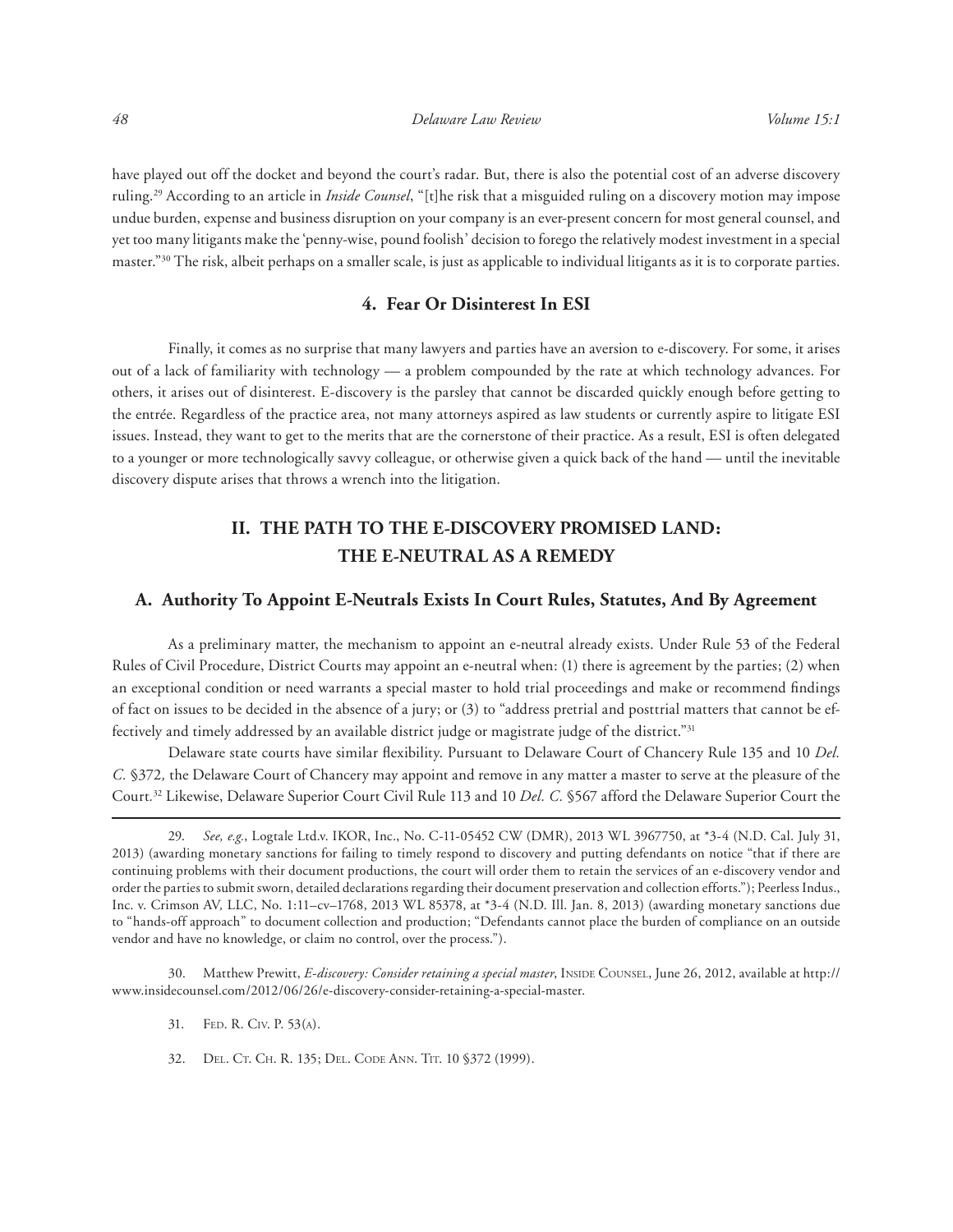authority to appoint masters*.* 33 Delaware Family Court Civil Rule 53, Criminal Rule 49, and 10 *Del. C.* §913 give the Chief Judge of the Delaware Family Court the discretion to appoint masters to serve at the Chief Judge's pleasure.<sup>34</sup> The Delaware Family Court rules provide that masters may hear any matters directed from the Chief Judge and that such findings and recommendations represent the judgment of the Delaware Family Court.35 Finally, the Delaware Court of Common Pleas through its Civil Rule 113 may appoint masters.<sup>36</sup>

Notwithstanding the authority of the courts, parties are able to stipulate to the use of e-neutrals. Of course, having the imprimatur of a court will help assure that the e-neutral is vested with the appropriate amount of authority and respect from the parties.

### **B. The Flexible Roles Of The E-Neutral**

Where e-neutrals have been used, the scope of their appointment has varied from opining on discovery disputes to overseeing document production to reviewing documents for privilege.<sup>37</sup> Based on Judge Scheindlin and Jonathan M. Redgrave's research, e-neutrals serve in four basic roles.<sup>38</sup>

#### **1. E-Discovery Facilitator**

The first role is that of an e-discovery facilitator. Whether appointed to handle discovery matters, in general, or to resolve specific e-discovery issues, Judge Scheindlin and Mr. Redgrave identify seven ways in which e-neutrals have been used to facilitate the e-discovery process:

(1) assisting with the [Federal] Rule 26(f) conference discussions; (2) developing preservation protocols; (3) developing processes to identify locations and sources of potentially relevant documents and ESI; (4) assisting the parties to develop protocols for the identification and depositions of knowledgeable witnesses regarding ESI issues (including guidelines for the scope of pre-trial examinations); (5) developing protective orders to address privilege and privacy protection concerns; (6) addressing search and retrieval issues (such as negotiating search terms); and (7) agreeing upon form of production issues.<sup>39</sup>

33. Del. Super. Ct. Civ. R. 113; Del. Code Ann. Tit. 10 §567 (1999); *see, e.g.*, Mine Safety Appliances Co. v. AIU Insur. Co, C.A. No. N10C-07-241 (MMJ) (Del. Super. Ct. Dec. 5, 2012) (order of reference to special master appointing Matthew F. Boyer as Special Master and authorizing Special Master Boyer to employ the support of Ryan P. Newell, Esquire).

34. Del. Fam. Ct. Civ. R. 53(a); Del. Fam. Ct. Crim. R. 49(a); Del. Code Ann. Tit. 10 §913 (1999).

35. Del. Fam. Ct. Civ. R. 53(b)(1-2); Del. Fam. Ct. Crim. R. 49(b)(1-2).

36. Del. Ct. Com. Pl. Civ. R. 113; *see also* Del. Code Ann. Tit. 10 §1316(b)(2) (1999) ("A judge may also designate a Commissioner to serve as a special master or master pro hac vice pursuant to the applicable provisions of the Court of Common Pleas Civil Rules of Procedure.").

37. Scheindlin and Redgrave, *supra* note 22, at 350-51.

38. *Id.* at 374.

39. *Id.* at 374-76, 383-84.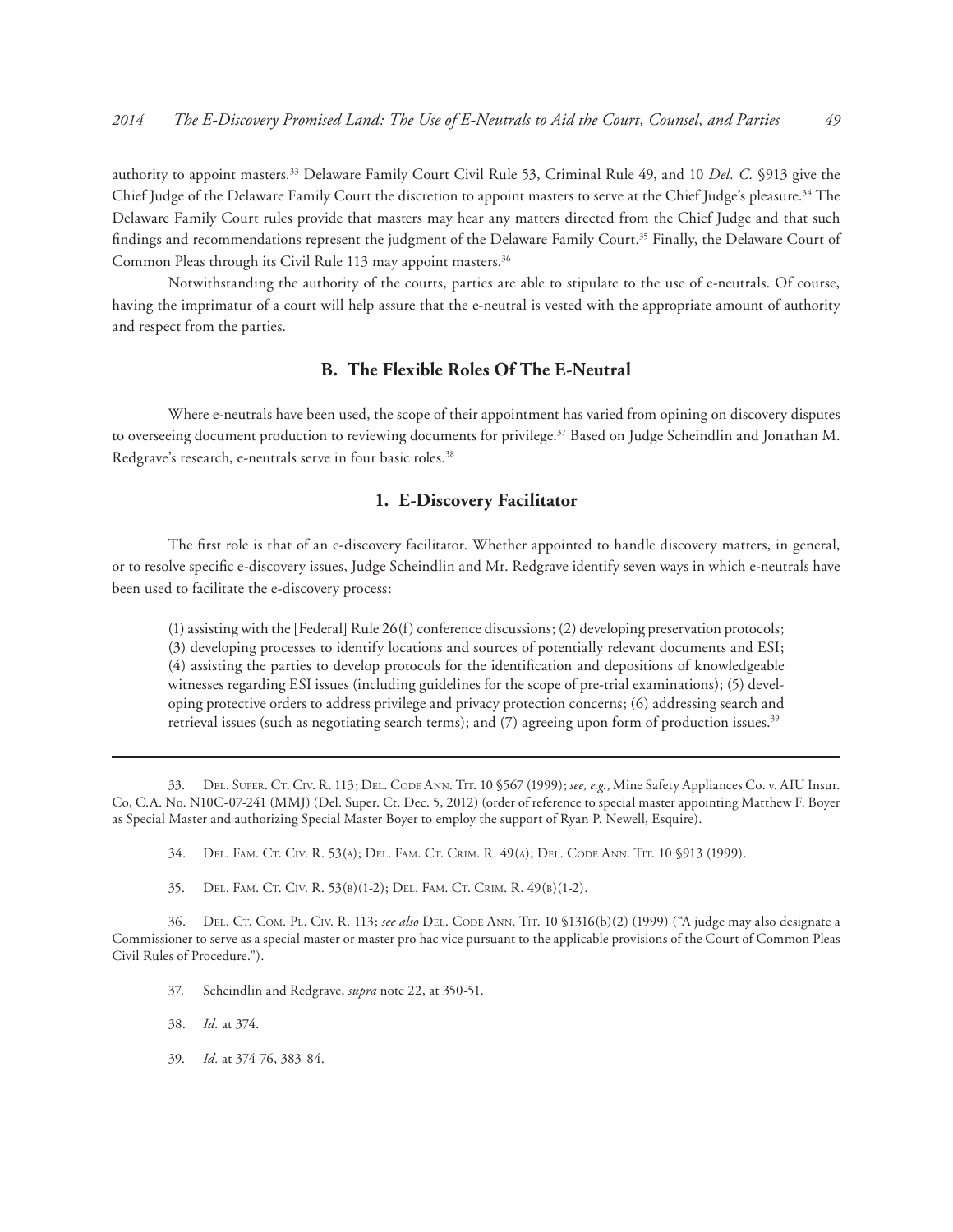#### *50 Delaware Law Review Volume 15:1*

Even though Rule 26(f) of the Federal Rules of Civil Procedure ("Rule 26(f)") has not been fully adopted by Delaware state courts, it nonetheless serves as a good benchmark for how parties should conduct meet and confers and how e-neutrals can improve that process. Under Rule 26, and because the meet and confer should occur more than 21 days before the Rule 16 scheduling conference, parties are expected to address a number of issues:

- The nature and basis of claims and defenses;
- The possibilities of resolving the case through settlement;
- Initial disclosures providing: (1) identification of individuals likely to have discoverable information and the subject matter of that information; (2) a copy or description by category and location of documents (including ESI) that support claims or defenses; (3) computation of damages and supporting documents; and (4) any insurance agreements that could be used to satisfy a judgment;
- • Issues concerning the preservation of discoverable information; and
- • A proposed discovery plan encompassing, among other things: (1) how initial disclosures will be made; (2) the subject matter of discovery; (3) timeline for discovery; (4) whether discovery should be phased; (5) form of production for ESI; (6) privilege and work product claims; and (7) any limitations on discovery.<sup>40</sup>

Depending on the case, counsel may have a difficult task in gathering enough information before a meet and confer to allow for a good faith discussion of the foregoing. Because a meet and confer should occur early in litigation, counsel often has not had much time to get the lay of the land as to all these issues. And rare is the client that wants to roll up its sleeves with counsel, expending time and money, to get to the bottom of such seemingly ancillary issues. Making matters worse, parties often serve discovery requests and responses before meeting and conferring, staking out positions from which they are reluctant to retreat. Instead of meeting and conferring to determine the scope of discoverable ESI, the parties open the proverbial barn door by prematurely engaging in discovery. As a result, meet and confers typically are given lip service with the parties willing to punt such issues to a later date via discovery motions.

But through the use of an e-neutral, the problems identified by Judge Fischer and Mr. Lettieri, *supra*, can be eradicated. An e-neutral can help achieve the objectives of the meet and confer and allow the litigation to commence in an efficient manner. If matters are too contentious, an e-neutral vested with the appropriate authority can cajole the parties to cooperate. For example, with the right authority, an e-neutral can require a pre-meet and confer report from each party,<sup>41</sup> can compel the attendance of an e-discovery liaison at the meet and confer, and can craft a discovery plan based on the information at the e-neutral's disposal after the meet and confer.<sup>42</sup> Likewise, an e-neutral can help break down any

- 40. Fed. R. Civ. P. 26(f); *see also* Fed. R. Civ. P. 26(a).
- 41. Prewitt, *supra* note 30.

42. *See, e.g.*, Allison O. Skinner, *The Role of Mediation for ESI Disputes*, The Alabama Lawyer, Nov. 2009, at 427 (recommending that in the context of ESI mediation, that the mediator issue a mediator's report describing the outcome of the mediation). For a helpful article on preparing for e-mediation, see Ms. Skinner's article *How to Prepare an E-Mediation Statement for Resolving E-Discovery Disputes*, *at* http://smu-ecommerce.gardere.com/allison%20skinner%20preparing%20for%20e-mediation%20discovery. pdf. Ms. Skinner is one of the co-founders of the American College of e-Neutrals. For more information, please see http://www.acesin. com/.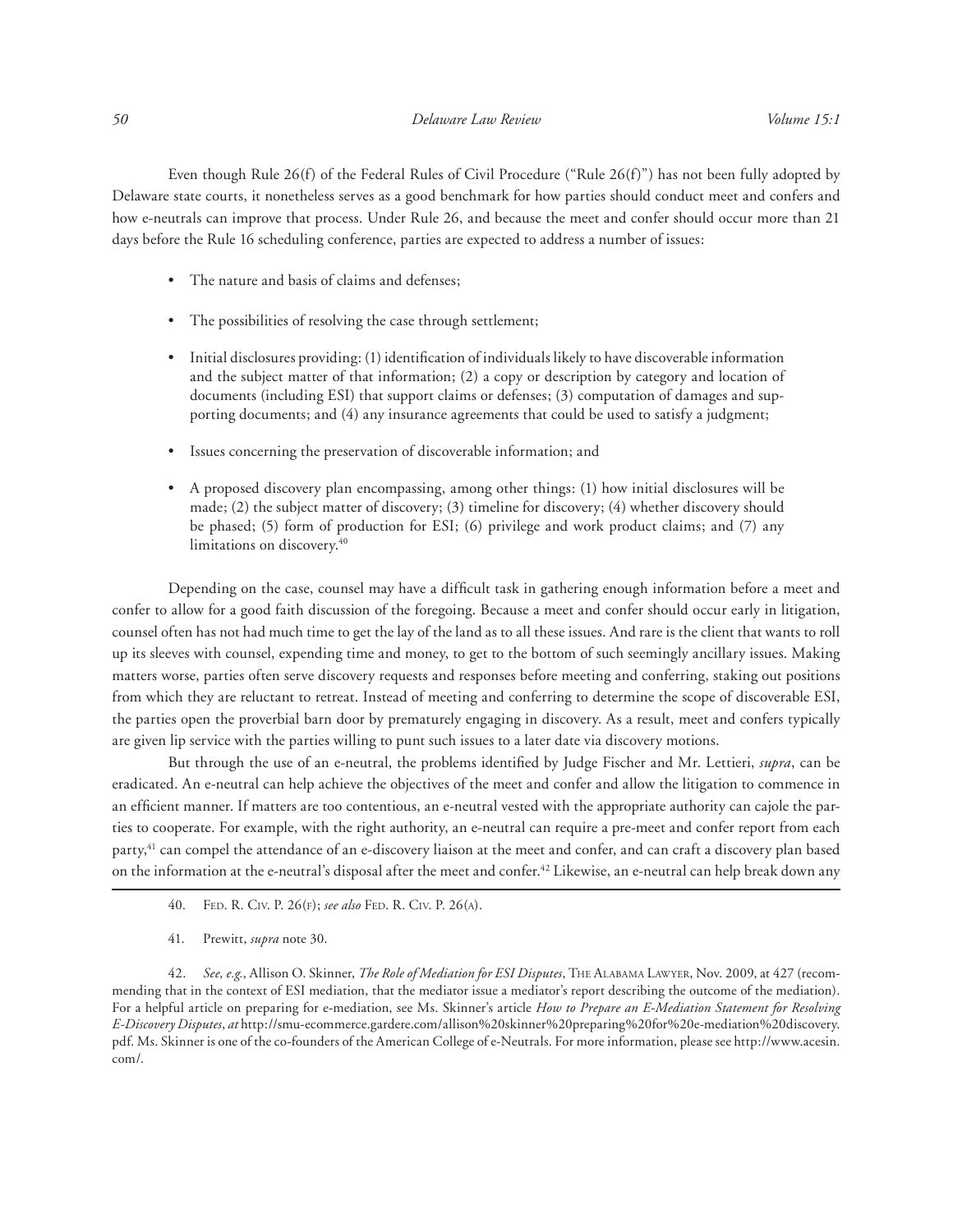unwillingness to resolve issues because of strategy or leverage by assuring that the meet and confer process results in an effective discovery plan. Such a plan allows litigation to proceed in an orderly manner and help reduce the risk of unnecessary e-discovery motion practice. Finally, an e-neutral experienced in ESI issues can help identify at this early stage the critical issues that less experienced counsel may miss. For example, an e-neutral can help parties assess issues such as the accessibility of ESI, the need for mirror-imaging of hard drives, the benefits of sampling and phasing discovery, the use of search terms, and the costs associated with collection and production (and whether cost shifting should be employed).<sup>43</sup>

# **2. Discovery Compliance Monitor**

A second use of e-neutrals has been to monitor compliance with discovery obligations.44 In this capacity, an eneutral could hold regular discovery conferences, review reports concerning the status of discovery, or examine discovery requests and responses.45 Much like a referee in sports, the e-neutral could aid in the efficient progression of discovery through regular monitoring and, when necessary, opining on disputes.

## **3. Adjudicator Of ESI Disputes**

In contrast to the regular monitoring of discovery, e-neutrals can be utilized in isolated instances to resolve disputes related to ESI.46 The resolution of privilege disputes is perhaps the most common use of an e-neutral as an adjudicator of ESI disputes.47 An e-neutral may also determine whether collection and production of ESI is unduly burdensome or costly.48 Likewise, an e-neutral may be best suited to wade into the highly factual and, at times, speculative issues around spoliation claims, including the culpability of the responding party and any prejudice to the party requesting the documents.49 Other ripe areas for the use of an e-neutral to rule on ESI issues include: (1) opining on the validity of discovery responses and objections; (2) determining the scope of discovery to nonparties; (3) ruling on form of production disputes (i.e., native versus image; what types of metadata, if any, need be produced); and (4) resolving disputes at depositions.50

## **4. Technical Aid**

Finally, when cases entail highly technical ESI issues, an e-neutral can be called upon to provide the specialized knowledge needed to assist the court.<sup>51</sup> In patent litigation, an e-neutral may assist in source code review to help couch

- 43. Scheindlin and Redgrave, *supra* note 22, at 384.
- 44. *Id.* at 376-77, 384.
- 45. *Id.* at 384.
- 46. *Id.* at 377-79, 384-87.
- 47. *Id.* at 377.
- 48. *Id.* at 386.
- 49. *Id.*
- 50. *Id.* at 384-85.
- 51. *Id.* at 379-82, 387.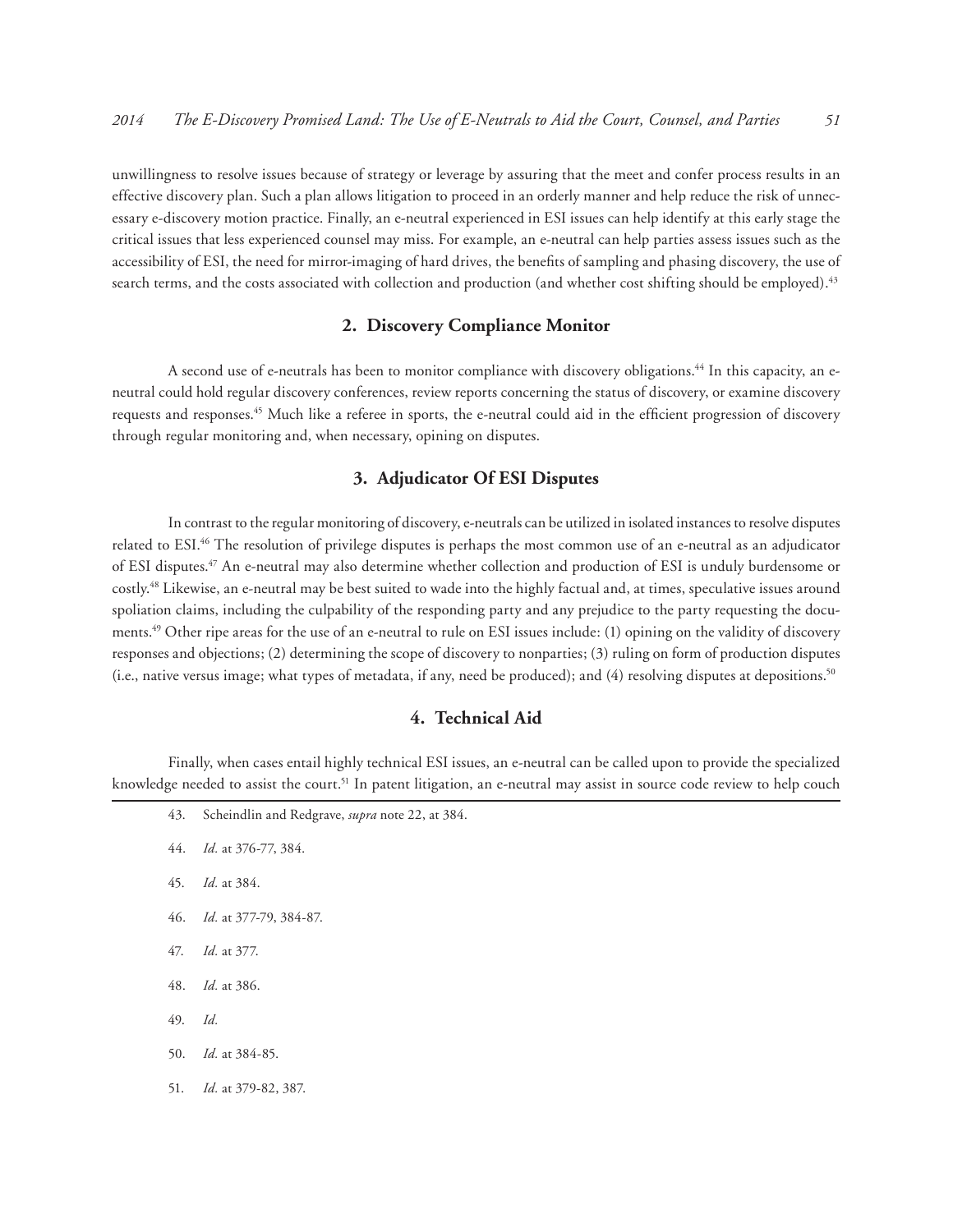the outer bounds of discovery.52 Where authentication is at issue, a qualified e-neutral could be called upon to forensically analyze legacy systems, discarded hard drives, or complicated server structures.53 When large amounts of ESI exist that warrant the use of sampling, a court can defer to an e-neutral to test the statistical validity of such samples.<sup>54</sup>

### **C. Timing: Proactive Versus Reactive Use of E-Neutrals**

As their many roles indicate, e-neutrals may utilize their skills and knowledge in a variety of ways. With that variety comes flexibility in terms of the best time to seek an e-neutral's aid.

In large cases with significant amounts of money at stake or in matters that are very likely to be highly contentious, the proactive approach is best. By retaining an e-neutral before discovery gets underway, via court order or agreement of the parties, the parties can be best positioned to avoid unnecessary discovery disputes. A vigilant e-neutral will shepherd the discovery process. When disputes arise, the e-neutral will be intimately familiar with the status of discovery, the substantive legal issues affecting discovery, and the parties' relative positions. The parties should be able to spend less time and money briefing the issues, the court will be spared the time catching up on discovery disputes and instead focus on the other issues on its plate, and the informed e-neutral will be in a position to render a ruling swiftly.<sup>55</sup>

Nonetheless, not every litigant can afford early and often involvement of an e-neutral. Still, where an e-discovery dispute has festered, parties can turn to an e-neutral on an ad hoc basis as an alternative to motion practice. In presenting the matter to an e-neutral, the parties may agree to a truncated briefing schedule. Likewise, the parties may choose to retain an e-neutral who agrees to issue a decision in a matter of days. Court orders may also provide for light briefing and expedited decisions from an e-neutral.<sup>56</sup> While not as ideal as the proactive model, the reactive model nonetheless gives the court and parties many of the same benefits and allows an e-neutral's role to be specially tailored to that particular litigation.

# **III. CONCLUSION: THE E-DISCOVERY PROMISED LAND THROUGH E-NEUTRALS**

In "The Promised Land," Springsteen warns of a dark cloud rising, forming into a havoc-wreaking twister.<sup>57</sup> Recognizing the pending doom and wanting to find a better life in the promised land, he takes action, packs his bags, and heads into the storm en route to the promised land.

52. *Id.* at 387.

53. *Id.*

54. *Id.*

55. Despite having players talented enough to win ten NCAA championships, the first lesson legendary UCLA basketball coach John Wooden would teach his team was the proper way to put on athletic socks. *See* George Vecsey, *Wooden as a Teacher: The First Lesson Was Shoelaces*, N.Y. Times, June 4, 2010, *available at* http://www.nytimes.com/2010/06/05/sports/ncaabasketball/05wizard. html?\_r=0. In Wooden's estimation, not paying proper mind to this preliminary, but very important, task could result in blisters that hampered or even completely thwarted the player's performance. A proactive e-discovery approach, by analogy, encourages parties to be mindful of e-discovery issues as early as possible, as the manner in which e-discovery is conducted may have significant impact on litigation.

56. *See, e.g.*, *Mine Safety Appliances Co..*, C.A. No. N10C-07-241 (MMJ) (order requiring Special Master to issue written decision within ten business days of receipt of the transcript of oral argument on the motion at issue).

57. Bruce Springsteen, *The Promised Land*, *on* Darkness on the Edge of Town (Columbia 1978) ("The dogs on Main Street howl / 'Cause they understand / If I could take one moment into my hands / Mister, I ain't a boy, no I'm a man / And I believe in a promised land / There's a dark cloud rising from the desert floor / I packed my bags and I'm heading straight into the storm / Gonna be a twister to blow everything down / That ain't got the faith to stand it's ground").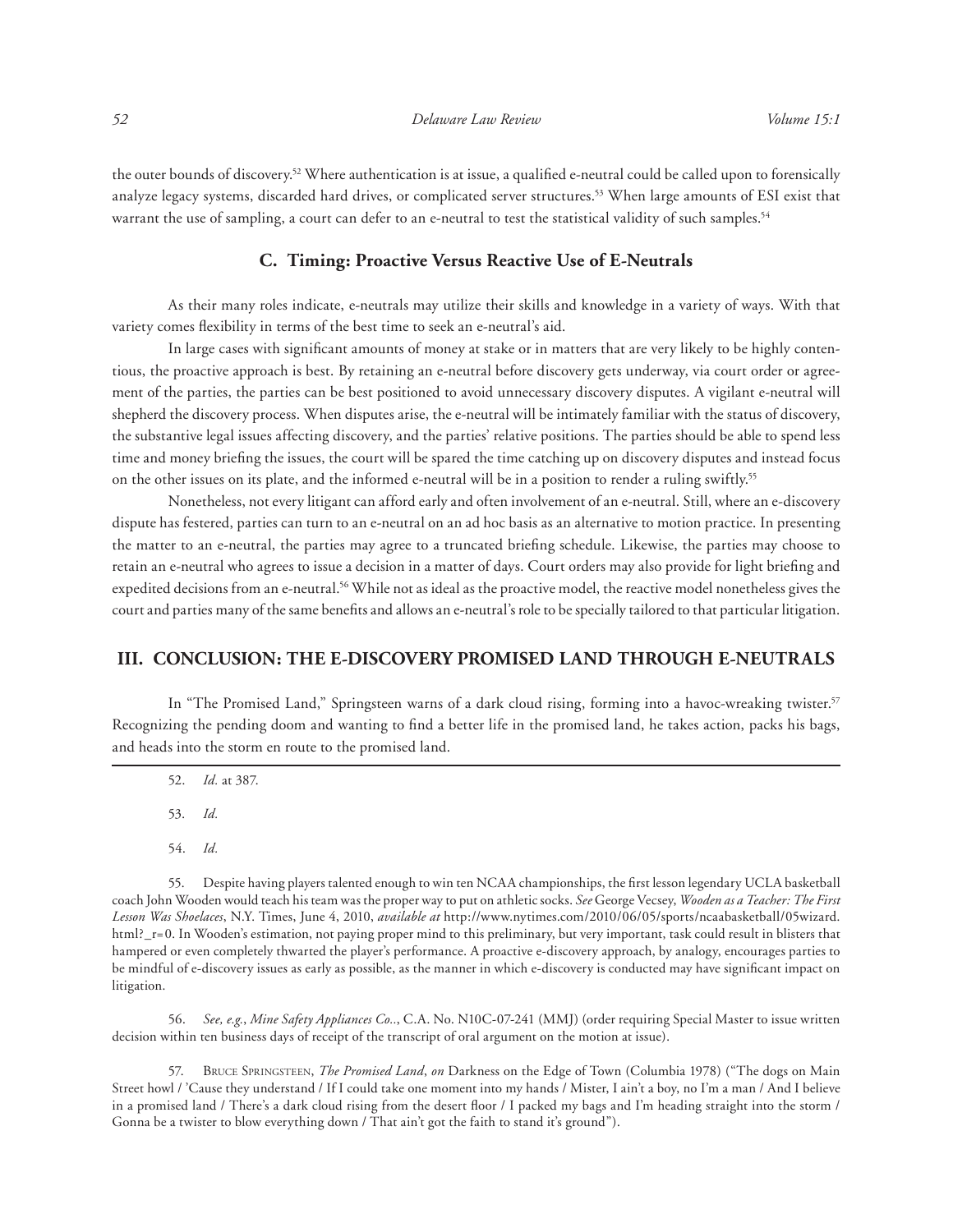In many ways, the dark cloud of e-discovery has already arrived. But there are no signs that the volume of ESI is doing anything except increasing exponentially. The use of an e-neutral may not always be advisable, but it should always be considered as a tool to be utilized by the courts, counsel, and parties for efficiently addressing e-discovery. As Judge Fischer and Mr. Lettieri note:

By providing the necessary legal, technical, and facilitation skills needed to identify issues, offer an assessment of each, suggest options, and generally facilitate agreement, the court's expectation is that [e-neutrals] will help resolve ESI issues in a timely fashion and at a significant reduction in costs, because early resolution of these issues will help avoid a later and more costly "war of e-discovery motions."58

Having seeped into every crevice of litigation, e-discovery and the problems it causes have surely caused judges, attorneys, and litigants alike to yearn for a better way despite the improvements seen through new rules, default standards, and guidelines. Perhaps the next time that the dark cloud of e-discovery comes twisting through town, those involved will not run from it but instead face the storm head-on and head to the e-discovery promised land through the use of an e-neutral.

58. Fischer and Lettieri, *supra* note 24, at 39.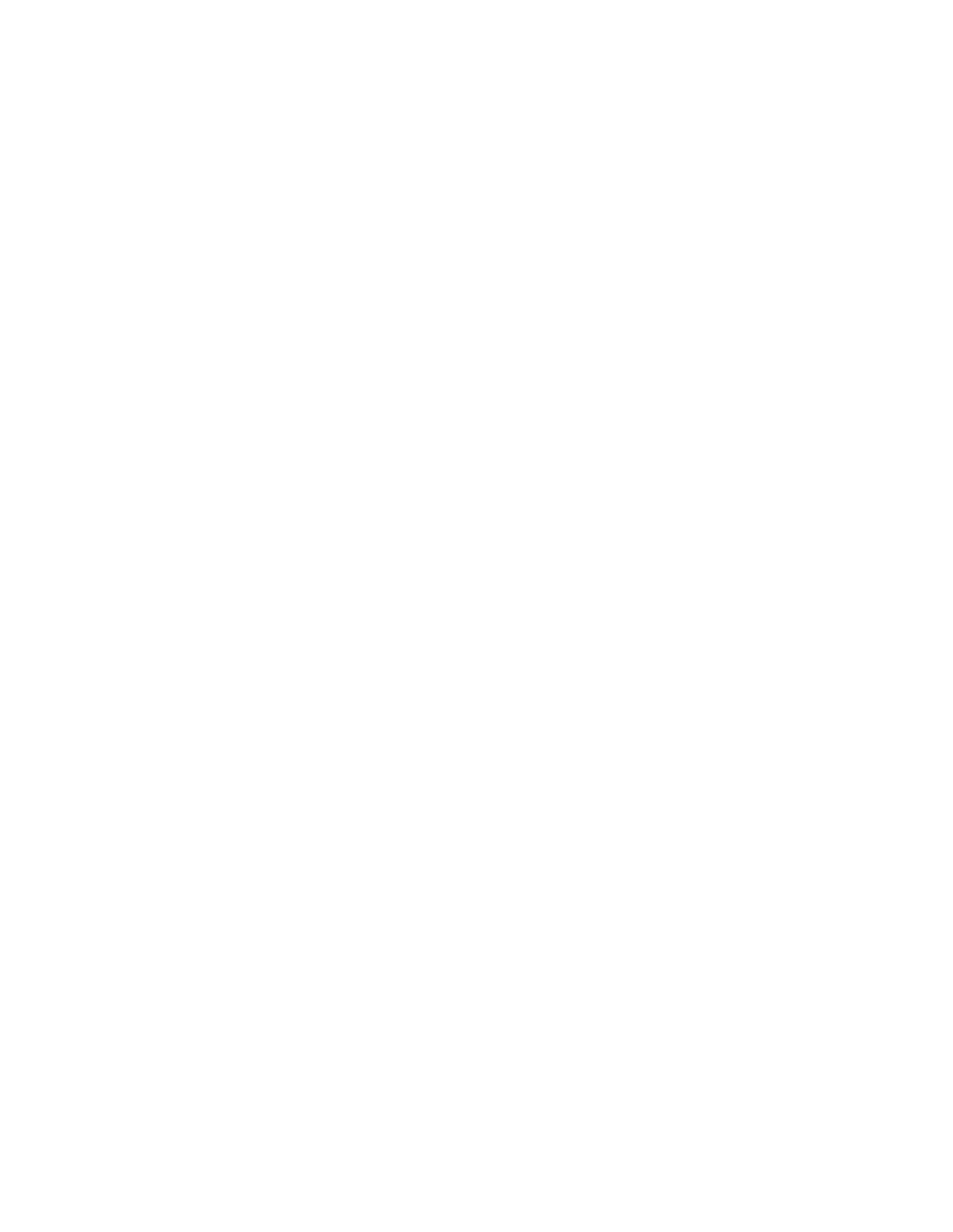# **RECENT DEVELOPMENTS CONCERNING ENFORCEMENT OF ADR PROVISIONS**

Suzanne H. Holly and Margaret E. Juliano\*

Changes in courts' interpretations of Alternative Dispute Resolutions (ADR) provisions affect the predictability and use of those provisions. With the rise of mediation and the potential decrease in the use of arbitration it is also important to consider enforcement and use of mediation provisions. This article will address recent developments concerning mediation and arbitration provisions, principles applied by courts with regard to the enforcement of ADR provisions, and recent changes to model provisions and rules by the American Arbitration Association.

# **I. ENFORCEMENT OF MEDIATION AND OTHER NON-ARBITRATION ADR PROVISIONS**

Although parties have begun to disfavor arbitration provisions, choosing other types of ADR provisions instead, there is a relative paucity of law instructing parties concerning the enforceability of such provisions. Unlike arbitration provisions, there is no statutory framework for analyzing mediation provisions,<sup>1</sup> nor is there as much case law addressing the specific issue of enforcement of mediation provisions.<sup>2</sup>

The relative lack of litigation over the enforcement of such provisions could be based on a variety of reasons. One reason is that a party that otherwise would wish to enforce a mediation provision does not see the utility in doing so because the other party refuses to participate, and mediation requires a willingness to settle.<sup>3</sup> Another reason could be the availability of mediation required by statute or court rule either before or during the pendency of a lawsuit, which will provide additional opportunities to mediate disputes.<sup>4</sup> Finally, although there has been a trend toward ADR provisions other than those involving only arbitration, historically, fewer contracts contain mediation provisions.

#### **A. Recent Departure By Corporations Away From Arbitration Provisions**

There has been a general shift by corporations away from litigation and towards ADR.<sup>5</sup> While corporations dealing with corporate/commercial, consumer and employment law litigation adopted arbitration with glee in the late

Suzanne H. Holly, Esquire is a partner at Berger Harris LLP.; Margaret E. Juliano is an associate with Obermayer Rebmann Maxwell & Hippel LLP.

1. There are statutes requiring mediation; however, there is no statute comparable to the Federal Arbitration Act, which mandates enforcement of arbitration provisions.

2. Although this section applies primarily to mediation provisions, the same type of analysis applies to other forms of non-arbitration ADR provisions.

3. Sarah R. Cole, *et al*. (2013), 1 mediation: law, policy and practice § 6:2.

4. There are a number of reasons why a party desirous of mediation in accordance with an ADR provision might file suit. For example, that party might need to file to (i) avoid the expiration of a statute of limitations; or (ii) determine whether the court has subject matter jurisdiction over the dispute (i.e. determine whether their dispute fits within the scope of the mediation clause). *See generally*, Cole, *supra*, at § 612.

5. Stipanowich, Thomas and Lamare, J. Ryan, *Living with 'ADR': Evolving Perceptions and Use of Mediation, Arbitration and Conflict Management in Fortune 1,000 Corporations* (2013). 19 Harvard Negotiation Law Review 1; Pepperdine University Legal Studies Research Paper No. 2013/16. Available at SSRN: http://ssrn.com/abstract=2221471 or http://dx.doi.org/10.2139/ssrn.2221471.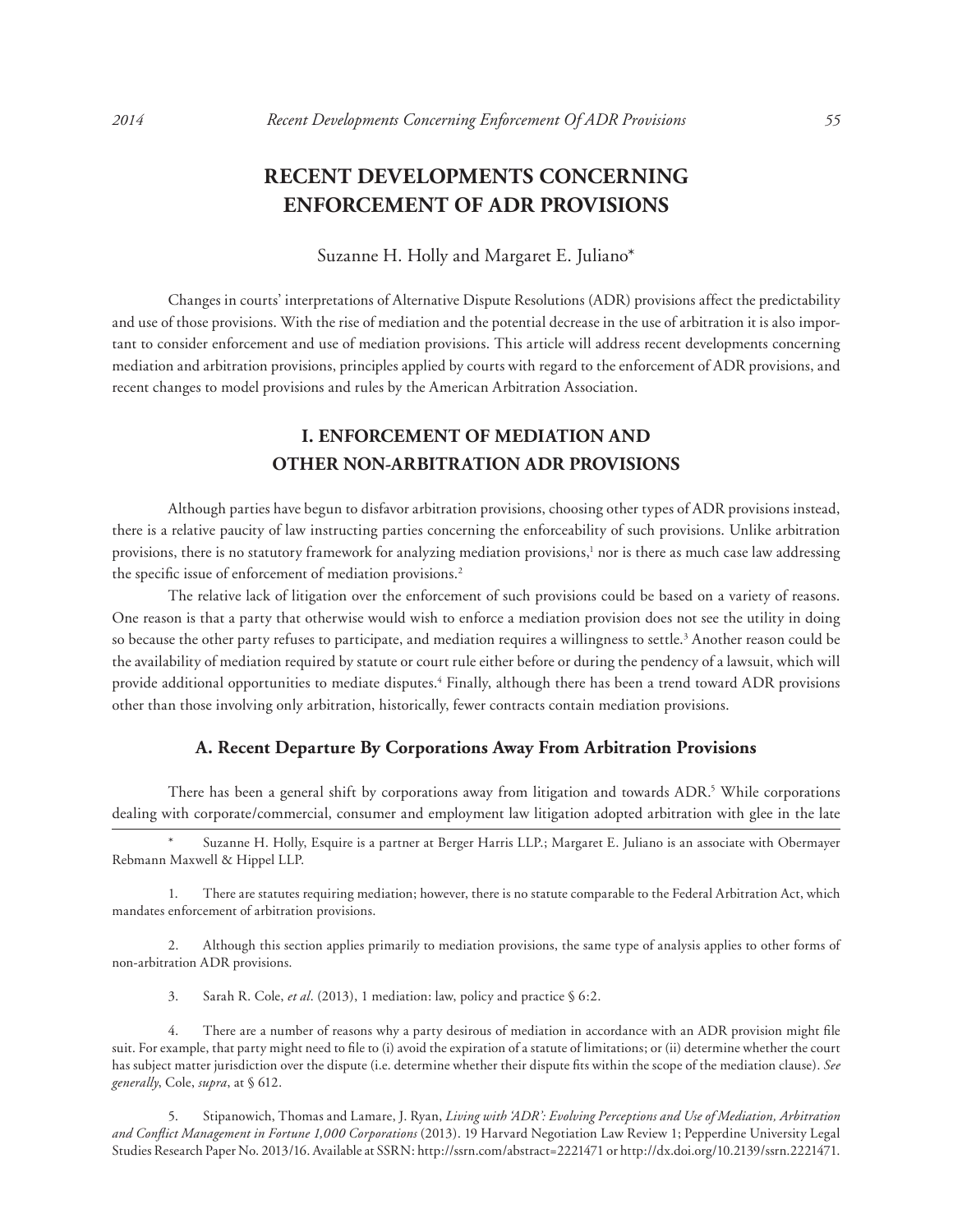1990s, they now have turned towards mediation in nearly every area of law.6 The only area reporting an increase in the use of arbitration is that of consumer disputes, notably in product liability cases where the use of arbitration jumped from 23.3% to 41.5%.7 Almost half of all companies surveyed in the particular study stated that they use ADR in corporate and commercial disputes because of a contractual provision, indicating that contract drafting is vital.<sup>8</sup>

# **B. Mediation Provisions Are Likely To Be Interpreted In A Manner Consistent With Well-Settled Contract Interpretation Principles**

The existing case law concerning mediation provisions indicates that courts typically enforce mediation provisions, and do so in a manner consistent with well-settled contract interpretation principles. While courts nationwide apply somewhat disparate approaches to enforce (and provide remedies for breach of) mediation provisions, Delaware courts follow the majority trend of analyzing mediation provisions under standard contract law.<sup>9</sup> Although it is not a very recent case, *Qwest Communications International Inc. v. National Union Fire Insurance Company of Pittsburgh, PA, et al.*, 10 provides a meaningful example of the approach Delaware courts are likely to take with regard to enforcement of mediation provisions. In that case, the Court of Chancery examined an ADR provision in the context of Qwest's action to enjoin its insurance carriers from maintaining an arbitration action.11 The policy at issue allowed Qwest to reject its insurers' choice of ADR at any time prior to the commencement of that ADR process, and permitted Qwest to choose either mediation or arbitration. After a dispute arose, the insurers demanded arbitration. Qwest rejected the insurers' choice, and selected mediation instead. The insurers refused to withdraw their arbitration demand or participate in mediation. The Court of Chancery applied standard contract interpretation principles, found that Qwest was entitled to relief based on the unambiguous language of the policy, and ordered the insurers to withdraw or dismiss their demands for arbitration and submit to mediation.

- 7. *Id.* at [need pinpoint].
- 8. *Id.* at [need pinpoint].

9. *See* Cole, *supra* at note 4 at § 6.1.; Qwest Commc'ns Int'l Inc. v. Nat'l Union Fire Ins. Co. of Pittsburgh, PA, et al., 821 A.2d 323, 328-29 (Del. Ch. 2002) (enforcing insured party's request to mediate under insurance policy provision allowing for choice of ADR method); Tekmen & Co. v. Southern Builders, Inc., C.A. No. 04C-3007-RFS, 2005 WL 1249035, \*5-6 (Del. Super. Ct. May 25, 2005) (noting that contract contained a provision expressly stating that mediation was a condition precedent to arbitration or litigation and that parties might have waived that condition precedent by conduct, but finding that court lacked jurisdiction to decide the question of whether arbitration had been triggered because this was a question for an arbitrator to decide); SC & A Construction Inc. v. Potter, C.A. No. 12L-09-22-FSS, 2012 WL 6930317, \*2 (Del. Super. Ct. Dec. 21, 2012) (noting that an agreement unambiguously required mediation followed by compulsory arbitration of disputes, when parties already were engaged in mediation and court was deciding issues relating to what claims and counterclaims had to be submitted to arbitration); Commonwealth Construction Co. v. Cornerstone Fellowship Baptist Church, Inc., C.A. No. 04L-10-101-RRC, 2006 WL 2567916, \*22 (holding that failure to first submit claim to architect prior to filing suit was a material breach of contract, but finding that filing mechanics' lien claim prior to submitting to mediation was not a breach of agreement because agreement permitted filing of mechanics' lien claims prior to mediation).

- 10. 821 A.2d 323 (Del. Ch. 2000).
- 11. The Court of Chancery examined the ADR provision following a final hearing on the merits of Qwest's claims.

Id. at *[need pinpoint]*. Corporate in-house counsel is not relying only on mediation. Surveys showed that they are placing emphasis now on early neutral evaluation, early case assessment, and other approaches aimed at deliberate management of conflicts, to control costs as well as time. *Id.* at [need pinpoint].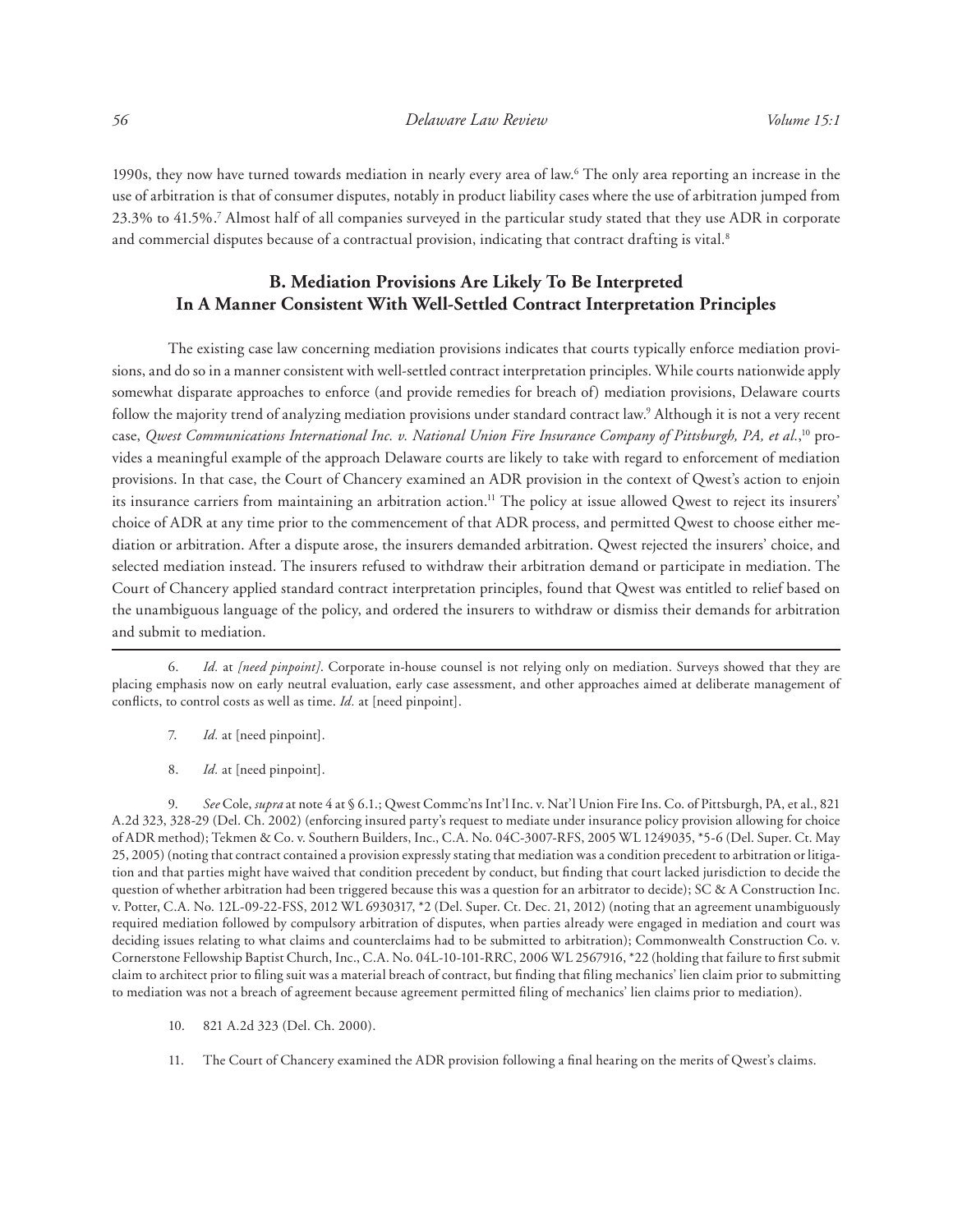#### **II. ENFORCEMENT OF ARBITRATION PROVISIONS**

#### **A. Applicable Sources Of Law**

There are both state and federal statutes that apply to questions arising in Delaware concerning the enforceability of arbitration provisions. First, there is the Federal Arbitration Act ("FAA"),12 which has broad application to arbitration provisions,<sup>13</sup> and will preempt conflicting state laws.<sup>14</sup> Second, Delaware has enacted the Delaware Uniform Arbitration Act ("DUAA"), which explicitly proclaims the enforceability of arbitration provisions under Delaware law.15 The DUAA provides for the Court of Chancery to have jurisdiction over arbitration-related disputes.16 Is also provides specific procedural rules that will apply only if parties to a contract explicitly incorporate them in their contract.<sup>17</sup> Otherwise, the DUAA expressly provides that disputes must be decided in a manner conforming to the FAA.18 Finally, there is both federal and state case law that addresses enforcement of arbitration provisions.

#### **B. Arbitration Provisions Will Be Rigorously Enforced As Drafted**

It is both federal and Delaware law that arbitration provisions will be "rigorously enforced" as drafted.<sup>19</sup> The FAA's primary substantive provision requires that an arbitration provision "shall be valid, irrevocable, and enforceable, save upon such grounds as exist at law or in equity for the revocation of any contract."<sup>20</sup> Much like the FAA, the DUAA

12. 9 U.S.C.A. §§ 1, *et seq*.

13. *See* Allied-Bruce Terminix Cos., Inc. v. Dobson, 513 U.S. 265, 277 and 281 (1995) (interpreting § 2 as applying to any transaction "affecting commerce," and, if "the transaction in fact involve[d] interstate commerce, even if the parties did not contemplate an interstate commerce connection.") (quotations and editing in original omitted); *see also*, James & Jackson, LLC v. Willie Gary, LLC, 906 A.2d 76, 80 (Del. 2006) (citing Allied-Bruce Terminix Cos., Inc. v. Dobson, 513 U.S. 265, 273-74 (1995)) ("Because the LLC Agreement involves interstate commerce, the Federal Arbitration Act (FAA) governs."); McLaughlin v. McCann, 942 A.2d 616, 621 (Del. Ch. 2008) (citing James & Jackson, 906 A.2d at 80)) ("Because the Purchase Agreement involves interstate commerce, calls for arbitration in Pennsylvania and is not subject to the Delaware Uniform Arbitration Act, the Federal Arbitration Act ("FAA") governs my consideration of this case.").

- 14. *Allied-Bruce*, 513 U.S. at 269.
- 15. 10 Del. C. § 5701, et seq.
- 16. *Id.* at § 5701.
- 17. *Id.* at § 5702(a) and (c).
- 18. *Id.* at § 5702(c).

20. 9 U.S.C. § 2.

<sup>19.</sup> *See* Am. Express Co. v. Italian Colors Restaurant, 133 S. Ct. 2304, 2309 (2013) ("courts must 'rigorously enforce' arbitration agreements according to their terms.") (quoting Dean Witter Reynolds Inc. v. Byrd, 470 U.S. 213, 221 (1985)); *see also* Medtronic Vascular, Inc. v. NanoMed Sys., Inc., C.A. No. 8888, 2014 WL 795077, \*3 (Del. Ch. Jan. 27, 2014) (citing *Am. Express Co.*, 133 S. Ct. at 2309); DMS Props.-First, Inc. v. P.W. Scott Assoc., Inc., 748 A.2d 389, 391 (Del. 2000) ("This Court has recognized that the public policy of Delaware favors arbitration.") (citing SBC Interactive, Inc. v. Corp. Media Partners, 714 A.2d 758, 761 (Del. 1998)).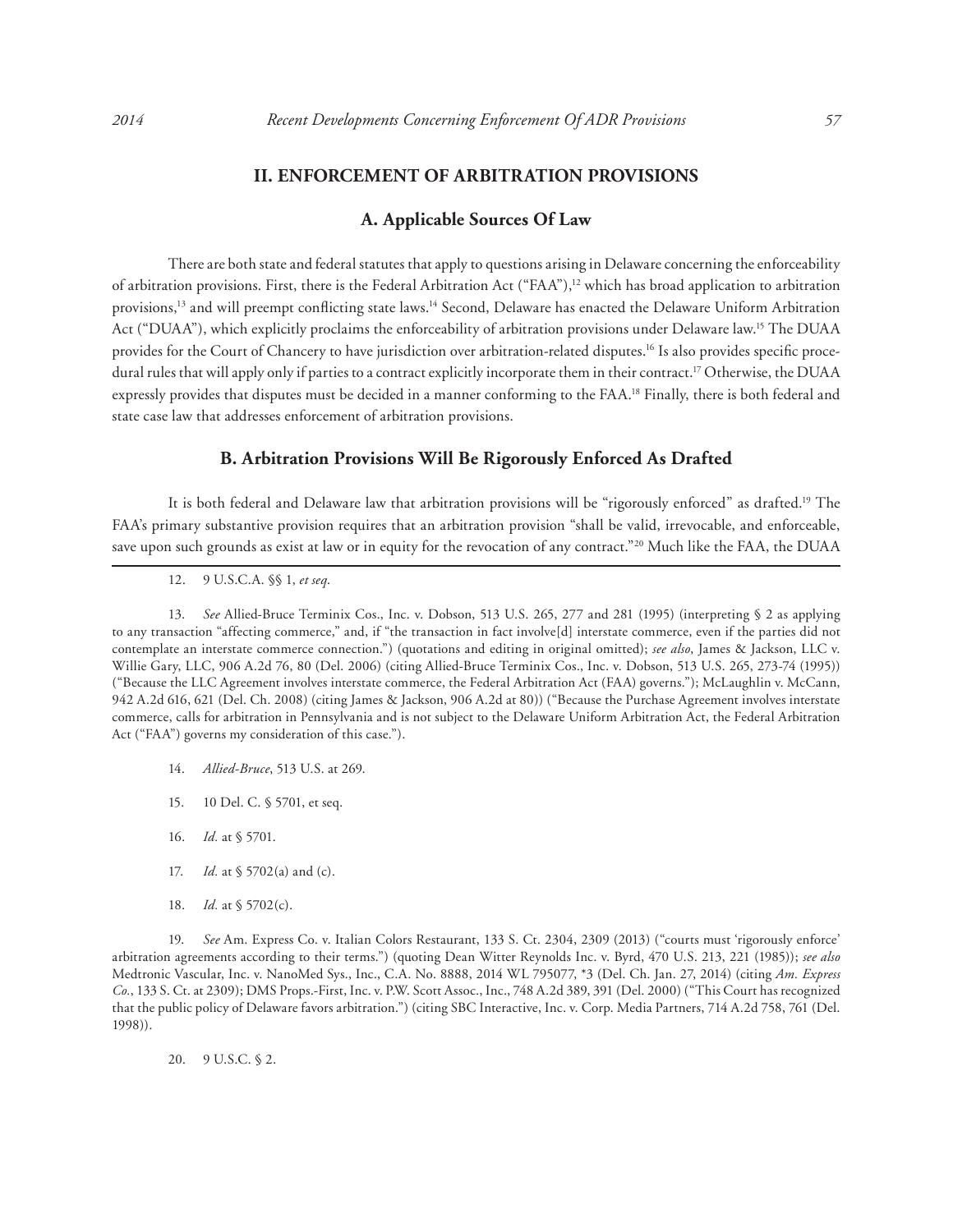provides that contractual arbitration provisions are, "valid, enforceable and irrevocable, save upon such grounds as exist at law or in equity for the revocation of any contract…."21

There are several vital overarching principles applicable to enforcement of arbitration clauses under the FAA. Of central importance is that, "arbitration 'is a matter of consent, not coercion.'"22 Further, the central "purpose of the FAA is to ensure that 'private agreements to arbitrate are enforced according to their terms."<sup>23</sup> "Whether enforcing an agreement to arbitrate or construing an arbitration clause, courts and arbitrators must 'give effect to the contractual rights and expectations of the parties,"<sup>24</sup> and, "'[a]s with any other contract, the parties' intentions control."<sup>25</sup> "This is because an arbitrator derives his or her powers from the parties' agreement to forgo the legal process and submit their disputes to private dispute resolution.26

## **1. Recent Supreme Court Decisions Highlight The Tension Between Rigorous Enforcement Of Arbitration Provisions With Other Important Policy Considerations**

One recent example of the rigorous enforcement of arbitration provisions is found in the U.S. Supreme Court's decisions concerning the availability of class action arbitration when an arbitration provision is silent as to its availability or in the case of a consumer contract that waives the right. Prior to 2013, these issues already had been addressed in *Stolt-Nielsen S.A. v. AnimalFeeds International Corp.*27 and *AT&T Mobility LLC v. Concepcion*. 28 The decisions in these cases

#### 21. 10 *Del. C.* § 5701.

22. Stolt-Nielsen S.A. v. AnimalFeeds International Corp., 559 U.S. 662, 681 (2010) (quoting Volt Information Sciences, Inc. v. Board of Trustees of Leland Stanford Junior Univ., 489 U.S. 468, 479 (1989)).

- 23. *Id.* at 682 (quoting Volt, 489 U.S. at 479, other citations omitted).
- 24. *Id.* at 682 (quoting Volt, 489 U.S. at 479).
- 25. *Id.* at 682 (quoting Mitsubishi Motors Corp. v. Soler Chrysler-Plymouth, Inc., 473 U.S. 614, 626 (1985)).
- 26. *Id.* at 682-83 (citing AT&T Techs., Inc. v. Commc'ns Workers, 475 U.S. 643, 648-49 (1986)).

27. 559 U.S. 662 (2010). The Supreme Court's decision in *Stolt-Nielsen* arose in the context of a review of an arbitration panel's decision to allow class arbitration in spite of a stipulation by the parties that their agreement was *silent* with regard to the issue of class arbitration. The Supreme Court vacated the arbitration panel's decision on the basis that the panel failed to construe the parties' agreement, instead relying on policy judgments. The Supreme Court then reached the issue of whether the agreement at issue could in any way be interpreted as allowing class arbitration, and held that it could not. The Supreme Court reasoned that because, "class-action arbitration changes the nature of arbitration to such a degree [,] it cannot be presumed the parties consented to it by simply agreeing to submit their disputes to an arbitrator." *Id.* at 685. According to the Court, "[i]n bilateral arbitration, parties forgo the procedural rigor and appellate review of the courts in order to realize the benefits of private dispute resolution: lower costs, greater efficiency and speed, and the ability to choose expert adjudicators to resolve specialized disputes." *Id.* . Class action arbitration would not necessarily provide the same benefits, thereby, "giving reason to doubt the parties' mutual consent to resolve disputes through class-wide arbitration." *Id.* at 685-86. Thus, the language of the agreement at issue in *Stolt-Nielsen* did not provide a basis to find that the parties had agreed to class action arbitration.

28. 131 S. Ct. 1740 (2011). In *AT* & T Mobility LLC v. Concepcion, the Supreme Court considered the enforceability of an arbitration clause that explicitly forbade arbitrators from consolidating more than one claim or presiding over any form of a representative or class proceeding. In that case, the lower court based its decision to deny a motion to compel individual arbitration of a consolidated consumer fraud case based on California Supreme Court precedent (the "*Discovery Bank* Rule"), finding that the class action prohibition was unconscionable because AT&T had failed to show that bilateral arbitration adequately substituted for the deterrent effects of

continued on page 59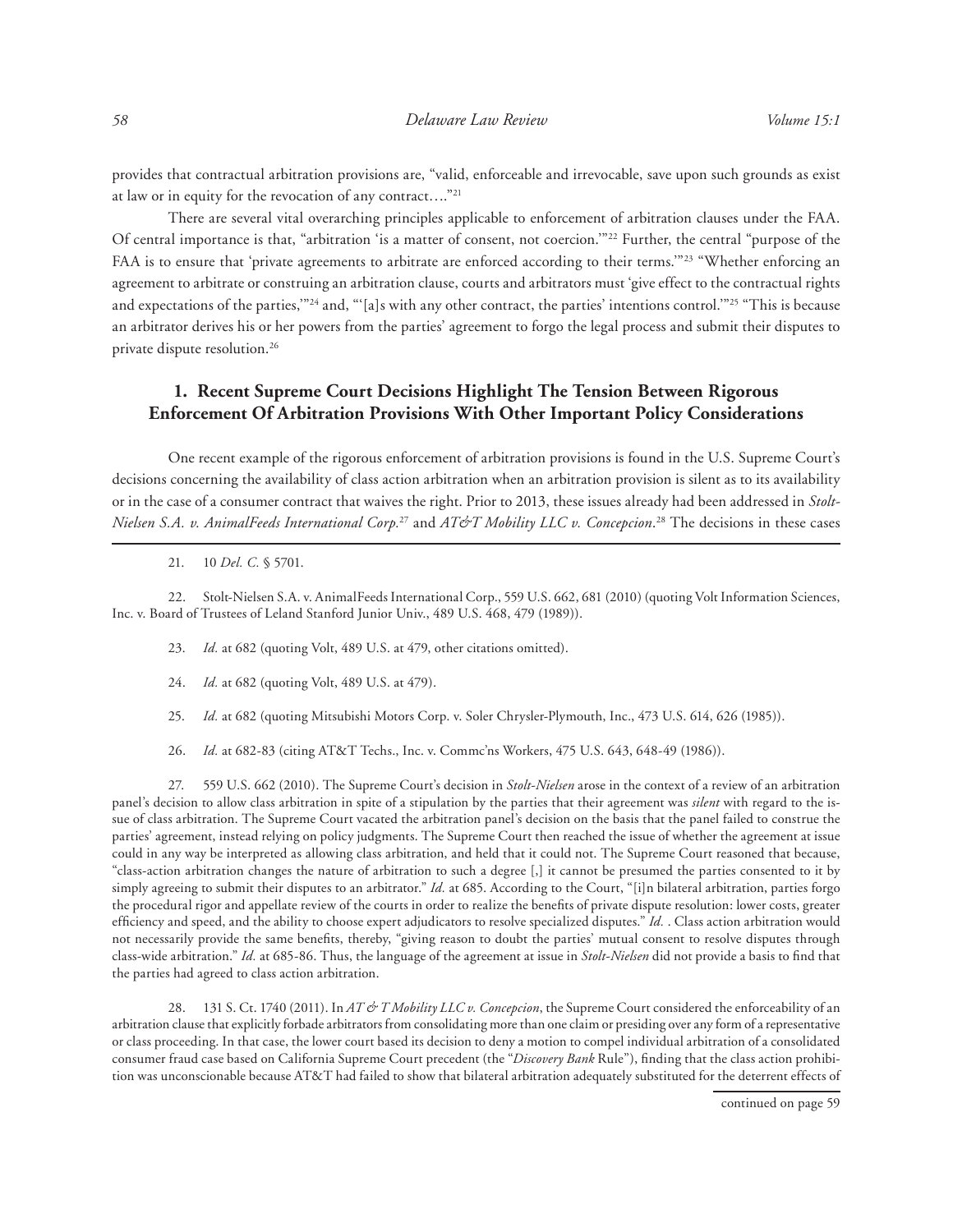left unresolved questions, however. For instance, *Stolt-Nielsen* left doubt as to whether an ADR provision could *ever* be interpreted as allowing class action procedures unless it explicitly authorizes them. Additionally, *Concepcion* left doubt as to whether courts could adopt any rules regarding the conscionability of class action arbitration waivers in consumer contracts without running afoul of Supreme Court precedent. Indeed, in *Concepcion*, the Supreme Court briefly addressed the need for some plaintiffs to enjoy the cost-sharing of class actions, but rejected that policy as insufficient to overcome the policies underlying the FAA.

In 2013, the Supreme Court published two opinions that further addressed the interplay between the goals of the FAA and the availability of class action arbitration to plaintiffs. In *Oxford Health Plans LLC v. Sutter*,<sup>29</sup> the Supreme Court reviewed an arbitrator's decision that class action was permitted under an arbitration provision. In that case, the parties agreed that the arbitrator would decide the issue of whether the contract at issue authorized class arbitration. The arbitrator determined that it did, focusing his determination on a construction of the parties' agreement. During the arbitration proceeding, the Supreme Court published *Stolt-Nielsen*. Based on this new precedent, Oxford asked the arbitrator to reconsider his decision. The arbitrator issued a new decision, holding that *Stolt-Nielsen* had no effect on the case because in that case, there was no dispute that the arbitration provision did not authorize class arbitration. The Supreme Court granted certiorari, "to address a circuit split on whether  $\S 10(a)(4)$  [of the FAA] allows a court to vacate an arbitral award in similar circumstances," and held that it does not.<sup>30</sup>

The Supreme Court distinguished its earlier decision in *Stolt-Nielsen*, explaining that, "[t]he parties in *Stolt-Nielsen* had entered into an unusual stipulation that they had never reached an agreement on class arbitration," and, based on that stipulation, the arbitration panel exceeded its authority when it compelled class arbitration on policy-based reasoning.<sup>31</sup> In contrast, the arbitrator in *Oxford* looked directly to the parties' contract to reach his finding. Thus, the Supreme Court in *Oxford* clarified that an arbitrator could find that an agreement provides for class arbitration, so long as the arbitrator bases the finding on an interpretation of the contract language at issue.

Ten days after issuing its opinion in *Oxford*, the Supreme Court decided a case involving the enforceability of a class action waiver in an arbitration provision. In *American Express Co. v. Italian Colors Restaurant*, 32 Italian Colors

continued from page 58

- 29. 133 S. Ct 2064 (2013).
- 30. 133 S. Ct. at 2068.
- 31. 133 S. Ct. at 2069-70.
- 32. 133 S. Ct. 2304 (2013).

class actions. After the Court of Appeals for the Ninth Circuit affirmed, also finding the waiver unconscionable, the Supreme Court reversed and remanded on preemption grounds. The Supreme Court concluded that although the *Discovery Bank* Rule was not *directly* in conflict with the FAA, it caused the doctrine of conscionability to be applied in a fashion that disfavored arbitration, and, "[stood] as an obstacle to the accomplishment and execution of the full purposes and objectives of Congress," as expressed in the FAA. *Id.* at 1753. According to the Supreme Court's reasoning, while not *requiring* class arbitration, the *Discovery Bank* rule essentially allowed, "any party to a consumer contract to demand [class arbitration] *ex post*," even if it was not initially agreed to. This result was contrary to, "[t]he 'principal purpose' of the FAA[, which] is to 'ensur[e] that private arbitration agreements are enforced according to their terms,'" and a secondary purpose of the FAA, which is "efficient and speedy dispute resolution." *Id.* at 1749-50. The Supreme Court further elucidated its views on the profound differences between bilateral and class arbitration, stating its belief that class arbitration was more formal, slower and more costly than individual arbitration, as well as greatly increasing the risk to defendants in that the review available of arbitrators' decisions is so limited. *Id.* at 1750-52.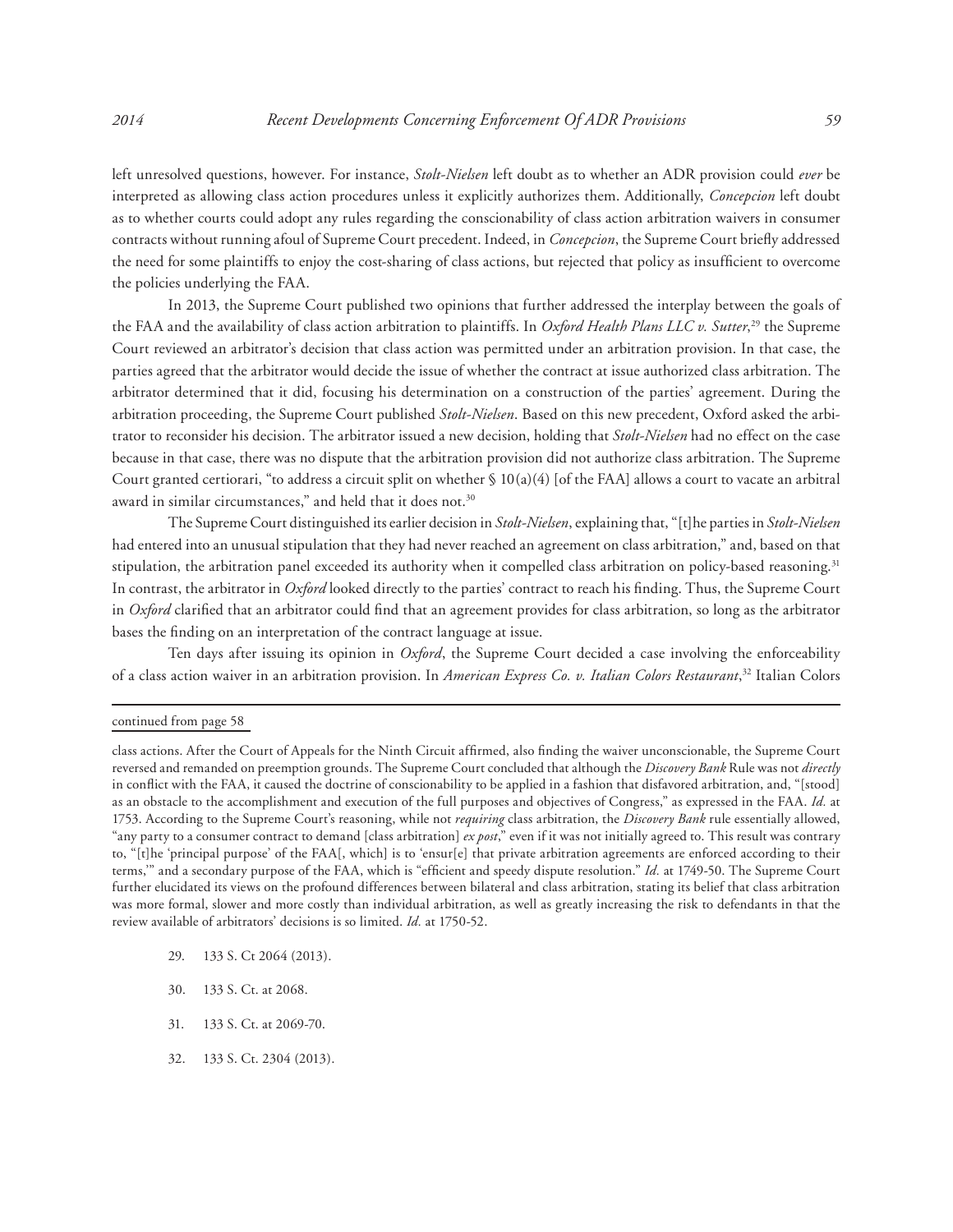brought a class action against American Express for alleged antitrust violations. After a somewhat involved history, which included a prior grant of certiorari,<sup>33</sup> the Supreme Court accepted certiorari again to consider the question: "[w]hether the Federal Arbitration Act permits courts … to invalidate arbitration agreements on the ground that they do not permit class arbitration of a federal law claim."34

The Supreme Court held that it does not. The Supreme Court stated that the FAA,

[R]eflects the overarching principle that arbitration is a matter of contract…. And consistent with [the FAA], courts must "rigorously enforce" arbitration agreements according to their terms…including terms that "specify *with whom* [the parties] choose to arbitrate their disputes,"…and "the rules under which that arbitration will be conducted,"….That holds true for claims that allege a violation of a federal statute, unless the FAA's mandate has been "'overriden by a contrary congressional command.'"35

The Supreme Court then discussed two key arguments by Italian Colors. First, Italian Colors argued that requiring individual litigation of its claims—even though it had contractually agreed to it—would contravene the policies underlying antitrust laws. The Court rejected this argument, reasoning that the underlying policy of the antitrust laws did not guarantee an affordable procedural path to the vindication of every claim.36 The Supreme Court thus held that the antitrust laws do not evince a Congressional intent to preclude waiver of class action arbitration procedure.<sup>37</sup>

Second, Italian Colors argued that the lower court's ruling served to harmonize competing federal policies by allowing courts to invalidate agreements that prevent the "effective vindication" of a federal statutory right.<sup>38</sup> The Supreme

 The Supreme Court vacated the judgment, and remanded for further consideration in light of the then newly-decided *Stolt-Nielsen*, "which held that a party may not be compelled to submit to a class arbitration, absent an agreement to do so." *Id*. The Second Circuit reconsidered its decision following *Stolt-Nielsen*, and maintained its reversal of the lower court on the basis that its earlier ruling did not *compel* class arbitration. It then *sua sponte* reconsidered its ruling again on the in light of additional new precedent, *Concepcion*. The Court of Appeals upheld its reversal again, finding *Concepcion* distinguishable because it dealt with preemption principles.

34. 133 S. Ct. at 2308.

36. Congress had taken measures to facilitate antitrust litigation by, for example, enacting multiplied damages remedies. Simply because Congress demonstrated a willingness to go beyond the normal limits of law in that regard in order to advance the policies underlying antitrust laws, such willingness did not mean that Congress intended to allow for *any* departure whatsoever from the normal limits of the law in order to advance the policies underlying the antitrust laws.

37. In connection with this holding, the Supreme Court also rejected the argument that Congress's enactment of Rule 23 indicated an intent to preclude contractual waivers of class action litigation of federal antitrust laws.

38. The "effective vindication" exception arose out of prior Supreme Court precedent, in which the Court held that arbitration agreements that operated as a "prospective waiver of a party's right to pursue statutory remedies" could be invalidated on public policy grounds. *See, e.g., Mitsubishi Motors Corp*., 473 U.S. 614; Gilmer v. Interstate/Johnson Lane Corp., 500 U.S. 20 (1991); Vimar Securos v. Reaseguros v. M/V Sky Reefer, 515 U.S. 528 (1995); 14 Penn Plaza v. Pyett, 556 U.S. 247 (2009); Green Tree Financial Corp.-Ala. v. Randolph, 531 U.S. 79 (2000).

<sup>33.</sup> In the lower court, American Express filed a motion to compel individual arbitration based on an arbitration provision that waived any right to class arbitration. In spite of Italian Colors' presentation of an economist's estimate of the cost to prepare a report to prove the antitrust claims, and assertion that it could not bear the exorbitant cost alone, the district court granted American Express' motion and dismissed the lawsuits. The Second Circuit reversed and remanded, holding that the waiver of class arbitration was unenforceable and the arbitration could not proceed because Italian Colors had established that, "they would incur prohibitive costs if compelled to arbitrate under the class action waiver." 133 S. Ct. at 2308.

<sup>35.</sup> 133 S. Ct. at 2309.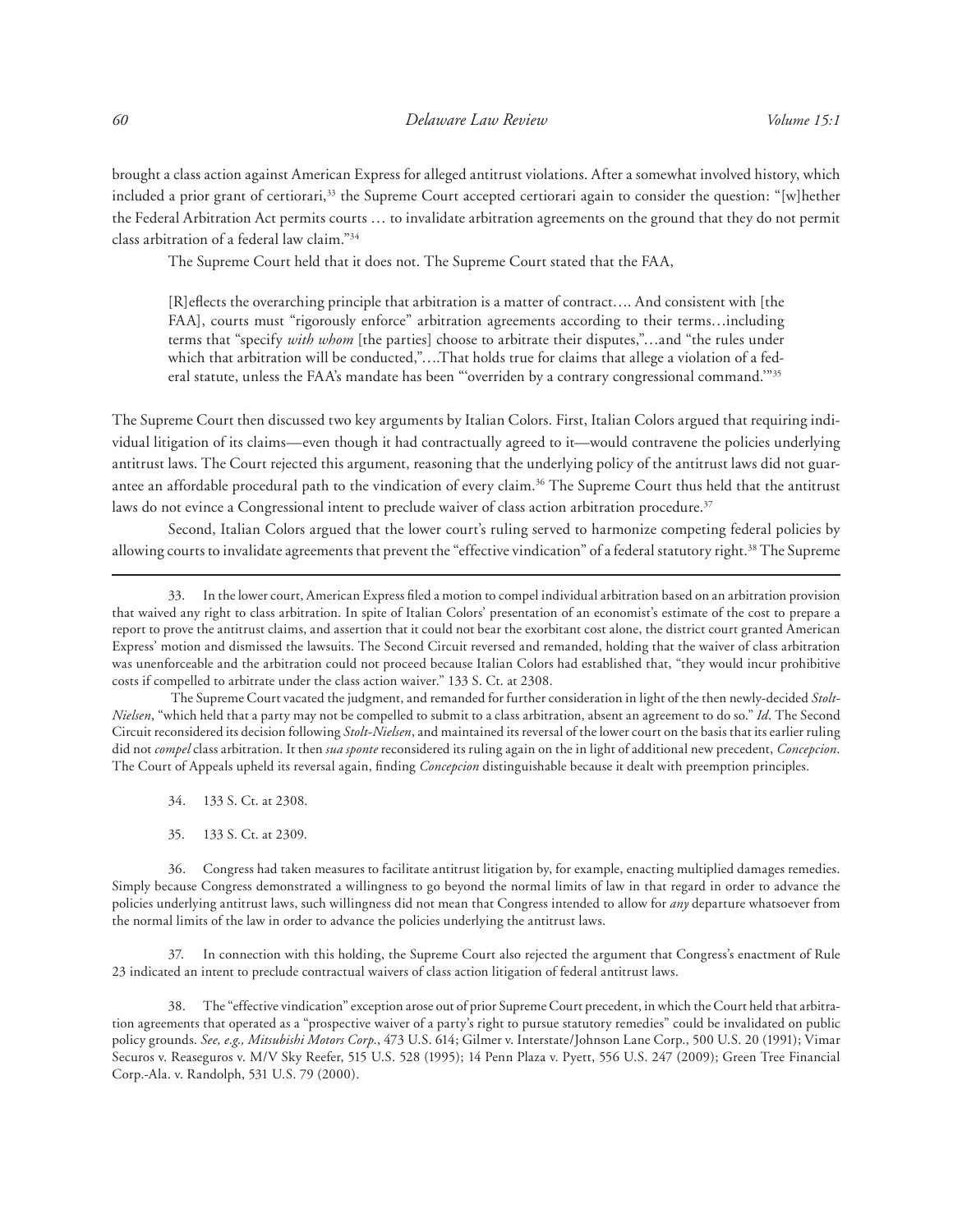Court rejected the "effective vindication" argument because the class action waiver was not a waiver of the right to *pursue*  statutory remedies. Italian Colors still had the right under the arbitration provision to pursue its antitrust claims, just not by way of class action.<sup>39</sup> Finally, the Supreme Court noted that failing to enforce the class action waiver provision had the potential to undermine the prospect of efficient and speedy dispute resolution that arbitration - and bilateral arbitration in particular - was meant to secure.

In rejecting Italian Colors' arguments concerning effective vindication based on hardship, the U.S. Supreme Court made abundantly clear the supremacy of the goals of the FAA, and that courts must "rigorously enforce" arbitration agreements *as written,* regardless of harsh results. Justice Kagan disagreed with the majority's rejection of Italian Colors' assertion of the effective vindication exception. She noted that the effective vindication exception applies to situations where the proceedings will be "...'so gravely difficult' that the claimant 'will for all practical purposes be deprived of his day in court.'"40 She further noted that the case in *Italian Colors differed from cases such as Concepcion, or Green Tree Financial Corp. –Ala. v. Randolph*,<sup>41</sup> in that the contract barred not only class procedures, but also cost-sharing, and the plaintiff in *Italian Colors* offered proof that litigation without cost-sharing was prohibitively expensive: a cost estimate from a prospective economic expert. Justice Kagan opined that *Italian Colors* is not necessarily to be read as a case broadening the right to arbitration or protecting the enforceability of arbitration provisions, but rather as another battle in the war against class actions.42

# **2. Recent Pushback To The Supreme Court's Rigorous Enforcement Of Arbitration Provisions Under Faa Principles To The Exclusion Of Public Policy Considerations**

The issues raised by *Italian Colors* have not gone unnoticed.43 Senator Al Franken introduced the Arbitration Fairness Act of 2013, which would significantly restrict the breadth of the FAA as described by the Supreme Court cases above.44 On December 17, 2013, Senator Franken convened hearings before the Judiciary Committee concerning the

39. The Supreme Court noted also that this right solely to bilateral litigation of the antitrust laws was actually consistent with the rights of parties prior to the enactment of Rule 23.

40. *Am. Express Co.*, 133 S. Ct. at 2314.

41. 521 U.S. 79 (2000). In Green Tree, the Supreme Court held that if a case was prohibitively expensive, the effective vindication exception could apply. The plaintiff in that case, however, had not shown that a case was actually prohibitively expensive and thus failed to meet her burden of proof.

42. *Am. Express Co.*, 133 S.Ct. at 2020. This is also expressed by commentators such as Nicole Flatow, In Major Blow to Consumers, Supreme Court Protects Mega-Corporations From Liability, Think Progress, June 20, 2013, available at http://thinkprogress.org/justice/2013/06/20/2189061/even-small-businesses-cant-shake-mega-corporations-chokehold-on-access-to-the-courts/ (last visited January 23, 2014).

43. Not only does the decision in *Italian Colors raise concerns about the effective vindication of consumers' ability to assert their rights in antitrust suits, but its effect is broader and applies in other contexts. See, e.g.,* Porreca v. Rose Group*,* C.A. No. 13-1674, 2013 WL 6498392 (E.D. Pa. Dec. 11, 2013) (grudgingly granting motion to compel individual arbitration and rejecting unconscionability challenge in Fair Labor and Standards Act case Supreme Court precedent).

44. Specifically, the proposed bill amends the FAA to invalidate arbitration agreements if they involve employment, consumer, antitrust, or civil rights disputes. Senator Franken's position is that mandatory arbitration undermines the development of public law because there is inadequate transparency and inadequate judicial review of arbitration decisions. It also removes the jurisdiction from the arbitral panel to determine whether the issue is properly before them, and places that into federal (not state) courts. However, the proposed amendment leaves in place collective-bargaining arbitration agreements.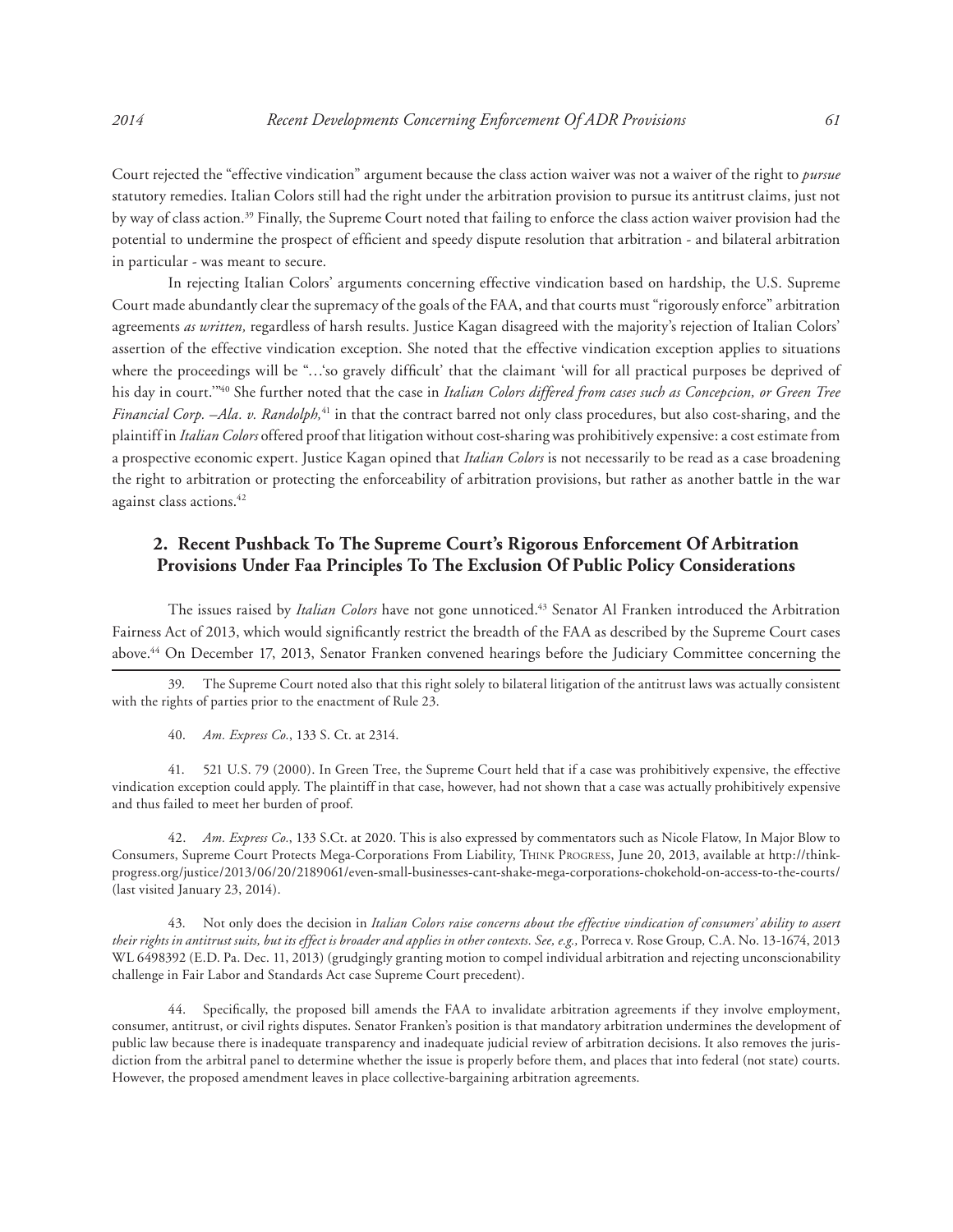potential effects of the case in support of his proposed legislation. The title of the hearing evidences the concerns of congress: "The Federal Arbitration Act and Access to Justice: Will Recent Supreme Court Decisions Undermine the Rights of Consumers, Workers, and Small Businesses?" Testimony by witnesses at this hearing further highlights the tension between enforcement of arbitration provisions and the practical effect of this case in the consumer context.45

Delaware legislators also seem to have responded to the *Italian Colors* decision. HB 230, introduced by Representative Keeley and Senators Peterson, McBride and Townsend, entitled "An Act to Amend Title 6 of the Delaware Code Relating to Consumer Protection," would prohibit consumer contracts<sup>46</sup> from containing waivers of the right to a jury trial, if applicable to any action brought by or against the consumer.<sup>47</sup> One of the effects of this provision would be to prevent the kind of decision rendered in *Concepcion*, whereby a consumer agrees to a boilerplate/shrinkwrap contract with a national business and in so doing is required to arbitrate even where doing so has the effect of denying his ability to make his case.

HB 230 would also address an issue raised by the decision in *Italian Colors* in that it would prevent "any aspect of a resolution of a dispute between the parties to the agreement to be kept confidential."48 The inability to create a joint defense, noted by Justice Kagan, had the effect of keeping Italian Colors from trying their case as they could not create a joint expert report that would be a shared cost across several consumers.

#### **C. Disputes Over Substantive Arbitrability**

Disputes often arise concerning whether (1) the parties have entered into a valid arbitration agreement, or (2) a valid agreement applies to a specific controversy. These types of disputes are categorized as disputes over the substantive arbitrability.49 Recent case law focuses primarily on questions relating to who — the court or an arbitrator — will decide disputes over substantive arbitrability.

46. Consumer contracts are defined in the bill as a writing between a business and a consumer involving goods and services, including credit or financial services, primarily for personal, family, or household purposes, which contract has been drafted by the business for use with more than one consumer, unless a second consumer is the spouse of the first consumer. Section 2403D(b). House of Representatives HB 230, 147<sup>th</sup> General Assembly (Del. Jan. 23, 2014).

47. Section 2404D(e)(3). House of Representatives HB 230, 147<sup>th</sup> General Assembly (Del. Jan. 23, 2014).

48. Section 2404D(e)(7). House of Representatives HB 230, 147<sup>th</sup> General Assembly (Del. Jan. 23, 2014). This section does not prevent the parties from agreeing to keep trade secrets confidential.

49. *James & Jackson*, 906 A.2d at 79 (substantive arbitrability refers to the scope of an arbitration provision and its application to a particular dispute) (discussing and quoting from Howsam v. Dean Witter, 539 U.S. 79 (2002)); *see also* Legend Natural Gas II Holdings, LP v. Hargis, C.A. No. 7213-VCP, 2012 WL 4481303, \*4 (Del. Ch. Sept. 28, 2012). Procedural questions affecting the arbitration (such as those concerning waiver, delay, or the procedural prerequisites to arbitration) are for arbitrators to decide. Langlais v. Pennmont Ben. Services, Inc., 527 Fed. Appx. 215, 218 (3d Cir. 2013).

<sup>45.</sup> At the hearing, the Committee heard testimony from witnesses concerning the potential effects of the *Italian Colors*  decision as creating undue hardships on small businesses, including the plaintiff in *Italian Colors*, Alan S. Carlson. In contrast to testimony from small business owners, Professor Peter Rutledge provided an overview of his various statistical studies of the effect of arbitration. He stated that his research, "has vindicated arbitration – it has shown that arbitration yields results far faster than the civil litigation system; it has also shown that arbitration often achieves fair results for employees and consumers, at least as good as those in the civil litigation system; and it has shown that arbitration clauses typically do not contain the sorts of nefarious procedural provisions for which they were at one time roundly criticized." [CITE?] Professor Rutledge also addressed the concerns about the Supreme Court cases on the substance of arbitration provisions. He stated that *Concepcion* had little to no effect on the overall use of class action limiting clauses. "…The use of arbitration clauses following *Concepcion* increased only from 40.3% to 44.8%.... The use of class waivers in arbitration clauses has risen over time: from 51.6% in 1999 to 77.8% in 2011 (immediately before *Concepcion*) to 86.7% in 2013." The Federal Arbitration Act and Access to Justice: Will Recent Supreme Court Decisions Undermine the Rights of Consumers, Workers, and Small Businesses?: Hearing Before the Senate Committee on the Judiciary, 113 Congress (2013) December 17, 2013, Testimony of Peter Rutledge.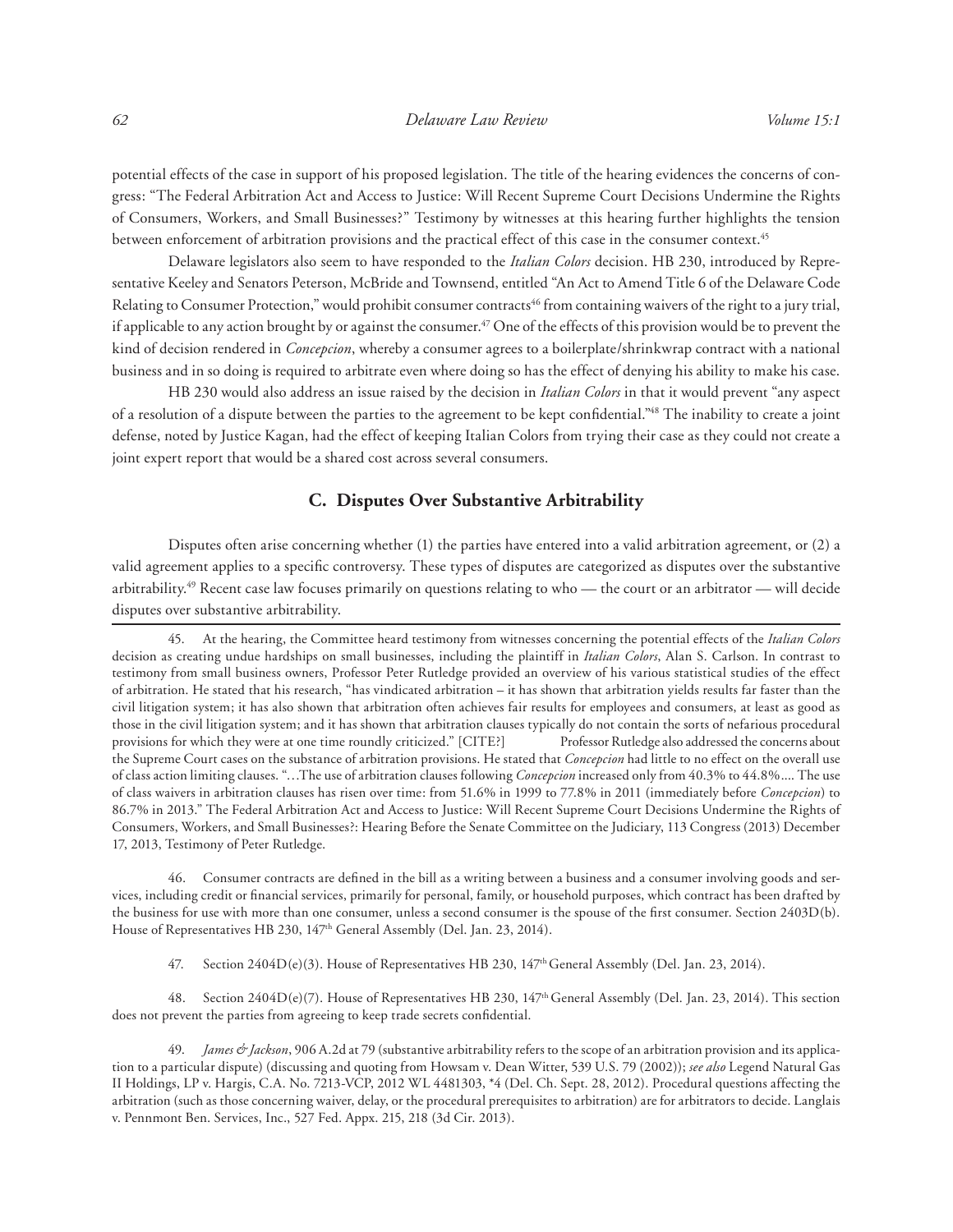# **1. Who Decides Issues Concerning Whether The Parties Have Entered Into A Valid Arbitration Agreement?**

A court must determine whether there is a valid agreement to arbitrate prior to making a final determination concerning the substantive arbitrability of an issue.50 There is a distinction, however, as to what challenges are to the validity of the parties' agreement to arbitrate, as opposed to the validity of the agreement as a whole, or the formation of the agreement. These distinctions are important, as challenges to the validity of the agreement to arbitrate must be decided by a court, but challenges to the validity of the agreement as a whole are for an arbitrator to decide.<sup>51</sup> Finally, challenges to the formation of the contract also must be decided by the courts.<sup>52</sup>

In *SBRMCOA, LLC v. Bayside Resort, Inc.*, 53 the Third Circuit clarified how courts must distinguish between challenges to a contract's formation or validity for purposes of determining whether a court or an arbitrator would decide the issue. Before the SBRMCOA decision, there had been some confusion over the continued viability of the Third Circuit's decision in *Sandvik AB v. Advent Int'l Corp.*, 54 which made the determination concerning jurisdiction based on state law

51. SBRMCOA, LLC v. Bayside Resort, Inc., 707 F.3d 267, 271 (3d Cir. 2013) (citing Prima Paint Corp. v. Flood & Conklin Mfg. Co., 388 U.S. 395, 403-04 (1967)).

52. SBRMCOA, 707 F.3d at 271 (quoting Granite Rock Co. v. Int'l Bhd. Of Teamsters, \_\_ U.S. \_\_, 130 S.Ct. 2847, 2855-56, 177 L.Ed.2d 267 (2010) and citing Buckeye Check Cashing v. Cardegna, 546 U.S. 440, 444 n. 1 (2006)).

53. 707 F.3d 267 (3d Cir. 2013). In *SBRMCOA*, a condominium association filed suit in the U.S. District Court for the District of the Virgin Islands against its original sponsor, and its creditors. The condominium association asserted claims for, among other things, breach of contract and declaratory judgment, seeking to void the contract on the grounds that the condominium association's board lacked authority to enter into the contract (referred to by the Third Circuit as the "*ultra vires* argument"), and that the contract was procured by the creditor defendants' coercion of the condominium association's board.

The District Court made two disparate determinations regarding the arbitrability of the *ultra vires* argument. With regard to the application of the *ultra vires* argument to the breach of contract claim, the District Court considered the *ultra vires* argument on its merits and rejected it without leave for discovery. With regard to the application of the *ultra vires* argument to the declaratory judgment claim, the District Court found that the *ultra vires* argument was arbitrable. It also found that the coercion argument was subject to arbitration. The Third Circuit vacated the District Court's rulings concerning the *ultra vires* argument, holding that the District Court should have decided the *ultra vires* argument as to both claims to which it applied.

54. 22 F.3d 99, 100-01 (3d Cir. 2000). In *Sandvik*, a plaintiff sued a defendant for, among other claims, breach of contract. The defendant denied that it was bound by the agreement because its agent purportedly lacked authority to execute it. In an unusual move considering its position that it was not bound by the contract, the defendant moved in the U.S. District Court for the District of Delaware to compel arbitration pursuant to an arbitration provision in the contract. The defendant argued that the arbitration provision was severable from the rest of the agreement, and because it did not contest the agreement to arbitration (as opposed to the validity of the arbitration provision), then the arbitration provision could be enforced. The District Court denied the motion to compel arbitration, holding that the Court first had to consider whether the defendant was bound by the contract. The Third Circuit affirmed, and in so doing, espoused the approach of examining whether a challenge to a contract would result in it being void or voidable. The Third Circuit ultimately held that the defendant's argument concerning its agent lacking authority to enter into the agreement was one to the formation of the contract, and therefore, was to be determined by the district court, not an arbitrator.

<sup>50.</sup> The FAA requires U.S. District Courts make the determination before making the final ruling regarding the arbitrability of a particular dispute, and specifically provides in § 4 that: "The court shall hear the parties, and *upon being satisfied that the making of the agreement for arbitration or the failure to comply therewith is not in issue*, the court shall make an order directing the parties to proceed to arbitration in accordance with the terms of the agreement." 9 U.S.C.A. § 4 (emphasis added); *see also* Guidotti v. Legal Helpers Debt Resolution, L.L.C., 716 F.3d 764, 771 (3d Cir. 2013) (the FAA, "enables the enforcement of a contract to arbitrate, but requires that a court be 'satisfied that the making of the agreement for arbitration…is not in issue' before it orders arbitration."). If the making of the arbitration agreement is in issue, then, "the court shall proceed summarily to the trial thereof," and a party may demand a jury trial of the issue. 9 U.S.C.A. § 4; *Guidotti*, 716 F. 3d at 771.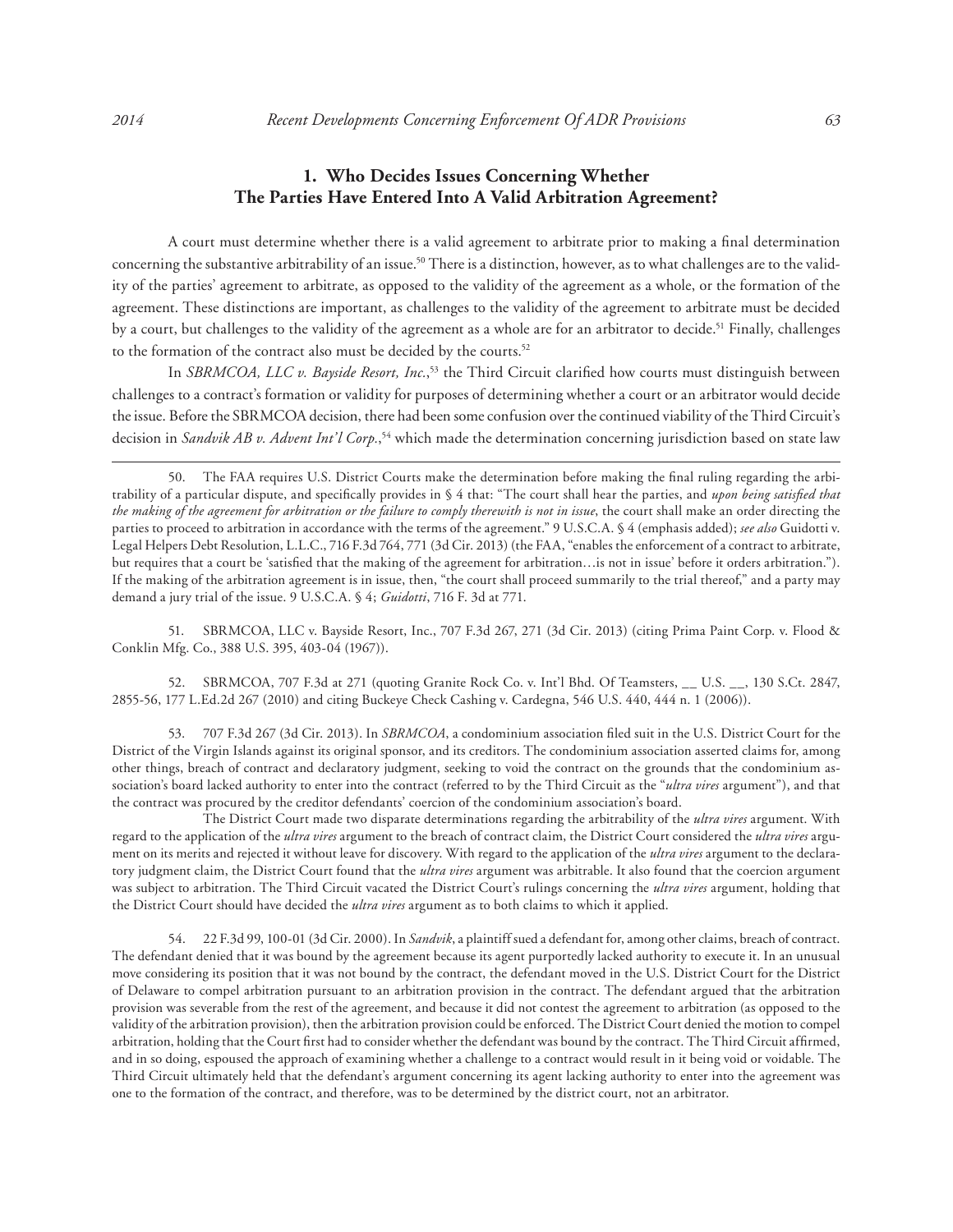principles of void versus voidable agreements. In *Buckeye Check Cashing, Inc. v. Cardegna*, 55 the Supreme Court rejected a lower court's application of state law principles concerning the distinction between void and voidable contracts instead of applying principles of federal arbitration law. The Supreme Court had expressly distinguished *Sandvik* in a footnote, thereby leaving unresolved the continuing application of the reasoning in *Sandvik* to certain disputes.

While addressing the question of whether a coercion argument was arbitrable, the Third Circuit explained, "[t]he question is not so straightforward, however, because it is unclear whether the void/voidable distinction noted in *Sandvik* survived the Supreme Court's subsequent decision in *Buckeye Check Cashing*." The Third Circuit concluded, however, that, "the relevant distinction is between challenges to a contract's validity, which are arbitrable, and challenges to a contract's formation, which generally are not," as opposed to state law principles of whether a contract would be void or voidable. The Third Circuit thus held that the coercion claim was arbitrable, because it dealt with a challenge to an agreement, not to its formation.

# **2. Who Decides Issues Relating To Whether A Particular Agreement To Arbitrate Applies To A Particular Controversy?**

In general, unless there is clear and unmistakable evidence that the parties intended otherwise, courts — not arbitrators — determine whether a dispute is substantively arbitrable.56 The Delaware Supreme Court has set out a twoprong test for arbitrability: that if an arbitration provision (1) generally provides for arbitration of all disputes; and (2) incorporates a set of arbitration rules that empowers arbitrators to decide arbitrability,<sup>57</sup> then it may be decided by an arbitrator (this test is commonly referred to as the "*Willie Gary* Test"). Although it has not yet been affirmed by the Delaware Supreme Court, Delaware courts have been applying what could be called a third prong to the *Willie Gary* Test: that if a party meets the *Willie Gary* Test, then a court must still make a preliminary evaluation of whether the party opposing arbitration has made a clear showing that its adversary has offered no non-frivolous argument that the claims are arbitrable.<sup>58</sup>

56. *Langlais*, 527 Fed. at 217-18 (citing Howsam v. Dean Witter Reynolds, Inc., 537 U.S. 79, 83 (2001)); Granite Rock Co. v. Int'l Bro. of Teamsters, 130 S. Ct. 2847, 2856 (2010) (citing same); First Options of Chicago, Inc. v. Kaplan, 574 U.S. 938, 945 (1995) (citation omitted).

57. *See* James & Jackson, 906 A.2d 76. In that case, Willie Gary filed suit in the Court of Chancery, seeking injunctive relief, specific performance, and, in the alternative, dissolution. James & Jackson filed a demand for arbitration, and then a motion to dismiss or stay in favor of arbitration. The Court of Chancery denied the motion to dismiss, holding that Willie Gary did not have to arbitrate its claims. The Delaware Supreme Court affirmed the Court of Chancery's holding, but did not affirm in its entirety the Court of Chancery's reasoning.

58. *See, e.g.*, Legend Natural Gas II Holdings, LP, 2012 WL 4481303; McLaughlin v. McCan, 942 A.2d 616 (Del. Ch. 2008)); Julian v. Julian, 2009 WL 2937121 (Del. Ch. Sept. 9, 2009).

<sup>55.</sup> 126 S. Ct. 1204 (2006). In *Buckeye*, the Supreme Court decided the issue of, "whether a court or an arbitrator should consider the claim that a contract containing an arbitration provision is void for illegality." The Supreme Court held that the arbitrator should decide that issue because it was a challenge to the agreement itself, not specifically the arbitration provision, and the arbitration provision was enforceable apart from the remainder of the contract. In reaching this decision, the Supreme Court stated that its prior decisions had established three propositions: (1) "as a matter of substantive federal arbitration law, an arbitration provision is severable from the remainder of the contract"; (2) "unless a challenge is to the arbitration clause itself, the issue of the contract's validity is considered by the arbitrator in the first instance"; and (3) "this arbitration law applies in state as well as federal courts." *Id.* at 1209. Thus, when the Florida Supreme Court relied on state law principles concerning the distinction between void and voidable contracts, and state law rules regarding severability, it erred because it should have applied the foregoing principles of federal arbitration law.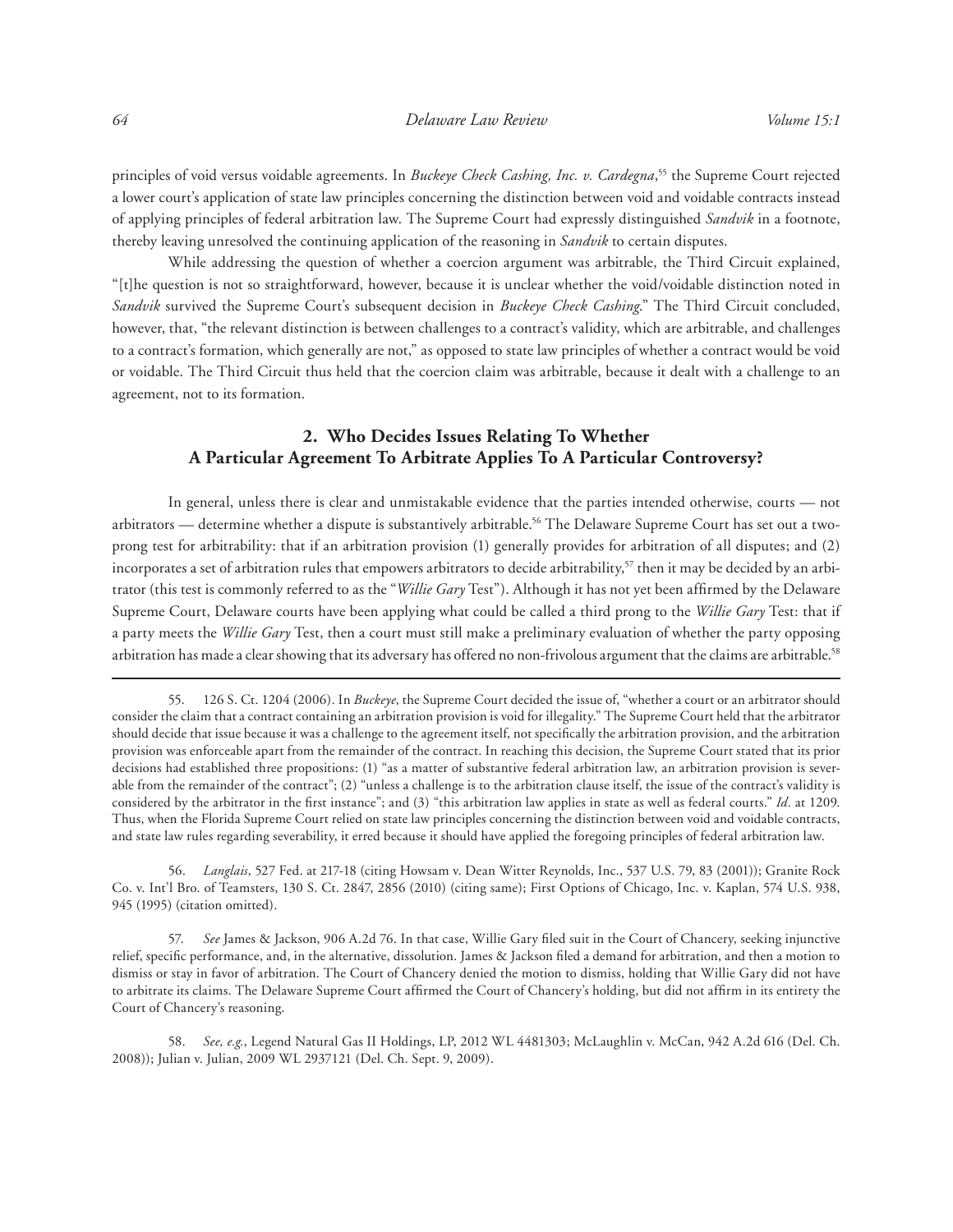For example, in *Li v. Standard Fiber, LLC*, 59 Li filed suit against Standard Fiber for indemnification and advancement of fees incurred in connection with an arbitration in California in which several other agreements between the parties were at issue pursuant to an indemnification agreement. Standard Fiber moved to dismiss Li's complaint based on arbitration clauses in the agreements at issue in the California arbitration, but which were not at issue in Li's complaint. The Court of Chancery discussed the modification to the *Willie Gary* Test stating:

Delaware courts have held that, even if the *Willie Gary* test is satisfied, a court must still "make a preliminary evaluation of whether the party seeking to avoid arbitration of arbitrability has made a clear showing that its adversary has made 'essentially no non-frivolous argument about substantive arbitrability.'…[T]his step was added to avoid situations in which the *Willie Gary* test is technically satisfied but there is no non-frivolous argument that the arbitration clause covers the underlying dispute."60

The Court reviewed the arbitration clauses at issue, and found that they met the *Willie Gary* test, in that they contained broad language concerning the disputes that would be arbitrated, and incorporated the rules of the Judicial Arbitration and Mediation Services ("JAMS"), which specifically empower arbitrators to decide issues of substantive arbitrability. Li argued that the indemnification agreement under which he sued contained an integration clause, and therefore, the arbitration clauses in the other agreements (executed prior to the indemnification agreement) were barred from consideration. The Court acknowledged that the *Willie Gary* test would not be satisfied if its review was limited solely to the indemnification agreement. The Court rejected Li's argument, however, because he had not made a clear showing that Standard Fiber had no colorable argument concerning substantive arbitration. The Court reasoned that, "[i]n the context of the limited inquiry permitted under *Willie Gary* and its progeny," the integration clause did not conclusively establish the termination of the valid arbitration clauses in the other agreements.<sup>61</sup> Under Delaware law, an integration clause provides only a *presumption* of integration, and there was authority in other jurisdictions that a standard integration clause in a later agreement without an arbitration clause did not overcome an earlier agreement that contained a valid arbitration provision. Thus, without deciding the ultimate issue, the Court could not find that the integration clause barred consideration of the arbitration provision in the arbitration agreement.

Li also argued that a review of other portions of the indemnification agreement weighed against arbitrability of the dispute. The Court rejected this argument, because it invited the type of review prohibited by *Willie Gary* in that, "Li subtly asserts that the claims asserted in the complaint do not relate to the prior agreements. Although he ultimately may be right, his reasoning essentially invites the Court to resolve the first-order issue of substantive arbitrability at the outset, contravening a central tenet of *Willie Gary*."62 The Court found that Li's complaint would not have been filed but for the existence of the parties' prior agreements. In that sense, there was at least a colorable argument that the earlier agreements were implicated.

The Delaware Superior Court also recognized the so-called third prong to the *Willie Gary* Test in *Behm v. American International Group, Inc., et al.*63 There, Behm sued Ernst & Young for gross negligence and accounting malpractice

- 61. 2013 WL 1286202, at \*7.
- 62. 2013 WL 1286202, at \*7.
- 63. C.A. No. N10C-10-013-MJB, 2013 WL 3981663 (Del. Super. Ct. July 30, 2013).

<sup>59.</sup> C.A. No. 8191-VCN, 2013 WL 1286202 (Del. Ch. Mar. 28, 2013).

<sup>60.</sup> 2013 WL 1286202, at \*5.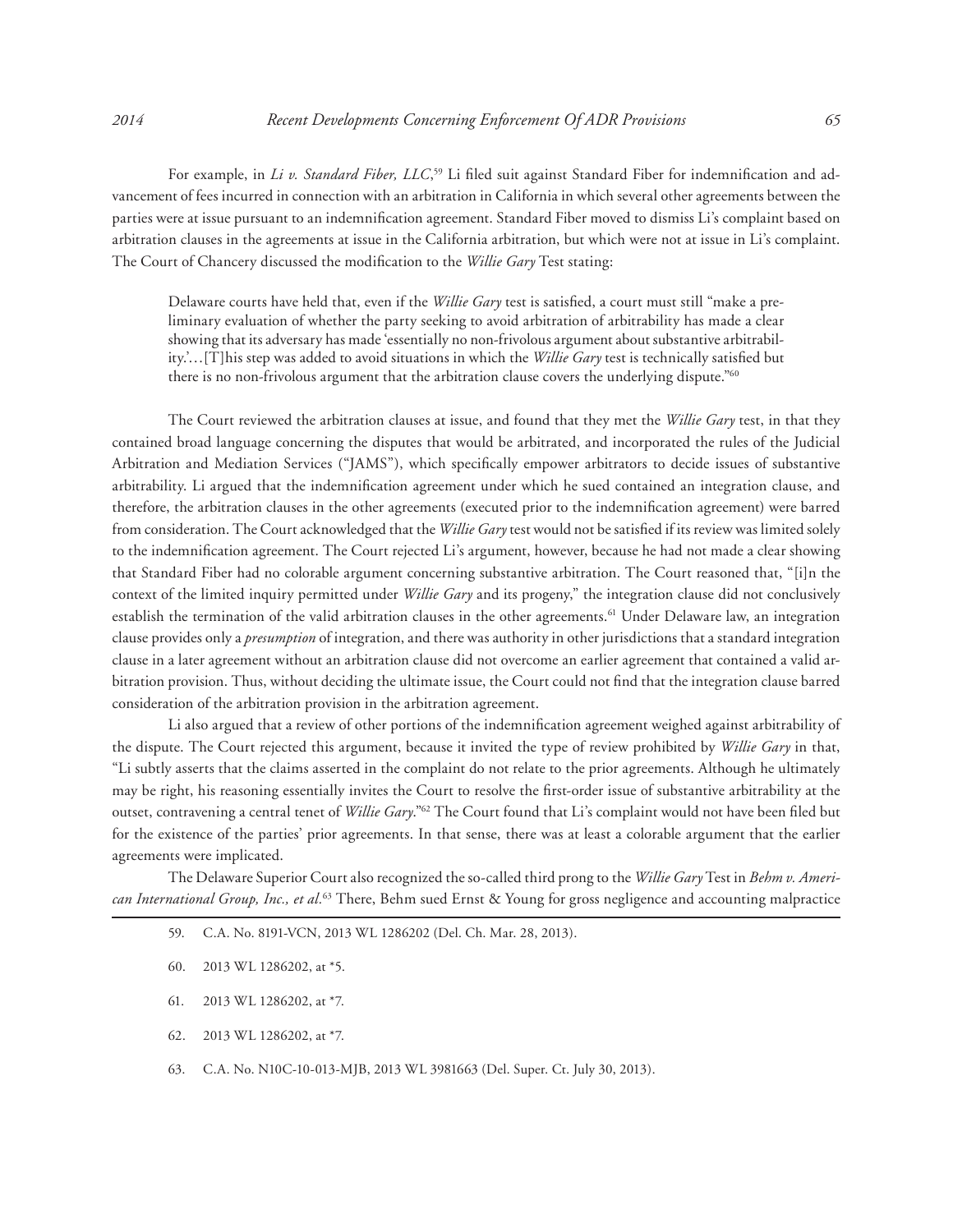in connection with the preparation and filing of US and Japanese tax returns. Ernst &Young moved to dismiss Behm's complaint based on arbitration provisions in two contracts executed on August 21, 2009, and March 27, 2010. The Superior Court held that, to the extent that they arose after the execution of the first Terms of Service Agreement, the substantive arbitrability dispute should be submitted to an arbitrator.

Both agreements contained an ADR provision, requiring voluntary mediation first, and then binding arbitration, to be conducted in accordance with the Rules for Non-Administered Arbitration of the International Institute for Conflict Prevention and Resolution. The Court found that the ADR provisions satisfied the prongs of the *Willie Gary*  test, and explained:

[I]n the developing case law since *Willie Gary* had been decided, a third factor, or prong had been added. Courts had addressed "a preliminary question of whether or not there is a colorable basis for the court to conclude that the dispute is related to the agreement." The *Legend* Court further noted a similar approach was reached in *McLaughlin v. McCann*, where "[t]he Court suggested that: [A]bsent a clear showing that the party desiring arbitration has essentially non *non-frivolous* argument about substantive arbitrability, to make before the arbitrator, the court should require the signatory to address its argument against arbitrability to the arbitrator." In line with these decisions, the *Legend* Court held that if the party seeking arbitration has presented a colorable, "non-frivolous argument that the underlying dispute is arbitrable," then the party seeking to avoid arbitration "must submit questions of substantive arbitrability to an arbitrator." The Court of Chancery called this a "low threshold."<sup>64</sup>

Following this discussion, the Superior Court found that Ernst &Young had a colorable, non-frivolous argument that Behm's claims were arbitrable based on the relationship between Behm's claims and the arbitration provisions.

In another Superior Court decision, the Court decided the question of who should determine the substantive arbitrability of a dispute without specific reference to the *Willie Gary* Test or the developing third prong to the test. In Vituli v. Carrols Corp.,<sup>65</sup> the former CEO of Carrols Corporation for breach of an amended and restated employment contract. Carrols Corporation sought to dismiss the complaint and compel arbitration based on a mandatory arbitration program subjecting all employees' claims to arbitration. The arbitration program first was implemented by memo in prior to the execution of Vituli's contract, and after its implementation, all newly-hired employees were required to sign an "Agreement for Resolution of Disputes Pursuant to Binding Arbitration Between Carrols Corporation and [Employee]." Vituli never signed such an agreement. Moreover, Vituli's contract neither referred to the mandatory arbitration program, nor did it contain a separate arbitration clause. The contract contained in integration clause.

Carrols Corporation argued that the mandatory arbitration program constituted a "valid, written agreement to arbitrate" thereby requiring the case to be sent to arbitration. Carrols Corporation further argued that the substantive arbitrability of the parties' dispute should be submitted to an arbitrator. The Superior Court there was absolutely nothing to demonstrate that Vituli was bound by the mandatory arbitration policy. Although the Court did not explicitly apply the *Willie Gary* test or the burgeoning "no non-frivolous argument" prong, it appears that not only did the mandatory arbitration policy in question not meet the second prong of the *Willie Gary* test, the court implicitly found that Carrols Corporation could not make even a colorable argument in favor of submission of the substantive arbitrability issue to an arbitrator.

64. 2013 WL 3981663, at \*8.

65. C.A. No. 12C-08-224-FSS, 2013 WL 2423091 (Del. Super. Ct. Mar. 28, 2013).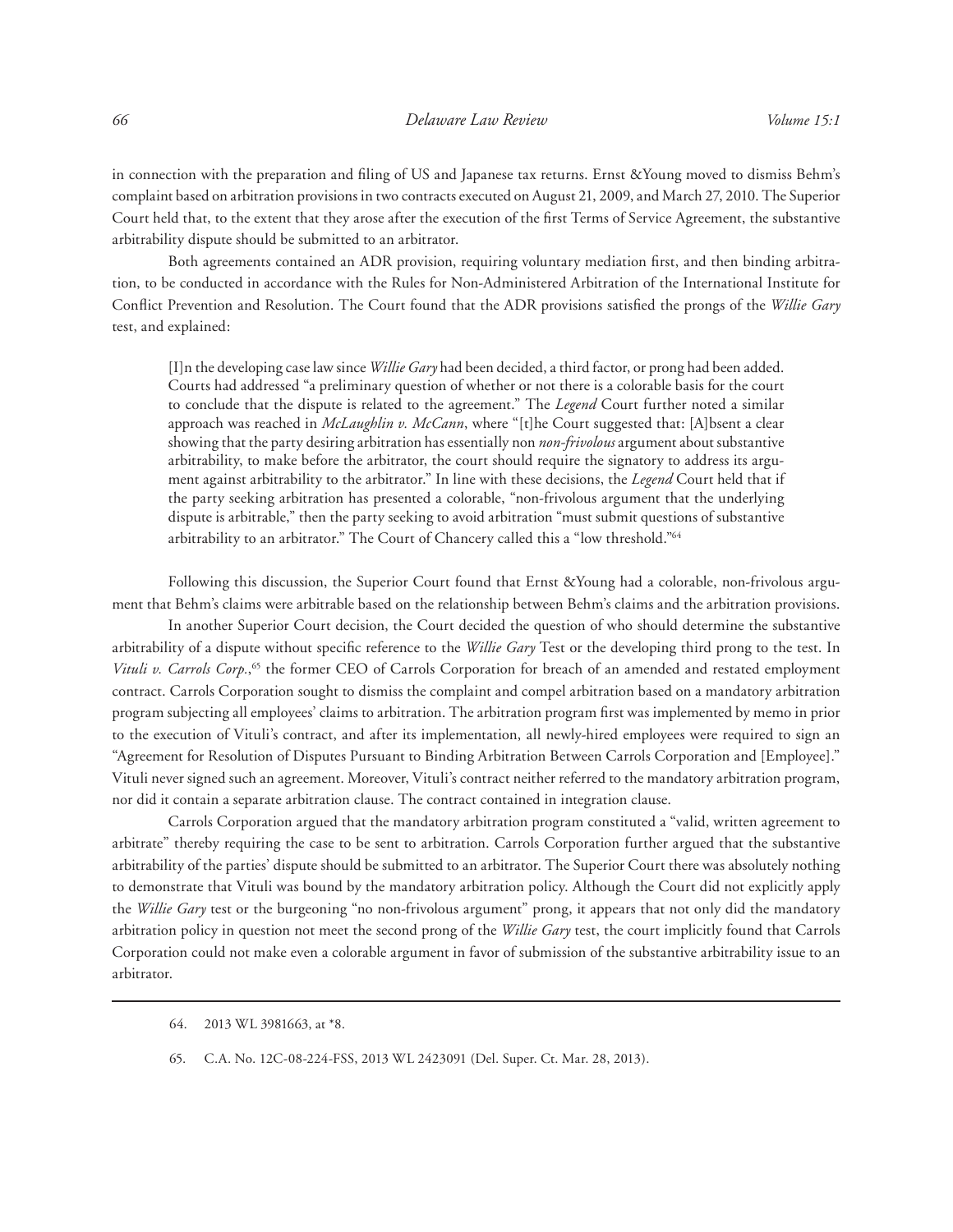## **3. Courts Will Apply Standard Rules Of Contract Interpretation To Determine The Ultimate Question Of The Substantive Arbitrability Of A Dispute.**

Courts apply standard rules of contract interpretation in order to make the substantive arbitrability determination. The court first must determine whether the arbitration clause at issue is broad or narrow in scope.<sup>66</sup> Then, the court must apply the relevant scope of the provision to the asserted legal claim to determine whether the claim falls within the scope of the contractual provisions that require arbitration.<sup>67</sup> If an arbitration provision is narrow in scope, the court will determine whether the asserted legal claim is directly related to a right in the contract.<sup>68</sup> If the arbitration provision is broad, the court will defer to arbitration any issues that touch on a contract right or performance.<sup>69</sup>

For example, in *Medicis Pharmaceutical Corp. v. Anacor Pharmaceuticals, Inc.*, 70 the Court of Chancery construed an arbitration provision providing for arbitration of disputes, "arising under this Agreement," as narrow because it also provided for several exceptions, including one that allowed the parties to seek equitable relief in the courts. In *Medicis*, the plaintiff filed suit seeking specific performance and injunctive relief approximately two weeks following the defendant's initiation of arbitration proceedings concerning the same breaches of the parties' agreement. The defendant argued, among other things, that the language of the carve-out for equitable relief applied only to disputes arising under the arbitration provision. The Court found that the carve-out was broad enough to permit plaintiff to proceed. While the Court noted that the result was not "optimal" but to conclude otherwise would require a departure from the rules of standard contract interpretation.<sup>71</sup>

## 4 **Recent Changes To The AAA Rules Reflect Changing Attitudes Toward Arbitration Andnmediation**

In Fall 2013, the American Arbitration Association ("AAA") released two new sets of rules that change the arbitration landscape in dramatic ways. Of greatest import are the Optional Appellate Arbitration Rules ("Appellate Rules"), which became effective on November 1, 2013 and are available at www.adr.org. The Appellate Rules likely respond to the mounting disfavor towards arbitration among commercial lawyers and litigators.

Prior to the creation of the Appellate Rules, there were only two methods for setting aside or modifying an arbitration award. The first, under Delaware law, is to request that the arbitrator modify or correct the award, or to clarify it.72 The only grounds to modify or correct an award, are that there was an evident miscalculation of figures or an evident

67. *Id.*

68. *Id.*

69. *Id.*

70. *Id.*

71. *Compare with* Shareholder Representative Svcs. LLC v. ExlService Holdings, Inc., C.A. No. 8367-VCN, 2013 WL 4535651 (Del. Ch. Aug. 27, 2013) (Court of Chancery determined that carve-out for equitable relief did not apply in a given case because although the plaintiff had styled the complaint as one for equitable relief, its claims were, in fact, legal in nature).

72. Del. Code Ann*.* tit*.* 10*,* § 5711.

<sup>66.</sup> Medicis Pharmaceutical Corp. v. Anacor Pharmas., Inc., C.A. No. 8095-VCP, 2013 WL 4509652, \*4 (Del. Ch. Aug. 12, 2013) (quoting Parfi Holding AB v. Mirror Image Internet, Inc., 817 A.2d 149 (Del. 2002)).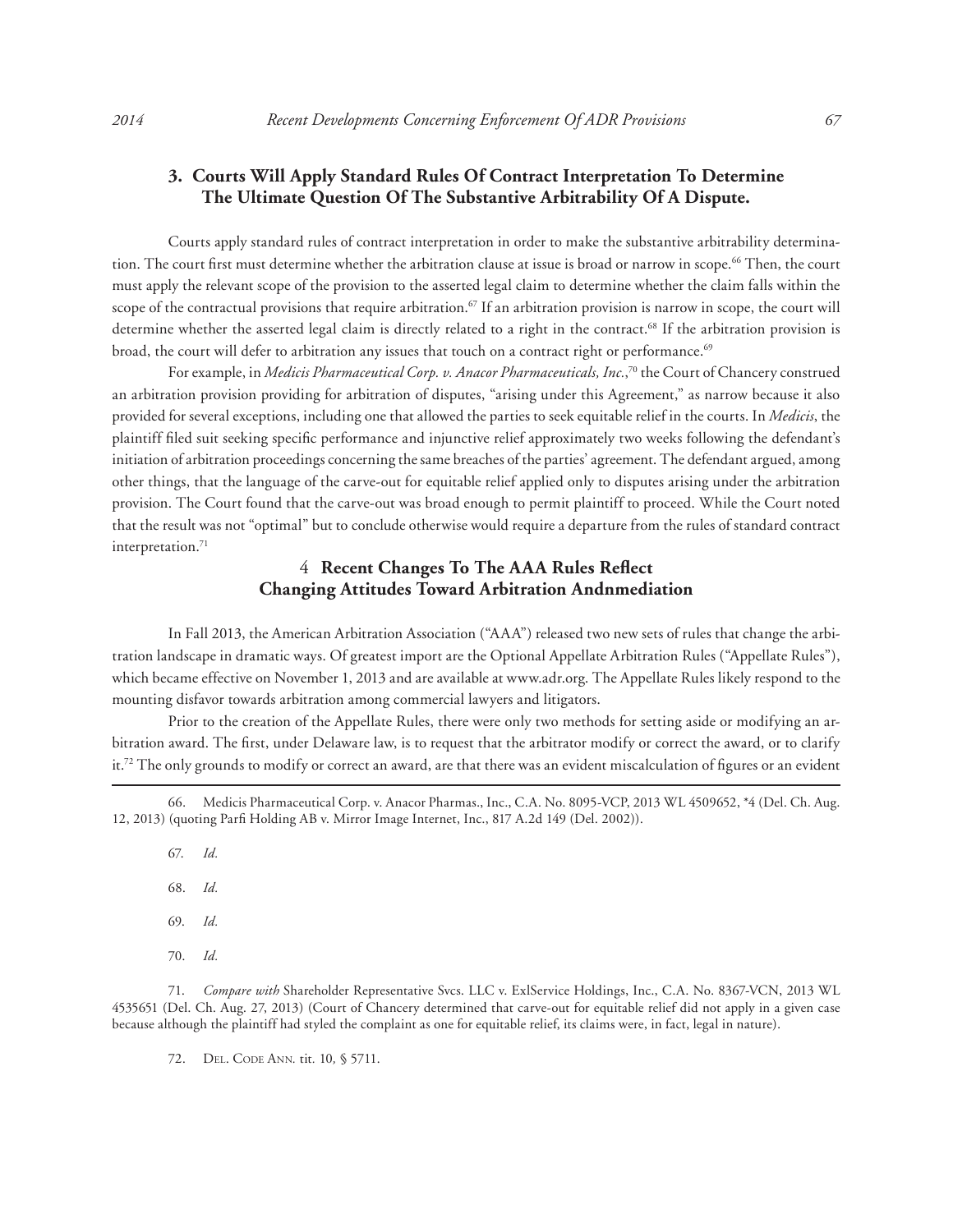mistake in the description of any person, thing or property, the arbitrators ruled on a matter not submitted to them or that the award is imperfect in form, in a way that does not affect the merits of the controversy.73 An award may be vacated, but only if the award was procured by fraud or corruption, there was "evident partiality by an arbitrator, the arbitrator exceeded their powers or executed them so poorly that a final and definite award was not made, or conducted the hearing in a way that substantially prejudiced the rights of a party."74

Similar to Delaware law, the FAA provides that an award may be vacated when (1) the award was procured by fraud or corruption or (2) there was evident partiality or corruption in the arbitrator's actions. However, the FAA also adds that (3) an award may be vacated when the arbitrators are guilty of misconduct in refusing to postpone the hearing, or refusing to hear evidence pertinent and material to the controversy or engaged in behavior that prejudiced the rights of a party or when (4) the arbitrators exceeded their powers or imperfectly executed them such that a mutual, final and definitive award was not made.<sup>75</sup>

The Appellate Rules provide that parties may now rely on an appellate arbitral panel but only under certain conditions. The first of these circumstances is that the parties must have agreed in advance to use the Appellate Rules.76 As the Appellate Rules state "[t]he right to appeal an arbitration proceeding is a matter of contract. A party may not unilaterally appeal an arbitration award under these rules absent agreement with the other party(s)."<sup>77</sup> The Appellate Rules suggest sample language for use in contracts with arbitration clauses which names, specifically, the Appellate Rules, provides that the underlying award will not be final until the time for filing the notice of appeal has passed (30 days) and that the decision rendered by the appeal tribunal may be entered by any court having proper jurisdiction.78 It's also worth noting that the Appellate Rules allow for use of the appeals process if the parties agree to that procedure by stipulation, yet provide no guidance as to the timing of that stipulation.

The grounds on which an arbitration award may be appealed are limited to only: (1) an error of law that is material and prejudicial; or (2) determinations of fact that are clearly erroneous.79 A party cannot raise an issue or evidence that was not raised during the arbitration proceeding.<sup>80</sup>

The Appellate Rules are lengthy, weighing in at approximately 13 pages for just appeal information. A review of these rules notes a few key points. First, the appeal process does not change the rules related to modification, discussed above.<sup>81</sup> Second, the time for filing an appeal from the underlying award is limited to 30 days with a notice of cross appeal by the other parties limited to seven days.<sup>82</sup>

- 73. Del. Code Ann*.* tit*.* 10*,* § 5715.
- 74. Del. Code Ann*.* tit*.* 10*,* § 5714.
- 75. 9 U.S.C.A. § 10(a).

76. Optional Appellate Arbitration Rules ("Appellate Rules") page 3, available for download at: http://go.adr.org/AppellateRules (last viewed Jan. 6, 2014).

- 77. *Id.*
- 78. *Id.* at 3-4.
- 79. *Id.* at 8; Rule A-10.
- 80. *Id.* at 10; Rule A-16.
- 81. *Id.* at 5; Rule A-2(b).
- 82. *Id.* at 5-6; Rules A-3(a)(i) and (c).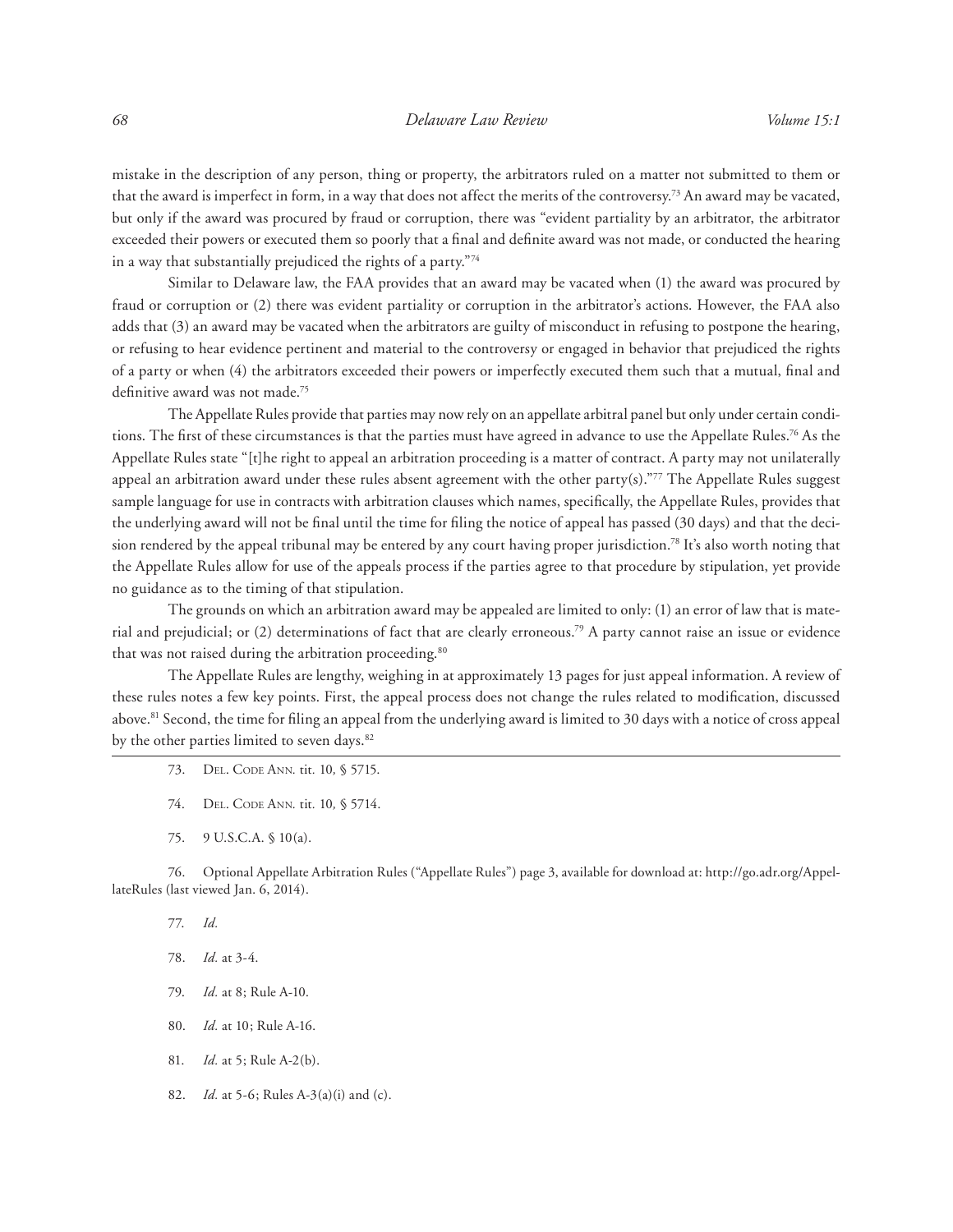Third, the appellate process is not without its costs, which are assessed to the losing party.<sup>83</sup> Additionally, an appellant must pay a deposit to cover any anticipated fees and expenses. Failure to pay the deposit will automatically hold the appeal in abeyance for seven days.  $84$  In addition to these fees, there is a \$6,000 administrative fee that has to be paid to the AAA, and does not include fees and expenses for AAA costs of hearing rooms or other additional costs.<sup>85</sup>

Unless otherwise requested, all appeals will be based on written documents.<sup>86</sup> Those written documents can include excerpts of the transcript of the arbitration hearing, expert reports, deposition transcripts or any other documentary evidence.<sup>87</sup>

The second set of new rules the AAA released in Fall 2013 were the updated Commercial Rules. The key change to those rules include, and are discussed below, the addition of a mediation step to arbitration, as well as allowing for discovery methods, a pre-trial process, emergency measures, access to dispositive motions, and sanctions. AAA explained that they sought to create a "more streamlined, cost-effective, and tightly-managed arbitration process…."88

In addition to the Appellate Rules, the AAA has set forth specifics on the new various procedures to be added to arbitration in the updated Commercial Rules ("Updated Rules"). The Updated Rules now provide a method for mediating any case, valued at \$75,000 or greater, provided that any party has the right to opt out of the mediation.<sup>89</sup> Unlike with the new appellate procedure, the mediation option does not require an additional filing fee.<sup>90</sup> However, as with the appellate procedure, the mediation option should be including in contract provisions addressing ADR or via stipulation at some other time.<sup>91</sup> The new rules provide that this mediation should take place concurrently within the arbitration process.<sup>92</sup> They further provide that unless agreed to by all parties, the individual used to mediate the case shall not be appointed as an arbitrator in the case.<sup>93</sup>

Parties to an AAA arbitration now also shall have a pretrial-like hearing, called a Preliminary Hearing, where the parties agree to the conduct of the arbitration and procedures for exchanging documents will be set.<sup>94</sup> This pretrial hearing

- 83. *Id.* at 9; Rule A-11.
- 84. *Id.*; Rule A-12.
- 85. *Id.* at 13, "Administrative Fee Schedule."
- 86. *Id.* at 10; Rule A-15.
- 87. *Id.*; Rule A-16.

88. American Arbitration Association ("AAA") News Alert, dated September 9, 2013, available at: http://www.adr.org/ aaa/ShowPDF?doc=ADRSTAGE2016416 (last visited January 6, 2014).

89. AAA Commercial Rules, at 8, available at http://www.adr.org/aaa/ShowProperty?nodeId=/UCM/ADRSTG\_0041 03&revision=latestreleased (last viewed Jan. 6, 2014).

- 90. *Id.* at 9.
- 91. *Id.*
- 92. *Id.* at 14, R-9.
- 93. *Id.*

94. AAA Commercial Rules, supra, note 91 at 18-19; Rule R-21.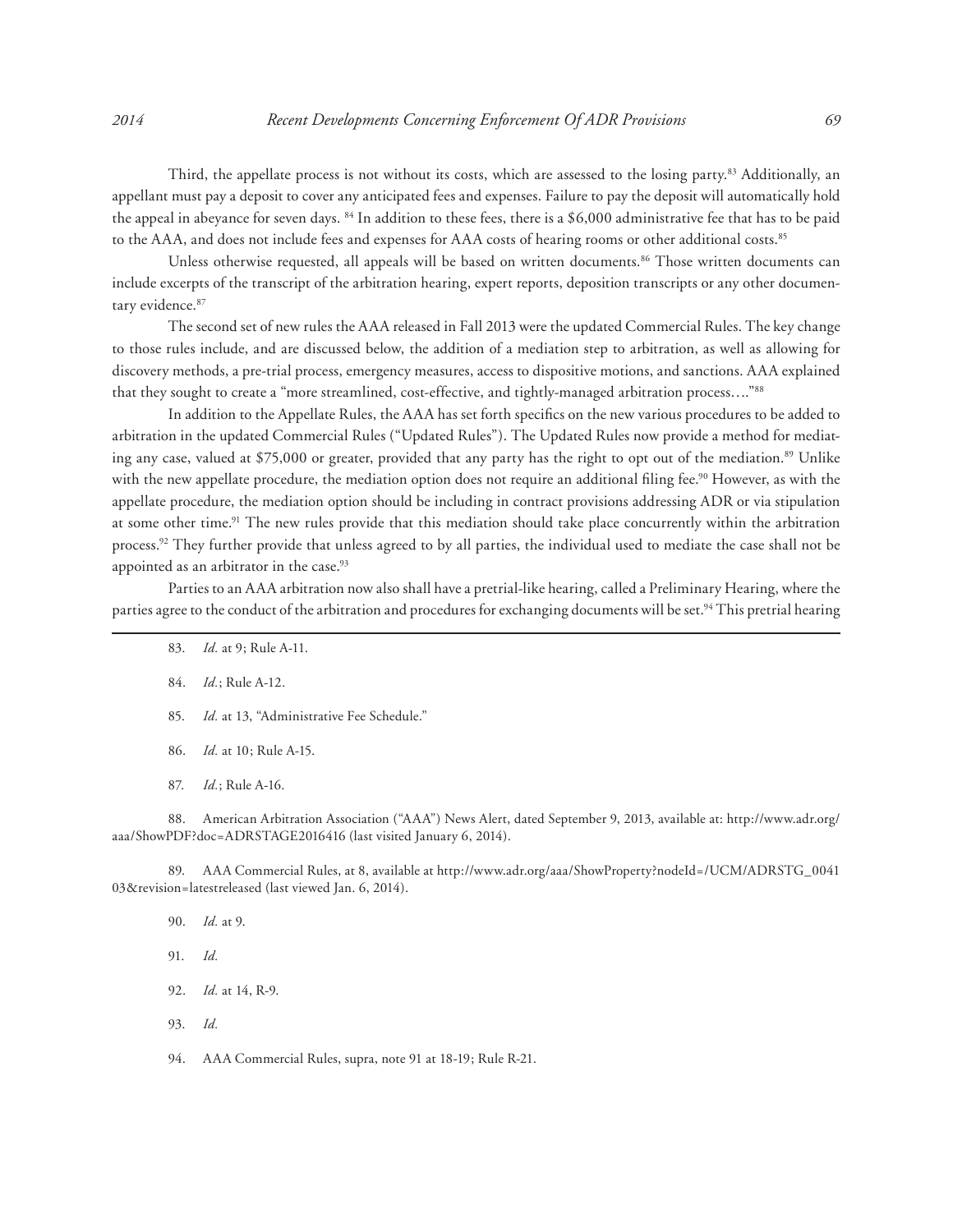also includes discussing the possibility of mediation.<sup>95</sup> Other matters to be discussed at the pretrial hearing include: whether all necessary parties have been included; whether any party will seek a more detailed statement of claims; whether there are any anticipated amendments to claims; discovery exchanges; confidentiality requests; and identification of witnesses; and whether there are any threshold or dispositive issues that could be decided without considering the entire case.<sup>96</sup>

While the new rules allow for hearing dispositive motions, they are subject to the discretion of the arbitrator who may decide to hear them if "they are likely to succeed and dispose of or narrow the issues in the case."97

The Updated Rules also now provide for what they term emergency measures. In the past, arbitrators could take whatever interim measures they deemed necessary including injunctive relief to preserve or protect party property.<sup>98</sup> The new Emergency Measures provide that they apply only to agreements entered *after October 1, 2013.*99 They require notice to the AAA and all parties, after which the AAA will appoint a single arbitrator within one day. That arbitrator then, within two days, sets a schedule for hearing from the parties, either live or by other means, including telephone and video conferencing or based only on written submissions.100 The arbitrator may award relief based upon a showing of immediate and irreparable loss or damage.<sup>101</sup> That award may be modified if circumstances change.<sup>102</sup> The emergency arbitrator can be named as a panel, but only on request of the parties.<sup>103</sup>

Finally, the Updated Rules also provide that upon request, with evidence and a legal argument, an arbitrator can issue sanctions for failure to comply with the obligations set out in the arbitration agreement.104 These sanctions cannot amount to default judgment, and there must be an opportunity for the opposing party to respond.<sup>105</sup>

- 95. *Id.* at 31, P-2.
- 96. *Id.*
- 97. *Id.* at 22; Rule R-33.
- 98. *Id.* at 23; Rule R-37.
- 99. AAA Commercial Rules, supra, note 91 at 24; Rule R-38(a).
- 100. *Id.*; Rule R-38(b)-(d).
- 101. *Id.*; Rule R-38(e).
- 102. *Id.*; Rule R-38(f).
- 103. *Id.*
- 104. AAA Commercial Rules, supra, note 91 at 30, Rule R-58.
- 105. *Id.*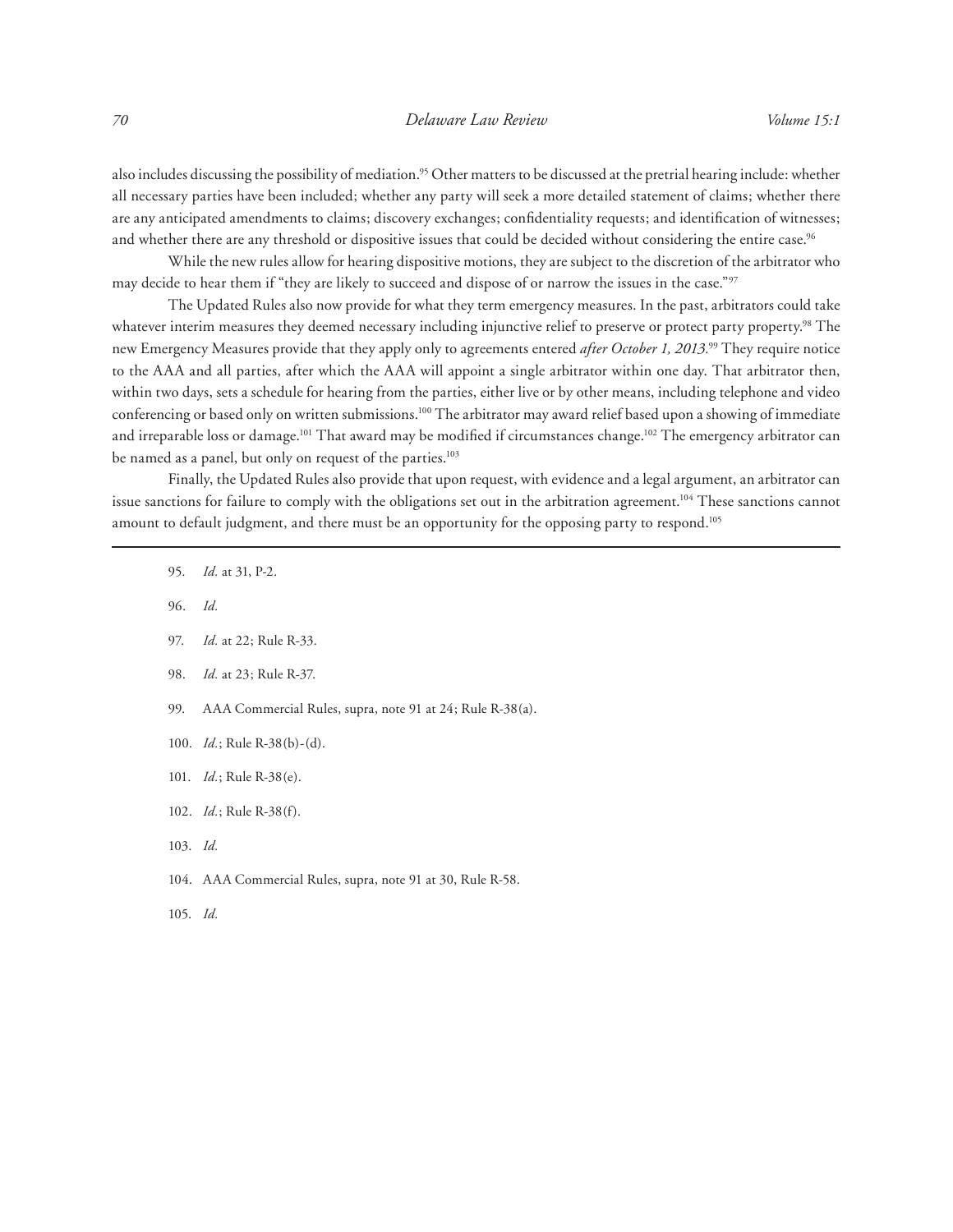# **THE CAUSATION STANDARD FOR RETALIATION CLAIMS UNDER EMPLOYMENT DISCRIMINATION STATUTES: AMBIGUITY OF "CENTRAL IMPORTANCE"**

#### Timothy M. Holly\*

The United States Supreme Court noted in a recent decision that the proper interpretation and implementation of statutory causation standards in retaliation suits is a matter of "central importance to the fair and responsible allocation of resources in the judicial and litigation systems."1 Nevertheless, both Delaware and federal law remain unclear on this vital issue. Unless Delaware's Discrimination in Employment Act (the "DDEA")<sup>2</sup> is either amended to resolve this ambiguity, or the Delaware Supreme Court resolves the ambiguity by judicial opinion, Delaware's statutory causation standards will remain subject to significantly different interpretations and potentially-inconsistent implementation. This article discusses retaliation claims, identifies ambiguities that make this issue of central importance unclear and ripe for legislative clarification, and proposes a resolution.

### **I. THE GROWTH AND POTENTIAL ABUSE OF RETALIATION CLAIMS**

Generally speaking, a retaliation claim under employment discrimination statutes arises when an employer takes an adverse employment action against an employee because the employee has engaged in a protected activity.<sup>3</sup> Protected activity includes complaining internally to an employer about a perceived violation of the applicable statute (*i.e.,* opposition activity), complaining externally about such issues to an administrative agency such as the Delaware Department

1. University of Tex. Southwestern Medical Center v. Nassar, 133 S. Ct. 2517, 2531 (2013). The *Nassar* Court vacated and remanded the Fifth Circuit's affirmance of a damage award on Title VII retaliation claims following a jury trial. The Fifth Circuit thereafter (in a non-precedential opinion) vacated the district court's judgment in its entirety and remanded for further proceedings consistent with the opinion of the Supreme Court. *Nassar*, 537 F. App'x 525 (5th Cir. 2013).

2. Del. Code Ann. tit. 19 § 711 *et seq.*

3. Specifically, to establish a prima facie claim for retaliation under Title VII, a plaintiff must show that: (1) she engaged in a protected activity; (2) the employer took an adverse employment action after or contemporaneous with the protected activity; and (3) the protected activity and the adverse employment action were causally linked. Moore v. Phila., 461 F.3d 331, 340–41 (3d Cir. 2006) (explaining that "'opposition' to unlawful discrimination must not be 'equivocal' and that protected activity does not include objective reporting of existence of discrimination or attempting to serve as a neutral intermediary"); Wellman v. DuPont Dow Elastomers, L.L.C., 414 F. App'x 386, 389 (3d Cir. 2011) (granting summary judgment for employer and finding that even if a reasonable jury could conclude that plaintiff subjectively found work environment to be hostile and abusive, plaintiff's allegations failed to give rise to a claim when viewed objectively).

Timothy M. Holly is a partner with Connolly Gallagher LLP. He is Chair of the Delaware State Bar Association's Labor & Employment Section Legislation Action Subcommittee, Co-Chair of the Delaware State Chamber of Commerce Employer Advocacy and Education Committee, and a member of Delaware's Legislative Workplace Bullying Task Force. Representing both management and employees, he focuses his labor and employment law practice on diverse areas of law impacting human resources ranging from restrictive covenants to discrimination and retaliation. Having earned his masters' degree in industrial/organizational psychology before entering law school, Mr. Holly's approach to labor and employment law incorporates both legal considerations and matters of broader business concern. He has litigated and tried cases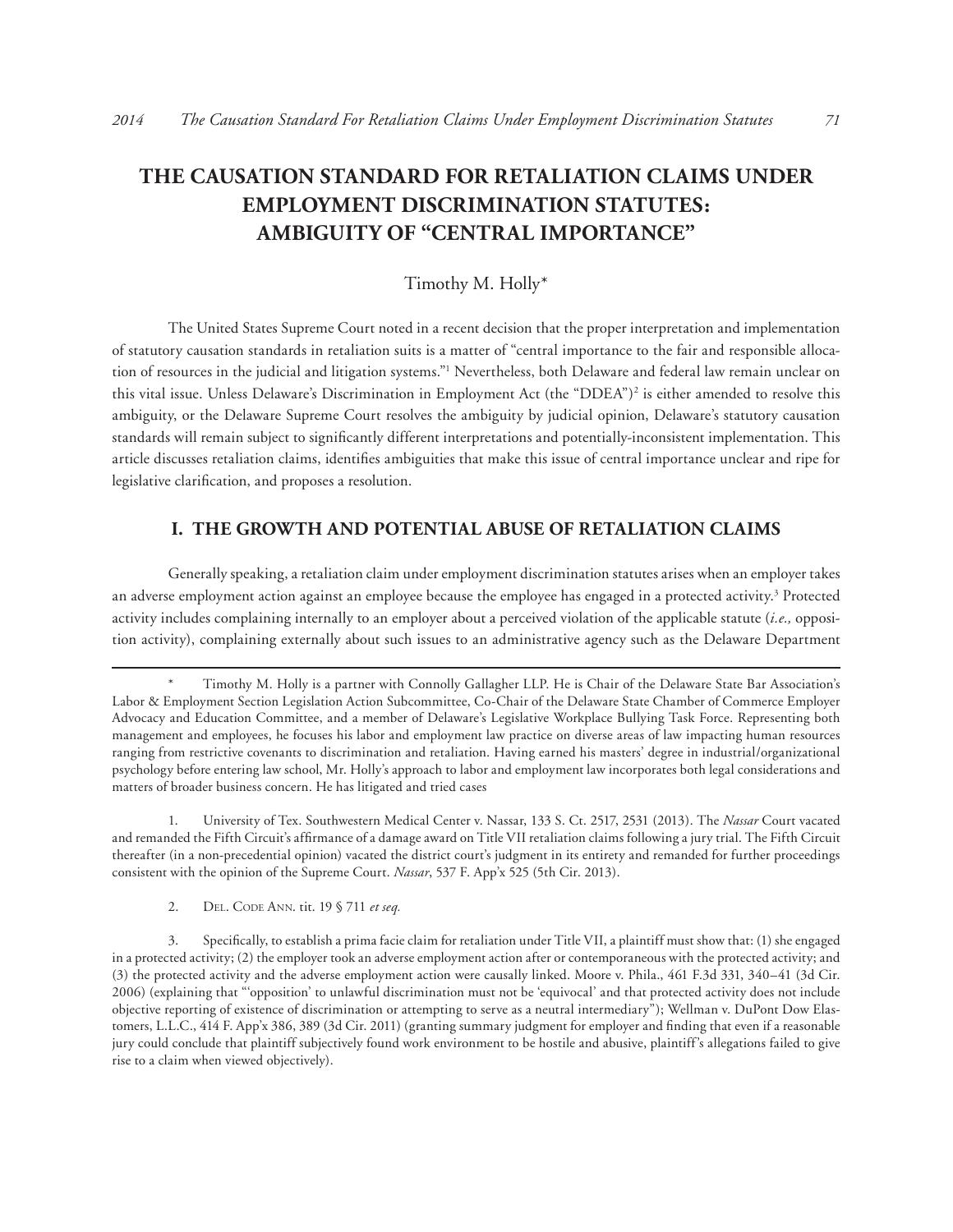of Labor or Equal Employment Opportunity Commission, or certain involvement in such complaints (*i.e.,* participation activity). As a threshold matter, just as not all "harassment" or "hostile work environments" is unlawful, not all "retaliation" is unlawful.4 For a claim of retaliation to be legally cognizable, the activity causing the adverse employment action must be protected, and a complaint is not cloaked with protected status merely by including the words "harassment" or "hostile work environment".5 In the Third Circuit, whether activity is opposition activity or participation activity, an employee must hold an objectively reasonable belief, in good faith, that the activity at issue is unlawful under the operative statute.6 Claims can be dismissed due to the absence of a protected activity.7 Thus, the issue of "protected activity" should be considered carefully when analyzing a claim of retaliation. This article, however, assumes the existence of protected activity and an adverse employment action and focuses on the issue of causation.

While employers would be prudent to give all complaining employees the benefit of the doubt as to their good faith when addressing a complaint, it is common enough for employees to make an unfounded charge of racial, sexual or religious discrimination to forestall a sometimes lawful action (*e.g.,* being fired, given a lower pay grade, or transferred to a different assignment or location) and allege discrimination, that the United States Supreme Court identified that abuse of the laws.8 The Supreme Court found it to be contrary to Congressional intent to allow an employee to prevent the undesired change in employment circumstances by vesting that employee with a cognizable legal claim simply through evidence upon which a jury might reasonably believe that retaliation was a motivating factor in the action.

The Court recognized that a lessened causation standard could contribute to the filing of frivolous claims, which in turn would siphon resources from efforts by employers, administrative agencies, and courts to combat workplace harass-

Jacques-Scott v. Sears Holding Corp., 2013 WL 2897427, at \*4 n.69, \*9 (D. Del. June 13, 2013) (granting summary judgment for employer and explaining that complaint of "hostile work environment" is not necessarily protected); *Curay-Cramer*, 450 F.3d at 135 (affirming summary judgment for employer and stating, "[a] general complaint of unfair treatment is insufficient to establish protected activity under Title VII"); Barber v. CSX Distribution Servs*.,* 68 F. 3d 694, 701-02 (3d Cir. 2006) (affirming judgment for employer on retaliation claim where letter to human resources department neither "explicitly or implicitly" alleged protected characteristic and, therefore, was unprotected as a matter of law).

6. Moore v. City of Philadelphia, 461 F.3d 331, 341 (3d Cir. 2006); Clark County v. Breeden, 532 U.S. 268, 271 (2001) (per curiam) (rejecting retaliation claim where "[n]o reasonable person could have believed that" the underlying incident complained about "violated Title VII's standard" for unlawful discrimination); Aman v. Cort Furniture Rental Corp., 85 F.3d 1074, 1085 (3d Cir.1996) (retaliation plaintiff must "act[ ] under a good faith, reasonable belief that a violation existed"); Rumanek v. Independent School Management, Inc., 2014 WL 104966, at \*6 (D. Del. Jan. 10, 2014).

7. *Jacques-Scott,* 2013 WL 2897427, at \*4 n.69, \*9 (granting summary judgment for employer and explaining that complaint of "hostile work environment" is not necessarily protected); *Rumanek*, 2014 WL 104966, at \*5 (granting partial summary judgment due to absence of protected activity). The claims surviving summary judgment in the *Rumanek* case (*i.e.,* a retaliation claim under Title VII and a retaliation claim under the DDEA) failed upon a unanimous jury verdict in favor of Independent School Management, Inc.

8. *Nassar*, 133 S. Ct. at 2532.

<sup>4.</sup> Curay-Cramer v. Ursuline Acad. of Wilmington, Del., Inc., 450 F.3d 130 (3d Cir. 2006); Stingley v. Den-Mar, Inc., 2008 WL 4185828, at \*4 (N.D. Tex. Sept. 10, 2008) (granting summary judgment in favor of employer where complaint of "hostile environment" was not complaint of unlawful hostile environment but rather generally about "rude, aggressive tone" and other rude conduct); Aryain v. Wal-Mart Stores Tex. LP, 534 F.3d 473, 484-85 (5th Cir. 2008) (no protected activity when complaint was about "petty slights, minor annoyances, and simple lack of good manners"); Turner v. Baylor Richardson Med. Ctr*.*, 476 F.3d 337, 348-49 (5th Cir. 2007) (email and statements to supervisor that failed to mention unlawful employment practice not protected activity); Harris-Childs v. Medco Health Solutions, Inc., 169 F. App'x 913, 916 (5th Cir. 2006) (complaint to employer of general harassment not protected activity); Evans v. Texas Dept. of Transp*.*, 547 F.Supp.2d 626, 654-55 (E.D. Tex. 2007) (complaint of hostile work environment based on rude behavior of supervisor, with no mention of Title VII-protected characteristic, not protected activity).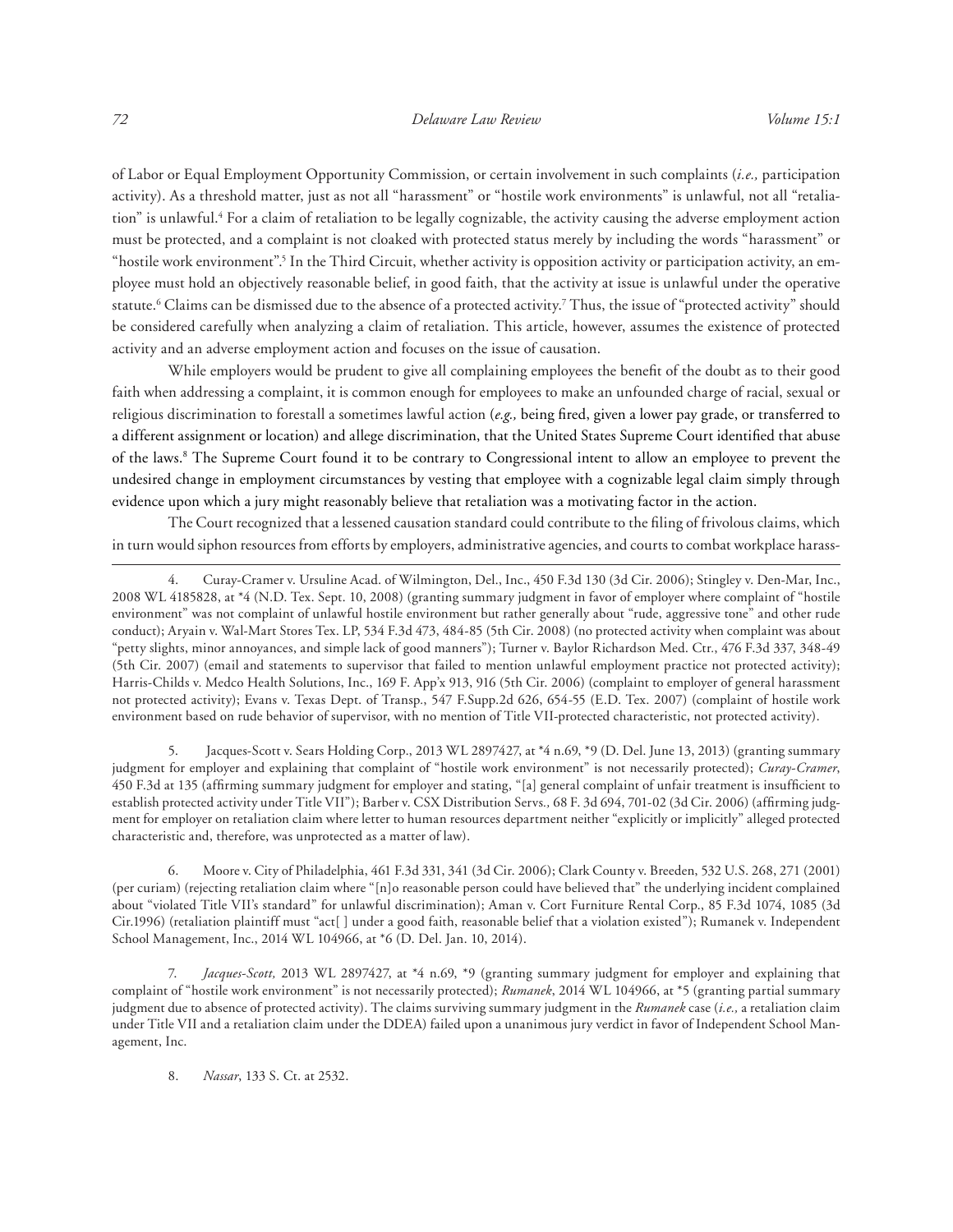ment.9 Moreover, as claims of retaliation are filed with ever-increasing frequency, the issue of causation takes the front stage in deciphering meritorious cases. Indeed, the number of retaliation claims filed with the EEOC nearly doubled, from just over 16,000 in 1997 to over 31,000 in 2012; and in 2013 it surpassed all other discrimination claims except race.10 With this reality as a backdrop, the causation standard in retaliation claims has undergone a significant overhaul recently, favoring employers (or rather disfavoring what the Court determined to be unintended abuse of employment laws by employees).

Federal law includes two statutes that serve as the primary source of potential liability for private employers when it comes to age, race or color, national origin, and sex.11 Age issues are addressed in the Age Discrimination in Employment Act of 1967 ("ADEA").12 Most other protected classes are addressed in Title VII of the Civil Rights Act of 1964 ("Title VII").13 Both the ADEA and Title VII prohibit retaliation; and give private causes of action for unlawful retaliation. Both statutes require proof (by a preponderance of the evidence) of causation. The question has emerged as to what level of causation is required – a motivating factor or a "but-for" factor; and, where a "but-for" factor, what exactly does that mean?

## **II. HEIGHTENED CAUSATION STANDARD FOR FEDERAL AGE DISCRIMINATION AND RETALIATION CLAIMS**

The ADEA provides that "'[i]t shall be unlawful for an employer ... to fail or refuse to hire or to discharge any individual or otherwise discriminate against any individual with respect to his compensation, terms, conditions, or privileges of employment, *because of* such individual's age.'"14 In analyzing the meaning of "because of", the Supreme Court in *Gross* stated that the ordinary meaning of ""because of" is "by reason of" or ""on account of."<sup>15</sup> Thus, the "requirement

9. *Id.* at 2531-32.

10. *Id.* (citing EEOC, Charge Statistics FY 1997 Through FY 2012, http://www.eeoc. gov/eeoc/statistics/enforcement/ charges.cfm).

11. For example, race claims can also be brought under federal law that prohibits race discrimination in contracting. 42 U.S.C. § 1981. Such claims can be brought by both employees and independent contractors. Brown v. J. Kaz, Inc*.*, 581 F.3d 175 (3d Cir. 2009). Section 1981 encompasses retaliation claims. Solomon v. Philadelphia Newspapers, Inc*.*, 2009 WL 215340, at \*2 (3d Cir. Jan. 30, 2009) (citing CBOCS West, Inc. v. Humphries, 128 S. Ct. 1951, 1961 (2008)).

12. 29 U.S.C. § 621 *et seq.*

13. 42 U.S.C. § 2000e *et seq.* Other statutes also provide protection against actions that amount to retaliation – including the Americans with Disabilities Act. 42 U.S.C. § 12203(a). The Family and Medical Leave Act also prohibits "retaliation" (although the claim is styled as "discrimination" and there can be multiple types of "retaliation" – including a brand of claim called "interference"). 29 U.S.C. §2615(a)(2); Callison v. City of Philadelphia, 430 F.3d 117, 119 (3d Cir. 2005); Ross v. Continental Tire of Americas, LLC, 2013 WL 1628193, at \*5 (E.D. Pa. Apr. 16, 2013) (granting employer's motion for summary judgment on FMLA claims and explaining that "retaliation" analysis – not "interference" analysis – applies when leave is granted and claim is that employer retaliated for having taken and returned from leave).

14. 557 U.S. at 176 (quoting § 623(a)(1); emphasis in original).

15. Gross v. FBL Financial Services, Inc*.*, 557 U.S. 167, 176 (2009) (citing 1 Webster's Third New International Dictionary 194 (1966); 1 Oxford English Dictionary 746 (1933); The Random House Dictionary of the English Language 132 (1966)) (emphasis in original).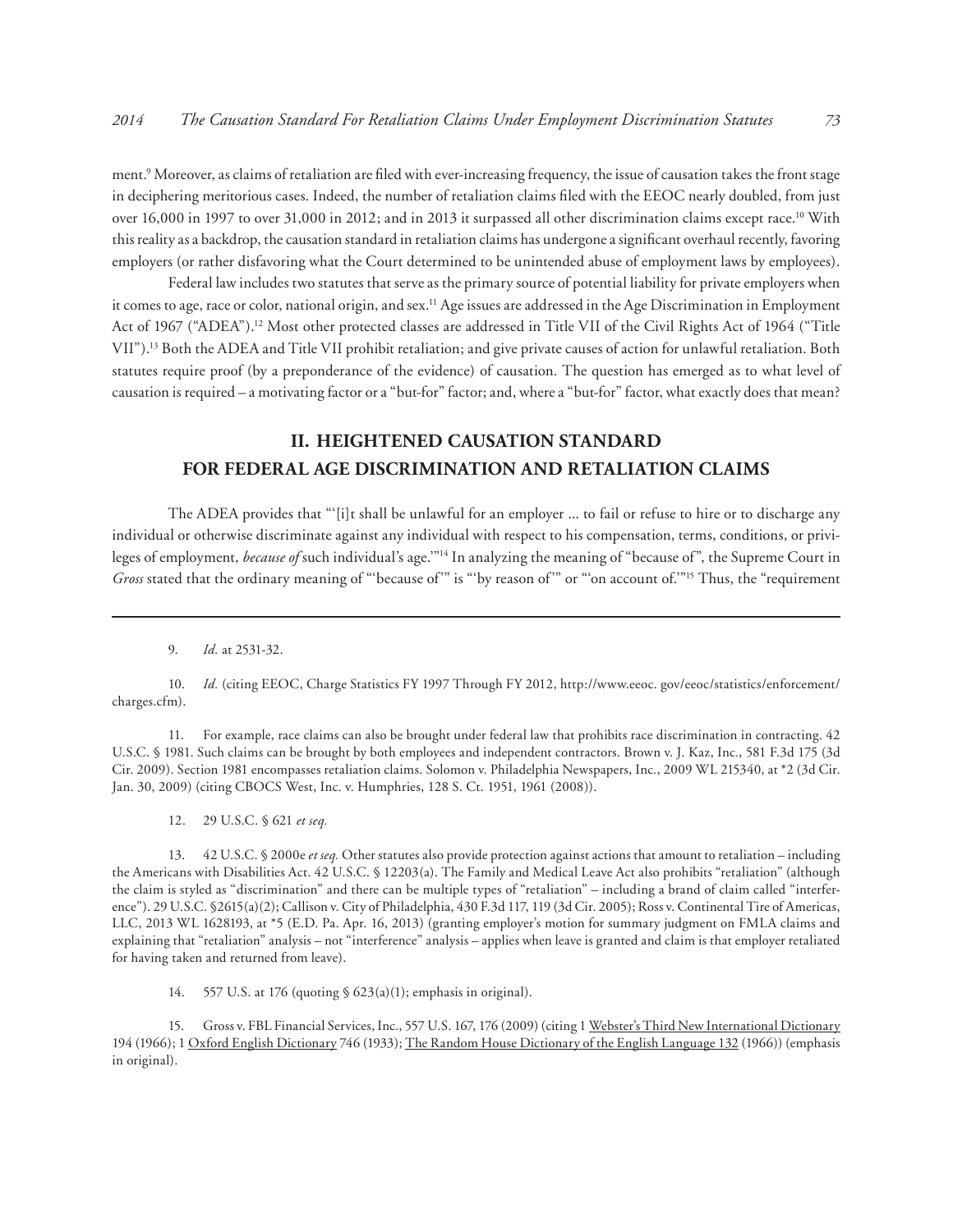that an employer took adverse action 'because of' age [meant] that age was the 'reason' that the employer decided to act," or, in other words, that "age was the 'but-for' cause of the employer's adverse decision."16

In reaching this decision, the Supreme Court noted that in 1991, Title VII was amended<sup>17</sup> to add a lessened causation standard to claims of discrimination under Title VII, through § 2000e-2(m), which states, "an unlawful employment practice is established when the complaining party demonstrates that race, color, religion, sex, or national origin was a motivating factor for any employment practice, even though other factors also motivated the practice."18 Noting in *Gross*  that the ADEA was not amended to add this lessened causation standard, the Court stated that regardless of whether a claim is for age discrimination or for retaliation based on some age-based protected activity, there must be proof that the prohibited criterion was "the but-for cause" of the employer's prohibited conduct.<sup>19</sup> "The burden of persuasion does not shift to the employer to show that it would have taken the action regardless of age, even when a plaintiff has produced some evidence that age was one motivating factor in that decision."20 The Court reaffirmed this view in its June 2013 decision in *Nassar*. 21

This but-for causation standard can be juxtaposed with the causation standard applicable to non-age discrimination claims, in which causation can be established when the complaining party demonstrates protected status was a "motivating factor for any employment practice, even though other factors also motivated the practice."<sup>22</sup> As the Supreme Court stated, "[t]his, of course, is a lessened causation standard."23

# **III. HEIGHTENED CAUSATION STANDARD FOR TITLE VII RETALIATION CLAIMS**

Even though the "motivating factor" standard governs Title VII claims based on race, color, religion, sex, or national origin discrimination, the Supreme Court in *Nassar* adopted the higher, but-for standard for Title VII retaliation claims, holding, "[g]iven the lack of any meaningful textual difference between [the Title VII retaliation provision] and [the ADEA discrimination/retaliation provision], the proper conclusion is that Title VII retaliation claims require

17. 105 Stat. 1071.

18. 42 U.S.C.A. §2000e-2(m) (emphasis added). Even under this lessened causation standard, if an employee meets the burden of showing that race, color, religion, sex, or nationality was "a motivating factor in the employment action", an employer who can prove that it would still have taken the same employment action will be saved from monetary damages and a reinstatement order. *See Nassar,* 133 S.Ct. at 2526.

- 19. *Gross*, 557 U.S. at 167-68.
- 20. *Gross*, 557 U.S. at 180.
- 21. *Nassar, 1*33 S.Ct. at 2523.
- 22. 42 U.S.C. §2000e-2(m).
- 23. *Nassar*, 133 S.Ct. at 2526.

<sup>16.</sup> 557 U.S. at 176. *See also* Safeco Ins. Co. of America v. Burr, 551 U.S. 47, 63–64 & n.14 (2007) (noting that "because of" means "based on" and that " 'based on' indicates a but-for causal relationship"); Holmes v. Securities Investor Protection Corp., 503 U.S. 258, 265–266 (1992) (equating "by reason of" with " 'but for' cause").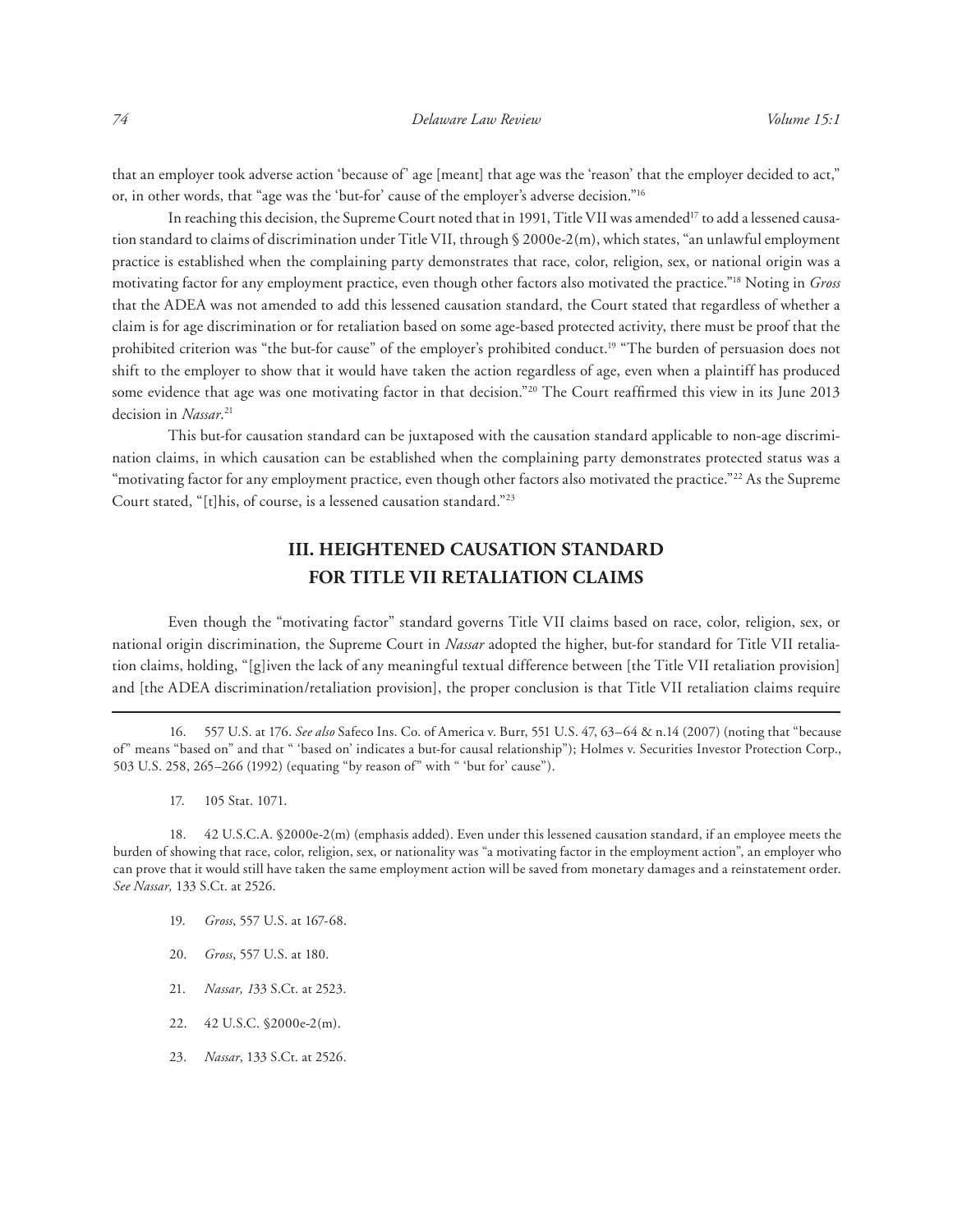proof that the desire to retaliate was the but-for cause of the challenged employment action."24 Stated differently, a Title VII retaliation claim requires proof that the unlawful retaliation would not have occurred in the absence of the alleged wrongful action or actions of the employer.25 As noted in the *Nassar* case, this standard may not be met even where the employer expresses consternation in response to the protected activity.26 But if the adverse employment action would not have been taken in the absence of the protected activity, the standard is met.

On January 27, 2014, the United States Supreme Court, citing *Nassar* and *Gross*, further analyzed the meaning of "because of" and clarified that "but-for causality" means both more than "contributing" and more than "substantial"; and that it was insufficient to establish a "material element and a substantial factor in bringing" about the conduct.<sup>27</sup> The Court stated, however, that where retaliatory animus is the "straw that broke the camel's back", but-for causation exists.<sup>28</sup> Using a sports analogy, the Court described the but-for causation standard as follows:

Consider a baseball game in which the visiting team's leadoff batter hits a home run in the top of the first inning. If the visiting team goes on to win by a score of 1 to 0, every person competent in the English language and familiar with the American pastime would agree that the victory resulted from the home run. This is so because it is natural to say that one event is the outcome or consequence of another when the former would not have occurred but for the latter. It is beside the point that the victory also resulted from a host of *other* necessary causes, such as skillful pitching, the coach's decision to put the leadoff batter in the lineup, and the league's decision to schedule the game. By contrast, it makes little sense to say that an event resulted from or was the outcome of some earlier action if the action merely played a nonessential contributing role in producing the event. If the visiting team wound up winning 5 to 2 rather than 1 to 0, one would be surprised to read in the sports page that the victory resulted from the leadoff batter's early, non-dispositive home run.29

Underscoring that the causation issue is no small point and is intended to be significant in litigation, the Supreme Court expressed concern that a "lessened causation standard would make it far more difficult to dismiss dubious claims at the summary judgment stage," which would be "inconsistent with the structure and operation of Title VII."30

24 *Id.* at 2521. Although the *Nassar* Court repeatedly used the word "the" in articulating "the but-for" standard, the *Nassar* Court also referred to the standard as "a but-for cause" of the alleged adverse action by the employer. *Id.* at 2534. Thus, too much should not be read into the use of the word "the" (versus "a").

25. *Id.*

26. *Id.* at 2524 (despite vacating and remanding employee verdict, noting that employee's supervisor "expressed consternation" at employee's complaints about alleged harassment). The *Nassar* Court rejected that application of the but-for standard entitled the employer to judgment as a matter of law. The Court concluded that the issue was "better suited to resolution by courts closer to the facts of this case."

27. Burrage v. United States, 2014 WL 273243, \_\_\_\_U.S. \_\_\_\_ (Jan. 27, 2014). The *Burrage* case is not an ADEA or Title VII case even though the *Gross* and *Nassar* cases and the but-for standard articulated in those cases was discussed. The concurrence in *Burrage* (like the dissent in *Nassar*) understood (or at least characterized) the Court's reading of "because" to amount to "solely because of."

28. *Burrage*, 2014 WL 273243, \_\_\_\_U.S. \_\_\_\_. The *Burrage* Court repeatedly referred to the standard as "a but-for cause" (not "the" but-for cause).

29. *Id.*

30. *Id*. at 2532.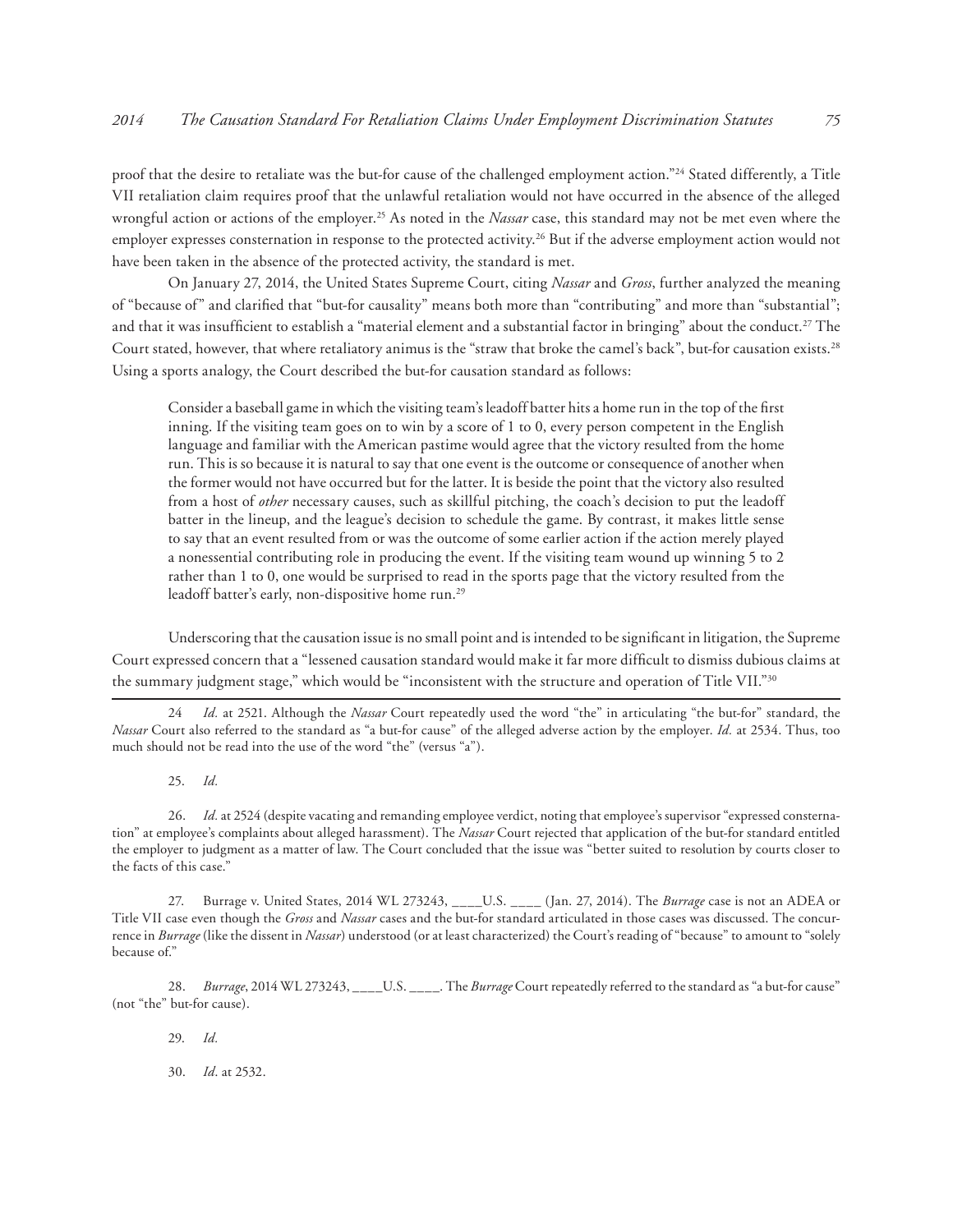## **IV. CONTINUING AMBIGUITY ABOUT CAUSATION STANDARD UNDER FEDERAL LAW**

Both before and after *Nassar,* courts within the Third Circuit have analyzed retaliation claims under a three-step burden-shifting framework known as the "*McDonnell Douglas* framework."31 Under this analysis, if an employee establishes a *prima facie* case of retaliation, the employer has the burden to articulate some legitimate, nondiscriminatory reason for its challenged action. The burden then shifts back to the employee to establish pretext.32 Discrimination claims can proceed differently where there is direct evidence; but courts within the Third Circuit have held that direct evidence does not alter retaliation analysis after the holding in *Nassar*. 33

At the *prima facie* level of analysis, even prior to *Nassar,* the issue of the employer's proffered reason for its actions should be irrelevant; only becoming relevant if and after the employee meets the standard at the *prima facie* level, because the burden of production does not shift until the employee first meets the burdens at the *prima facie* level.34 The Third Circuit has stated that the *Nassar* standard applies at the *prima facie* level of a plaintiff's case, at the third of three elements – *i.e.*, the causation prong.<sup>35</sup> Similarly, in January 2014, the United States District Court for the District of Delaware stated that a plaintiff alleging Title VII retaliation must establish that "protected activity must be the 'but-for' cause of the [employer's] alleged retaliatory action under the causation prong of the *prima facie* case."36

At the pretext level, prior to *Nassar,* a plaintiff could meet the requisite burden by submitting evidence sufficient to cause a jury either (a) to disbelieve the employer's articulated legitimate reasons or (b) to believe that the allegedlyunlawful reason was more likely than not a "motivating or determinative cause" of the employer's action.<sup>37</sup> Under the first alternative, courts prior to *Nassar* held that pretext could be established through the demonstration of "such weaknesses, implausibilities, inconsistencies, incoherencies, or contradictions in the employer's proffered legitimate reasons for its actions that a reasonable fact finder could rationally find them unworthy of credence."38 Following *Nassar*, most district

31. *Rumanek*, 2014 WL 104966, at \*4.

33. *Id.* at \*4 n.4. *See also* Davis v. Pittsburgh Public Schools, 930 F. Supp. 2d 570, 598-99 (W.D. Pa. 2013); Mensah v. Cambridge Sec., SVS*,* 2014 WL 197898, at \*4 (D.N.J. Jan. 14, 2014).

34. *See generally* Hubbell v. World Kitchen, LLC, 688 F. Supp. 2d 401, 434 n.14 (W.D. Pa. 2010) (noting "burden of production does not shift to the defendant … unless the plaintiff is able to establish a prima facie case").

35. Verma v. University of Pennsylvania, 533 F. App'x 115, 119 (3d Cir. Aug. 7, 2013). *See also* Stone v. New Jersey Admin. Off. of the Courts*,* 2014 WL 260291, at \* 2 (3d Cir. Jan. 24, 2014) (applying but-for standard under ADA); Bush v. Donahoe, 2013 WL 4045785, at \*18 (W.D. Pa. Aug. 8, 2013) (stating, "under the third prong of the prima facie case, Plaintiff's protected activity must be the "but-for" cause of Defendant's alleged retaliatory action"); Muldowney v. K-Mart Corp*.*, 2013 WL 6061563, at \*10 (M.D. Pa. Nov. 18, 2013); Crawford v. George & Lynch, Inc., 2013 WL 6504635, at \*12 (D. Del. Dec. 9, 2013) (stating, "protected activity must be the 'but-for' cause of [employer's] alleged retaliatory action under the causation prong of the *prima facie* case").

36. *Rumanek*, 2014 WL 104966, at \*5. *See also* Taylor v. Harrisburg Area Comm. College, 2014 WL 347036, at \*15 (M.D. Pa. Jan. 30, 2014).

37. Fuentes v. Perskie, 32 F.3d 759, 764 (3d Cir. 1994).

38. Keller v. Orix Credit Alliance, Inc.*,* 130 F.3d 1101, 1108 (3d Cir. 1997).

<sup>32.</sup> *Id.*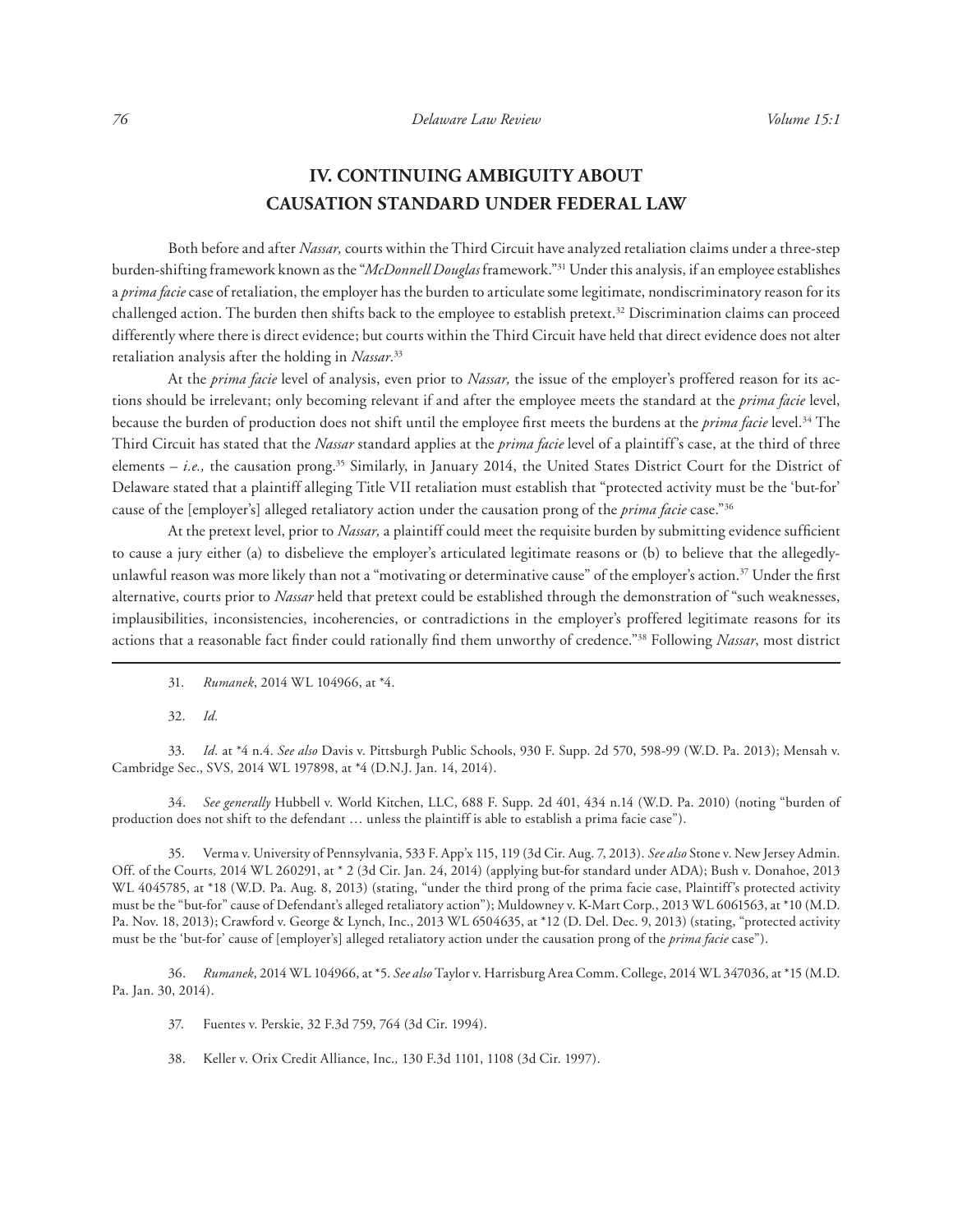courts have stated that the second alternative for establishing pretext has been modified such that employees now must establish that but-for the employer's retaliatory bias, the employer would not have taken the adverse employment action.<sup>39</sup>

There appears to be less agreement about application of *Nassar* at the *prima facie* level than at the pretext level. Unlike the Third Circuit, the Second Circuit has recently rejected application of *Nassar* at the *prima facie* level of analysis and placed it only in the pretext level.40 Thus, the circuits are now split. Differing views on whether *Nassar* applies at the *prima facie* level of analysis will result in differing outcomes in cases on various important issues. For example, pre-*Nassar*, courts appeared generally to agree that timing (especially "unusually suggestive" timing) can be sufficient to establish causation at the *prima facie* level of analysis. Predictably, courts that appear to not apply *Nassar* at the *prima facie* level but only at the pretext level have already found that a *prima facie* case can still be made where there is "close temporal proximity" but that it is insufficient to establish pretext.41 However, at least one court has *sua sponte* (in context of FMLA claims) raised without answer the question of whether, after *Nassar*, *prima facie* causation can still be established where timing between protected activity and adverse employment action is "unusually suggestive".<sup>42</sup> For the same reasons why close temporal proximity is insufficient to establish pretext where but-for causation must be shown (*i.e.,* because establishing but-for causation requires more than the creation of an inference, which is all that temporal proximity shows), it would seem that close temporal proximity should be insufficient to establish causation at the *prima facie* level if but-for causation must be shown. Because rulings on issues like this may vary between jurisdictions that apply *Nassar* differently under the *McDonnell Douglas* framework, practitioners should exercise great care in applying cases that make sense under one approach (*e.g.,* where *Nassar* does not apply at the *prima facie* level) but which arguably no longer make sense under the other approach (*e.g.,* where *Nassar* does apply at the *prima facie* level).

It seems that the decision to apply *Nassar* at the *prima facie* level of analysis has the potential to alter dramatically the entire burden-shifting paradigm in retaliation cases – although not even those courts purporting to apply *Nassar* at the *prima facie* level have made that ruling yet. In sum, where the *Nassar* but-for standard is applied at both the third element of the *prima facie* case and the second alternative of the pretext standard, it is difficult to see how any case surviving analysis of the third prong of the *prima facie* case could ever fail at the pretext level; or why a pretext analysis would even be necessary (or appropriate). Simply put, an employee who establishes the *Nassar* but-for causation as part of the *prima facie* case will necessarily be able to establish pretext, because *Nassar* but-for causation is one of the two ways of establishing pretext (the other, traditionally, being by submitting evidence sufficient to cause a jury to disbelieve the employer's articulated legitimate reasons). On the other hand, an employee who cannot establish the *Nassar* but-for causation as part of the *prima facie* case will never (or should never) reach the question of pretext because the burden would not (or should not) shift – thus making irrelevant the question of whether there is evidence sufficient to cause a jury to disbelieve the employer's articulated legitimate reasons. Therefore, in those courts where the *Nassar* but-for standard applies at the *prima facie* level of analysis, an argument exists that it is unnecessary to explore pretext at all – including especially the

39. *Rumanek*, 2014 WL 104966, at \*5; Lasalle v. Port Authority of New York & New Jersey, 2013 WL 6094339, at \*6 n.7 (D.N.J. Nov. 19, 2013).

40. Zahn Kwan v. Andalex Group, LLC, 737 F.3d 834, 846 n.5 (2d Cir. 2013) (explaining Second Circuit's application of *Nassar* at the pretext phase rather than the *prima facie* phase). The dissent in the *Zahn Kwan* decision further illuminates the Second Circuit's application of *Nassar* at the pretext level. *Id.* at 849-50.

41. *See e.g.*, E.E.O.C. v. New Breed Logistics, 2013 WL 4495114, at \*16-17 (W.D. Tenn. Aug. 23, 2013); Moore v. Kingsbrook Jewish Medical Center, 2013 WL 3968748, at \*19-20, n.32, 33 (E.D.N.Y. July 30, 2013).

42. Clark v. Jackson Hospital & Clinic, Inc., 2013 WL 5347450, at \*5 n.3 (M.D. Ala. Sept. 23, 2013).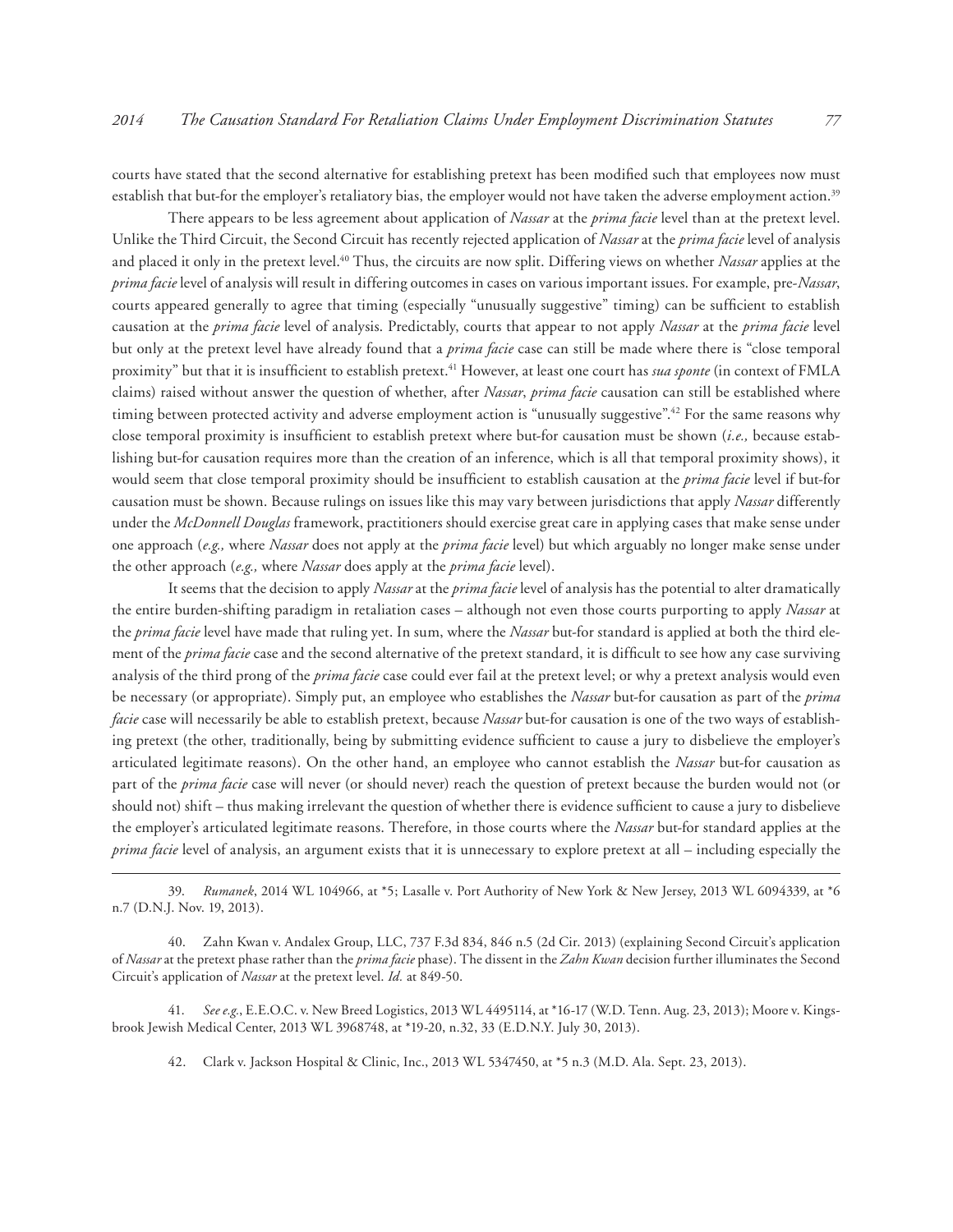first alternative of the pretext standard, which involves the question of whether the employee can show "such weaknesses, implausibilities, inconsistencies, incoherencies, or contradictions in the employer's proffered legitimate reasons for its actions that a reasonable factfinder could rationally find them 'unworthy of credence'".<sup>43</sup>

In *Rumanek v. Independent School Management, Inc.,* the District of Delaware recently held that the *Nassar* standard applies at both the *prima facie* and pretext levels of analysis in permitting two retaliation claims to survive a motion for summary judgment.<sup>44</sup> The court stated:

[a] plaintiff may prove that retaliation was a but-for cause of an adverse employment action by demonstrating weaknesses, implausibilities, inconsistencies, or contradictions in the employer's proffered legitimate, nonretaliatory reasons for its actions. From such discrepancies, a reasonable juror could conclude that the explanations were a pretext for a prohibited reason."45

However, this analysis falls squarely in the post-*Nassar* first alternative of the pretext standard — essentially melding the two alternative approaches to establishing pretext and skipping the application of *Nassar* at the *prima facie*  level. Indeed, although the court began its causation analysis as if analyzing the *prima facie* case, the analysis of the claims permitted to go forward dealt only with pretext issues, which perhaps is understood best by the fact that the court's causation analysis on the claims surviving summary judgment is premised on recent Second Circuit law.46

As discussed above, unlike the Third Circuit, the Second Circuit rejects application of the *Nassar* standard at the *prima facie* level – making it much more likely (and more analytically logical – although not necessarily more desirable or consistent with Congressional intent) that pretext will become an issue.47 The Second Circuit also interprets *Nassar*  to mean that "a plaintiff's injury can have multiple 'but-for' causes, each one of which may be sufficient to support liability."48 Under the Second Circuit's standard, where the parties have put forward several alleged causes of the plaintiff's

43. Landmesser v. Hazleton Area School Dist*.,* 2013 WL 6002171, at \*10 (M.D. Pa. Nov. 12, 2013) (citing *Fuentes, 32 F.3d 759, 765 (3d Cir. 1994).*

44. *Rumanek*, 2014 WL 104966, at \*12. The case was resolved in favor of the employer after a jury trial.

45. *Rumanek*, 2014 WL 104966, at \*7 (quoting Zann Kwan v. Andalex Group LLC, 737 F. 3d 834, 846 (2d Cir. 2013) (internal citations omitted)). The *Zann Kwan* Court relied exclusively on Second Circuit precedent predating both *Gross* and *Nassar* for that proposition.

46. The *Rumanek* Court found that "inconsistent explanations" for the employee's termination "must be resolved by the finder of fact before a determination can be made as to whether [allegedly-protected activity] was a but-for cause of her termination." *Id.*

47. *Zann Kwan*, 737 F. 3d at 846 n.5, 849-50.

48. *Id.* at 846 (citing 4 *Fowler V. Harper et al., Harper, James and Gray on Torts* § 20.2, at 100–101 (3d ed. 2007) ("Probably it cannot be said of any event that it has a single causal antecedent ….") (collecting cases); W. Page Keeton et al., *Prosser and Keeton on Torts* § 41, at 264–66 (5th ed. 1984)). The Second Circuit stated that, "[r]equiring proof that a prohibited consideration was a 'but-for' cause of an adverse action does not equate to a burden to show that such consideration was the 'sole' cause." *Id.* (*citing Fagan v. U.S. Carpet Installation, Inc.,* 770 F. Supp. 2d 490, 496 (E.D.N.Y. 2011) (explaining that under the Age Discrimination in Employment Act "[t]he condition that a plaintiff's age must be the 'but for' cause of the adverse employment action is not equivalent to a requirement that age was the employer's *only* consideration, but rather that the adverse employment actions would not have occurred without it.") (citation omitted)). Although the *Nassar* Court did not state that there could be only one but-for cause, disagreeing about Congressional intent, the dissent stated that it was "lost on the Court" that Congress had "considered and rejected an amendment that would have

continued on page 79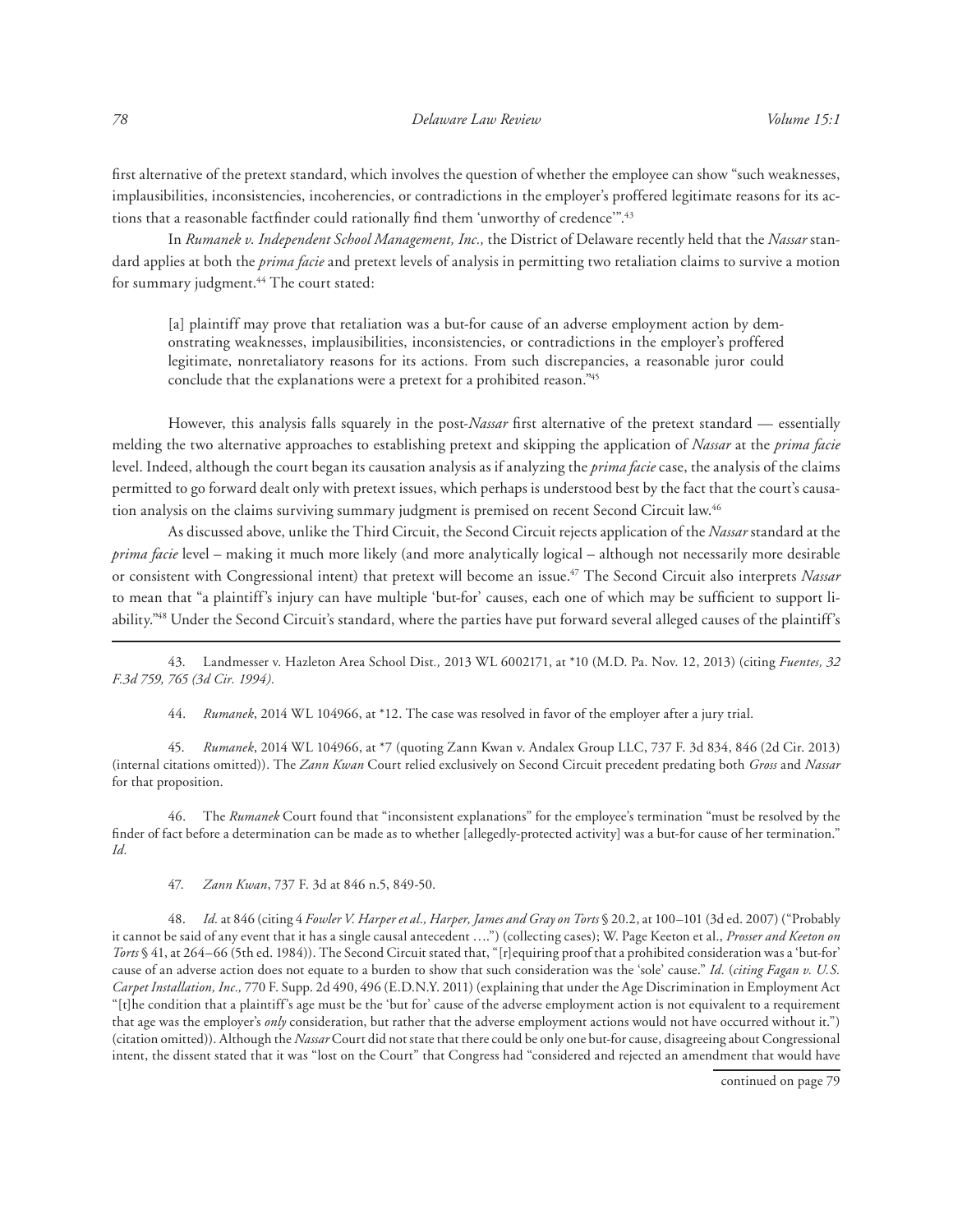termination (*e.g.,* retaliation, unsuitability of skills, poor performance, and inappropriate behavior), the determination of whether retaliation was a "but-for" cause will likely be found "particularly poorly suited to disposition by summary judgment, because it requires weighing of the disputed facts, rather than a determination that there is no genuine dispute as to any material fact" and the task put to a jury to "determine whether the plaintiff has proved by a preponderance of the evidence that she did in fact complain about discrimination and that she would not have been terminated if she had not complained about discrimination."<sup>49</sup> Under the Second Circuit's approach, it appears much more likely that cases will survive summary judgment than when *Nassar* is applied at the *prima facie* level.

It remains to be seen if the Third Circuit will find that application of the Second Circuit's standard amounts to a "lessened causation standard" that makes it "far more difficult to dismiss dubious claims at the summary judgment stage," which (as the United States Supreme Court stated in *Nassar*) would be "inconsistent with the structure and operation of Title VII." If so, the Third Circuit might reject application of the Second Circuit's standard. If not, it remains to be seen how the Third Circuit will modify Second Circuit law so that it makes sense at the *prima facie* level of analysis. Perhaps the Third Circuit will retreat from its holding that *Nassar* applies at the *prima facie* level of analysis and join the Second Circuit to find that *Nassar* applies only at the pretext level. Perhaps the Supreme Court will weigh in on this circuit split. For now, the causation standard under federal law remains unclear.

## **V. THE CAUSATION STANDARD FOR DISCRIMINATION AND RETALIATION CLAIMS UNDER THE DELAWARE DISCRIMINATION IN EMPLOYMENT ACT**

The DDEA is the Delaware law most closely paralleling matters raised in the ADEA and Title VII.<sup>50</sup> Unlike federal law, which has a separate statute for age only, the DDEA addresses age together with the other categories addressed in Title VII.51 DDEA also covers a number of categories not addressed under the ADEA or Title VII, including marital

#### continued from page 78

placed the word 'solely'" before protected classes in the discrimination provision; and that a prime sponsor of Title VII commented that a "sole cause" standard would render the Act "totally nugatory." *Nassar*, 133 S. Ct. at 2547. At least one Court in the Third Circuit has interpreted *Nassar* to mean "the sole basis", although other courts have disagreed. Burton v. Pennsylvania State Police, 2014 WL 29009, at \*22 (M.D. Pa. Jan. 2, 2014) ("the mere fact that Plaintiff is asserting both discrimination and retaliation claims as to the Supervisor's Notation is fatal to his retaliation claim as the prima facie case of retaliation requires the plaintiff to show that the desire to retaliate was the *sole* basis, or the but-for cause, of the challenged employment action"). *See also* Sparks v. Sunshine Mills, Inc., 2013 WL 4760964, at \*17 n.4 (N.D. Ala. Sept. 4, 2013) ("the plain meaning of the word 'because' means that the employee's action was the **sole** reason, or but-for cause, of the employer's discrimination") (emphasis added). *But see* Little v. Technical Specialty Products LLC, 2013 WL 5755333, at \*5 (E.D. Tex. Oct. 23, 2013) ("*Nassar* did not hold that 'but-for' causation requires that a plaintiff prove that retaliation was the sole reason for the adverse action, and Defendants cite no case law indicating that 'but-for' causation means "sole reason"); Shumate v. Selma City Bd. of Educ., 2013 WL 5758699, at \*3 (S.D. Ala. Oct. 24, 2013) (calling it an "axiomatic premise" that the but-for standard adopted by the Court in *Nassar* is not the "sole cause" standard).

49. *Id.*

50. DDEA covers more entities than ADEA or Title VII, because it applies to those employing four or more employees rather than 20 and 15 for ADEA and Title VII respectively. DEL. CODE ANN. tit. 19 § 710(6).

51. Del. Code Ann. tit. 19 § 711 *et seq.* Delaware does not have a statute like the FMLA. However, like federal law, Delaware does have a separate statute addressing disability claims. DEL. CODE ANN. tit. 19 § 720 et seq. Although still often referred to as the "Handicapped Persons Employment Protections Act" (perhaps because it is listed that way on Delaware Code Online), the short title is "Persons With Disabilities Employment Protections Act" (the "DPDEPA"); and words and phrases using the word "handicap"

continued on page 80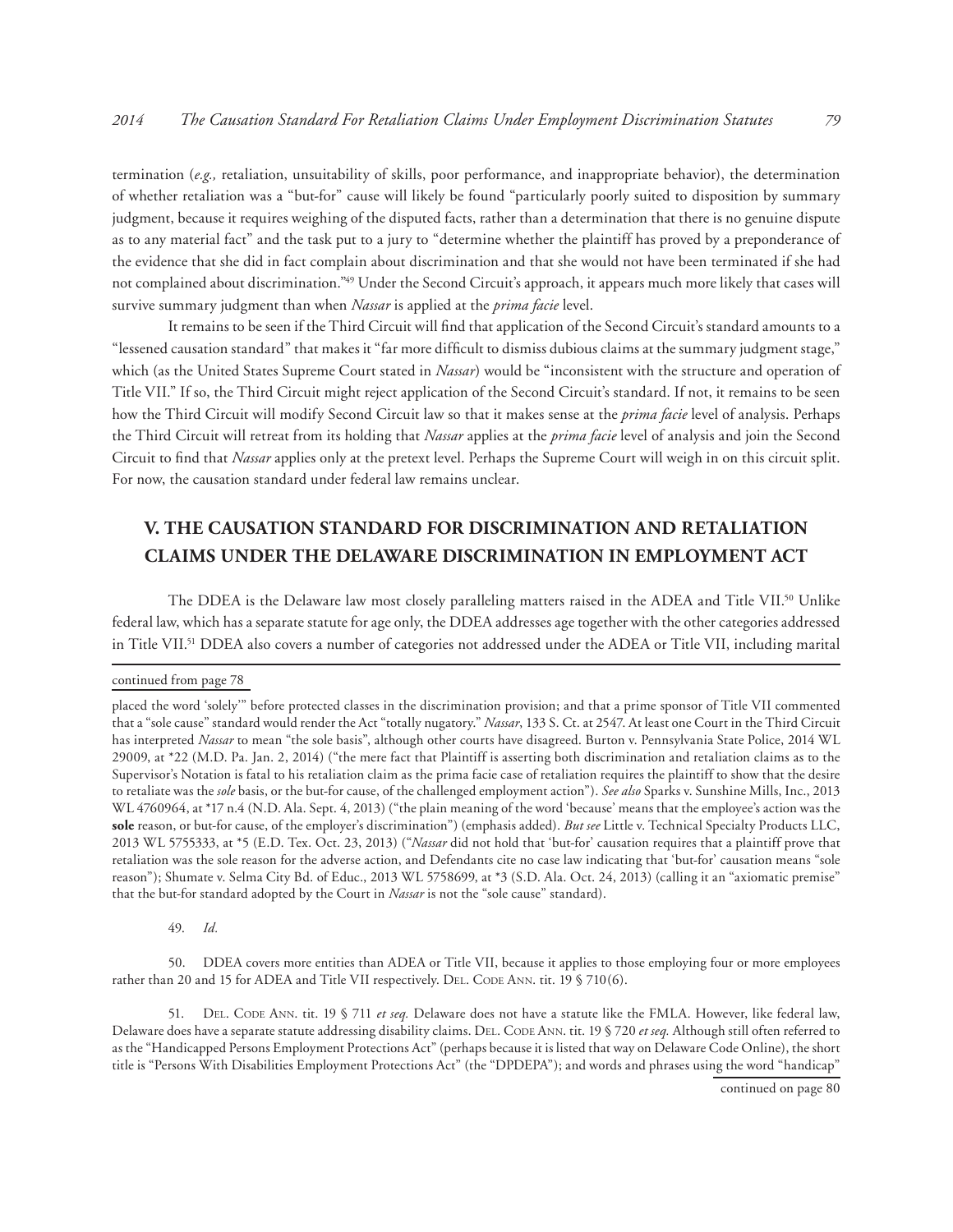status and genetic information. In recent years new protected classes have been added including sexual orientation and gender identity.52 In September 2013, DDEA added "volunteer emergency responders", which means a volunteer firefighter, a member of a ladies' auxiliary of a volunteer fire company, volunteer emergency medical technician, and/or a volunteer fire police officer.<sup>53</sup>

Like the ADEA and Title VII, the DDEA has both anti-discrimination and anti-retaliation provisions. As to discrimination, the DDEA makes it an unlawful employment practice for an employer to "[f]ail or refuse to hire or to discharge any individual or otherwise to discriminate against any individual with respect to compensation, terms, conditions or privileges of employment because of such individual's race, marital status, genetic information, color, age, religion, sex, sexual orientation, gender identity, or national origin."54 As to retaliation, the DDEA makes it an unlawful employment practice for any employer (or various other defined groups) to, "discharge, refuse to hire or otherwise discriminate against any individual or applicant for employment or membership on the basis of such person's race, marital status, color, age, religion, sex, sexual orientation, gender identity, or national origin, because such person has opposed any practice prohibited by this subchapter or because such person has testified, assisted or participated in any manner in an investigation, proceeding, or hearing to enforce the provisions of this subchapter."55 Thus, unlike federal law, the Delaware causation language is not different for age and other protected classes on the issue of discrimination; and the causation language for retaliation claims is not materially different from the language applicable to discrimination claims.

In light of the decisions in *Gross* and *Nassar,* and the tendency of Delaware courts to apply the DDEA in ways consistent with federal employment statutes, several important questions arise as to the application of the DDEA's "because of" standard for claims of discrimination and retaliation: (1) what standard applies to age discrimination claims under the DDEA — the heightened "determinative factor"/"but-for factor" standard or the lessened "motivating factor" standard;56 (2) what standard should apply for non-age-based discrimination claims under the DDEA; (3) what should be the standard for retaliation claims; and (4) if different causation standards are to apply to these different claims despite the statutory language providing no basis for the different treatment, what is the justification?

The statutory textual reasons that the United States Supreme Court identified for treating retaliation claims and age discrimination claims differently from other protected status discrimination claims arguably do not apply to the DDEA. Legislative action by Congress may well be telling of what Congress intended through subsequent legislation inaction

- 52. Del. Code Ann. tit. 19 § 711.
- 53. Del. Code Ann. tit. 19 § 719A.
- 54. DEL. CODE ANN. tit. 19 § 711(a)(1) (emphasis added).
- 55. DEL. CODE ANN. tit. 19 § 711(f) (emphasis added).

56. This issue arose in at least one case. *See* Huey v. Walgreen Co., 2010 WL 3825676, at \*9 (D. Del. Sept. 23, 2010). However, the *Huey* Court determined that it need not reach the issue of whether the "but-for" analysis applied to age discrimination claims under the DDEA. *Id.*

continued from page 79

were amended in August 2011 in favor of the word "disability". The DPDEPA has a separate "retaliation prohibited" provision that states, "It shall be an unlawful employment practice for any employer to discharge, refuse to hire or otherwise discriminate against any person or applicant for employment, or any employment agency to discriminate against any person or any labor organization to discriminate against any member or applicant for membership because such person has opposed any practice prohibited by this subchapter or because such person has testified, assisted or participated in any manner in proceedings to enforce the provisions of this subchapter." *Id.* (emphasis added).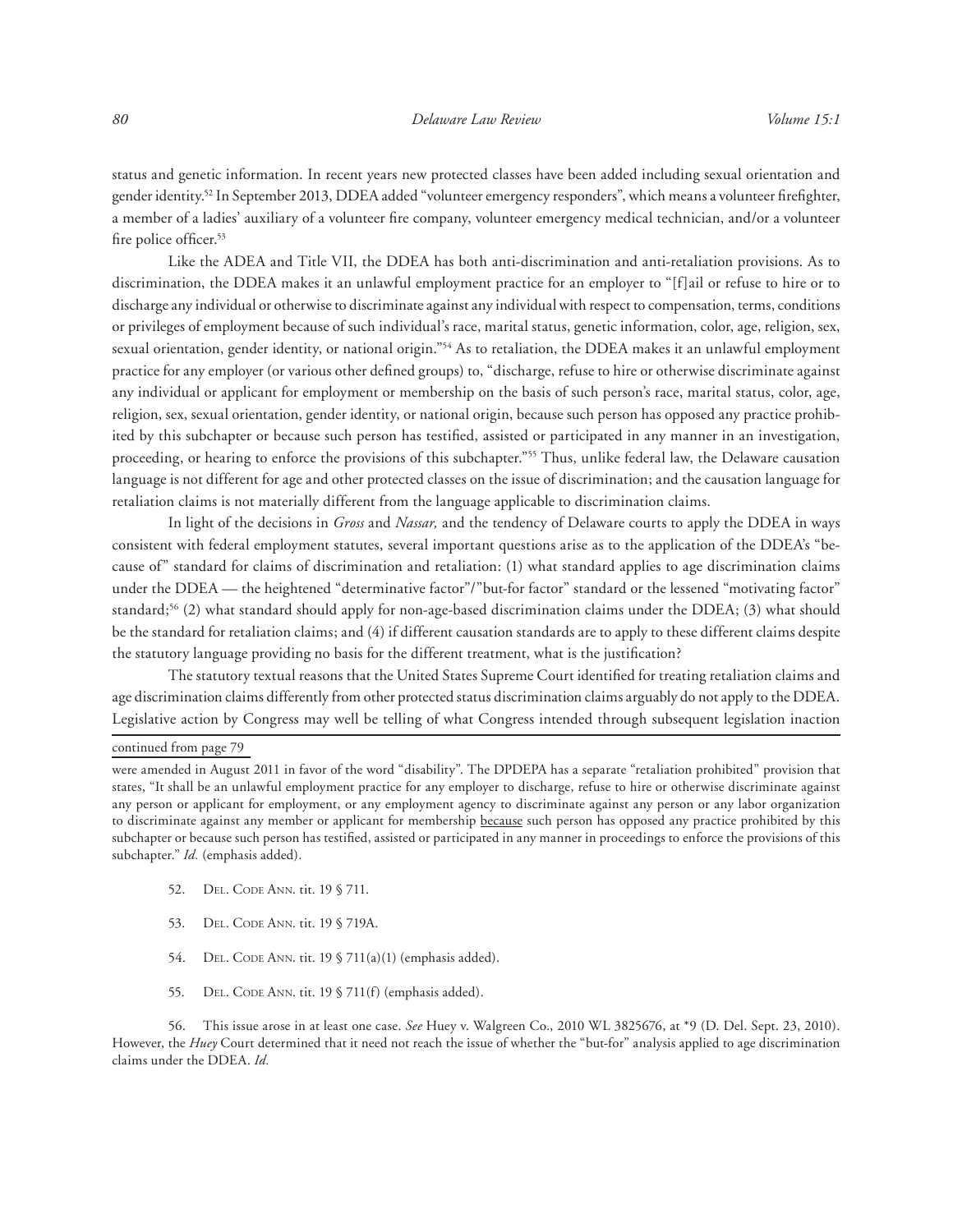regarding similar laws or provisions of the same law. However, the action/inaction of Congress is far less indicative of the General Assembly's intent. Indeed, the General Assembly could have incorporated into the DDEA a "motivating factor" standard during its post-*Nassar* amendments if it had desired for it to apply to any discrimination claims to (as Congress did with Title VII). The language of the DDEA more closely resembles that of the ADEA than it does that of Title VII's discrimination provisions. Therefore, arguably Delaware law should be read to apply the heightened but-for cause test to all discrimination and retaliation claims. On the other hand, the Delaware Supreme Court and other courts have applied federal law to Delaware's analog statute for more than 30 years; and the General Assembly has never sought to amend the causation standard in the DDEA to deviate from federal law.57 It is unclear, however, why different causation standards would apply to different claims under the DDEA despite the causation standard being worded the same.

The General Assembly could address many of these issues by, for example, separating age from the other protected classes in the DDEA or by creating a new law just for age that mirrors the ADEA except, perhaps (like the DDEA) defining "employer" to cover employers having fewer employees than required by the ADEA. Further, the General Assembly could improve upon the ADEA by including a "burden of proof" provision (perhaps similar to the Delaware Whistleblowers' Protection Act) that makes clearer the desired causation standard.<sup>58</sup> Whether or not age is kept in the DDEA, the General Assembly could include a "burden of proof" provision in its law(s) and, with respect to the DDEA, include one subsection stating the causation standard for status-based discrimination claims (perhaps distinguishing between classes if a different standard is meant to apply, for example, to age claims) and another subsection stating the causation standard for retaliation claims (if the standards are intended to be different). The General Assembly could go even further by statutorily clarifying how claims of various types should be analyzed (*e.g.,* assuming the General Assembly intends for but-for causation to apply to retaliation claims, by explaining whether but-for causation should be analyzed as part of a *prima facie* case and, if so, how that impacts any burden shifting). Clarification of the DDEA would likely be welcome news to one group but unwelcome to another (*i.e.,* employers/employees), because it would make claims either harder or

58. DEL. CODE ANN. tit. 19 § 1708. The Delaware Whistleblowers' Protection Act ("DWPA") states, "The burden of proof in any action brought under this chapter shall be upon the employee to show that the primary basis for the discharge, threats, or discrimination alleged to be in violation of this chapter was that the employee undertook an act protected pursuant to § 1703 of this title." *Id.* (emphasis added). Even this "the primary basis" standard is subject to debate. While it seems clear that there can be only one "primary basis", there could be debate about how determinative the basis must be (*e.g.,* arguably the basis could be less than 51% of the reason and still the "primary" basis if there were at least two other reasons that also were bases). The DWPA has other undesirable ambiguity too (*e.g.,* the definition of "violation" is unclear). *Id.* at 1702(6). The definition of "public body" might be unclear too, in that the term includes "an elected official of a county, city, or school district or employee of them" but "city" is not defined; and at least one municipality has argued that it is not covered because it is not a "city". *See* Schaffer v. Topping, 2012 WL 4148692, at \*1 (Del. Super. Ct. Sept. 14, 2012). That issue is likely to be resolved (at least by the Superior Court) near the time this article is published.

<sup>57.</sup> Giles v. Family Court, 411 A.2d 599, 601 (Del. 1980). The *Giles* Court applied federal law to a DDEA claim based on its finding that "the language of the Delaware statute is substantially the same as the Title VII language defining an unlawful employment practice." *Id.* at 602. The *Giles* case, however, obviously predates the 1991 amendment to Title VII. Cases subsequent to 1991 also have applied federal law to DDEA national origin/race claims. *See* Shah v. Bank of Am*.,* 598 F. Supp. 2d 596, 602 n.6 (D. Del. 2009). Although the *Shah* case is from the same year as the *Gross* decision, it predates the *Gross* decision. Even since the *Gross* decision, courts have held that "[g]enerally, the same evidence required to prevail on a claim under the ADEA is required to prevail on a claim of age discrimination brought under the DDEA." Alred v. Eli Lilly and Co., 771 F. Supp. 2d 356, 266 (D. Del. 2011) (involving DDEA age discrimination and retaliation theories). However, in the *Alred* case, the court found that the employee's evidence was sufficient to meet the ADEA standard and thus was enough to meet the DDEA standard. Therefore, the question was not raised as to whether if the ADEA standard could not be met whether the DDEA standard nonetheless could be met. The *Alred* case is further significant because it reversed prior Delaware law that prohibited employees from bringing ADEA and DDEA claims together in a single forum. *Id.* at 368.